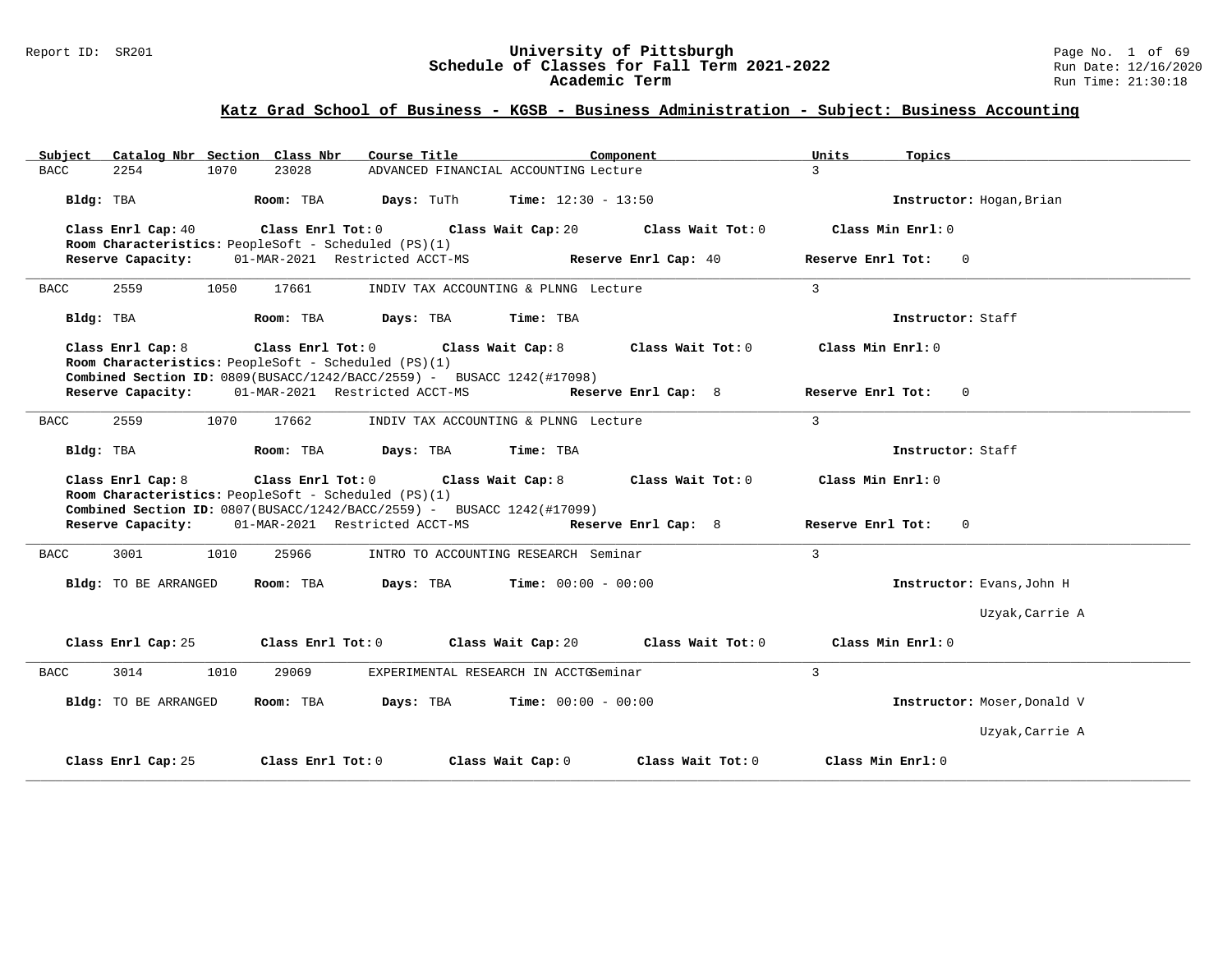#### Report ID: SR201 **University of Pittsburgh** Page No. 2 of 69 **Schedule of Classes for Fall Term 2021-2022** Run Date: 12/16/2020 **Academic Term** Run Time: 21:30:18

## **Katz Grad School of Business - KGSB - Business Administration - Subject: Business Accounting**

| Subject     | Catalog Nbr Section Class Nbr |      |                   | Course Title |                                       |                              | Component         | Units | Topics            |                              |
|-------------|-------------------------------|------|-------------------|--------------|---------------------------------------|------------------------------|-------------------|-------|-------------------|------------------------------|
| <b>BACC</b> | 3053                          | 1010 | 27131             |              | CRITL THINKING IN ACCOUNTING 3Seminar |                              |                   | 1.5   |                   |                              |
|             | Bldg: TO BE ARRANGED          |      | Room: TBA         | Days: TBA    |                                       | <b>Time:</b> $00:00 - 00:00$ |                   |       |                   | Instructor: Gunn, Joshua Lee |
|             |                               |      |                   |              |                                       |                              |                   |       |                   | Uzyak, Carrie A              |
|             |                               |      |                   |              |                                       |                              |                   |       |                   | Cade, Nicole                 |
|             | Class Enrl Cap: 35            |      | Class Enrl Tot: 0 |              | Class Wait Cap: 20                    |                              | Class Wait Tot: 0 |       | Class Min Enrl: 0 |                              |

**\_\_\_\_\_\_\_\_\_\_\_\_\_\_\_\_\_\_\_\_\_\_\_\_\_\_\_\_\_\_\_\_\_\_\_\_\_\_\_\_\_\_\_\_\_\_\_\_\_\_\_\_\_\_\_\_\_\_\_\_\_\_\_\_\_\_\_\_\_\_\_\_\_\_\_\_\_\_\_\_\_\_\_\_\_\_\_\_\_\_\_\_\_\_\_\_\_\_\_\_\_\_\_\_\_\_\_\_\_\_\_\_\_\_\_\_\_\_\_\_\_\_\_\_\_\_\_\_\_\_\_\_\_\_\_\_\_\_\_\_\_\_\_\_\_\_\_\_\_\_\_\_\_\_\_\_**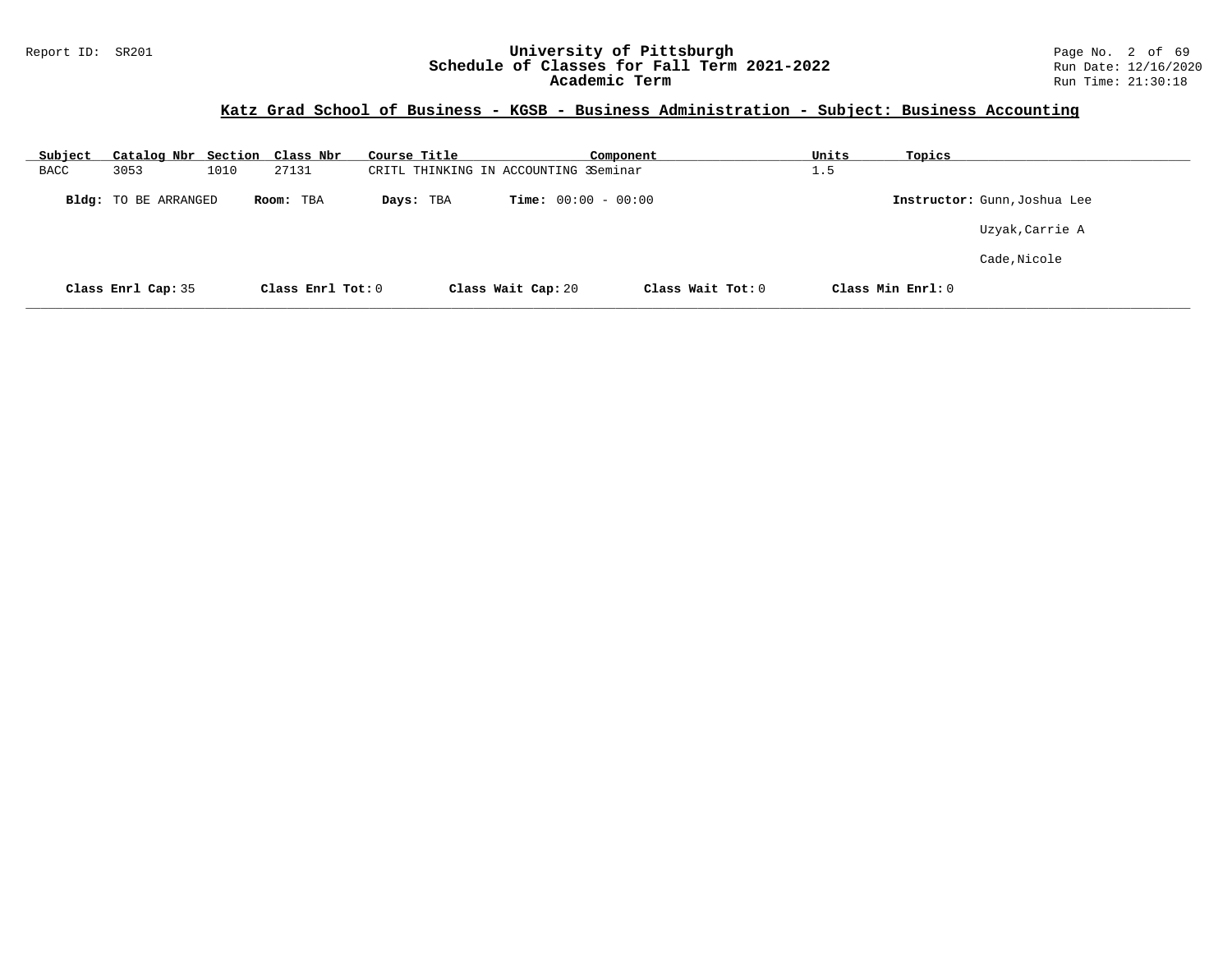#### Report ID: SR201 **University of Pittsburgh** Page No. 3 of 69 **Schedule of Classes for Fall Term 2021-2022** Run Date: 12/16/2020 **Academic Term** Run Time: 21:30:18

| Subject   |                   |      | Catalog Nbr Section Class Nbr | Course Title                                                |                                                                                   | Component                                                                                  | Units               | Topics |                   |
|-----------|-------------------|------|-------------------------------|-------------------------------------------------------------|-----------------------------------------------------------------------------------|--------------------------------------------------------------------------------------------|---------------------|--------|-------------------|
| BECN      | 2019              | 1010 | 13257                         |                                                             | ECONOMICS FOR INTERNATNL BUS Lecture                                              |                                                                                            |                     |        |                   |
| Bldg: TBA |                   |      | Room: TBA                     | Days: TBA                                                   | Time: TBA                                                                         |                                                                                            |                     |        | Instructor: Staff |
|           | Class Enrl Cap: 6 |      | Class Enrl Tot: 0             |                                                             | Class Wait Cap: 6                                                                 | Class Wait Tot: 0                                                                          | Class Min $Enrl: 0$ |        |                   |
|           |                   |      |                               |                                                             |                                                                                   | Attributes: European and Eurasian Studies, Global Studies, Russian & East European Studies |                     |        |                   |
|           |                   |      |                               | <b>Room Characteristics:</b> PeopleSoft - Scheduled (PS)(1) |                                                                                   |                                                                                            |                     |        |                   |
|           |                   |      |                               |                                                             | <b>Combined Section ID:</b> $0066(BUSER/N/1508/BECN/2019) - BUSERCN 1508(#12168)$ |                                                                                            |                     |        |                   |
|           | Reserve Capacity: |      | 01-MAR-2021                   | Restricted to BUSAD-MBA                                     |                                                                                   | Reserve Enrl Cap: 3                                                                        | Reserve Enrl Tot:   |        | $\overline{0}$    |
|           |                   |      | $01 - \text{MAR} - 2021$      | Restricted to BUSADF-MBA                                    |                                                                                   |                                                                                            |                     |        |                   |
|           |                   |      |                               |                                                             |                                                                                   |                                                                                            |                     |        |                   |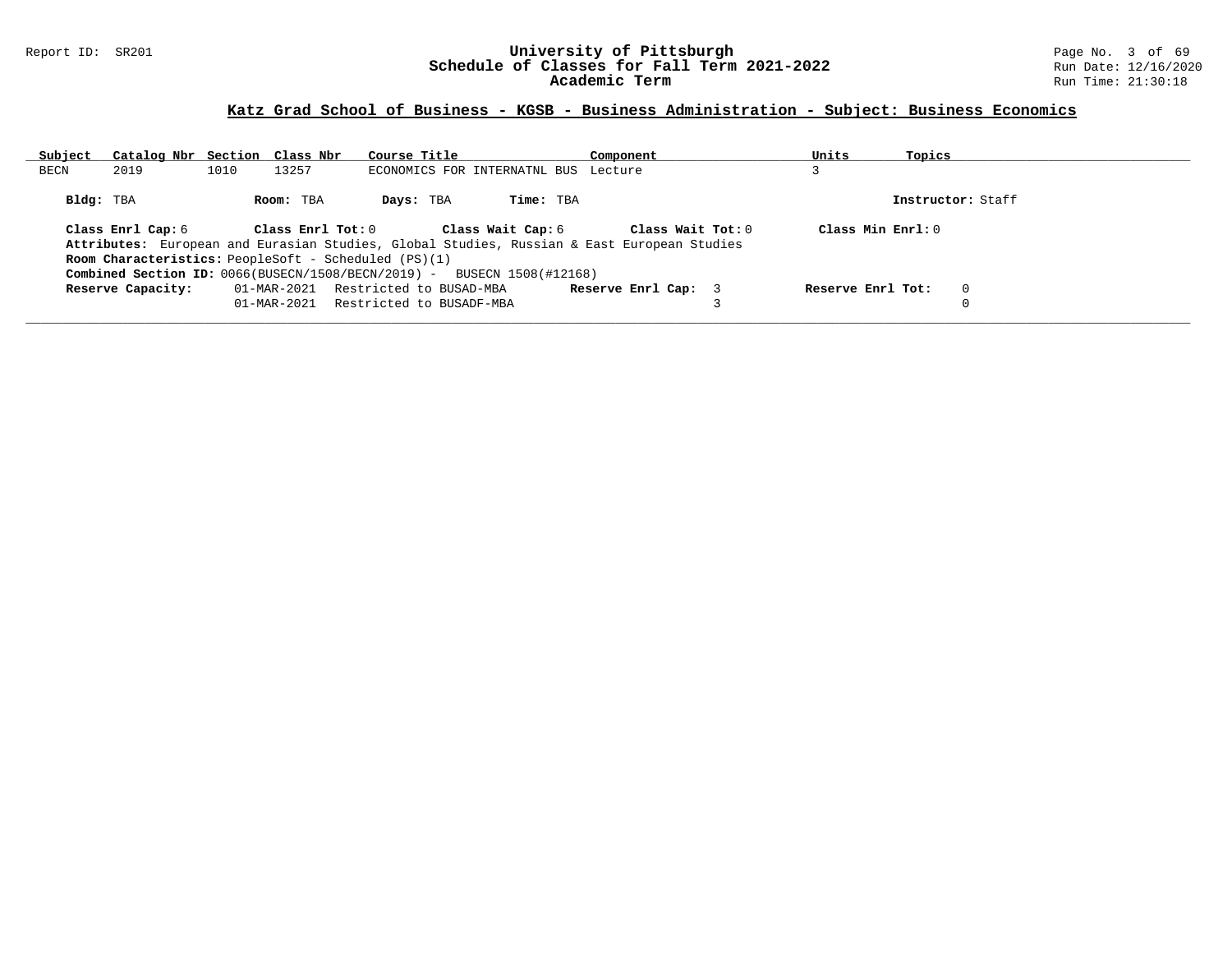#### Report ID: SR201 **University of Pittsburgh** Page No. 4 of 69 **Schedule of Classes for Fall Term 2021-2022** Run Date: 12/16/2020 **Academic Term** Run Time: 21:30:18

# **Katz Grad School of Business - KGSB - Business Administration - Subject: Finance and Economics**

| Subject | Catalog Nbr Section Class Nbr |      |                   | Course Title   |                              | Component         | Units | Topics                      |
|---------|-------------------------------|------|-------------------|----------------|------------------------------|-------------------|-------|-----------------------------|
| BFAE    | 3001                          | 1010 | 27132             | MICROECONOMICS |                              | Seminar           |       |                             |
|         | <b>Bldg:</b> TO BE ARRANGED   |      | Room: TBA         | Days: TBA      | <b>Time:</b> $00:00 - 00:00$ |                   |       | Instructor: Uzyak, Carrie A |
|         |                               |      |                   |                |                              |                   |       | Gal-Or, Esther              |
|         | Class Enrl Cap: 35            |      | Class Enrl Tot: 0 |                | Class Wait Cap: 20           | Class Wait Tot: 0 |       | Class Min Enrl: 0           |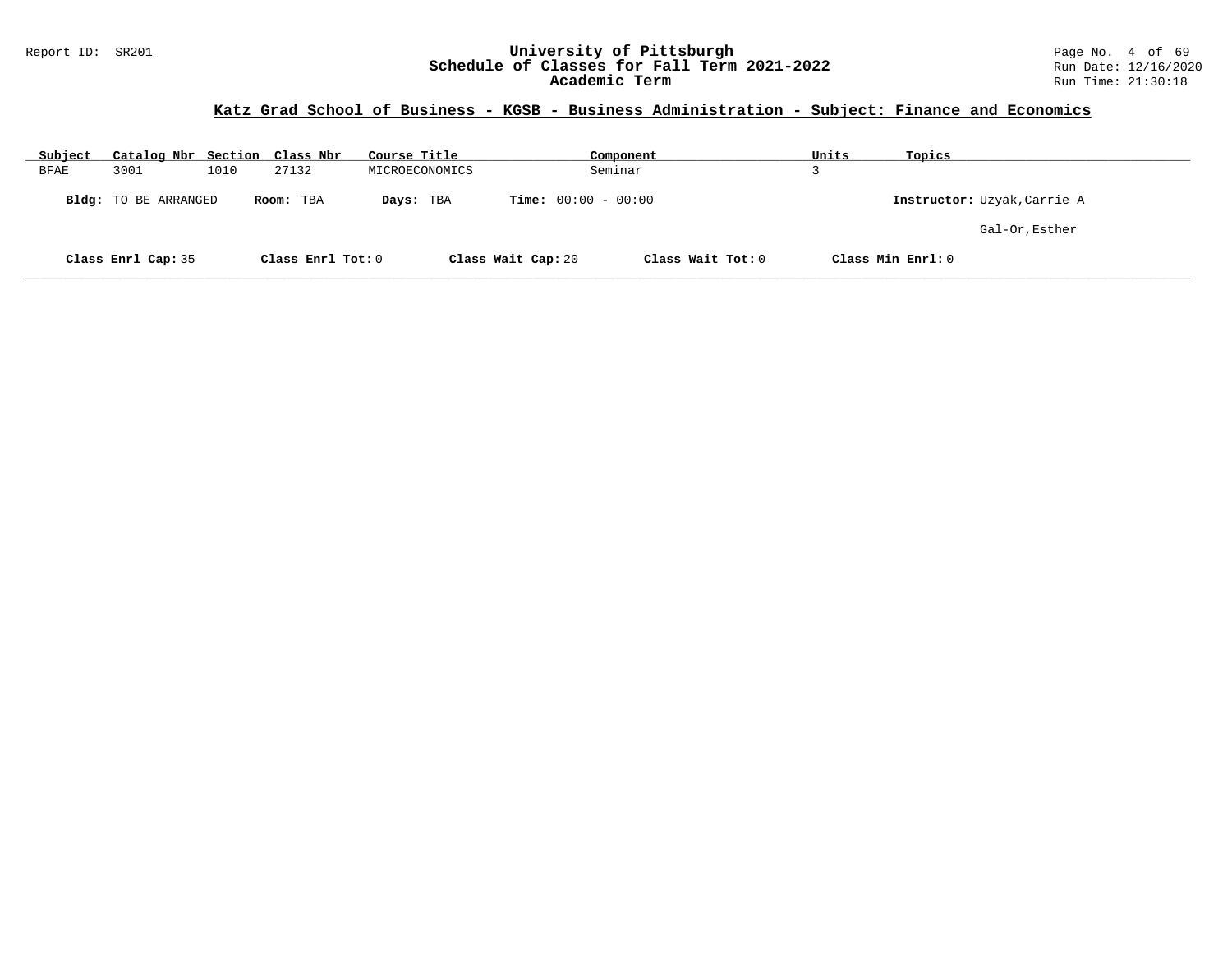#### Report ID: SR201 **University of Pittsburgh** Page No. 5 of 69 **Schedule of Classes for Fall Term 2021-2022** Run Date: 12/16/2020 **Academic Term** Run Time: 21:30:18

| Catalog Nbr Section Class Nbr<br>Subject | Course Title                                   | Component                    | Units<br>Topics             |  |
|------------------------------------------|------------------------------------------------|------------------------------|-----------------------------|--|
| 1010<br>BFIN<br>3000                     | 27009<br>FINANCE FUNDAMENTALS                  | Seminar                      | 1.5                         |  |
| Bldg: TO BE ARRANGED                     | Room: TBA<br>Days: TBA                         | <b>Time:</b> $00:00 - 00:00$ | Instructor: Lin, Leming     |  |
|                                          |                                                |                              | Uzyak, Carrie A             |  |
| Class Enrl Cap: 25                       | Class Enrl Tot: 0<br>Class Wait Cap: 20        | Class Wait Tot: 0            | Class Min Enrl: 0           |  |
| 1010<br>3030<br>BFIN                     | 27130<br>FINANCE RESEARCH SEMINAR              | Seminar                      | 1.5                         |  |
| Bldg: TO BE ARRANGED                     | Room: TBA<br>Days: TBA                         | <b>Time:</b> $00:00 - 00:00$ | Instructor: Uzyak, Carrie A |  |
|                                          |                                                |                              | Denis, David                |  |
| Class Enrl Cap: 35                       | Class Wait Cap: 20<br>Class Enrl Tot: 0        | Class Wait Tot: 0            | Class Min Enrl: 0           |  |
| 3031<br>1010<br>BFIN                     | 27008<br>CORPORATE FINC THEORY METHODS Seminar |                              | 1.5                         |  |
| Bldg: TO BE ARRANGED                     | Room: TBA<br>Days: TBA                         | <b>Time:</b> $00:00 - 00:00$ | Instructor: Staff           |  |
| Class Enrl Cap: 25                       | Class Enrl Tot: 0<br>Class Wait Cap: 20        | Class Wait Tot: 0            | Class Min Enrl: 0           |  |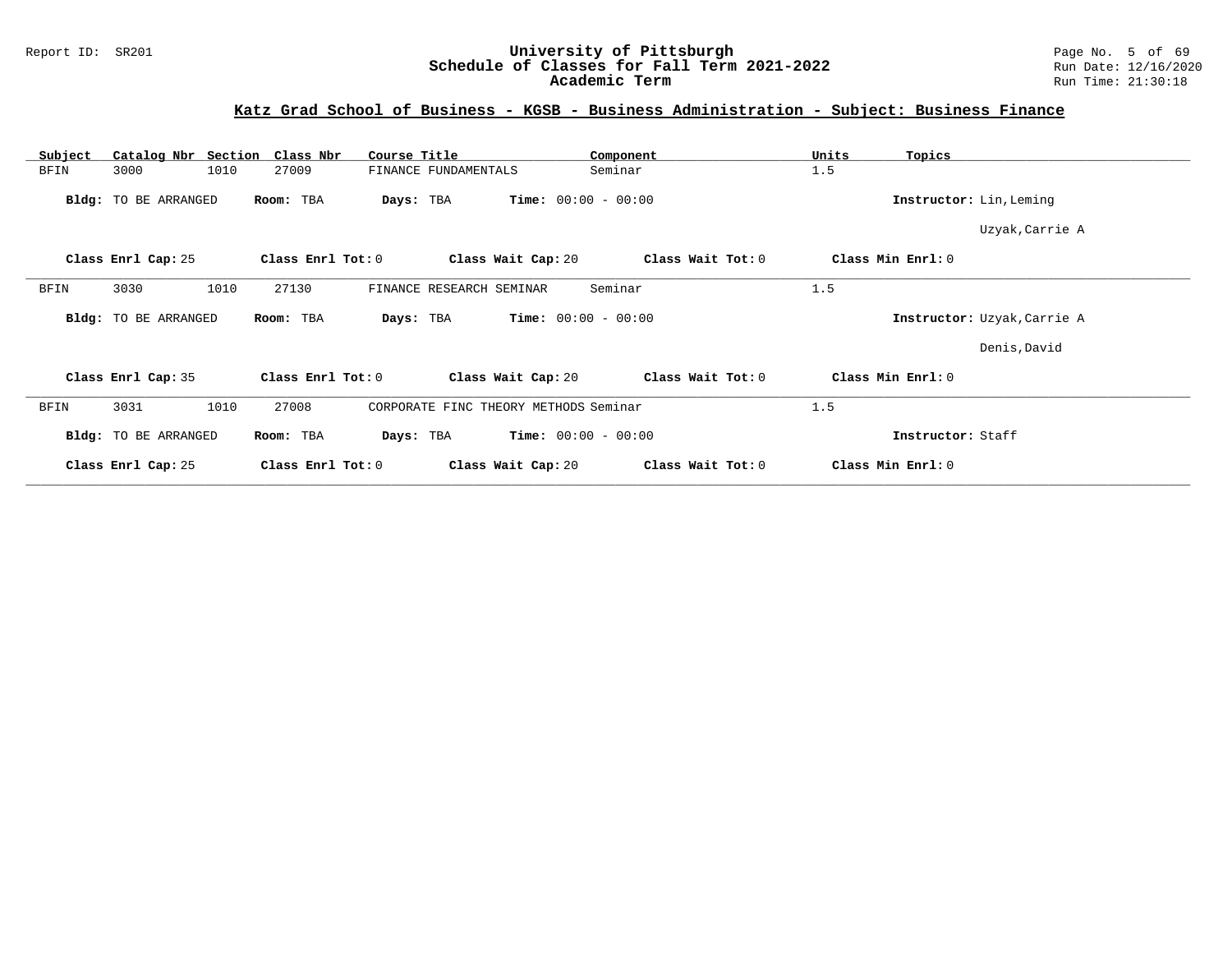#### Report ID: SR201 **University of Pittsburgh** Page No. 6 of 69 **Schedule of Classes for Fall Term 2021-2022** Run Date: 12/16/2020 **Academic Term** Run Time: 21:30:18

| Catalog Nbr Section Class Nbr<br>Subject | Course Title                                                                                | Component         | Units<br>Topics                |
|------------------------------------------|---------------------------------------------------------------------------------------------|-------------------|--------------------------------|
| 2060<br>1010<br><b>BIND</b>              | 13232<br>INDEP STUDY BUSINESS ADMIN                                                         | Independent Study | $1 - 9$                        |
| Bldg: TO BE ARRANGED                     | Room: TBA $Days:$ TBA $Time: 00:00 - 00:00$                                                 |                   | Instructor: Burgess, Camille D |
|                                          | Class Enrl Cap: 12 Class Enrl Tot: 0 Class Wait Cap: 10 Class Wait Tot: 0 Class Min Enrl: 0 |                   |                                |
| 2100<br>1998<br>BIND                     | 26752<br>HEALTHCARE PRACTICUM                                                               | Practicum         | $\Omega$                       |
| Bldg: TO BE ARRANGED                     | Room: TBA $Days:$ TBA $Time: 00:00 - 00:00$                                                 |                   | Instructor: Staff              |
|                                          | Class Enrl Cap: 30 Class Enrl Tot: 0 Class Wait Cap: 20 Class Wait Tot: 0 Class Min Enrl: 0 |                   |                                |
| 2533<br>1210<br>BIND                     | 28916<br>ACCELERATED INTER FIN REPTG Independent Study                                      |                   | $\overline{3}$                 |
| Bldg: TO BE ARRANGED                     | Room: TBA $Days: Tuth$ Time: $14:00 - 15:15$                                                |                   | Instructor: Boyas, Elise A     |
|                                          | Class Enrl Cap: 58 Class Enrl Tot: 0 Class Wait Cap: 20 Class Wait Tot: 0 Class Min Enrl: 0 |                   |                                |
| 2725<br>1010<br>BIND                     | 28318<br>GLOB RES PRAC: SOUTH ASIA FT Practicum                                             |                   | $\Omega$                       |
| Bldg: TO BE ARRANGED                     | Room: TBA $Days:$ TBA $Time: 00:00 - 00:00$                                                 |                   | Instructor: Staff              |
| Class Enrl Cap: 5                        | Class Enrl Tot: 0 Class Wait Cap: 5 Class Wait Tot: 0 Class Min Enrl: 0                     |                   |                                |
| 2726<br>1010<br>BIND                     | 28319<br>GLOB RES PRAC: SOUTH ASIA PT Practicum                                             |                   | $\Omega$                       |
| Bldg: TO BE ARRANGED                     | Room: TBA $Days:$ TBA $Time: 00:00 - 00:00$                                                 |                   | Instructor: Staff              |
| Class Enrl Cap: 5                        | Class Enrl Tot: 0 Class Wait Cap: 5 Class Wait Tot: 0 Class Min Enrl: 0                     |                   |                                |
| 2752<br>BIND<br>1010                     | 28280<br>GLOBAL RES PRAC-PROF                                                               | Practicum         | 3                              |
| Bldg: TO BE ARRANGED                     | Room: TBA Days: TBA Time: $00:00 - 00:00$                                                   |                   | Instructor: Hegde, Gajanan G   |
|                                          |                                                                                             |                   | Gregos, Terri L                |
|                                          |                                                                                             |                   | McShane, William Patrick       |
| Class Enrl Cap: 5                        | Class Enrl Tot: $0$ Class Wait Cap: $5$ Class Wait Tot: $0$ Class Min Enrl: $0$             |                   |                                |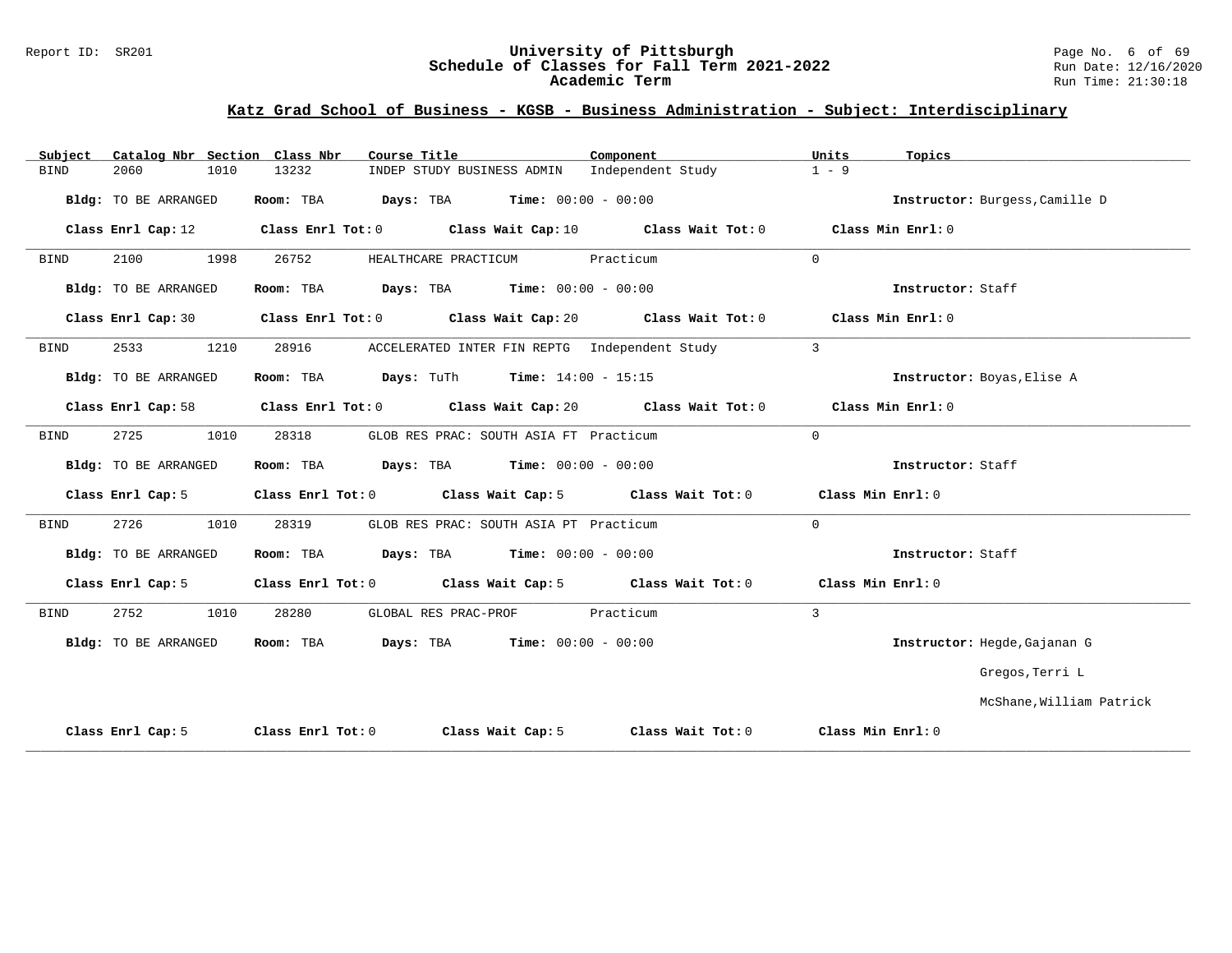## **Katz Grad School of Business - KGSB - Business Administration - Subject: Management Information Systems**

| Subject | Catalog Nbr Section Class Nbr |      |                   | Course Title |                                       | Component         | Units | Topics                       |
|---------|-------------------------------|------|-------------------|--------------|---------------------------------------|-------------------|-------|------------------------------|
| BMIS    | 3012                          | 1210 | 29136             |              | FDS INFORMATN SYSTEMS RESEARCHSeminar |                   |       |                              |
|         | <b>Bldg:</b> TO BE ARRANGED   |      | Room: TBA         | Days: TBA    | <b>Time:</b> $00:00 - 00:00$          |                   |       | Instructor: Galletta, Dennis |
|         |                               |      |                   |              |                                       |                   |       | Uzyak, Carrie A              |
|         | Class Enrl Cap: 25            |      | Class Enrl Tot: 0 |              | Class Wait Cap: 20                    | Class Wait Tot: 0 |       | Class Min Enrl: 0            |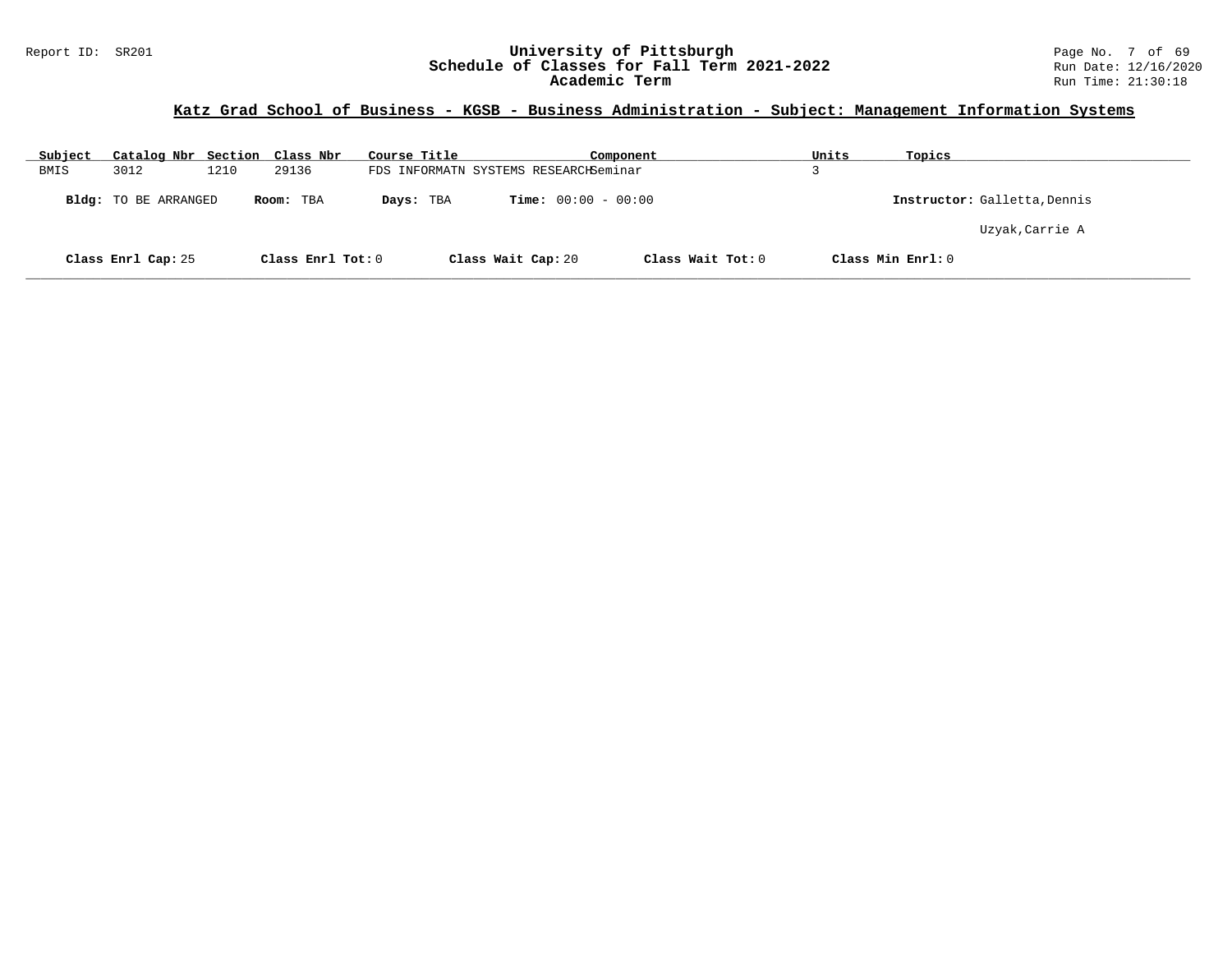| Subject     | Catalog Nbr Section Class Nbr |                     | Course Title        | Component                    | Units<br>Topics                   |  |
|-------------|-------------------------------|---------------------|---------------------|------------------------------|-----------------------------------|--|
| <b>BMKT</b> | 3001<br>1010                  | 29066               | CONSUMER BEHAVIOR 1 | Seminar                      | 1.5                               |  |
|             | <b>Bldg:</b> TO BE ARRANGED   | Room: TBA           | Days: TBA           | <b>Time:</b> $00:00 - 00:00$ | Instructor: Coleman, Nicole Marie |  |
|             |                               |                     |                     |                              | Uzyak, Carrie A                   |  |
|             | Class Enrl Cap: 25            | Class Enrl Tot: $0$ | Class Wait Cap: 0   | Class Wait $Tot: 0$          | Class Min $Enrl: 0$               |  |
| BMKT        | 3002<br>1010                  | 29067               | CONSUMER BEHAVIOR 2 | Seminar                      | 1.5                               |  |
|             | Bldg: TO BE ARRANGED          | Room: TBA           | Days: TBA           | <b>Time:</b> $00:00 - 00:00$ | Instructor: Coleman, Nicole Marie |  |
|             |                               |                     |                     |                              | Uzyak, Carrie A                   |  |
|             | Class Enrl Cap: 25            | Class Enrl Tot: 0   | Class Wait Cap: 0   | Class Wait Tot: 0            | Class Min Enrl: 0                 |  |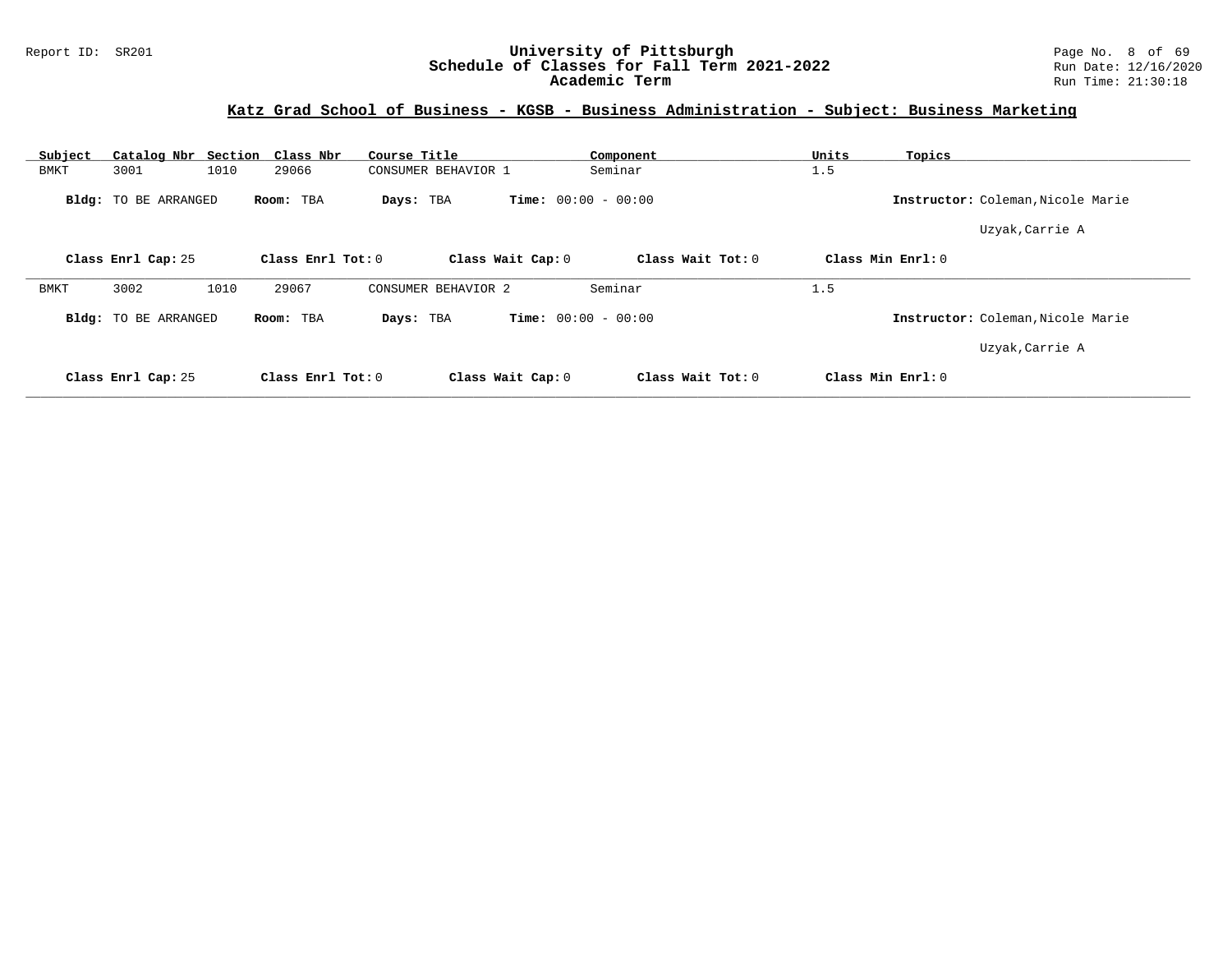## **Katz Grad School of Business - KGSB - Business Administration - Subject: Organiztnl Beh & Human Resrcs**

| Subject     | Catalog Nbr Section Class Nbr |      |                   | Course Title   |                              | Component         | Units | Topics                      |
|-------------|-------------------------------|------|-------------------|----------------|------------------------------|-------------------|-------|-----------------------------|
| <b>BOAH</b> | 2519                          | 1010 | 28869             | NEGOTIATIONS 1 |                              | Lecture           | 1.5   |                             |
|             | Bldg: TO BE ARRANGED          |      | Room: TBA         | Days: TBA      | <b>Time:</b> $00:00 - 00:00$ |                   |       | Instructor: Pinto, Jonathan |
|             |                               |      |                   |                |                              |                   |       | Piekutowski, James Joseph   |
|             | Class Enrl Cap: 35            |      | Class Enrl Tot: 0 |                | Class Wait Cap: 20           | Class Wait Tot: 0 |       | Class Min Enrl: 0           |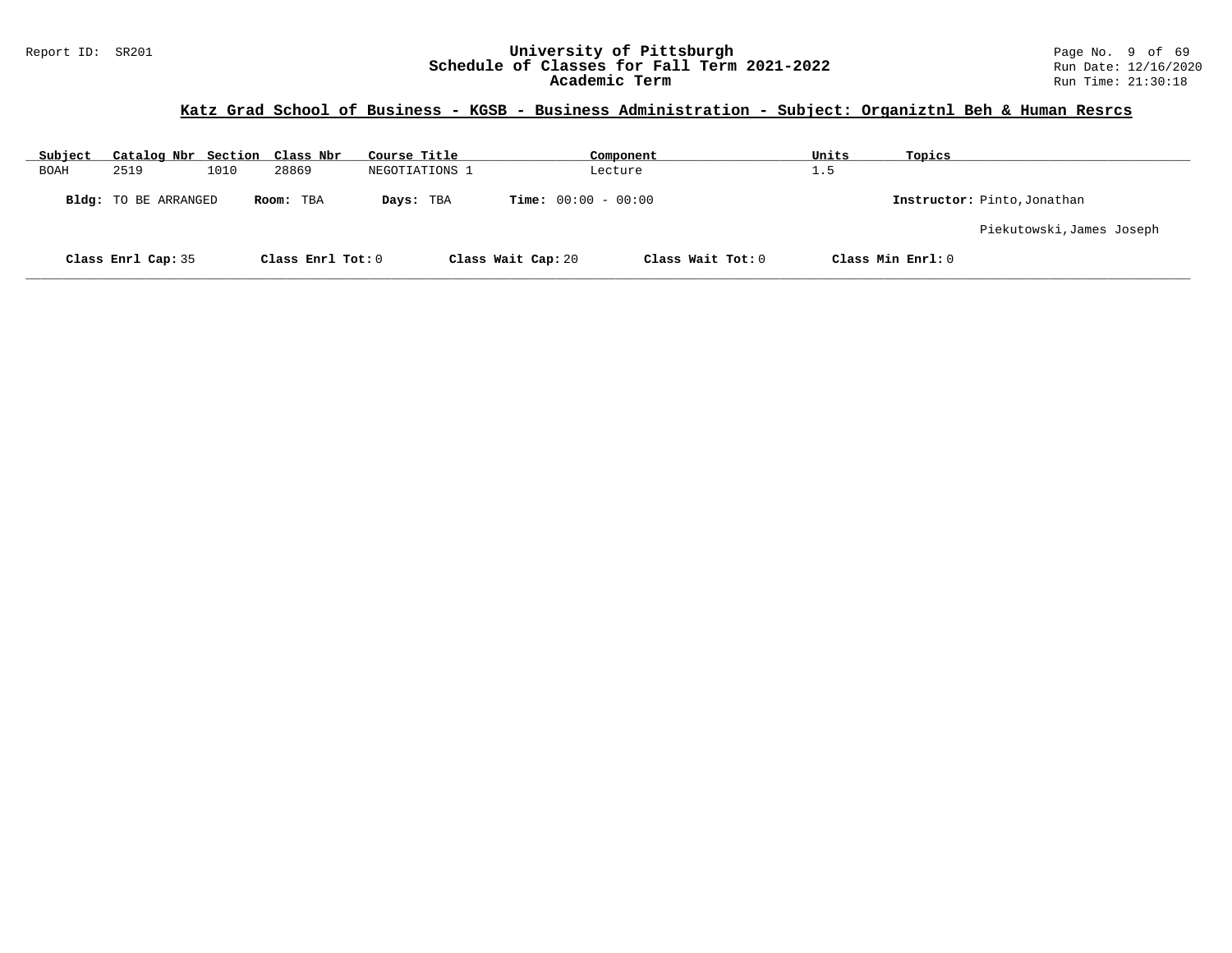#### Report ID: SR201 **University of Pittsburgh** Page No. 10 of 69 **Schedule of Classes for Fall Term 2021-2022** Run Date: 12/16/2020 **Academic Term** Run Time: 21:30:18

## **Katz Grad School of Business - KGSB - Business Administration - Subject: Organization Studies**

| Subject     | Catalog Nbr Section Class Nbr |      |                   | Course Title |                                                 | Component         | Units | Topics            |
|-------------|-------------------------------|------|-------------------|--------------|-------------------------------------------------|-------------------|-------|-------------------|
| <b>BORG</b> | 2060                          | 1020 | 27231             |              | INDEP STUDY IN ORGNIZTN BEHAVRIndependent Study |                   | - 6   |                   |
|             | Bldg: TO BE ARRANGED          |      | Room: TBA         | Davs: Th     | <b>Time:</b> $18:00 - 20:00$                    |                   |       | Instructor: Staff |
|             | Class Enrl Cap: 35            |      | Class Enrl Tot: 0 |              | Class Wait Cap: 20                              | Class Wait Tot: 0 |       | Class Min Enrl: 0 |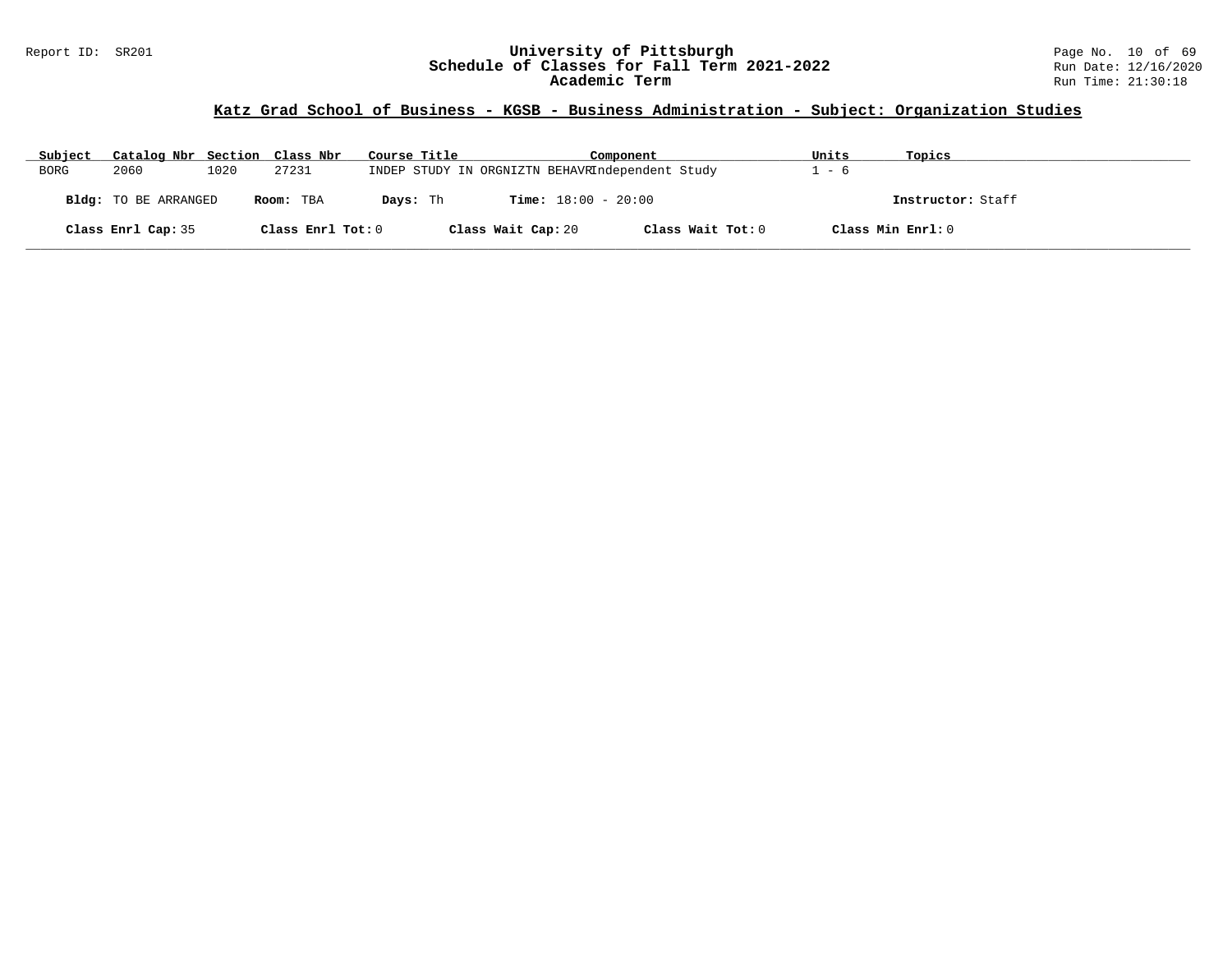#### Report ID: SR201 **University of Pittsburgh** Page No. 11 of 69 **Schedule of Classes for Fall Term 2021-2022** Run Date: 12/16/2020 **Academic Term** Run Time: 21:30:18

## **Katz Grad School of Business - KGSB - Business Administration - Subject: Strategic Planning & Policy**

| Subject | Catalog Nbr Section Class Nbr |      |                   | Course Title               |                              | Component         | Units             | Topics                       |
|---------|-------------------------------|------|-------------------|----------------------------|------------------------------|-------------------|-------------------|------------------------------|
| BSPP    | 3011                          | 1010 | 29068             | STRATEGIC PLANNING SYSTEMS |                              | Seminar           |                   |                              |
|         | Bldg: TO BE ARRANGED          |      | Room: TBA         | Days: TBA                  | <b>Time:</b> $00:00 - 00:00$ |                   |                   | Instructor: Camillus, John C |
|         |                               |      |                   |                            |                              |                   |                   | Uzyak, Carrie A              |
|         | Class Enrl Cap: 25            |      | Class Enrl Tot: 0 |                            | Class Wait Cap: 0            | Class Wait Tot: 0 | Class Min Enrl: 0 |                              |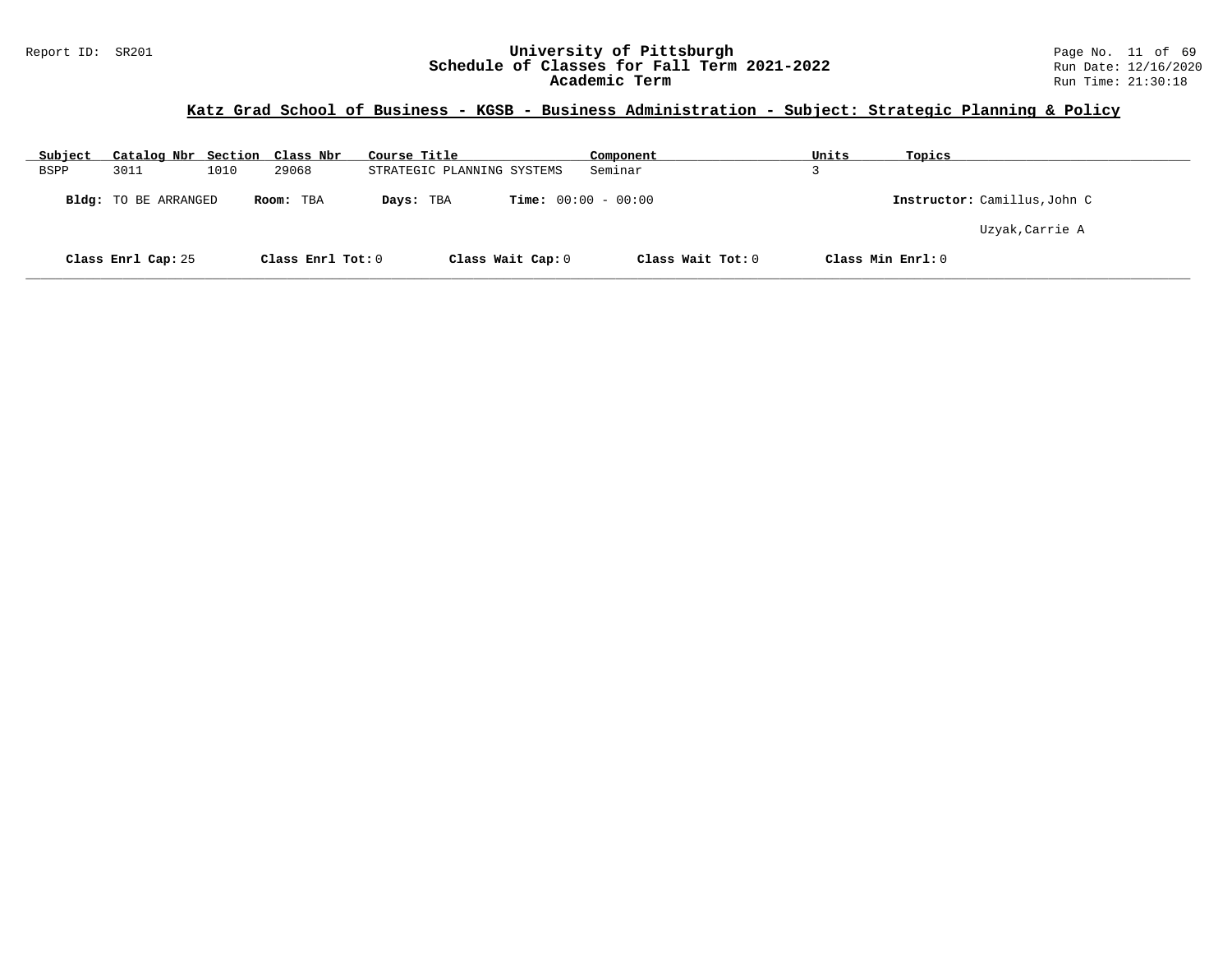## **Katz Grad School of Business - KGSB - Business Administration - Subject: Business Administration**

| Subject | Catalog Nbr Section         |      | Class Nbr         | Course Title                              | Component         | Units             | Topics                                |
|---------|-----------------------------|------|-------------------|-------------------------------------------|-------------------|-------------------|---------------------------------------|
| BUSADM  | 3030                        | 1000 | 26642             | MGNG THE TRIPLE BOTTOM LINE               | Seminar           |                   |                                       |
|         | <b>Bldg:</b> TO BE ARRANGED |      | Room: TBA         | <b>Time:</b> $00:00 - 00:00$<br>Days: TBA |                   |                   | Instructor: Bhattacharya, Chitrabhanu |
|         |                             |      |                   |                                           |                   |                   | Uzyak, Carrie A                       |
|         | Class Enrl Cap: 25          |      | Class Enrl Tot: 0 | Class Wait Cap: 20                        | Class Wait Tot: 0 | Class Min Enrl: 0 |                                       |

This research seminar in sustainability is open to students from all graduate schools with instructor permission. Katz doctoral students may consult their academic advisor to determine if this course may serve as a major or minor course requirement in their program of study.

**\_\_\_\_\_\_\_\_\_\_\_\_\_\_\_\_\_\_\_\_\_\_\_\_\_\_\_\_\_\_\_\_\_\_\_\_\_\_\_\_\_\_\_\_\_\_\_\_\_\_\_\_\_\_\_\_\_\_\_\_\_\_\_\_\_\_\_\_\_\_\_\_\_\_\_\_\_\_\_\_\_\_\_\_\_\_\_\_\_\_\_\_\_\_\_\_\_\_\_\_\_\_\_\_\_\_\_\_\_\_\_\_\_\_\_\_\_\_\_\_\_\_\_\_\_\_\_\_\_\_\_\_\_\_\_\_\_\_\_\_\_\_\_\_\_\_\_\_\_\_\_\_\_\_\_\_**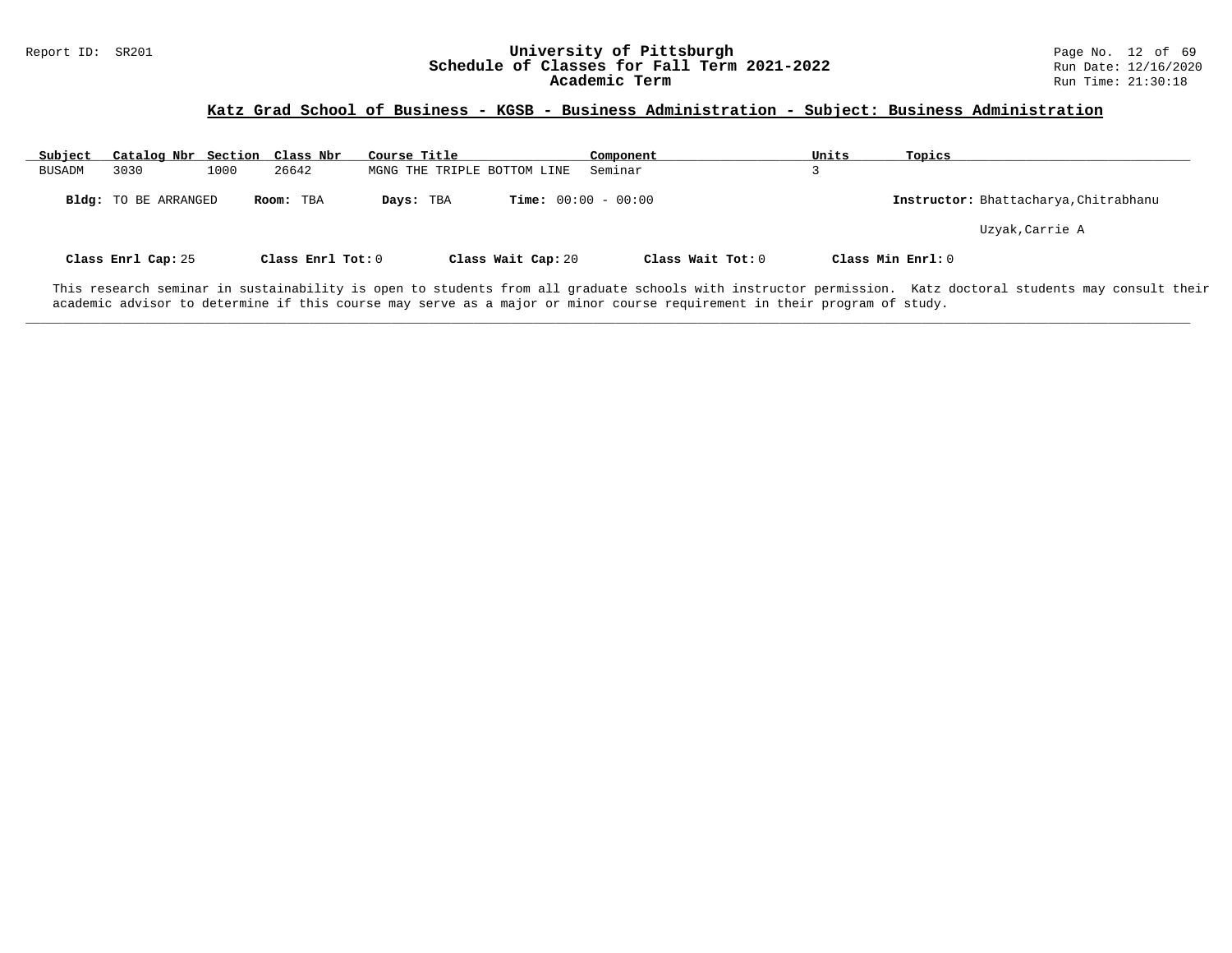#### Report ID: SR201 **University of Pittsburgh University of Pittsburgh** Page No. 13 of 69<br>**Schedule of Classes for Fall Term 2021-2022** Run Date: 12/16/2020 **Schedule of Classes for Fall Term 2021-2022** Run Date: 12/16/2020 **Katz EMBA Term Run Time: 21:30:18**

## **Katz Grad School of Business - KGSB - Business Administration - Subject: Finance and Economics**

| Subject | Catalog Nbr Section Class Nbr |      |                   | Course Title         |                              | Component         | Units | Topics                        |
|---------|-------------------------------|------|-------------------|----------------------|------------------------------|-------------------|-------|-------------------------------|
| BFAE    | 2850                          | 1999 | 25883             | HEALTHCARE ECONOMICS |                              | Lecture           |       |                               |
|         | Bldg: TO BE ARRANGED          |      | Room: TBA         | Days: TBA            | <b>Time:</b> $00:00 - 00:00$ |                   |       | Instructor: Driessen, Julia R |
|         |                               |      |                   |                      |                              |                   |       | Piekutowski,James Joseph      |
|         | Class Enrl Cap: 35            |      | Class Enrl Tot: 0 |                      | Class Wait Cap: 20           | Class Wait Tot: 0 |       | Class Min Enrl: 0             |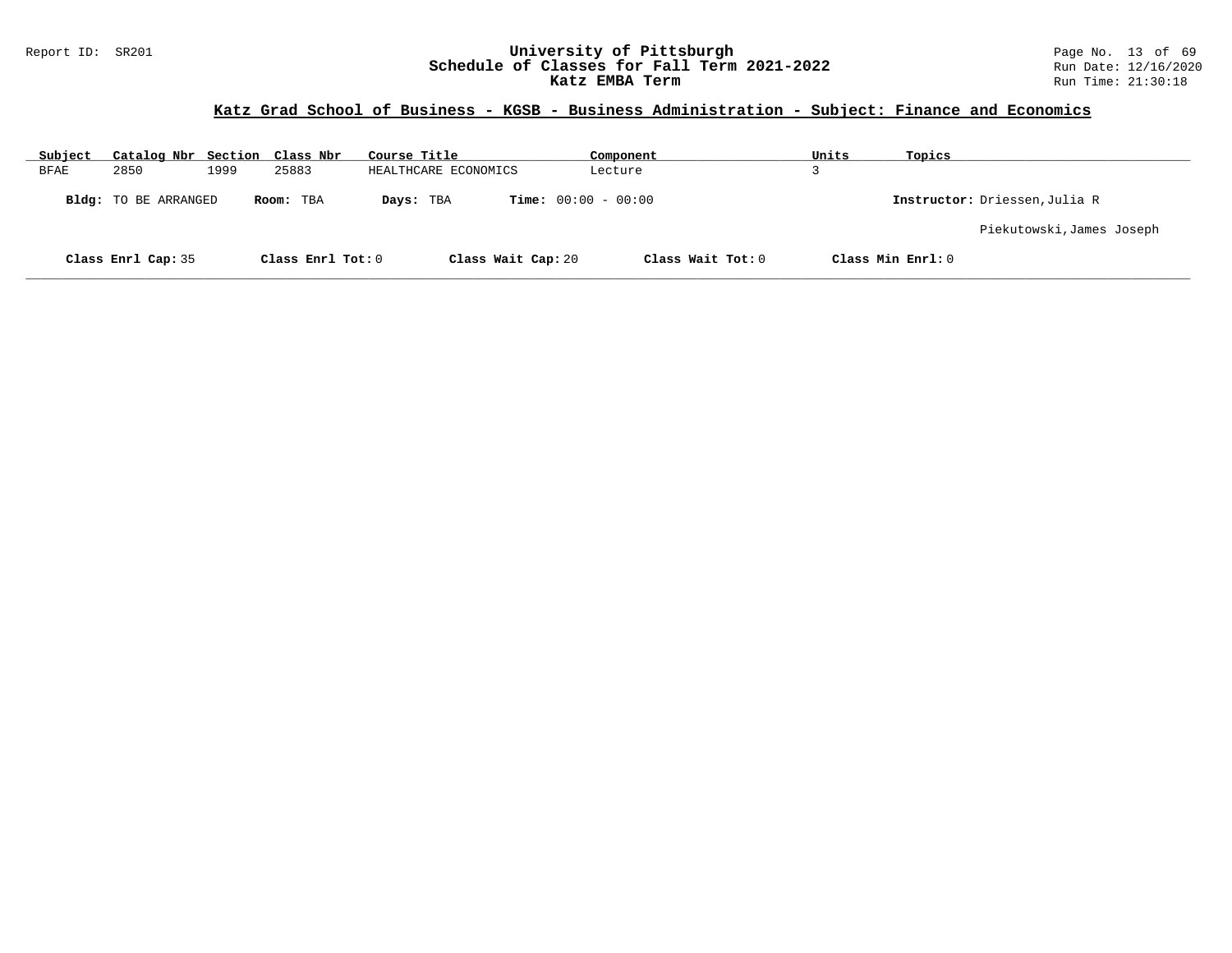#### Report ID: SR201 **1988 Construment Superversity of Pittsburgh** Page No. 14 of 69<br>**Schedule of Classes for Fall Term 2021-2022** 2011 Page No. 14 of 69 Page No. 14 of 69 Page No. 14 of 69 Page No **Schedule of Classes for Fall Term 2021-2022** Run Date: 12/16/2020 **Katz EMBA Term Run Time: 21:30:18**

| Subject |                                                 | Catalog Nbr Section Class Nbr | Course Title           | Component                    | Units<br>Topics   |                                         |
|---------|-------------------------------------------------|-------------------------------|------------------------|------------------------------|-------------------|-----------------------------------------|
| BFIN    | 2306                                            | 18229<br>1040                 | FINANCIAL MANAGEMENT   | Lecture                      | 3                 |                                         |
|         | <b>Bldg:</b> TO BE ARRANGED                     | Room: TBA                     | Days: TBA              | <b>Time:</b> $00:00 - 00:00$ |                   | Instructor: Schlingemann, Frederik-Paul |
|         |                                                 |                               |                        |                              |                   | Piekutowski, James Joseph               |
|         |                                                 |                               |                        |                              |                   | Walker, Bridget T                       |
|         |                                                 |                               |                        |                              |                   | Giles, Amy E.                           |
|         | Class Enrl Cap: 40<br>Attributes: Executive MBA | Class Enrl Tot: $0$           | Class Wait Cap: 20     | Class Wait Tot: $0$          | Class Min Enrl: 0 |                                         |
|         | Reserve Capacity:                               | 01-MAR-2021                   | Restricted to EMBA-MBA | Reserve Enrl Cap: 40         | Reserve Enrl Tot: | $\overline{0}$                          |
|         |                                                 |                               |                        |                              |                   |                                         |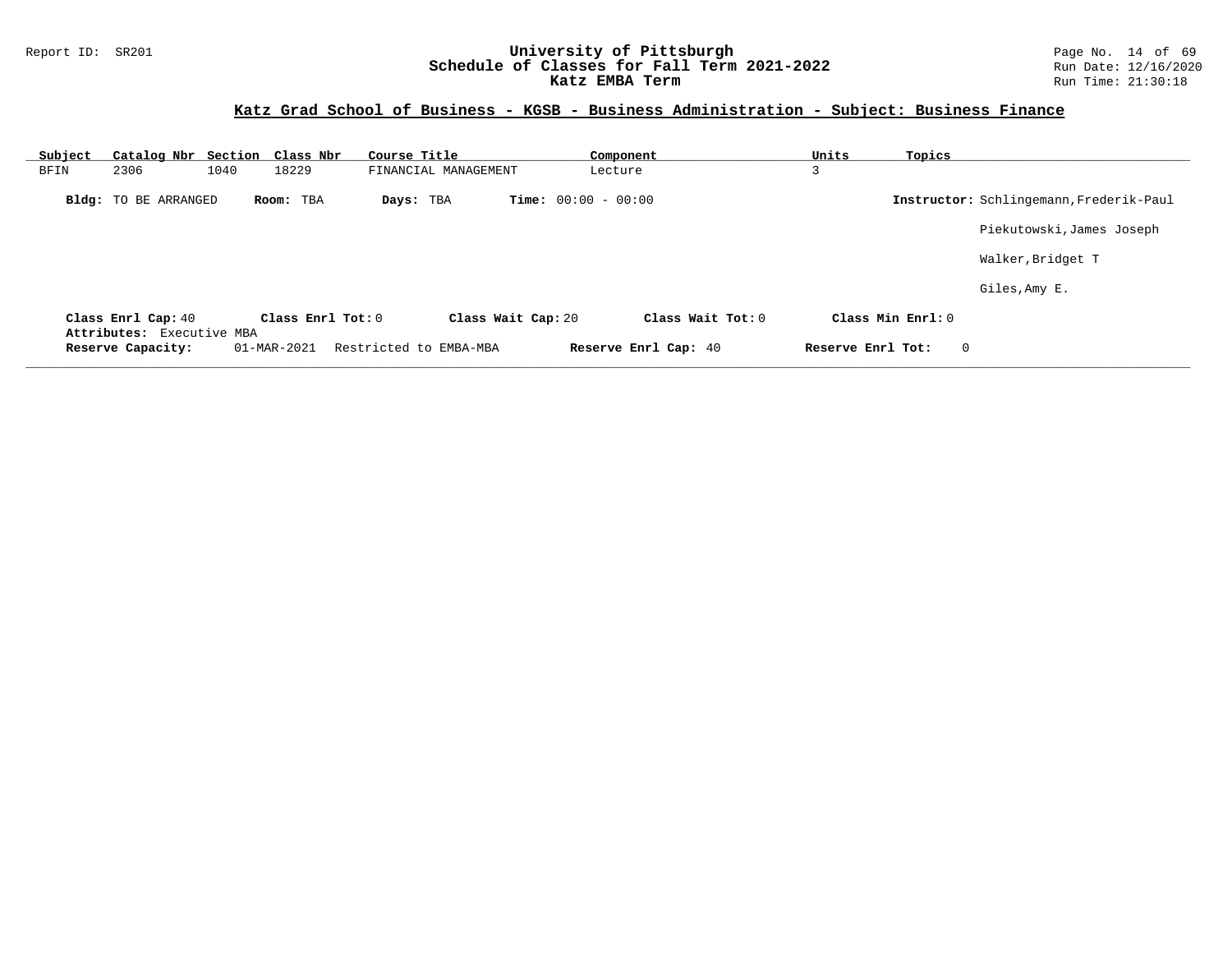#### Report ID: SR201 **University of Pittsburgh** Page No. 15 of 69 **Schedule of Classes for Fall Term 2021-2022** Run Date: 12/16/2020 **Katz EMBA Term Run Time: 21:30:18**

| Catalog Nbr Section Class Nbr<br>Subject | Course Title                                             | Component                    | Units<br>Topics   |                                             |
|------------------------------------------|----------------------------------------------------------|------------------------------|-------------------|---------------------------------------------|
| 1999<br>2070<br><b>BIND</b>              | 28940<br>HEALTH CARE LAW FOR MANAGERS Independent Study  | 1.5                          |                   |                                             |
| <b>Bldg:</b> TO BE ARRANGED              | Room: TBA<br>Days: TBA                                   | Time: $00:00 - 00:00$        |                   | Instructor: Van Nostrand, Elizabeth Ferrell |
|                                          |                                                          |                              |                   | Piekutowski, James Joseph                   |
| Class Enrl Cap: 35                       | Class Enrl Tot: 0<br>Class Wait Cap: 20                  | Class Wait Tot: 0            | Class Min Enrl: 0 |                                             |
| 2071<br>1999<br><b>BIND</b>              | LEADING EVIDENCE-BASED ORG CHGIndependent Study<br>28942 | $\mathbf{3}$                 |                   |                                             |
| Bldg: TO BE ARRANGED                     | Room: TBA<br>Days: TBA                                   | Time: $00:00 - 00:00$        |                   | Instructor: Rousseau, Denise                |
|                                          |                                                          |                              |                   | Piekutowski, James Joseph                   |
| Class Enrl Cap: 35                       | Class Enrl Tot: 0<br>Class Wait Cap: 20                  | Class Wait Tot: 0            | Class Min Enrl: 0 |                                             |
| 2072<br>1999<br><b>BIND</b>              | ENTREPREN START-UP ESSENTIALS Independent Study<br>28941 | 1.5                          |                   |                                             |
| Bldg: TO BE ARRANGED                     | Days: TBA<br>Room: TBA                                   | Time: $00:00 - 00:00$        |                   | Instructor: Alvarez, Sharon A               |
|                                          |                                                          |                              |                   | Piekutowski, James Joseph                   |
|                                          |                                                          |                              |                   | Hitchens, Karen Lynn                        |
| Class Enrl Cap: 35                       | Class Enrl Tot: 0<br>Class Wait Cap: 20                  | Class Wait Tot: 0            | Class Min Enrl: 0 |                                             |
| 2101<br>1999<br><b>BIND</b>              | 27078<br>HEALTHCARE PRACTICUM                            | Practicum<br>6               |                   |                                             |
| Bldg: TO BE ARRANGED                     | Days: TBA<br>Room: TBA                                   | <b>Time:</b> $00:00 - 00:00$ |                   | Instructor: Leana, Carrie R                 |
|                                          |                                                          |                              |                   | Piekutowski, James Joseph                   |
| Class Enrl Cap: 40                       | Class Enrl Tot: 0<br>Class Wait Cap: 20                  | Class Wait Tot: 0            | Class Min Enrl: 0 |                                             |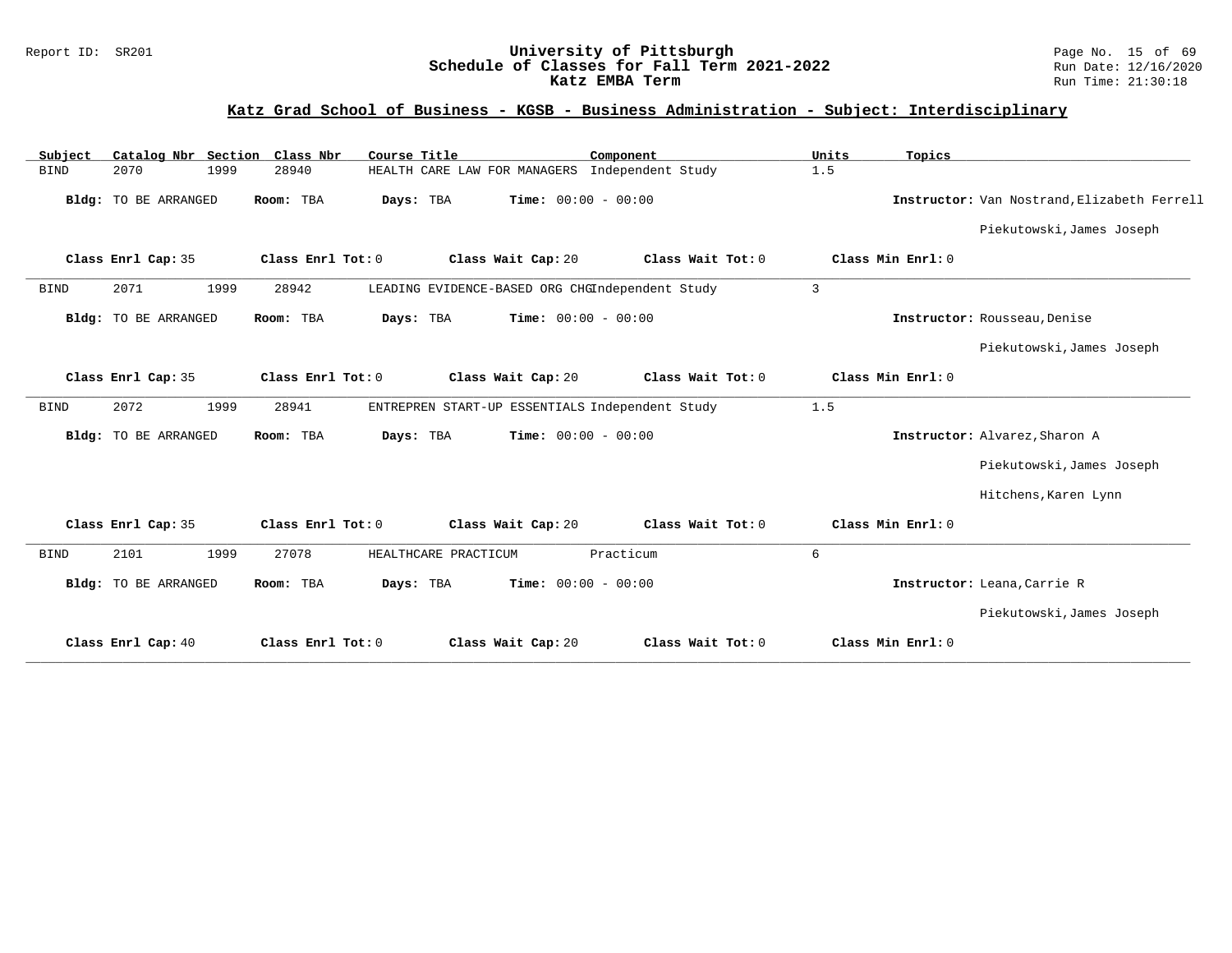## **Katz Grad School of Business - KGSB - Business Administration - Subject: Management Information Systems**

| Subject |                      | Catalog Nbr Section Class Nbr | Course Title                         | Component                                                    | Units<br>Topics                               |                                    |
|---------|----------------------|-------------------------------|--------------------------------------|--------------------------------------------------------------|-----------------------------------------------|------------------------------------|
| BMIS    | 2591                 | 1010<br>28877                 | E-BUSINESS STRATEGY                  | Lecture                                                      | 1.5                                           |                                    |
|         | Bldg: TO BE ARRANGED | Room: TBA                     | Days: TBA                            | $Time: 00:00 - 00:00$                                        | Instructor: Staff                             |                                    |
|         | Class Enrl Cap: 35   | Class Enrl Tot: 0             | Class Wait Cap: 20                   | Class Wait Tot: 0                                            | Class Min Enrl: 0                             |                                    |
| BMIS    | 2811                 | 1100<br>22448                 | INF TECHN & BUSINESS VALUE           | Lecture                                                      | 3                                             |                                    |
|         | Bldg: TO BE ARRANGED | Room: TBA                     | Days: TBA                            | <b>Time:</b> $00:00 - 00:00$                                 |                                               | Instructor: Rodi, Anthony F        |
|         |                      |                               |                                      |                                                              |                                               | Piekutowski, James Joseph          |
|         | Class Enrl Cap: 40   |                               |                                      | Class Enrl Tot: $0$ Class Wait Cap: $20$ Class Wait Tot: $0$ | Class Min Enrl: 0                             |                                    |
|         | Reserve Capacity:    | 01-MAR-2021                   | Restricted to EMBA-MBA               | Reserve Enrl Cap: 40                                         | Reserve Enrl Tot:<br>$\overline{\phantom{0}}$ |                                    |
| BMIS    | 2911                 | 1999<br>28849                 | HEALTHCARE INFORMATION TECH. Lecture |                                                              | 3                                             |                                    |
|         | Bldg: TO BE ARRANGED | Room: TBA                     | Days: TBA                            | <b>Time:</b> $00:00 - 00:00$                                 |                                               | Instructor: Kemerer, Chris Francis |
|         |                      |                               |                                      |                                                              |                                               | Piekutowski, James Joseph          |
|         | Class Enrl Cap: 35   | Class Enrl Tot: 0             | Class Wait Cap: 20                   | Class Wait Tot: 0                                            | Class Min Enrl: 0                             |                                    |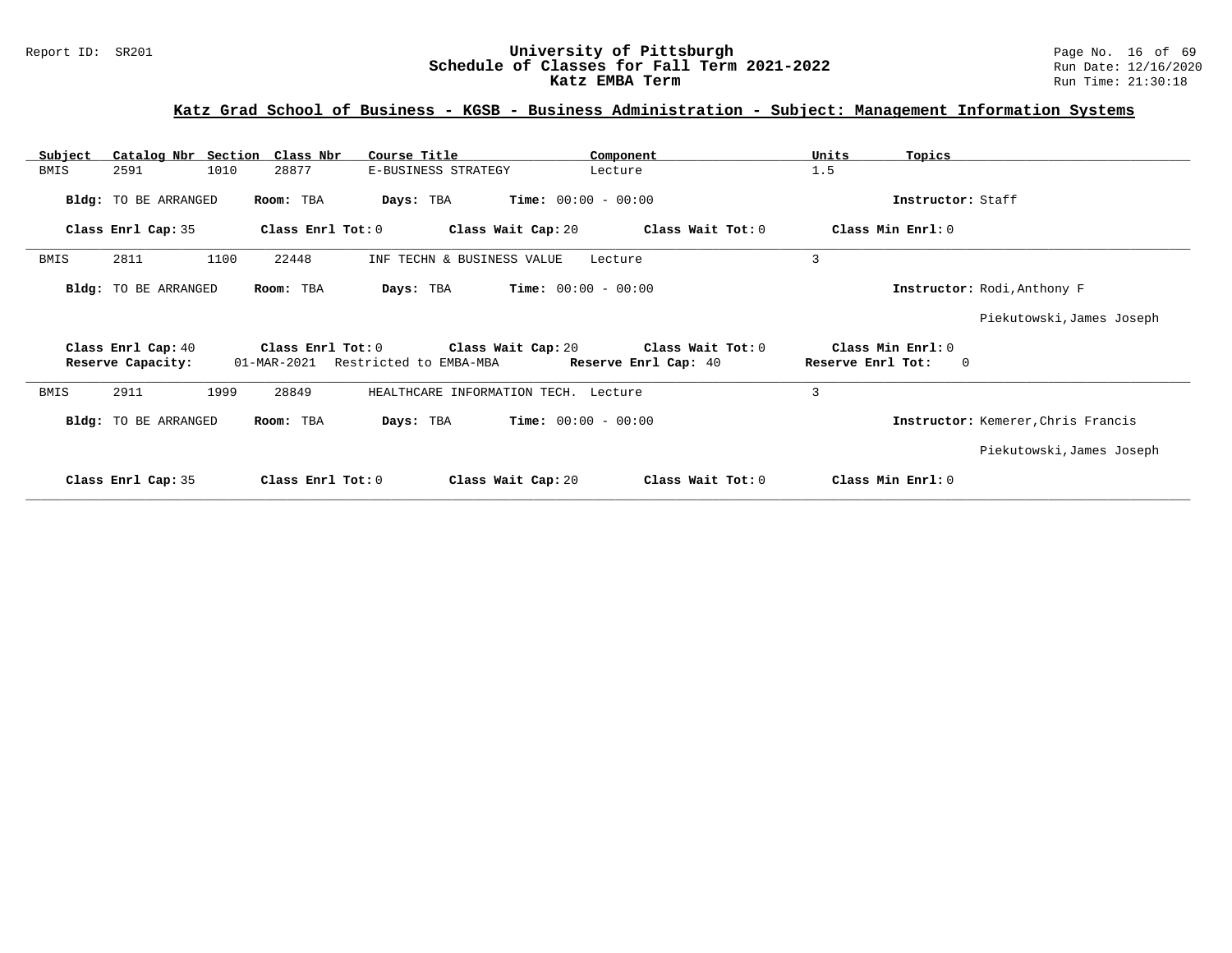#### Report ID: SR201 **1988 Mage 19: SR201 University of Pittsburgh** Page No. 17 of 69<br>**Schedule of Classes for Fall Term 2021-2022** 2011 Page 12/16/2020 **Schedule of Classes for Fall Term 2021-2022** Run Date: 12/16/2020 **Katz EMBA Term Run Time: 21:30:18**

## **Katz Grad School of Business - KGSB - Business Administration - Subject: Organization Studies**

| Subject     | Catalog Nbr Section Class Nbr |      |                     | Course Title                                    |                              | Component         | Units   | Topics                          |
|-------------|-------------------------------|------|---------------------|-------------------------------------------------|------------------------------|-------------------|---------|---------------------------------|
| <b>BORG</b> | 2060                          | 1999 | 27077               | INDEP STUDY IN ORGNIZTN BEHAVRIndependent Study |                              |                   | $1 - 6$ |                                 |
|             | Bldg: TO BE ARRANGED          |      | Room: TBA           | Days: TBA                                       | <b>Time:</b> $00:00 - 00:00$ |                   |         | Instructor: Leana, Carrie R     |
|             |                               |      |                     |                                                 |                              |                   |         | Piekutowski, James Joseph       |
|             | Class Enrl Cap: 40            |      | Class Enrl Tot: $0$ |                                                 | Class Wait Cap: 20           | Class Wait Tot: 0 |         | Class Min Enrl: 0               |
| <b>BORG</b> | 2402                          | 1999 | 28878               | LEADING PEOPLE IN HEALTH ORG Lecture            |                              |                   | 3       |                                 |
|             | Bldg: TO BE ARRANGED          |      | Room: TBA           | Days: TBA                                       | <b>Time:</b> $00:00 - 00:00$ |                   |         | Instructor: Lebel, Ronald David |
|             | Class Enrl Cap: 35            |      | Class Enrl Tot: 0   |                                                 | Class Wait Cap: 20           | Class Wait Tot: 0 |         | Class Min Enrl: 0               |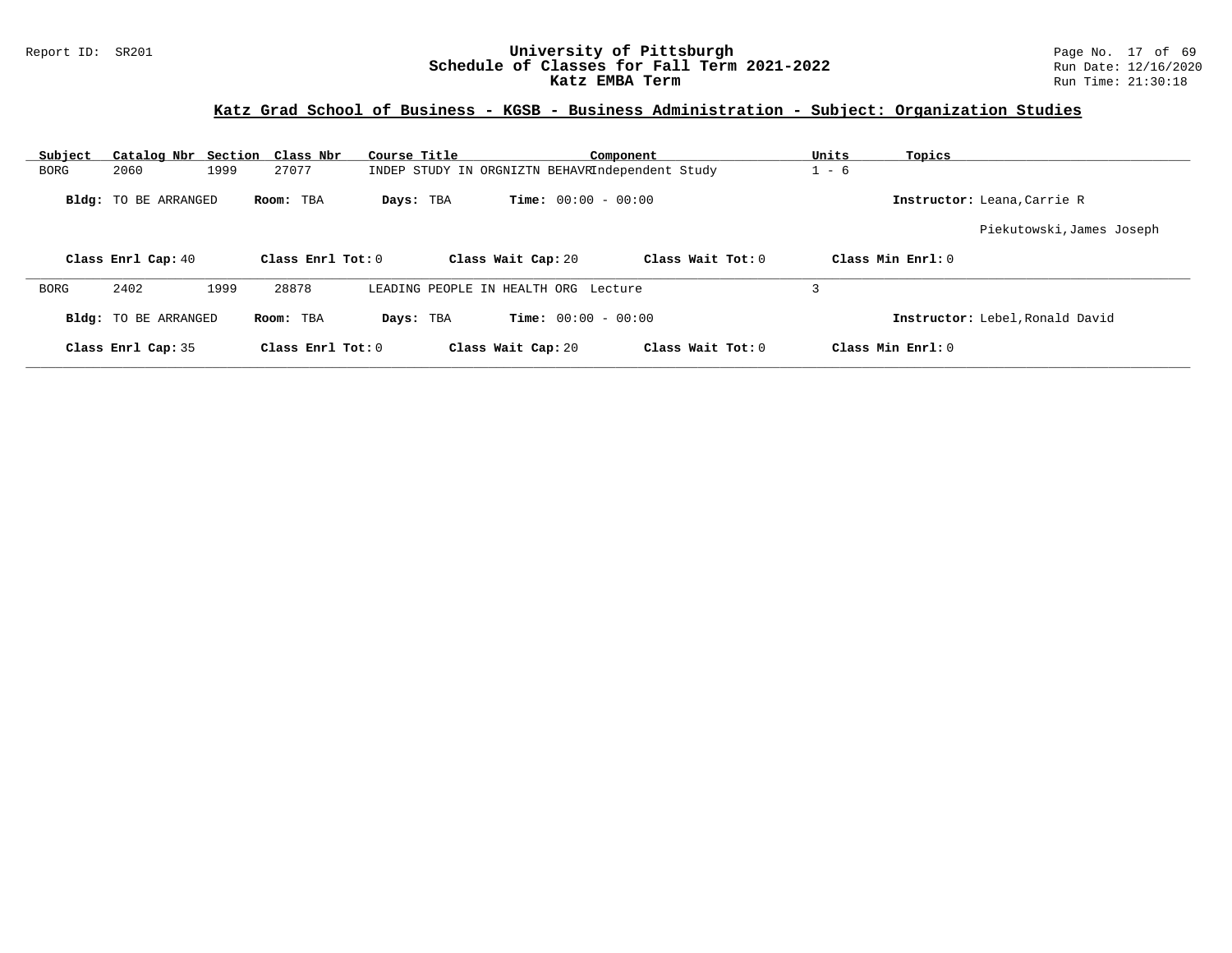#### Report ID: SR201 **University of Pittsburgh** Page No. 18 of 69 **Schedule of Classes for Fall Term 2021-2022** Run Date: 12/16/2020 **Katz EMBA Term Run Time: 21:30:18**

## **Katz Grad School of Business - KGSB - Business Administration - Subject: Quantv Methods-Operations Mgt**

| Catalog Nbr Section Class Nbr<br>Subject         | Course Title                           | Component                              | Units<br>Topics                        |                                  |
|--------------------------------------------------|----------------------------------------|----------------------------------------|----------------------------------------|----------------------------------|
| 1505<br><b>BQOM</b><br>2531                      | 23506                                  | GLOBAL SUPPLY CHAIN MANAGEMENTLecture  | 1.5                                    |                                  |
| Bldg: TO BE ARRANGED                             | Room: TBA<br>Days: TBA                 | <b>Time:</b> $00:00 - 00:00$           |                                        | Instructor: Mirchandani, Prakash |
|                                                  |                                        |                                        |                                        | Piekutowski, James Joseph        |
| Class Enrl Cap: 40<br>Attributes: Global Studies | Class Enrl Tot: 0                      | Class Wait Cap: 20                     | Class Min Enrl: 0<br>Class Wait Tot: 0 |                                  |
| Reserve Capacity:                                | 01-MAR-2021<br>Restricted to EMBA-MBA  | Reserve Enrl Cap: 40                   | $\Omega$<br>Reserve Enrl Tot:          |                                  |
| 2531<br>1510<br><b>BQOM</b>                      | 23507                                  | GLOBAL SUPPLY CHAIN MANAGEMENTLecture  | 1.5                                    |                                  |
| Bldg: TO BE ARRANGED                             | Room: TBA<br>Days: TBA                 | <b>Time:</b> $00:00 - 00:00$           |                                        | Instructor: Mirchandani, Prakash |
|                                                  |                                        |                                        |                                        | Piekutowski, James Joseph        |
| Class Enrl Cap: 40<br>Attributes: Global Studies | Class Enrl Tot: 0                      | Class Wait Cap: 20                     | Class Wait Tot: 0<br>Class Min Enrl: 0 |                                  |
| Reserve Capacity:                                | 01-MAR-2021<br>Restricted to IEMBA-MBA | Reserve Enrl Cap: 40                   | Reserve Enrl Tot:<br>$\Omega$          |                                  |
| 1010<br><b>BOOM</b><br>2544                      | 26994                                  | PROCESS MGT CNTNS IMPROVMNT<br>Lecture | 1.5                                    |                                  |
| Bldg: TO BE ARRANGED                             | Room: TBA<br>Days: TBA                 | <b>Time:</b> $00:00 - 00:00$           | Instructor: Staff                      |                                  |
| Class Enrl Cap: 40                               | Class Enrl Tot: 0                      | Class Wait Cap: 20                     | Class Wait Tot: 0<br>Class Min Enrl: 0 |                                  |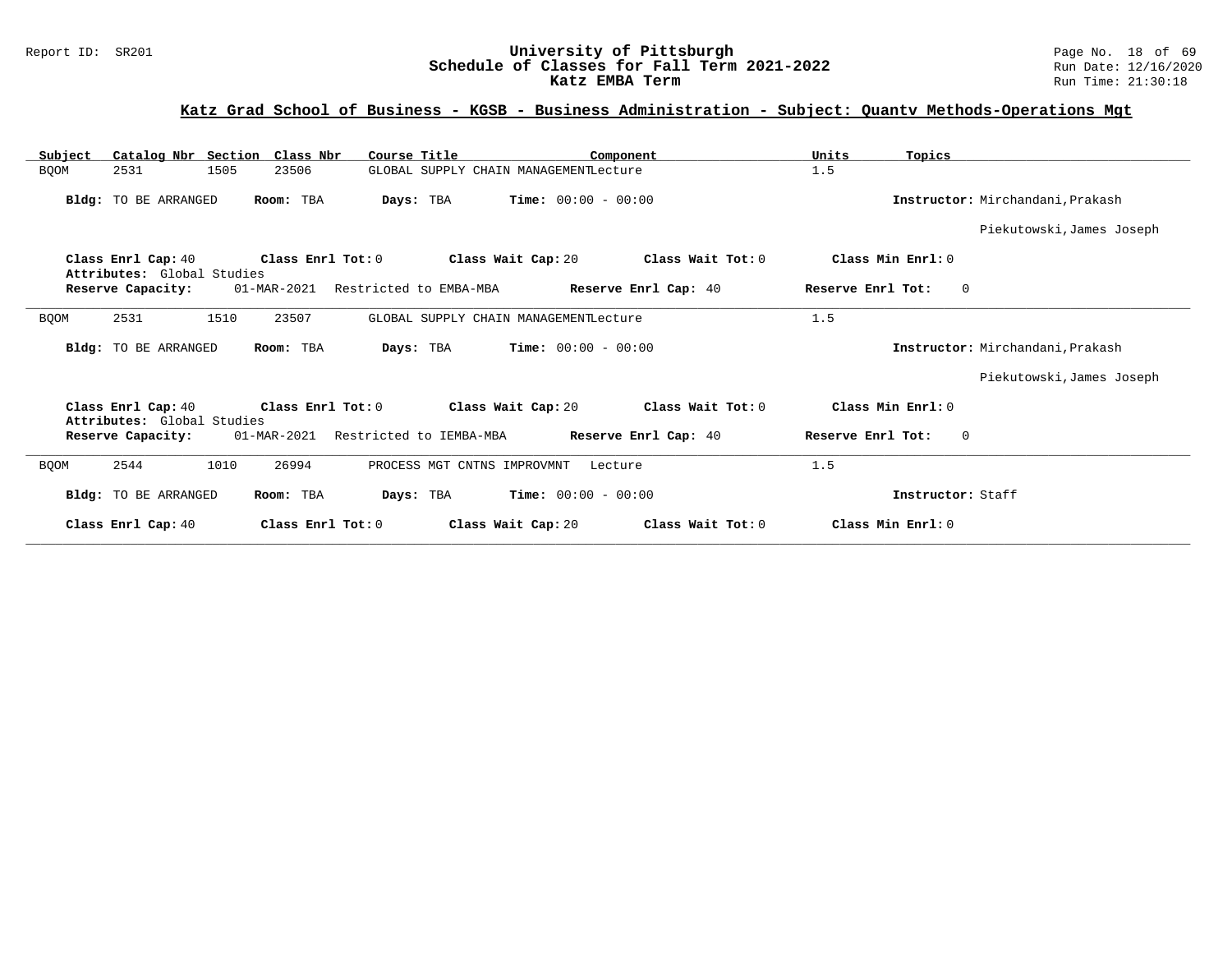# **Katz Grad School of Business - KGSB - Business Administration - Subject: Strategy Envirnmt & Organiztns**

| Subject     | Catalog Nbr Section  | Class Nbr         | Course Title                          |                              | Component         | Units | Topics            |                                    |
|-------------|----------------------|-------------------|---------------------------------------|------------------------------|-------------------|-------|-------------------|------------------------------------|
| <b>BSEO</b> | 2521<br>1040         | 29036             | ENTREP AND NEW VENTURE INIT 1 Lecture |                              |                   | 1.5   |                   |                                    |
|             | Bldg: TO BE ARRANGED | Room: TBA         | Days: TBA                             | <b>Time:</b> $00:00 - 00:00$ |                   |       |                   | Instructor: Patton, G R            |
|             |                      |                   |                                       |                              |                   |       |                   | Piekutowski, James Joseph          |
|             | Class Enrl Cap: 35   | Class Enrl Tot: 0 |                                       | Class Wait Cap: 20           | Class Wait Tot: 0 |       | Class Min Enrl: 0 |                                    |
| <b>BSEO</b> | 2538<br>1010         | 25880             | STRATEGIC LEADERSHIP                  |                              | Lecture           | 1.5   |                   |                                    |
|             | Bldg: TO BE ARRANGED | Room: TBA         | Days: TBA                             | <b>Time:</b> $00:00 - 00:00$ |                   |       |                   | Instructor: Madhavan, Ravindranath |
|             |                      |                   |                                       |                              |                   |       |                   | Piekutowski, James Joseph          |
|             | Class Enrl Cap: 35   | Class Enrl Tot: 0 |                                       | Class Wait Cap: 20           | Class Wait Tot: 0 |       | Class Min Enrl: 0 |                                    |
| <b>BSEO</b> | 2901<br>1999         | 25884             | STRATEGY, MISSION AND VALUES Lecture  |                              |                   | 3     |                   |                                    |
|             | Bldg: TO BE ARRANGED | Room: TBA         | Days: TBA                             | <b>Time:</b> $00:00 - 00:00$ |                   |       |                   | Instructor: Camillus, John C       |
|             |                      |                   |                                       |                              |                   |       |                   | Piekutowski, James Joseph          |
|             | Class Enrl Cap: 35   | Class Enrl Tot: 0 |                                       | Class Wait Cap: 20           | Class Wait Tot: 0 |       | Class Min Enrl: 0 |                                    |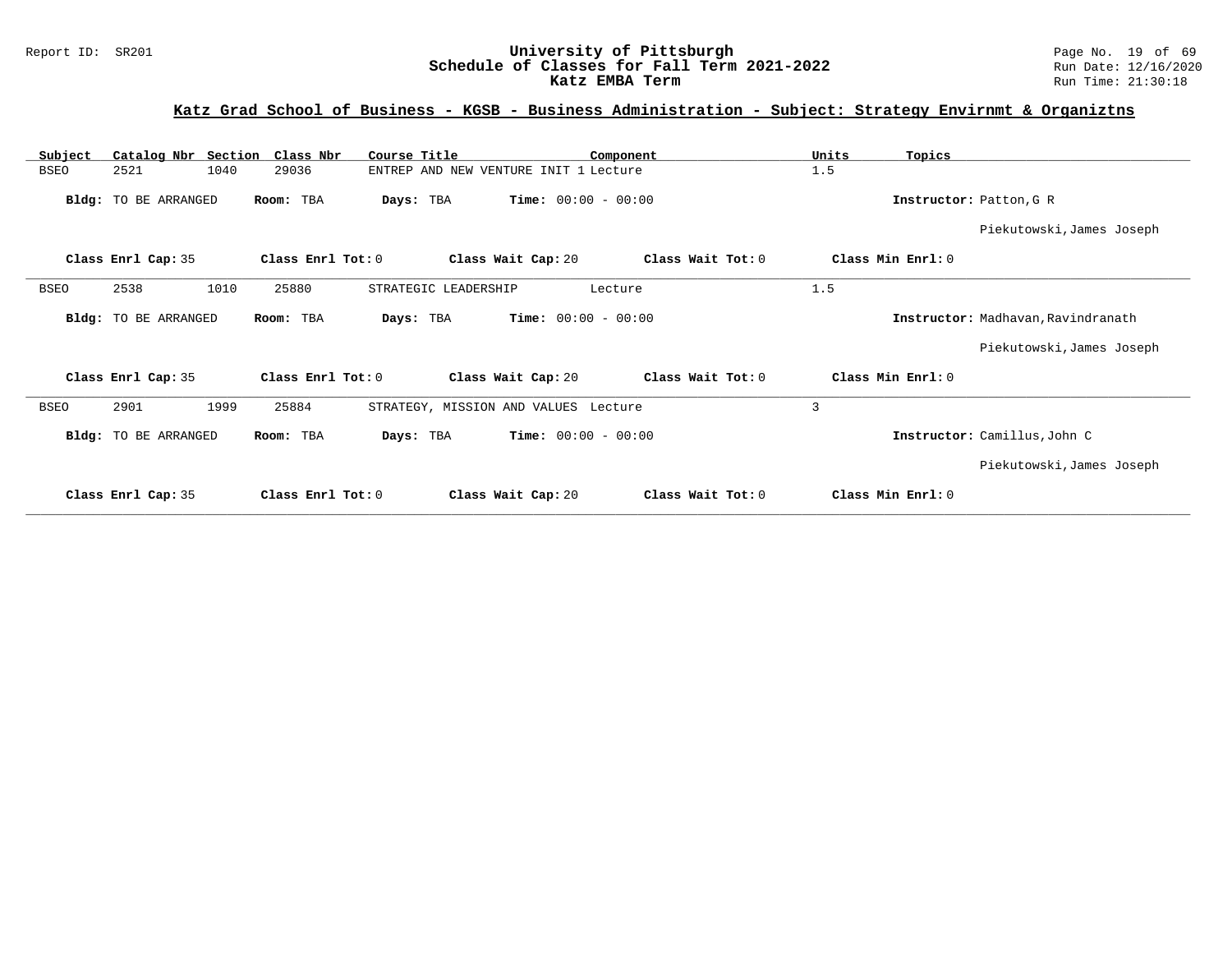#### Report ID: SR201 **University of Pittsburgh University of Pittsburgh** Page No. 20 of 69<br>**Schedule of Classes for Fall Term 2021-2022** Run Date: 12/16/2020 **Schedule of Classes for Fall Term 2021-2022** Run Date: 12/16/2020 **Katz EMBA Term Run Time: 21:30:18**

# **Katz Grad School of Business - KGSB - Business Administration - Subject: Strategic Planning & Policy**

| Subject |                                                  | Catalog Nbr Section Class Nbr | Course Title                          | Component                    |                   | Units             | Topics                       |
|---------|--------------------------------------------------|-------------------------------|---------------------------------------|------------------------------|-------------------|-------------------|------------------------------|
| BSPP    | 2016                                             | 1010<br>25881                 | STRATGC VISN FOR A GLBL FUTURELecture |                              |                   | 1.5               |                              |
|         | Bldg: TO BE ARRANGED                             | Room: TBA                     | Days: TBA                             | <b>Time:</b> $00:00 - 00:00$ |                   |                   | Instructor: Prescott, John E |
|         |                                                  |                               |                                       |                              |                   |                   | Piekutowski, James Joseph    |
|         | Class Enrl Cap: 35                               | Class Enrl Tot: 0             |                                       | Class Wait Cap: 20           | Class Wait Tot: 0 | Class Min Enrl: 0 |                              |
| BSPP    | 2328                                             | 1020<br>25964                 | THE BUSINESS OF HUMANITY              | Seminar                      |                   | 3                 |                              |
|         | Bldg: TO BE ARRANGED                             | Room: TBA                     | Days: TBA                             | <b>Time:</b> $00:00 - 00:00$ |                   |                   | Instructor: Camillus, John C |
|         |                                                  |                               |                                       |                              |                   |                   | Piekutowski, James Joseph    |
|         | Class Enrl Cap: 50<br>Attributes: Global Studies | Class Enrl Tot: $0$           |                                       | Class Wait Cap: 20           | Class Wait Tot: 0 | Class Min Enrl: 0 |                              |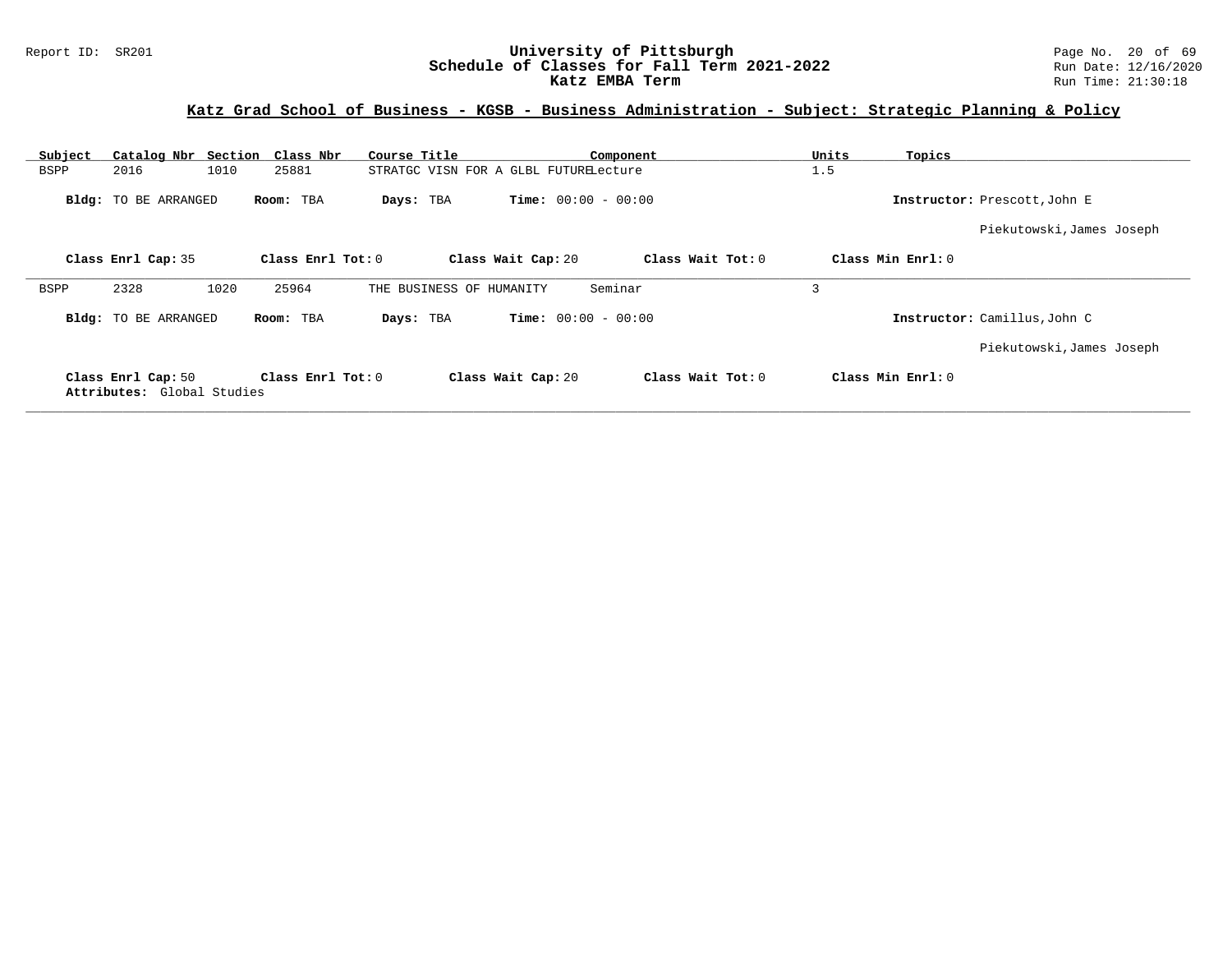#### Report ID: SR201 **University of Pittsburgh University of Pittsburgh** Page No. 21 of 69<br>**Schedule of Classes for Fall Term 2021-2022** Run Date: 12/16/2020 **Schedule of Classes for Fall Term 2021-2022** Run Date: 12/16/2021<br>**Katz Masters Term 2021-2022** Run Time: 21:30:18 **Katz Masters Term**

| Catalog Nbr Section Class Nbr<br>Subject                                   | Course Title                                   | Component                                                                      | Units<br>Topics                          |
|----------------------------------------------------------------------------|------------------------------------------------|--------------------------------------------------------------------------------|------------------------------------------|
| <b>BACC</b><br>2100<br>1200<br>23758                                       | MACC INTERNSHIP                                | Internship                                                                     | $1 - 3$                                  |
| Bldg: TO BE ARRANGED<br>Room: TBA                                          | Days: TBA                                      | $Time: 00:00 - 00:00$                                                          | Instructor: Shastri, Karen A             |
| Class Enrl Cap: 25<br>01-MAR-2021 Restricted ACCT-MS<br>Reserve Capacity:  |                                                | Class Enrl Tot: 0 Class Wait Cap: 20 Class Wait Tot: 0<br>Reserve Enrl Cap: 25 | Class Min Enrl: 0<br>Reserve Enrl Tot: 0 |
| 2251<br>1020<br>21712<br>BACC                                              | FORENSIC ACCOUNTING                            | Lecture                                                                        | $\overline{3}$                           |
| Bldg: TBA<br>Room: TBA                                                     | <b>Days:</b> TuTh <b>Time:</b> $09:30 - 10:50$ |                                                                                | Instructor: Hoffman, Vicky B             |
| Class Enrl Cap: 58<br>Room Characteristics: PeopleSoft - Scheduled (PS)(1) |                                                | Class Enrl Tot: $0$ Class Wait Cap: $20$ Class Wait Tot: $0$                   | Class Min Enrl: 0                        |
| Reserve Capacity:<br>01-MAR-2021 Restricted ACCT-MS                        |                                                | Reserve Enrl Cap: 58                                                           | Reserve Enrl Tot: 0                      |
| 2251<br><b>BACC</b><br>1030<br>16738                                       | FORENSIC ACCOUNTING Lecture                    |                                                                                | $\overline{3}$                           |
| Bldg: TBA<br>Room: TBA                                                     | <b>Days:</b> TuTh <b>Time:</b> $11:00 - 12:20$ |                                                                                | Instructor: Hoffman, Vicky B             |
| Class Enrl Cap: 58<br>Room Characteristics: PeopleSoft - Scheduled (PS)(1) |                                                | Class Enrl Tot: $0$ Class Wait Cap: $20$ Class Wait Tot: $0$                   | Class Min Enrl: 0                        |
| Reserve Capacity: 01-MAR-2021 Restricted ACCT-MS                           |                                                | Reserve Enrl Cap: 44                                                           | Reserve Enrl Tot: 0                      |
| 2258<br>17676<br>BACC<br>1080                                              | STRATEGIC COST MANAGEMENT                      | Lecture                                                                        | $\overline{3}$                           |
| Bldg: TBA<br>Room: TBA                                                     | <b>Days:</b> TuTh <b>Time:</b> $11:00 - 12:20$ |                                                                                | Instructor: Martin, Patrick Ryan         |
|                                                                            |                                                |                                                                                | Hoffman, Vicky B                         |
| Class Enrl Cap: 40<br>Room Characteristics: PeopleSoft - Scheduled (PS)(1) |                                                | Class Enrl Tot: $0$ Class Wait Cap: $20$ Class Wait Tot: $0$                   | Class Min Enrl: 0                        |
| 01-MAR-2021 Restricted ACCT-MS<br>Reserve Capacity:                        |                                                | Reserve Enrl Cap: 40                                                           | Reserve Enrl Tot: 0                      |
| 2401<br>1025<br>13256<br><b>BACC</b>                                       | FINANCIAL ACCOUNTING                           | Lecture                                                                        | $\mathbf{3}$                             |
| Bldg: TBA                                                                  | Room: TBA $Days: MW$ Time: $08:00 - 09:20$     |                                                                                | Instructor: Boyas, Elise A               |
| Class Enrl Cap: 48<br>Room Characteristics: PeopleSoft - Scheduled (PS)(1) |                                                | Class Enrl Tot: $0$ Class Wait Cap: $20$ Class Wait Tot: $0$                   | Class Min Enrl: 0                        |
| Reserve Capacity:                                                          | 01-MAR-2021 Restricted to BUSAD-MBA            | Reserve Enrl Cap: 33                                                           | Reserve Enrl Tot:<br>$\mathbf 0$         |
|                                                                            | 01-MAR-2021 Restricted to BUSADF-MBA           | 15                                                                             | $\Omega$                                 |
|                                                                            | 05-APR-2021 Restricted to BUSAD-MBA            | $\mathbf 0$                                                                    | $\mathbf 0$                              |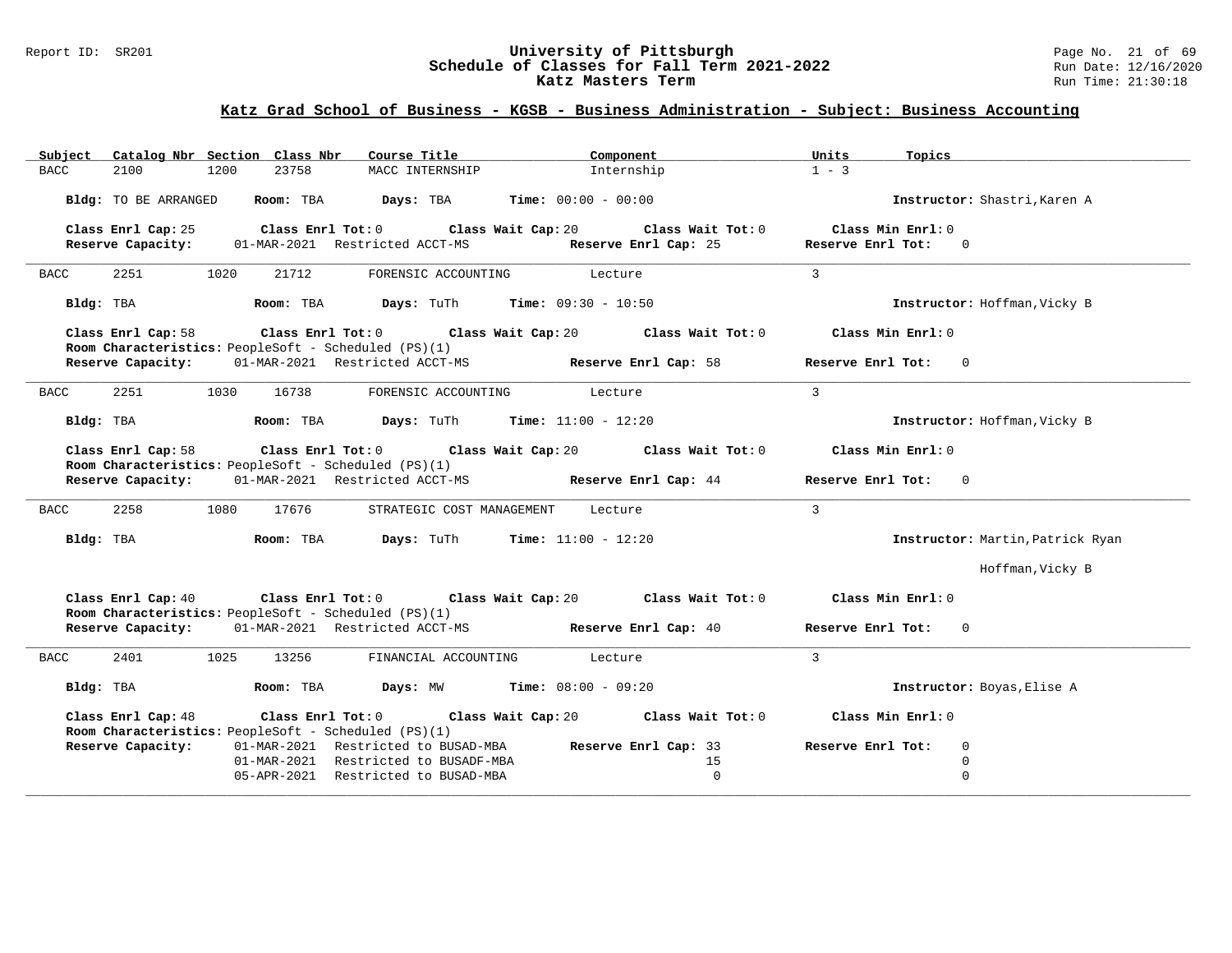#### Report ID: SR201 **1988 Mage 10: SR201 University of Pittsburgh** Page No. 22 of 69<br>**Schedule of Classes for Fall Term 2021-2022** 2011 Page 12/16/2020 **Schedule of Classes for Fall Term 2021-2022** Run Date: 12/16/2021<br>**Katz Masters Term 2021-2022** Run Time: 21:30:18 **Katz Masters Term**

| Subject Catalog Nbr Section Class Nbr                                             | Course Title                                                  | Component                                                    | Units<br>Topics               |
|-----------------------------------------------------------------------------------|---------------------------------------------------------------|--------------------------------------------------------------|-------------------------------|
| 13246<br><b>BACC</b><br>2401<br>1040                                              | FINANCIAL ACCOUNTING                                          | Lecture                                                      | $\mathcal{L}$                 |
| Bldg: TBA                                                                         | Room: TBA Days: MW                                            | $Time: 09:30 - 10:50$                                        | Instructor: Boyas, Elise A    |
| Class Enrl Cap: 48<br>Room Characteristics: PeopleSoft - Scheduled (PS)(1)        | Class Enrl Tot: 0 Class Wait Cap: 20                          | Class Wait Tot: 0                                            | Class Min Enrl: 0             |
| Reserve Capacity:                                                                 | 01-MAR-2021 Restricted to BUSAD-MBA                           | Reserve Enrl Cap: 33                                         | Reserve Enrl Tot:<br>$\Omega$ |
|                                                                                   | 01-MAR-2021 Restricted to BUSADF-MBA                          | 15                                                           | $\mathbf 0$                   |
|                                                                                   | 05-APR-2021 Restricted to BUSAD-MBA                           | $\Omega$                                                     | $\Omega$                      |
| 2401<br>1055<br><b>BACC</b><br>21153                                              | FINANCIAL ACCOUNTING Lecture                                  |                                                              | $\overline{3}$                |
| Bldg: TBA                                                                         | <b>Room:</b> TBA <b>Days:</b> W <b>Time:</b> $18:20 - 21:20$  |                                                              | Instructor: Moser, Donald V   |
| Class Enrl Cap: 40<br>Room Characteristics: PeopleSoft - Scheduled (PS)(1)        |                                                               | Class Enrl Tot: $0$ Class Wait Cap: $20$ Class Wait Tot: $0$ | Class Min Enrl: 0             |
| Reserve Capacity: 01-MAR-2021 Restricted to BUSADP-MBA Reserve Enrl Cap: 30       |                                                               |                                                              | Reserve Enrl Tot: 0           |
| 2525<br>1070<br>BACC<br>17660                                                     | FINANCIAL STATEMENT ANALYSIS Lecture                          |                                                              | $\overline{3}$                |
| Bldg: TBA                                                                         | <b>Room:</b> TBA <b>Days:</b> MW <b>Time:</b> $12:30 - 13:50$ |                                                              | Instructor: Feng, Mei         |
| Class Enrl Cap: 40<br>Room Characteristics: PeopleSoft - Scheduled (PS)(1)        |                                                               | Class Enrl Tot: $0$ Class Wait Cap: $20$ Class Wait Tot: $0$ | Class Min Enrl: 0             |
| Reserve Capacity: 01-MAR-2021 Restricted ACCT-MS                                  |                                                               | Reserve Enrl Cap: 40                                         | Reserve Enrl Tot: 0           |
| <b>BACC</b><br>2525<br>1080<br>16739                                              | FINANCIAL STATEMENT ANALYSIS Lecture                          |                                                              | $\mathcal{L}$                 |
| Bldg: TBA                                                                         | <b>Room:</b> TBA <b>Days:</b> MW <b>Time:</b> $11:00 - 12:20$ |                                                              | Instructor: Feng, Mei         |
| Class Enrl Cap: 40<br>Room Characteristics: PeopleSoft - Scheduled (PS)(1)        |                                                               | Class Enrl Tot: 0 Class Wait Cap: 20 Class Wait Tot: 0       | Class Min Enrl: 0             |
| <b>Reserve Capacity:</b> 01-MAR-2021 Restricted ACCT-MS                           |                                                               | Reserve Enrl Cap: 40                                         | Reserve Enrl Tot: 0           |
| 2528<br><b>BACC</b><br>1210<br>28760                                              | MANAGERIAL ACCOUNTING Lecture                                 |                                                              | 1.5                           |
| Bldg: TBA                                                                         | <b>Room:</b> TBA $Days:$ TBA $Time: 08:00 - 10:40$            |                                                              | Instructor: Srinivasan, Dhinu |
|                                                                                   |                                                               |                                                              | Giles, Amy E.                 |
|                                                                                   |                                                               |                                                              | Walker, Bridget T             |
| Class Enrl Cap: 32<br><b>Room Characteristics:</b> PeopleSoft - Scheduled (PS)(1) | Class Enrl Tot: 0 Class Wait Cap: 20                          | Class Wait Tot: 0                                            | Class Min Enrl: 0             |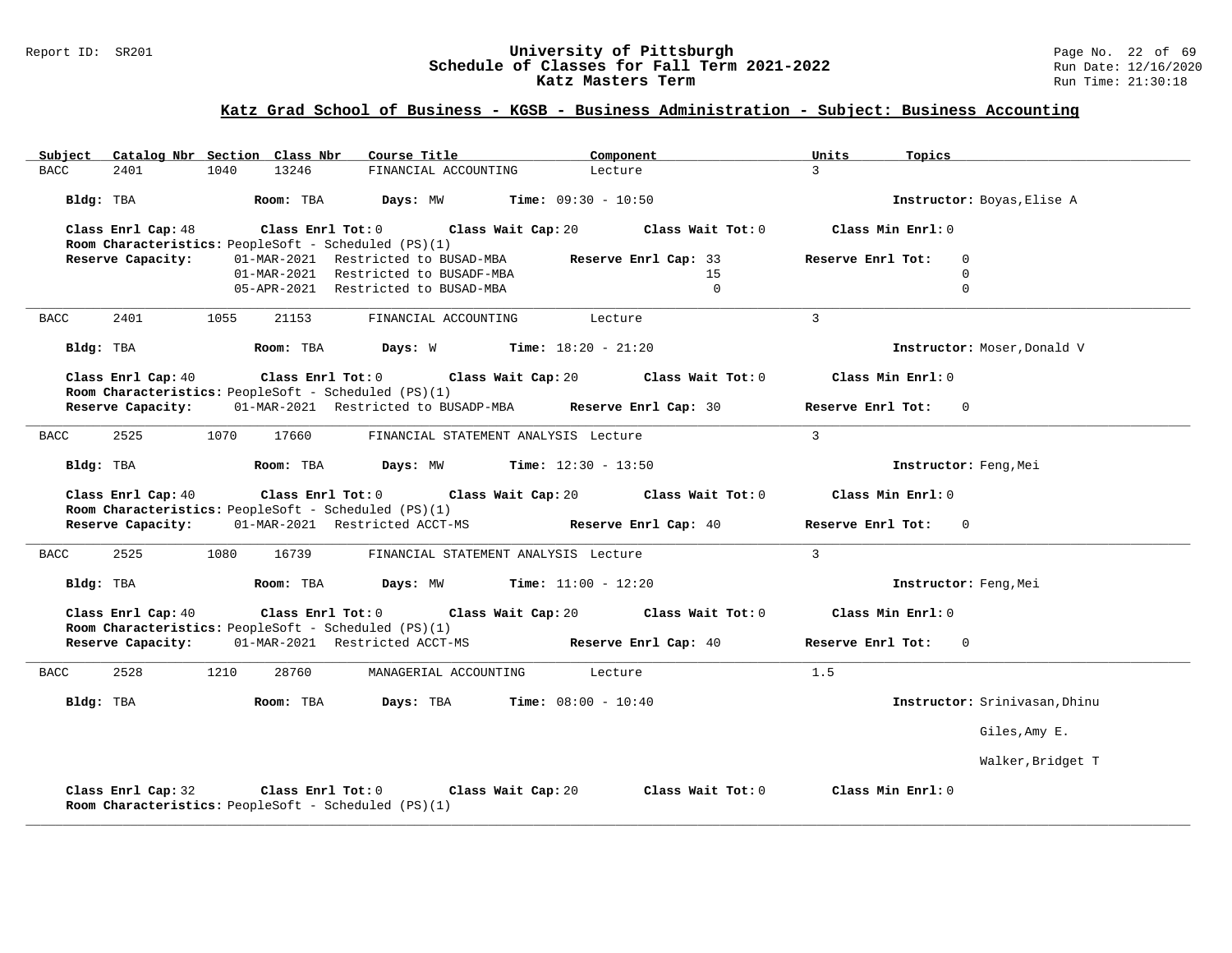#### Report ID: SR201 **1988 Mage 10: SR201 University of Pittsburgh** Page No. 23 of 69<br>**Schedule of Classes for Fall Term 2021-2022** 2011 Page 12/16/2020 **Schedule of Classes for Fall Term 2021-2022** Run Date: 12/16/2021<br>**Katz Masters Term 2021-2022** Run Time: 21:30:18 **Katz Masters Term**

| Subject   |                    | Catalog Nbr Section Class Nbr                                              |                         | Course Title       |                                      | Component                    |                      | Units             | Topics                           |
|-----------|--------------------|----------------------------------------------------------------------------|-------------------------|--------------------|--------------------------------------|------------------------------|----------------------|-------------------|----------------------------------|
| BACC      | 2541               | 1090                                                                       | 24582                   |                    | SEC REPORTING AND DISCLOSURE Lecture |                              |                      | 3                 |                                  |
| Bldg: TBA |                    | Room: TBA                                                                  |                         | Days: TuTh         |                                      | <b>Time:</b> $14:00 - 15:20$ |                      |                   | Instructor: Bartholomew, Heidi K |
|           | Class Enrl Cap: 58 |                                                                            | $Class$ $Enr1$ $Tot: 0$ |                    | Class Wait Cap: 20                   |                              | Class Wait Tot: 0    |                   | Class Min Enrl: 0                |
|           |                    | <b>Room Characteristics:</b> PeopleSoft - Scheduled (PS)(1)                |                         |                    |                                      |                              |                      |                   |                                  |
|           | Reserve Capacity:  | 01-MAR-2021                                                                |                         | Restricted ACCT-MS |                                      |                              | Reserve Enrl Cap: 58 | Reserve Enrl Tot: | $\overline{0}$                   |
| BACC      | 2558               | 1200                                                                       | 23644                   |                    | NON-PROFIT GOVERMNTL ACCNTNG Lecture |                              |                      | 3                 |                                  |
| Bldg: TBA |                    | Room: TBA                                                                  |                         | Days: MW           |                                      | <b>Time:</b> $14:00 - 15:20$ |                      |                   | Instructor: Shastri, Karen A     |
|           |                    |                                                                            |                         |                    |                                      |                              |                      |                   | Burgess, Camille D               |
|           | Class Enrl Cap: 48 |                                                                            | Class Enrl Tot: 0       |                    | Class Wait Cap: 20                   |                              | Class Wait Tot: 0    |                   | Class Min $Enrl: 0$              |
|           | Reserve Capacity:  | <b>Room Characteristics:</b> PeopleSoft - Scheduled (PS)(1)<br>01-MAR-2021 |                         | Restricted ACCT-MS |                                      |                              | Reserve Enrl Cap: 44 | Reserve Enrl Tot: | $\mathbf{0}$                     |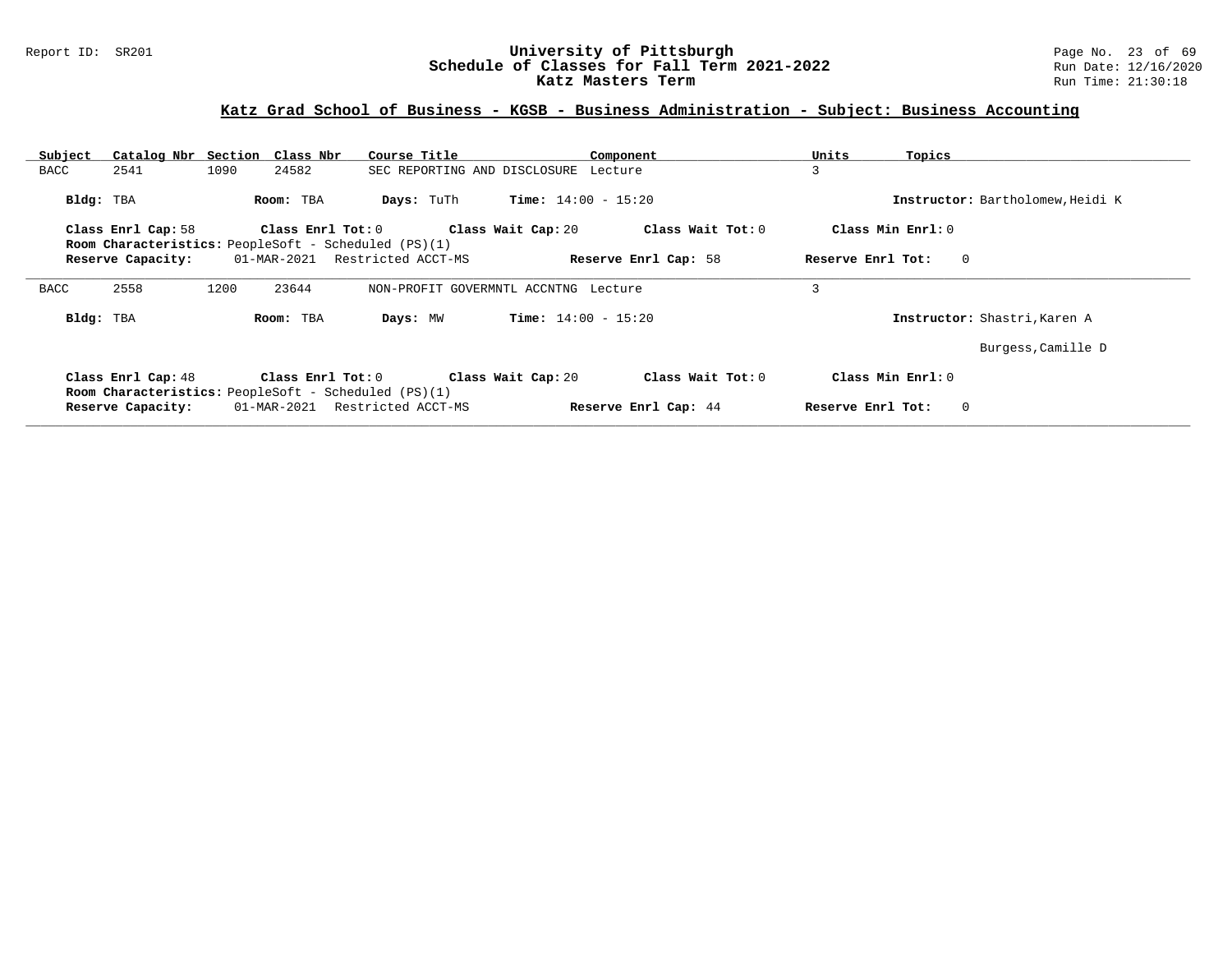#### Report ID: SR201 **University of Pittsburgh** Page No. 24 of 69 **Schedule of Classes for Fall Term 2021-2022** Run Date: 12/16/2020 **Katz Masters Term Run Time: 21:30:18** Run Time: 21:30:18

| Catalog Nbr Section Class Nbr<br>Subject                                                                                   | Course Title<br>Component             |                                               | Units<br>Topics   |                                |  |  |
|----------------------------------------------------------------------------------------------------------------------------|---------------------------------------|-----------------------------------------------|-------------------|--------------------------------|--|--|
| 1070<br><b>BECN</b><br>2401<br>13248                                                                                       | ECON ANAL MGRL DEC FIRM & MRKTLecture |                                               | 3                 |                                |  |  |
| Room: TBA<br>Bldg: TBA                                                                                                     | Days: MW                              | $Time: 09:30 - 10:50$                         |                   | Instructor: Banerjee, Haimanti |  |  |
| Class Enrl Cap: 58<br>$\texttt{Class}$ $\texttt{Enrl}$ Tot: $0$ $\texttt{Class }$ Wait $\texttt{Cap:} 20$                  | Class Wait Tot: 0                     | Class Min Enrl: 0                             |                   |                                |  |  |
| Room Characteristics: PeopleSoft - Scheduled (PS)(1)                                                                       |                                       |                                               |                   |                                |  |  |
| Reserve Capacity:<br>01-MAR-2021                                                                                           | Restricted to BUSAD-MBA               | Reserve Enrl Cap: 38                          | Reserve Enrl Tot: | $\Omega$                       |  |  |
|                                                                                                                            | 01-MAR-2021 Restricted to BUSADF-MBA  | 20                                            |                   |                                |  |  |
|                                                                                                                            | 05-APR-2021 Restricted to BUSAD-MBA   | $\mathbf 0$                                   |                   | $\Omega$                       |  |  |
| <b>BECN</b><br>2401<br>1090<br>13249                                                                                       | ECON ANAL MGRL DEC FIRM & MRKTLecture |                                               | 3                 |                                |  |  |
| Bldg: TBA<br>Room: TBA                                                                                                     | $Time: 08:00 - 09:20$<br>Days: MW     |                                               |                   |                                |  |  |
| Class Enrl Cap: 58<br>Class Enrl Tot: 0<br>Room Characteristics: PeopleSoft - Scheduled (PS)(1)                            |                                       | Class Wait Cap: 20 $\qquad$ Class Wait Tot: 0 | Class Min Enrl: 0 |                                |  |  |
| Reserve Capacity:                                                                                                          | 01-MAR-2021 Restricted to BUSAD-MBA   | Reserve Enrl Cap: 38                          | Reserve Enrl Tot: | $\Omega$                       |  |  |
| 01-MAR-2021                                                                                                                | Restricted to BUSADF-MBA              | 20                                            |                   | $\cap$                         |  |  |
|                                                                                                                            | 05-APR-2021 Restricted to BUSAD-MBA   | $\mathbf 0$                                   |                   | $\Omega$                       |  |  |
| 2401<br><b>BECN</b><br>1220<br>18821                                                                                       | ECON ANAL MGRL DEC FIRM & MRKTLecture |                                               | 3                 |                                |  |  |
| Bldg: TBA<br>Room: TBA                                                                                                     | Days: TBA<br>Time: TBA                |                                               |                   | Instructor: Staff              |  |  |
| Class Wait Tot: 0<br>Class Min Enrl: 0<br>Class Enrl Cap: 40<br>Class Enrl Tot: 0 Class Wait Cap: 20<br>Attributes: Hybrid |                                       |                                               |                   |                                |  |  |
| Room Characteristics: PeopleSoft - Scheduled (PS)(1)<br>Reserve Capacity:                                                  | 01-MAR-2021 Restricted to BUSADP-MBA  | Reserve Enrl Cap: 40                          | Reserve Enrl Tot: | $\mathbf{0}$                   |  |  |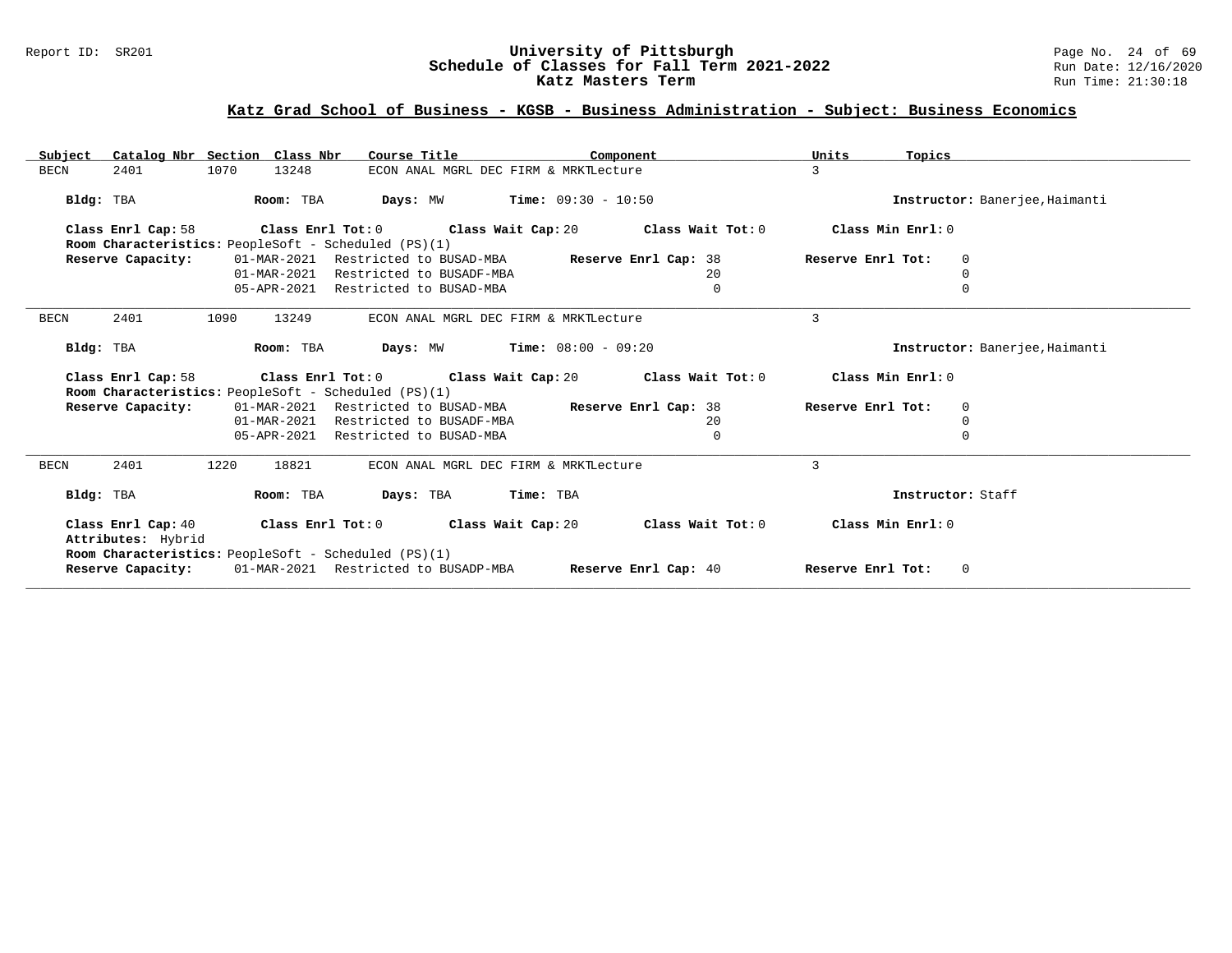#### Report ID: SR201 **1988 Constrained Building Constrained Building Constrained Building Page No. 25 of 69 Report ID: SR201 Page No. 25 of 69 Building Page No. 25 of 69 Building Page No. 25 of 69 Building Page No. 25 of 69 Bu Schedule of Classes for Fall Term 2021-2022** Run Date: 12/16/2021<br>**Katz Masters Term 2021-2022** Run Time: 21:30:18 **Katz Masters Term**

| Catalog Nbr Section Class Nbr<br>Subject                                                        | Course Title<br>Component                                    | Units<br>Topics                  |
|-------------------------------------------------------------------------------------------------|--------------------------------------------------------------|----------------------------------|
| 1010<br>13263<br><b>BFIN</b><br>2039                                                            | INVESTMENT MGT/CAPITAL MARKETSLecture                        | $\mathcal{L}$                    |
| Bldg: TBA<br>Room: TBA                                                                          | Days: TBA<br>Time: TBA                                       | Instructor: Staff                |
| Class Enrl Cap: 58<br>Class Enrl Tot: 0<br>Attributes: Hybrid                                   | Class Wait Cap: 20<br>Class Wait Tot: 0                      | Class Min Enrl: 0                |
| Room Characteristics: PeopleSoft - Scheduled (PS)(1)                                            |                                                              |                                  |
| Reserve Capacity:                                                                               | 01-MAR-2021 Restricted to BUSADP-MBA<br>Reserve Enrl Cap: 20 | Reserve Enrl Tot:<br>$\mathbf 0$ |
|                                                                                                 | 01-MAR-2021 Restricted to BUSAD-MBA<br>20 <sup>°</sup>       | $\Omega$                         |
|                                                                                                 | 01-MAR-2021 Restricted to BUSADF-MBA<br>18                   | $\mathbf 0$                      |
|                                                                                                 | 04-APR-2021 Restricted to BUSADP-MBA<br>$\Omega$             | $\Omega$                         |
| 2062<br><b>BFIN</b><br>1010<br>23202                                                            | INDEPENDENT STUDY IN FINANCE 3Independent Study              | $1 - 9$                          |
| Bldg: TO BE ARRANGED<br>Room: TBA                                                               | Days: TBA<br><b>Time:</b> $00:00 - 00:00$                    | Instructor: Burgess, Camille D   |
| Class Enrl Cap: 10<br>Class Enrl Tot: 0                                                         | Class Wait Cap: 10<br>Class Wait Tot: 0                      | Class Min Enrl: 0                |
| 2145<br>1080<br>21715<br><b>BFIN</b>                                                            | FINANCIAL MODELING<br>Lecture                                | 3                                |
| Bldg: TBA<br>Room: TBA                                                                          | Days: TBA<br>Time: TBA                                       | Instructor: Staff                |
| Class Enrl Cap: 50<br>Class Enrl Tot: 0<br>Attributes: Hybrid                                   | Class Wait Cap: 20<br>Class Wait Tot: 0                      | Class Min Enrl: 0                |
| Room Characteristics: PeopleSoft - Scheduled (PS)(1)                                            |                                                              |                                  |
| Reserve Capacity:                                                                               | 01-MAR-2021 Restricted to BUSAD-MBA<br>Reserve Enrl Cap: 20  | Reserve Enrl Tot:<br>$\mathbf 0$ |
|                                                                                                 | 01-MAR-2021 Restricted to BUSADP-MBA<br>20 <sub>o</sub>      | $\mathbf 0$                      |
| 01-MAR-2021                                                                                     | 10<br>Restricted to BUSADF-MBA                               | $\mathbf 0$                      |
|                                                                                                 | 04-APR-2021 Restricted to BUSAD-MBA<br>$\Omega$              | $\Omega$                         |
| 2145<br>1090<br>24814<br>BFIN                                                                   | Lecture<br>FINANCIAL MODELING                                | $\overline{3}$                   |
| Bldg: TBA<br>Room: TBA                                                                          | <b>Time:</b> $09:30 - 10:50$<br>Days: TuTh                   | Instructor: Yalin, Mehmet Fatih  |
| Class Enrl Cap: 50<br>Class Enrl Tot: 0<br>Room Characteristics: PeopleSoft - Scheduled (PS)(1) | Class Wait Cap: 20<br>Class Wait Tot: 0                      | Class Min Enrl: 0                |
| 2555<br>1010<br>13259<br>BFIN                                                                   | PRAC PORTFL MGT & SECRTY ANAL Lecture                        | 3                                |
| Bldg: TBA<br>Room: TBA                                                                          | Days: F<br><b>Time:</b> $09:30 - 10:50$                      | Instructor: Sayrak, Akin         |
| Class Enrl Cap: 25<br>Class Enrl Tot: 0<br>Room Characteristics: PeopleSoft - Scheduled (PS)(1) | Class Wait Cap: 20<br>Class Wait Tot: 0                      | Class Min Enrl: 0                |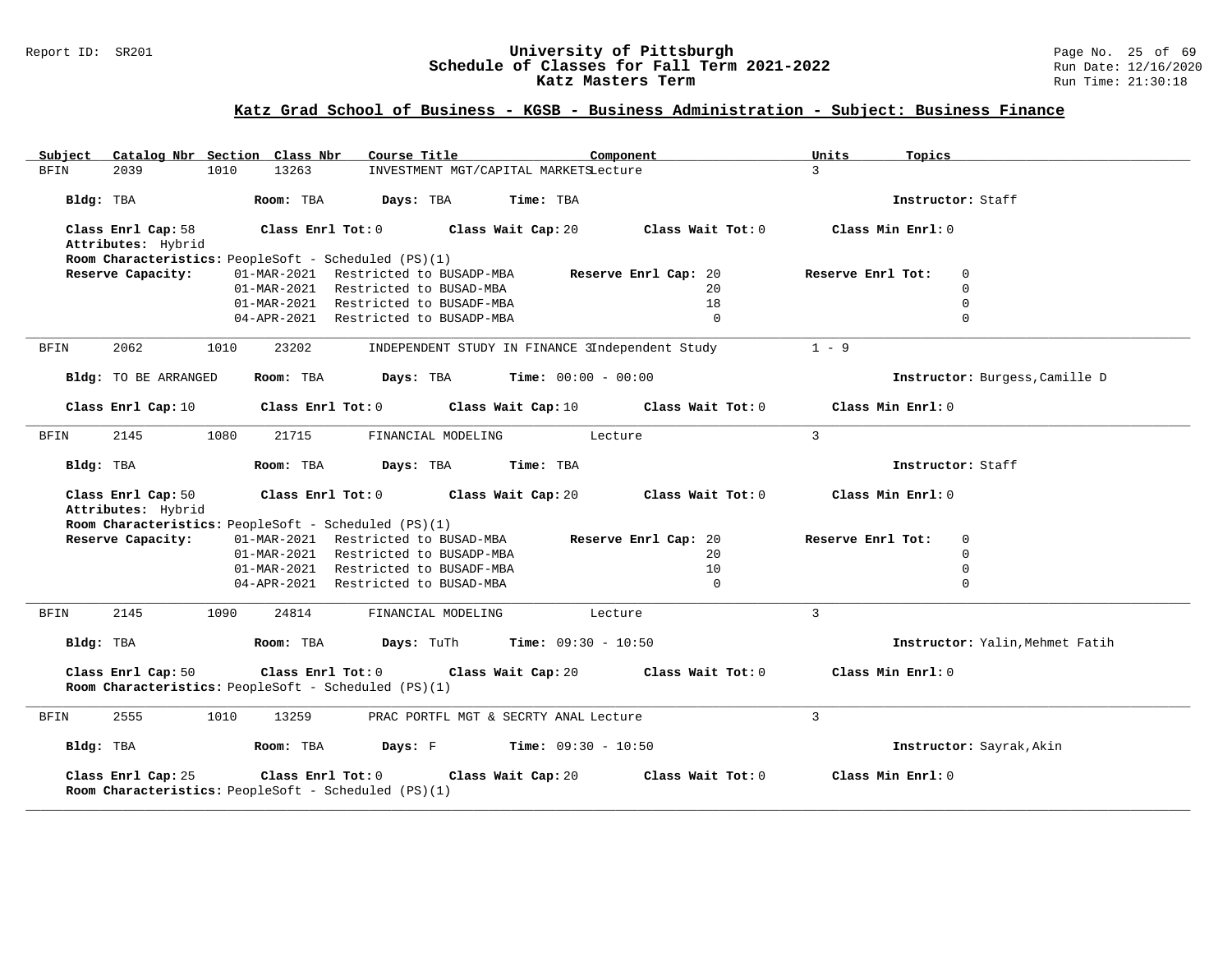#### Report ID: SR201 **University of Pittsburgh** Page No. 26 of 69 **Schedule of Classes for Fall Term 2021-2022** Run Date: 12/16/2020 **Katz Masters Term Run Time: 21:30:18**

| Catalog Nbr Section Class Nbr<br>Subject | Course Title                                                                                                   | Component            | Units<br>Topics                 |
|------------------------------------------|----------------------------------------------------------------------------------------------------------------|----------------------|---------------------------------|
| 2024<br>1030<br><b>BIND</b>              | 17673<br>CONSULTING FIELD PROJECT                                                                              | Lecture              | $\overline{3}$                  |
| Bldg: TO BE ARRANGED                     | Room: TBA<br>Days: TBA<br>$Time: 00:00 - 00:00$                                                                |                      | Instructor: Smith Jr, George M  |
|                                          |                                                                                                                |                      | Burgess, Camille D              |
| Class Enrl Cap: 80                       | Class Wait Cap: 20<br>$Class$ $Enrl$ $Tot: 0$                                                                  | Class Wait Tot: 0    | Class Min Enrl: 0               |
| Reserve Capacity:                        | Restricted to BUSAD-MBA<br>01-MAR-2021                                                                         | Reserve Enrl Cap: 35 | Reserve Enrl Tot:<br>0          |
|                                          | Restricted to BUSADF-MBA<br>01-MAR-2021                                                                        | 35                   | $\Omega$                        |
|                                          | 01-MAR-2021 Restricted to BUSADP-MBA                                                                           | 10                   | $\mathbf 0$                     |
| 2060<br>1030<br><b>BIND</b>              | 24932<br>INDEP STUDY BUSINESS ADMIN Independent Study                                                          |                      | $1 - 9$                         |
| <b>Bldg:</b> TO BE ARRANGED              | $\texttt{Days:}$ TBA $\texttt{Time:}$ 00:00 - 00:00<br>Room: TBA                                               |                      | Instructor: Staff               |
| Class Enrl Cap: 10                       | Class Enrl Tot: 0 Class Wait Cap: 10                                                                           | Class Wait Tot: 0    | Class Min Enrl: 0               |
| 2111<br>1050<br>BIND                     | 16786<br>LANGUAGE ASSESSMENT WORKSHOP Workshop                                                                 |                      | $\mathbf 0$                     |
| Bldg: TO BE ARRANGED                     | <b>Days:</b> TBA <b>Time:</b> $00:00 - 00:00$<br>Room: TBA                                                     |                      | Instructor: Staff               |
| Class Enrl Cap: 70                       | Class Enrl Tot: 0 Class Wait Cap: 20                                                                           | Class Wait Tot: 0    | Class Min Enrl: 0               |
| <b>BIND</b><br>2111<br>1060              | 27020<br>LANGUAGE ASSESSMENT WORKSHOP Workshop                                                                 |                      | $\Omega$                        |
| Bldg: TBA                                | <b>Days:</b> F Time: $13:00 - 14:30$<br>Room: TBA                                                              |                      | Instructor: Hrivnak, Elaine     |
| Class Enrl Cap: 26                       | Class Enrl Tot: 0 Class Wait Cap: 20 Class Wait Tot: 0<br>Room Characteristics: PeopleSoft - Scheduled (PS)(1) |                      | Class Min Enrl: 0               |
| 2123<br>1020<br>BIND                     | 16318<br>CONSULTING FIELD PROJECT 2                                                                            | Lecture              | $\overline{3}$                  |
| Bldg: TO BE ARRANGED                     | Room: TBA<br>$\texttt{Davis:}$ TBA $\texttt{Time:}$ 00:00 - 00:00                                              |                      | Instructor: Smith Jr, George M  |
| Class Enrl Cap: 40                       | Class Enrl Tot: 0 Class Wait Cap: 20                                                                           | Class Wait Tot: 0    | Class Min Enrl: 0               |
| 2200<br>1030<br><b>BIND</b>              | 18218<br>INTEGRATED PROJECT MBA/MS                                                                             | Lecture              | 1.5                             |
| <b>Bldg:</b> TO BE ARRANGED              | <b>Days:</b> TBA <b>Time:</b> $00:00 - 00:00$<br>Room: TBA                                                     |                      | Instructor: Chatterjee, Rabikar |
| Class Enrl Cap: 10                       | Class Enrl Tot: $0$ Class Wait Cap: 10                                                                         | Class Wait Tot: 0    | Class Min Enrl: 0               |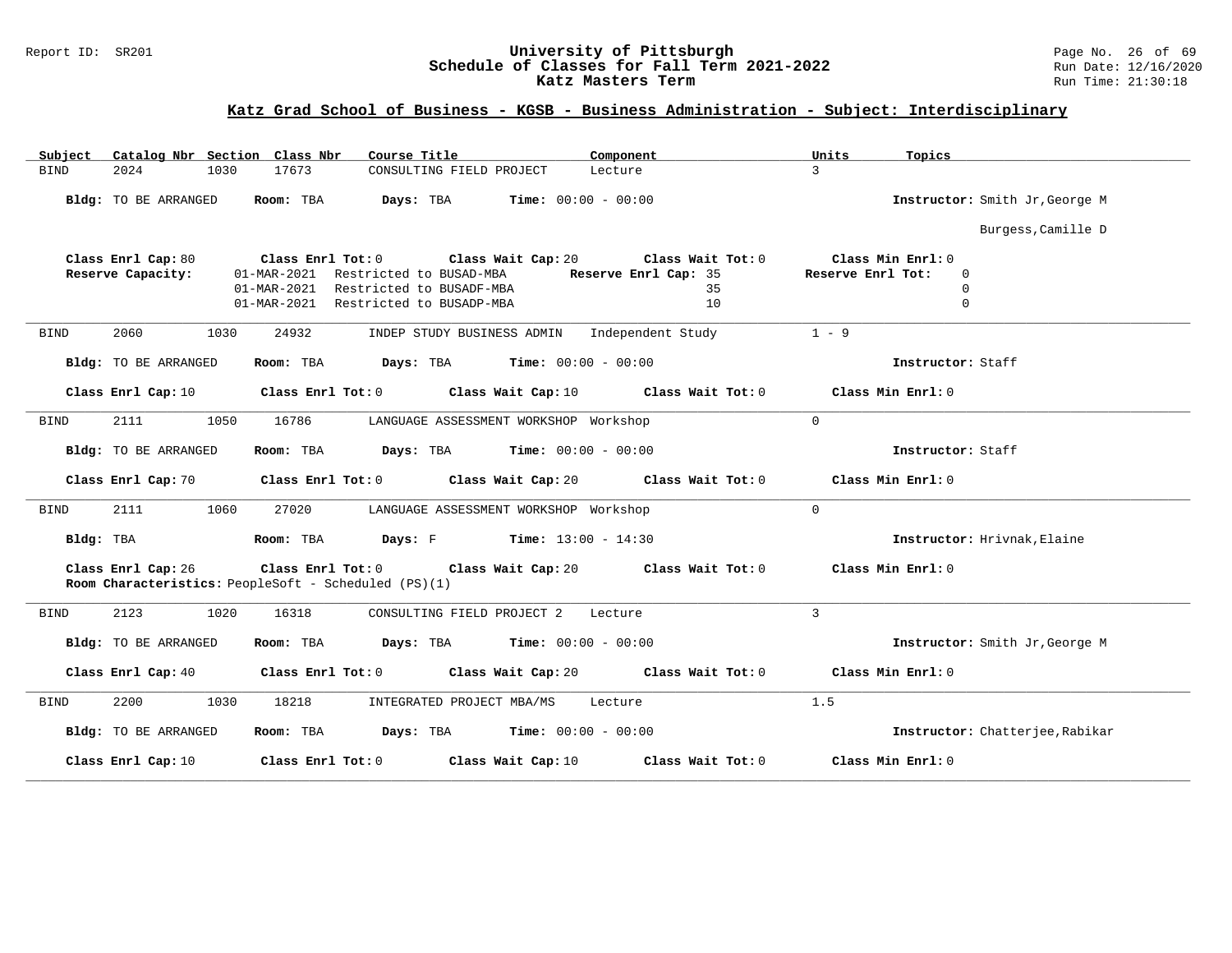#### Report ID: SR201 **1988 Mage 10: SR201 University of Pittsburgh** Page No. 27 of 69<br>**Schedule of Classes for Fall Term 2021-2022** 2011 Page 12/16/2020 **Schedule of Classes for Fall Term 2021-2022** Run Date: 12/16/2021<br>**Katz Masters Term 2021-2022** Run Time: 21:30:18 **Katz Masters Term**

| Catalog Nbr Section Class Nbr<br>Course Title<br>Component<br>Subject                                                                      | Units<br>Topics                   |
|--------------------------------------------------------------------------------------------------------------------------------------------|-----------------------------------|
| Practicum<br><b>BIND</b><br>2231<br>1210<br>29019<br>GLOBAL CONSULTING PROJECT                                                             | $\mathbf{3}$                      |
| Bldg: TO BE ARRANGED<br>Room: TBA<br>Days: TBA<br><b>Time:</b> $00:00 - 00:00$                                                             | Instructor: Smith Jr, George M    |
|                                                                                                                                            | Burgess, Camille D                |
| Class Enrl Tot: $0$ Class Wait Cap: $20$ Class Wait Tot: $0$<br>Class Enrl Cap: 35                                                         | Class Min Enrl: 0                 |
| 2444<br>21714<br>BIND<br>1110<br>MANAGEMENT SIMULATION CAPSTONELecture                                                                     | $\overline{3}$                    |
| Bldg: TBA<br>Room: TBA<br><b>Days:</b> MW <b>Time:</b> $08:00 - 09:15$                                                                     | Instructor: Davis, Thomas         |
| Class Enrl Cap: 58<br>Class Enrl Tot: $0$ Class Wait Cap: $20$ Class Wait Tot: $0$<br>Room Characteristics: PeopleSoft - Scheduled (PS)(1) | Class Min Enrl: 0                 |
| 01-MAR-2021 Restricted to BUSADF-MBA Reserve Enrl Cap: 23<br>Reserve Capacity:                                                             | Reserve Enrl Tot:<br>$\mathbf 0$  |
| 01-MAR-2021 Restricted to BUSAD-MBA<br>35                                                                                                  | $\Omega$                          |
| 2444<br>1120<br>21096<br><b>BIND</b><br>MANAGEMENT SIMULATION CAPSTONELecture                                                              | $\overline{3}$                    |
| <b>Room:</b> EVENT SPAC Days: Th Time: $18:20 - 21:20$<br>Bldg: Mervis Hall                                                                | Instructor: Davis, Thomas         |
| Class Enrl Cap: 58<br>Class Enrl Tot: 0<br>Class Wait Cap: 20<br>Class Wait Tot: 0                                                         | Class Min Enrl: 0                 |
| Reserve Capacity:<br>01-MAR-2021 Restricted to BUSADP-MBA<br>Reserve Enrl Cap: 58                                                          | Reserve Enrl Tot: 0               |
| 2444<br>1140<br>28395<br>MANAGEMENT SIMULATION CAPSTONELecture<br><b>BIND</b>                                                              | $\mathcal{L}$                     |
| Room: OCTBA<br><b>Days:</b> Tu <b>Time:</b> $17:30 - 20:30$<br>Bldg: TO BE ARRANGED                                                        | Instructor: Davis, Thomas         |
| Class Enrl Tot: $0$ Class Wait Cap: $10$ Class Wait Tot: $0$<br>Class Enrl Cap: 19                                                         | Class Min Enrl: 0                 |
| 2600<br>1010<br>13250<br>Practicum<br><b>BIND</b><br>MIB PRACTICUM COURSE                                                                  | $\overline{3}$                    |
| $Days: TBA$ Time: $00:00 - 00:00$<br>Bldg: TO BE ARRANGED<br>Room: TBA                                                                     | Instructor: Olson, Josephine E    |
| Class Enrl Tot: 0 Class Wait Cap: 20 Class Wait Tot: 0<br>Class Enrl Cap: 40                                                               | Class Min Enrl: 0                 |
| 2602<br>Credit Laboratory<br><b>BIND</b><br>1500<br>24402<br>CPT INTERNSHIP                                                                | $\mathbf{1}$                      |
| $\texttt{Davis:}$ TBA $\texttt{Time:}$ 00:00 - 00:00<br>Bldg: TO BE ARRANGED<br>Room: TBA                                                  | Instructor: Saslawski, Jacqueline |
|                                                                                                                                            | Burgess, Camille D                |
| Class Enrl Cap: 25<br>Class Wait Tot: 0<br>Class Enrl Tot: 0<br>Class Wait Cap: 20                                                         | Class Min Enrl: 0                 |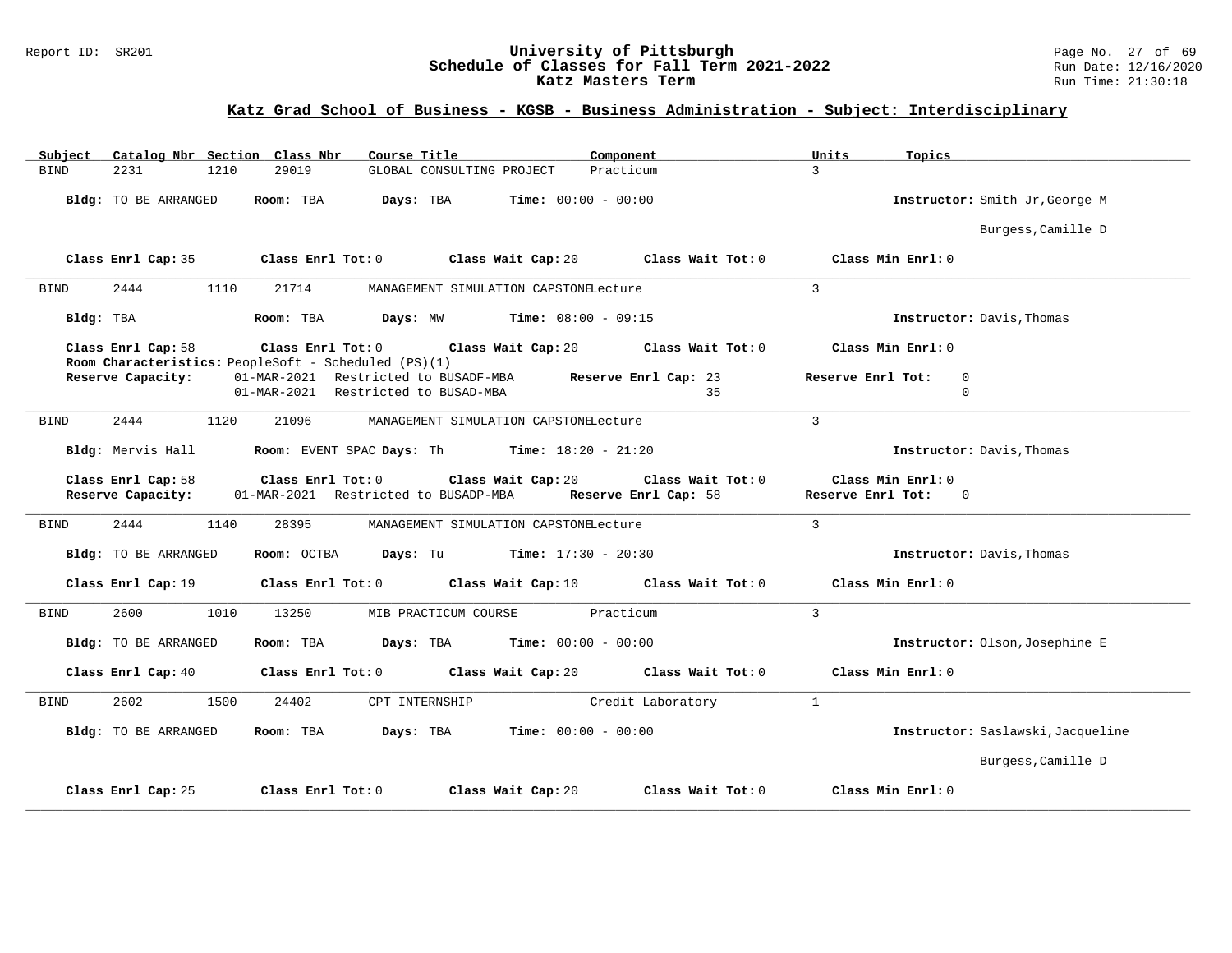#### Report ID: SR201 **University of Pittsburgh** Page No. 28 of 69 **Schedule of Classes for Fall Term 2021-2022** Run Date: 12/16/2020 **Katz Masters Term Run Time: 21:30:18** Run Time: 21:30:18

| Catalog Nbr Section Class Nbr<br>Subject | Course Title                                                              | Component                                                                                                                                                                                                                          | Units<br>Topics                |
|------------------------------------------|---------------------------------------------------------------------------|------------------------------------------------------------------------------------------------------------------------------------------------------------------------------------------------------------------------------------|--------------------------------|
| 2700<br>1010<br><b>BIND</b>              | 13252<br>MIB INTERNSHIP SEMINAR                                           | Lecture                                                                                                                                                                                                                            | 3                              |
| Bldg: TO BE ARRANGED                     | Days: TBA<br>Room: TBA                                                    | <b>Time:</b> $00:00 - 00:00$                                                                                                                                                                                                       | Instructor: Olson, Josephine E |
| Class Enrl Cap: 58                       | Class Enrl Tot: 0                                                         | Class Wait Cap: 20<br>Class Wait Tot: 0                                                                                                                                                                                            | Class Min Enrl: 0              |
| 2708<br>1010<br><b>BIND</b>              | 28293                                                                     | GLOBAL RESEARCH PRACTM S ASIA Practicum                                                                                                                                                                                            | 3                              |
| Bldg: TO BE ARRANGED                     | Room: TBA<br>Days: TBA                                                    | Time: $00:00 - 00:00$                                                                                                                                                                                                              | Instructor: Hegde, Gajanan G   |
|                                          |                                                                           |                                                                                                                                                                                                                                    | Gregos, Terri L                |
|                                          |                                                                           |                                                                                                                                                                                                                                    | McShane, William Patrick       |
| Class Enrl Cap: 5                        | Class Enrl Tot: $0$                                                       | Class Wait Tot: 0<br>Class Wait Cap: 5                                                                                                                                                                                             | Class Min Enrl: 0              |
| 9444<br>1500<br><b>BIND</b>              | MBA INTERNSHIP<br>21927                                                   | Internship                                                                                                                                                                                                                         | $\mathbf{0}$                   |
| Bldg: TO BE ARRANGED                     | Room: TBA<br>Days: TBA                                                    | Time: $00:00 - 00:00$                                                                                                                                                                                                              | Instructor: Staff              |
| Class Enrl Cap: 10                       | Class Enrl Tot: 0                                                         | Class Wait Cap: 10<br>Class Wait Tot: 0                                                                                                                                                                                            | Class Min Enrl: 0              |
| 9999<br>1015<br><b>BIND</b>              | 21876                                                                     | KATZ FULL-TIME DEVELOPMENT FEEWorkshop                                                                                                                                                                                             | $\mathbf 0$                    |
| Bldg: TO BE ARRANGED                     | Room: TBA<br>Days: TBA                                                    | <b>Time:</b> $00:00 - 00:00$                                                                                                                                                                                                       | Instructor: Staff              |
| Class Enrl Cap: 250                      | Class Enrl Tot: 0                                                         | Class Wait Tot: 0<br>Class Wait Cap: 20                                                                                                                                                                                            | Class Min Enrl: 0              |
|                                          |                                                                           | <b></b> This class has an additional fee. For more information go to <a <br="" href="http://www.registrar.pitt.edu">target="_blank"&gt;http://www.registrar.pitt.edu/</a> , and click on Faculty and Staff, then Course and Class. |                                |
| 1020<br>9999<br><b>BIND</b>              | 29188                                                                     | KATZ FULL-TIME DEVELOPMENT FEEWorkshop                                                                                                                                                                                             | $\mathbf 0$                    |
| Bldg: TBA                                | Room: TBA<br>Days: F                                                      | <b>Time:</b> $10:00 - 12:00$                                                                                                                                                                                                       | Instructor: Staff              |
| Class Enrl Cap: 54                       | Class Enrl Tot: 0<br>Room Characteristics: PeopleSoft - Scheduled (PS)(1) | Class Wait Cap: 20<br>Class Wait Tot: 0                                                                                                                                                                                            | Class Min Enrl: 0              |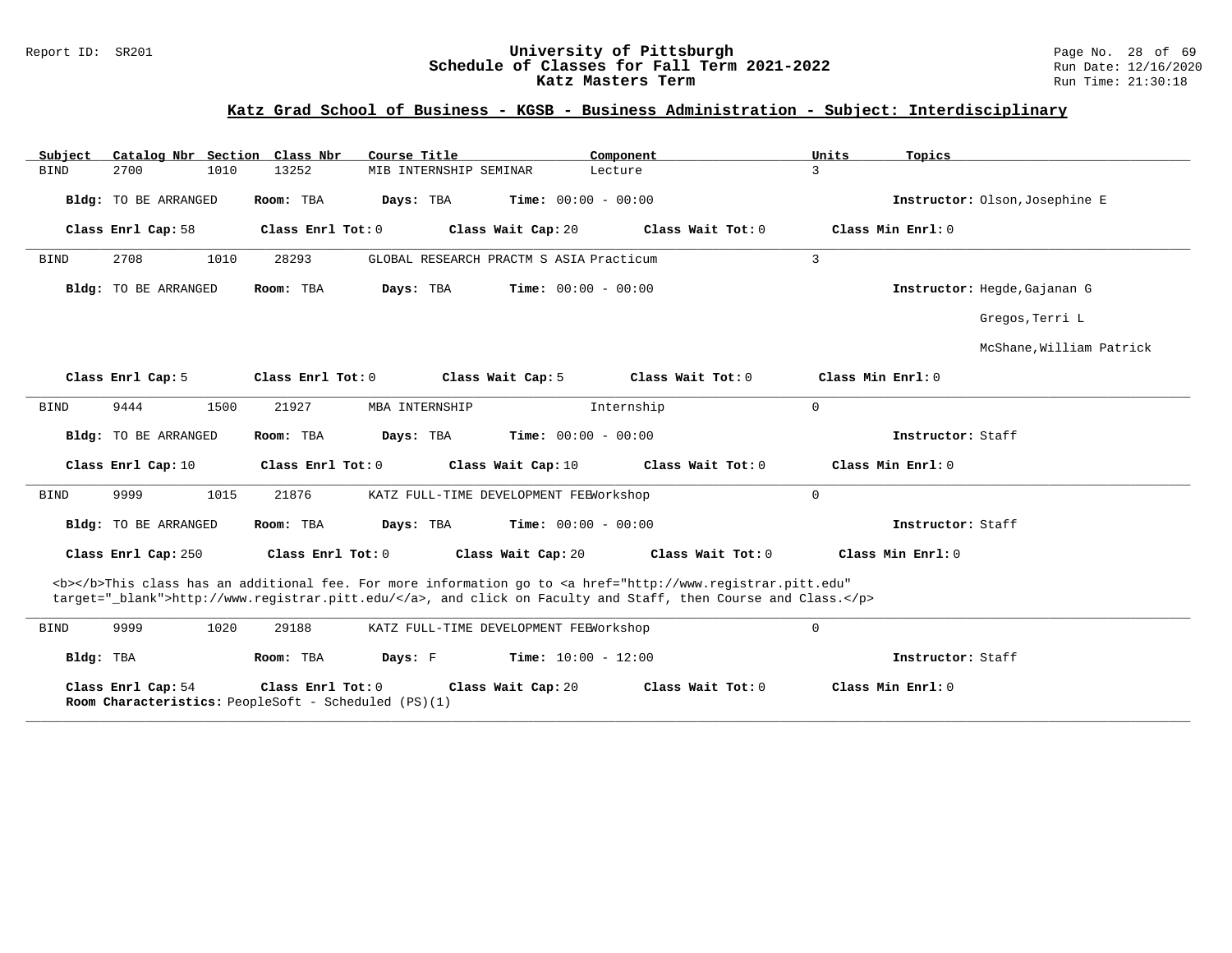#### Report ID: SR201 **1988 Constrained Building Constrained Building Constrained Building Page No. 2008** Page No. 29 of 69<br>**Schedule of Classes for Fall Term 2021-2022** 2008 Run Date: 12/16/2020 **Schedule of Classes for Fall Term 2021-2022** Run Date: 12/16/2021<br>**Katz Masters Term 2021-2022** Run Time: 21:30:18 **Katz Masters Term**

# **Katz Grad School of Business - KGSB - Business Administration - Subject: Management Information Systems**

| Catalog Nbr Section Class Nbr<br>Subject                                                        | Course Title                                                    | Component         | Units<br>Topics                     |
|-------------------------------------------------------------------------------------------------|-----------------------------------------------------------------|-------------------|-------------------------------------|
| 13253<br><b>BMIS</b><br>2056<br>1070                                                            | MGT INFORMATION SYSTEMS PRACM Practicum                         |                   | $\mathcal{L}$                       |
| Bldg: TBA<br>Room: TBA                                                                          | <b>Time:</b> $18:20 - 21:20$<br>Days: M                         |                   | Instructor: Rodi, Anthony F         |
| Class Enrl Cap: 25<br>Class Enrl Tot: 0<br>Room Characteristics: PeopleSoft - Scheduled (PS)(1) | Class Wait Cap: 20                                              | Class Wait Tot: 0 | Class Min Enrl: 0                   |
| Reserve Capacity:                                                                               | 01-MAR-2021 Restricted to MOIS-MS Students Reserve Enrl Cap: 25 |                   | Reserve Enrl Tot:<br>$\Omega$       |
| 2060<br>1020<br>24936<br>BMIS                                                                   | INDEP STUDY MGT INFOR SYSTEMS Independent Study                 |                   | $1 - 6$                             |
| Bldg: TO BE ARRANGED<br>Room: TBA                                                               | Days: TBA<br>$Time: 00:00 - 00:00$                              |                   | Instructor: Burgess, Camille D      |
| Class Enrl Cap: 10<br>Class Enrl Tot: 0                                                         | Class Wait Cap: 10                                              | Class Wait Tot: 0 | Class Min Enrl: 0                   |
| 2526<br>26741<br>1600<br>BMIS                                                                   | ADVANCED DATA PROGRAM WITH R Lecture                            |                   | 3                                   |
| Bldg: TBA<br>Room: TBA                                                                          | Days: TBA<br>Time: TBA                                          |                   | Instructor: Staff                   |
| Class Enrl Cap: 35<br>Attributes: Hybrid                                                        | Class Enrl Tot: 0 Class Wait Cap: 20                            | Class Wait Tot: 0 | Class Min Enrl: 0                   |
| Room Characteristics: PeopleSoft - Scheduled (PS)(1)                                            |                                                                 |                   |                                     |
| 2542<br>1200<br>BMIS<br>25380                                                                   | DATA PROGRAM ESSEN WITH PYTHONLecture                           |                   | $\mathcal{L}$                       |
| Bldg: TBA<br>Room: TBA                                                                          | Days: M<br><b>Time:</b> $14:00 - 16:50$                         |                   | Instructor: Gunarathne, Priyanga    |
| Class Enrl Cap: 25<br>Class Enrl Tot: 0<br>Room Characteristics: PeopleSoft - Scheduled (PS)(1) | Class Wait Cap: 20                                              | Class Wait Tot: 0 | Class Min Enrl: 0                   |
| Reserve Capacity:                                                                               | 01-MAR-2021 Katz Grad School of Business Reserve Enrl Cap: 25   |                   | Reserve Enrl Tot:<br>$\overline{0}$ |
| 2542<br>1210<br>27282<br><b>BMIS</b>                                                            | DATA PROGRAM ESSEN WITH PYTHONLecture                           |                   | 3                                   |
| Bldg: TBA<br>Room: TBA                                                                          | Days: W<br>$Time: 14:00 - 16:50$                                |                   | Instructor: Gunarathne, Priyanga    |
| Class Enrl Cap: 25<br>Class Enrl Tot: 0<br>Room Characteristics: PeopleSoft - Scheduled (PS)(1) | Class Wait Cap: 20                                              | Class Wait Tot: 0 | Class Min Enrl: 0                   |
| 2542<br>1215<br>28876<br>BMIS                                                                   | DATA PROGRAM ESSEN WITH PYTHONLecture                           |                   | 3                                   |
| Bldg: TBA<br>Room: TBA                                                                          | $Time: 18:20 - 21:20$<br>Days: Tu                               |                   | Instructor: Ramasubbu, Narayanasamy |
| Class Enrl Cap: 25<br>Class Enrl Tot: 0<br>Room Characteristics: PeopleSoft - Scheduled (PS)(1) | Class Wait Cap: 20                                              | Class Wait Tot: 0 | Class Min Enrl: 0                   |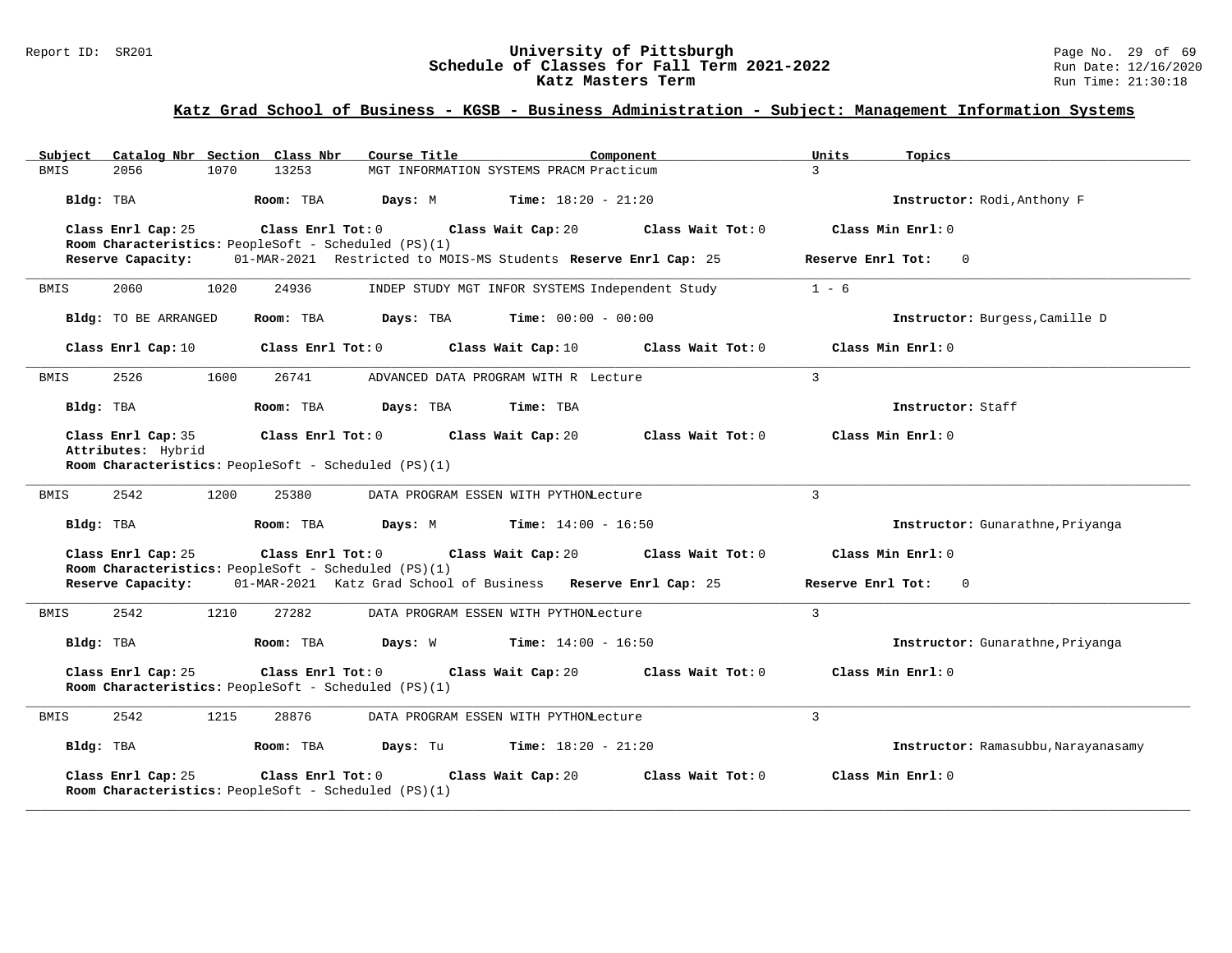#### Report ID: SR201 **1988 Constrained Building Constrained Building Constrained Building Page No. 30 of 69 Report ID: SR201 Page No. 30 of 69 Building Page No. 30 of 69 Building Page No. 30 of 69 Building Page No. 30 of 69 Bu Schedule of Classes for Fall Term 2021-2022** Run Date: 12/16/2021<br>**Katz Masters Term 2021-2022** Run Time: 21:30:18 **Katz Masters Term**

# **Katz Grad School of Business - KGSB - Business Administration - Subject: Management Information Systems**

| Subject                                                                          | Catalog Nbr Section Class Nbr | Course Title                                   | Component                                                                                            | Units<br>Topics                    |  |
|----------------------------------------------------------------------------------|-------------------------------|------------------------------------------------|------------------------------------------------------------------------------------------------------|------------------------------------|--|
| BMIS<br>2551                                                                     | 1120<br>23643                 | PROJ MGMNT CONCPTS & PROCESSESLecture          |                                                                                                      | 3                                  |  |
| Bldg: TBA                                                                        | Room: TBA                     | Days: W                                        | $Time: 14:00 - 16:50$                                                                                | Instructor: Wolfe, David G         |  |
| <b>Room Characteristics:</b> PeopleSoft - Scheduled (PS)(1)                      |                               |                                                | Class Enrl Cap: 40 Class Enrl Tot: 0 Class Wait Cap: 20 Class Wait Tot: 0                            | Class Min Enrl: 0                  |  |
| 2588<br>BMIS                                                                     | 1010<br>25521                 | DATA BASE MANAGEMENT                           | Lecture                                                                                              | 3                                  |  |
| Bldg: TBA                                                                        | Room: TBA                     | <b>Days:</b> TuTh <b>Time:</b> $14:00 - 15:20$ |                                                                                                      | Instructor: Pavone, Anna Marie M   |  |
| Room Characteristics: PeopleSoft - Scheduled (PS)(1)                             |                               |                                                | Class Enrl Cap: 58 $\qquad$ Class Enrl Tot: 0 $\qquad$ Class Wait Cap: 20 $\qquad$ Class Wait Tot: 0 | Class Min Enrl: 0                  |  |
| 2679<br>BMIS                                                                     | 1100<br>24385                 | TEC INNOV, ADOPT, & DIFFUSION Lecture          |                                                                                                      | 3                                  |  |
| Bldg: TBA                                                                        | Room: TBA                     | <b>Days:</b> TuTh <b>Time:</b> $12:30 - 13:50$ |                                                                                                      | Instructor: Kemerer, Chris Francis |  |
| Class Enrl Cap: 40                                                               |                               |                                                | Class Enrl Tot: $0$ Class Wait Cap: $20$ Class Wait Tot: $0$                                         | Class Min Enrl: 0                  |  |
| <b>Room Characteristics:</b> PeopleSoft - Scheduled (PS)(1)<br>Reserve Capacity: |                               |                                                | 01-MAR-2021 Restricted to BUSAD-MBA <b>Reserve Enrl Cap:</b> 10                                      | Reserve Enrl Tot:<br>$\mathbf 0$   |  |
|                                                                                  |                               | 01-MAR-2021 Restricted to BUSADP-MBA           | 10                                                                                                   | $\Omega$                           |  |
|                                                                                  | 01-MAR-2021                   | Restricted to BUSADF-MBA                       | 5                                                                                                    |                                    |  |
|                                                                                  | $31 - \text{MAR} - 2021$      | Restricted to BUSADF-MBA                       | $\Omega$                                                                                             |                                    |  |
|                                                                                  |                               |                                                |                                                                                                      |                                    |  |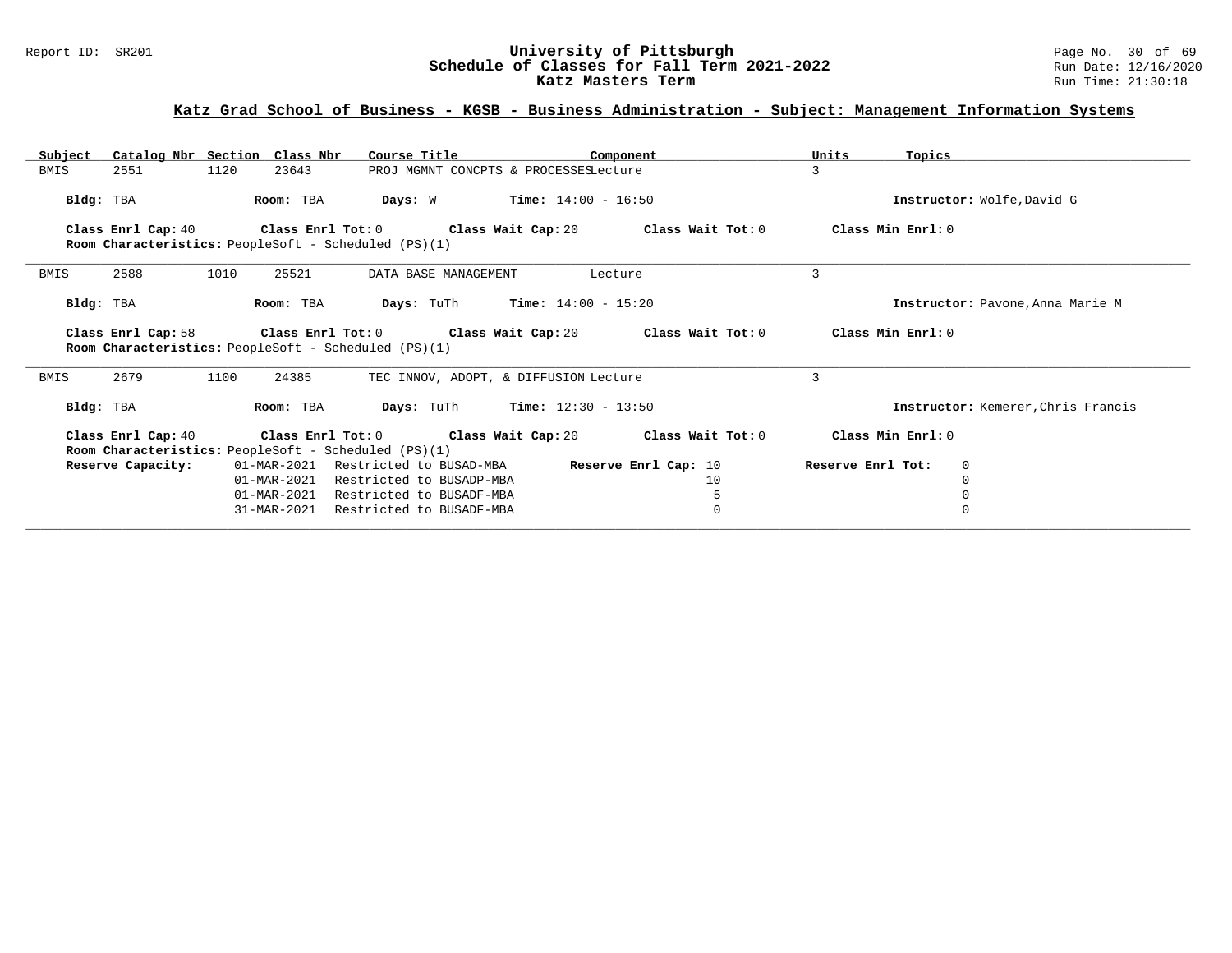#### Report ID: SR201 **University of Pittsburgh** Page No. 31 of 69 **Schedule of Classes for Fall Term 2021-2022** Run Date: 12/16/2020 **Katz Masters Term Run Time: 21:30:18** Run Time: 21:30:18

| Catalog Nbr Section Class Nbr<br>Subject | Course Title                                              | Component                                                                                           | Units<br>Topics                  |
|------------------------------------------|-----------------------------------------------------------|-----------------------------------------------------------------------------------------------------|----------------------------------|
| <b>BMKT</b><br>2031<br>1030              | 21744<br>MARKETING RESEARCH                               | Lecture                                                                                             | $\mathcal{L}$                    |
|                                          |                                                           |                                                                                                     |                                  |
| Bldg: TBA                                | Room: TBA $Days: M$ Time: $18:20 - 21:20$                 |                                                                                                     | Instructor: Whang, Yun-Oh        |
|                                          |                                                           | Class Enrl Cap: 40 Class Enrl Tot: 0 Class Wait Cap: 20 Class Wait Tot: 0 Class Min Enrl: 0         |                                  |
|                                          | Room Characteristics: PeopleSoft - Scheduled (PS)(1)      |                                                                                                     |                                  |
| Reserve Capacity:                        | 01-MAR-2021 Restricted to BUSAD-MBA Reserve Enrl Cap: 20  |                                                                                                     | Reserve Enrl Tot:<br>$\Omega$    |
|                                          | 01-MAR-2021 Restricted to BUSADP-MBA                      | 20                                                                                                  | $\Omega$                         |
|                                          | 01-MAR-2021 Restricted to BUSADF-MBA                      | 18                                                                                                  | $\Omega$                         |
|                                          | 04-APR-2021 Restricted to BUSAD-MBA                       | $\Omega$                                                                                            | $\Omega$                         |
|                                          |                                                           |                                                                                                     |                                  |
| 2060<br><b>BMKT</b><br>1020              | 24934                                                     | INDEPENDENT STUDY IN MARKETINGIndependent Study                                                     | $1 - 6$                          |
| Bldg: TO BE ARRANGED                     | Room: TBA $Days:$ TBA $Time: 00:00 - 00:00$               |                                                                                                     | Instructor: Burgess, Camille D   |
|                                          |                                                           |                                                                                                     |                                  |
|                                          |                                                           | Class Enrl Cap: 10 Class Enrl Tot: 0 Class Wait Cap: 10 Class Wait Tot: 0 Class Min Enrl: 0         |                                  |
|                                          |                                                           |                                                                                                     |                                  |
| 2062<br>1010<br>BMKT                     | 23203                                                     | IND STUDY IN MARKTNG MGMT 3 Independent Study                                                       | $1 - 9$                          |
| Bldg: TO BE ARRANGED                     | Room: TBA $Days: TBA$ Time: $00:00 - 00:00$               |                                                                                                     | Instructor: Staff                |
|                                          |                                                           |                                                                                                     |                                  |
|                                          |                                                           | Class Enrl Cap: 10 Class Enrl Tot: 0 Class Wait Cap: 10 Class Wait Tot: 0 Class Min Enrl: 0         |                                  |
|                                          |                                                           |                                                                                                     |                                  |
| 1200<br>2544<br>BMKT                     | 24294                                                     | SHOPPER ANALYTICS Lecture                                                                           | 3                                |
| Bldg: TBA                                | Room: TBA $Days: W$ Time: $18:20 - 21:20$                 |                                                                                                     | Instructor: Greiner, Andrew F.   |
|                                          |                                                           |                                                                                                     |                                  |
| Class Enrl Cap: 58                       |                                                           | Class Enrl Tot: 0 $\qquad$ Class Wait Cap: 20 $\qquad$ Class Wait Tot: 0 $\qquad$ Class Min Enrl: 0 |                                  |
|                                          | Room Characteristics: PeopleSoft - Scheduled (PS)(1)      |                                                                                                     |                                  |
| Reserve Capacity:                        | 01-MAR-2021 Restricted to BUSADP-MBA Reserve Enrl Cap: 10 |                                                                                                     | Reserve Enrl Tot:<br>$\mathbf 0$ |
|                                          | Restricted to BUSADF-MBA<br>01-MAR-2021                   | -6                                                                                                  | $\mathbf 0$                      |
|                                          | 01-MAR-2021<br>Restricted to BUSAD-MBA                    | 10                                                                                                  | $\mathbf 0$                      |
|                                          | 01-APR-2021 Restricted to BUSADP-MBA                      | $\overline{0}$                                                                                      | $\mathbf 0$                      |
|                                          |                                                           |                                                                                                     |                                  |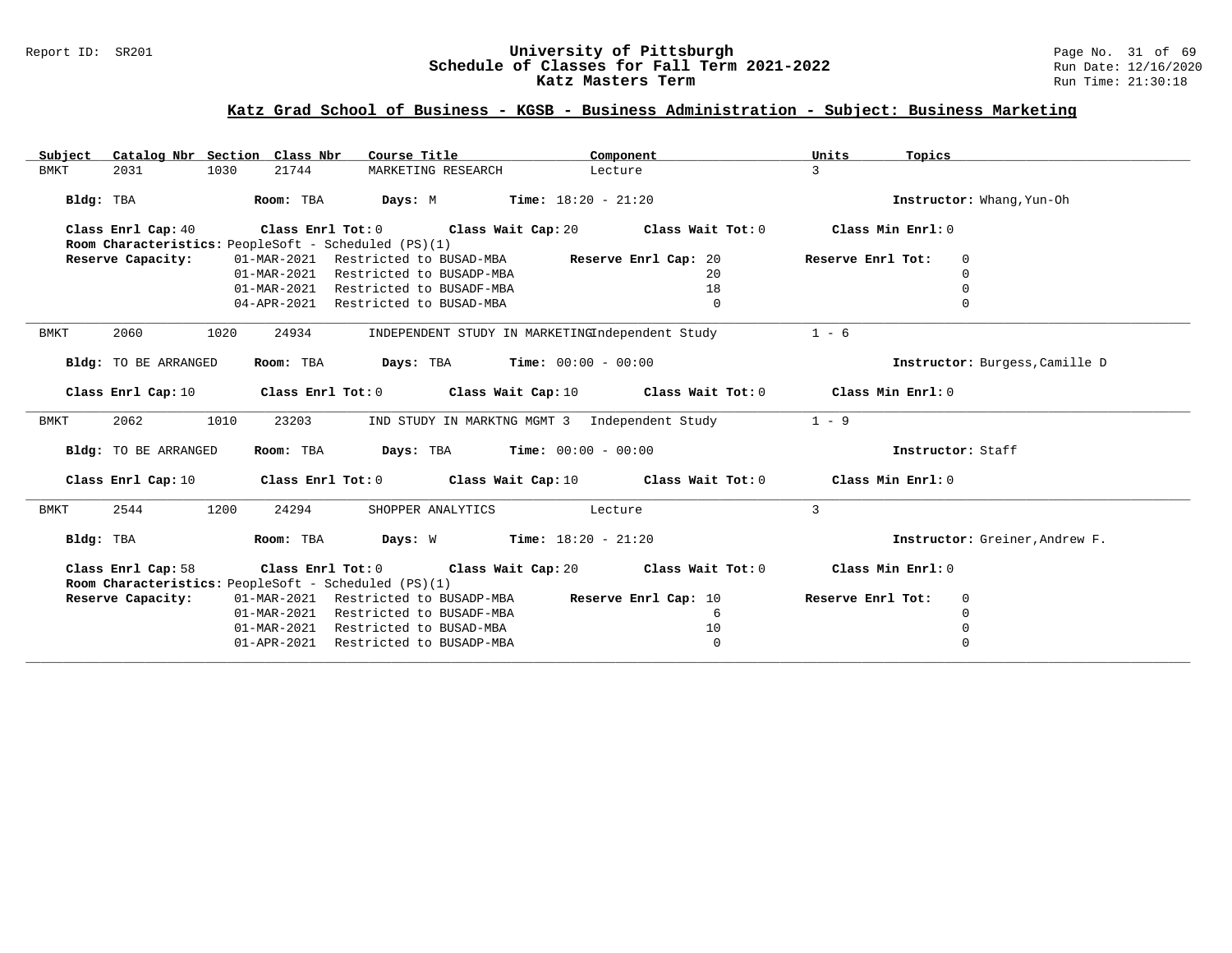#### Report ID: SR201 **1988 Constrained Building Constrained Building Constrained Building Page No. 32 of 69 Report ID: SR201 Page No. 32 of 69 Building Page No. 32 of 69 Building Page No. 32 of 69 Building Page No. 32 of 69 Bu Schedule of Classes for Fall Term 2021-2022** Run Date: 12/16/2021<br>**Katz Masters Term 2021-2022** Run Time: 21:30:18 **Katz Masters Term**

## **Katz Grad School of Business - KGSB - Business Administration - Subject: Quantv Methods-Operations Mgt**

| Catalog Nbr Section Class Nbr<br>Course Title<br>Component<br>Subject                                                                      | Units<br>Topics                     |
|--------------------------------------------------------------------------------------------------------------------------------------------|-------------------------------------|
| Independent Study<br><b>BOOM</b><br>2060<br>1020<br>24935<br>INDEP STUDY QUANTIT METHDS                                                    | $1 - 6$                             |
| Time: $00:00 - 00:00$<br>Bldg: TO BE ARRANGED<br>Room: TBA<br>Days: TBA                                                                    | Instructor: Burgess, Camille D      |
| Class Enrl Cap: 10<br>$Class$ $Enr1$ $Tot: 0$<br>Class Wait Cap: 10<br>Class Wait Tot: 0                                                   | Class Min Enrl: 0                   |
| 2139<br>1150<br>21713<br>SIX SIGMA THEORY AND PRACTICE Lecture<br><b>BQOM</b>                                                              | $\overline{3}$                      |
| <b>Days:</b> $W$ <b>Time:</b> $18:20 - 21:20$<br>Bldg: TBA<br>Room: TBA                                                                    | Instructor: Kimpel, James Farley    |
| Class Enrl Cap: 36<br>Class Enrl Tot: $0$ Class Wait Cap: $20$ Class Wait Tot: $0$                                                         | Class Min Enrl: 0                   |
| Room Characteristics: PeopleSoft - Scheduled (PS)(1)                                                                                       |                                     |
| Reserve Capacity:<br>01-MAR-2021 Restricted to BUSAD-MBA<br>Reserve Enrl Cap: 7                                                            | Reserve Enrl Tot:<br>$\Omega$       |
| 01-MAR-2021 Restricted to BUSADP-MBA<br>10                                                                                                 | $\mathbf 0$                         |
| 01-MAR-2021 Restricted to BUSADF-MBA<br>$7\phantom{.0}$                                                                                    | $\Omega$                            |
| 04-APR-2021 Restricted to BUSAD-MBA<br>$\mathbf{0}$                                                                                        | $\mathbf 0$                         |
| 2401<br>13262<br>STATISTICAL ANALYSIS: UNCERT Lecture<br><b>BOOM</b><br>1030                                                               | $\mathbf{3}$                        |
| <b>Days:</b> TuTh <b>Time:</b> $12:30 - 13:50$<br>Bldg: TBA<br>Room: TBA                                                                   | Instructor: Mirchandani, Prakash    |
| Class Enrl Tot: $0$ Class Wait Cap: $20$ Class Wait Tot: $0$<br>Class Enrl Cap: 58                                                         | Class Min Enrl: 0                   |
| Room Characteristics: PeopleSoft - Scheduled (PS)(1)                                                                                       |                                     |
| 01-MAR-2021 Restricted to BUSAD-MBA Reserve Enrl Cap: 35<br>Reserve Capacity:                                                              | Reserve Enrl Tot:<br>$\Omega$       |
| 01-MAR-2021 Restricted to BUSADF-MBA<br>23                                                                                                 | $\Omega$                            |
| $\Omega$<br>05-APR-2021 Restricted to BUSAD-MBA                                                                                            | $\Omega$                            |
| 2401<br>1040<br>13254<br>STATISTICAL ANALYSIS: UNCERT Lecture<br><b>BQOM</b>                                                               | $\mathbf{3}$                        |
| <b>Days:</b> TuTh <b>Time:</b> $09:30 - 10:50$<br>Bldg: TBA<br>Room: TBA                                                                   | Instructor: Mirchandani, Prakash    |
| Class Enrl Cap: 58<br>Class Enrl Tot: $0$ Class Wait Cap: $20$ Class Wait Tot: $0$<br>Room Characteristics: PeopleSoft - Scheduled (PS)(1) | Class Min Enrl: 0                   |
| Reserve Capacity:<br>01-MAR-2021 Restricted to BUSADF-MBA Reserve Enrl Cap: 23                                                             | Reserve Enrl Tot:<br>$\overline{0}$ |
| 05-APR-2021 Restricted to BUSAD-MBA<br>35                                                                                                  | $\mathbf 0$                         |
|                                                                                                                                            |                                     |
| 2401<br>1070<br>13255<br><b>BOOM</b><br>STATISTICAL ANALYSIS: UNCERT Lecture                                                               | $\mathbf{3}$                        |
| Bldg: TBA<br>Room: TBA<br>Days: TBA<br>Time: TBA                                                                                           | Instructor: Staff                   |
| Class Enrl Tot: 0 Class Wait Cap: 20<br>Class Wait Tot: 0<br>Class Enrl Cap: 58<br>Attributes: Hybrid                                      | Class Min Enrl: 0                   |
| Room Characteristics: PeopleSoft - Scheduled (PS)(1)<br>01-MAR-2021 Restricted to BUSADP-MBA<br>Reserve Capacity:<br>Reserve Enrl Cap: 58  | Reserve Enrl Tot:<br>$\Omega$       |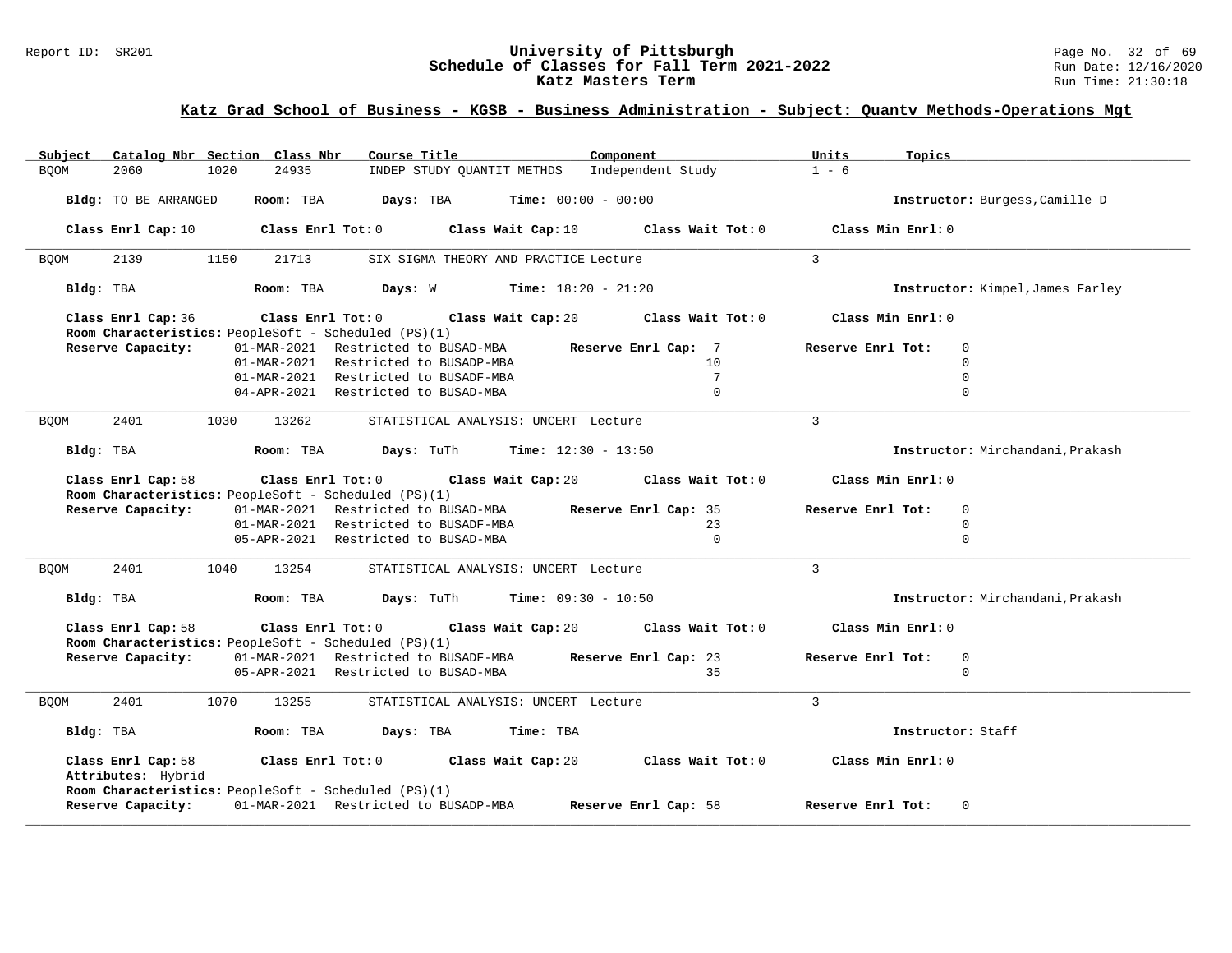#### Report ID: SR201 **University of Pittsburgh University of Pittsburgh** Page No. 33 of 69<br>**Schedule of Classes for Fall Term 2021-2022** Run Date: 12/16/2020 **Schedule of Classes for Fall Term 2021-2022** Run Date: 12/16/2021<br>**Katz Masters Term 2021-2022** Run Time: 21:30:18 **Katz Masters Term**

## **Katz Grad School of Business - KGSB - Business Administration - Subject: Quantv Methods-Operations Mgt**

| Units<br>Topics                        |
|----------------------------------------|
| 3                                      |
| Instructor: Tadikamalla, Pandu R       |
| Class Min Enrl: 0<br>Class Wait Tot: 0 |
| 3                                      |
| Instructor: Tadikamalla, Pandu R       |
| Class Wait Tot: 0<br>Class Min Enrl: 0 |
| 3                                      |
| Instructor: Upton, Lisa Michele        |
| Shang, Jennifer Shiou-Chen             |
| Class Wait Tot: 0<br>Class Min Enrl: 0 |
| Reserve Enrl Tot:<br>$\mathbf 0$       |
| $\mathbf 0$                            |
| $\Omega$                               |
|                                        |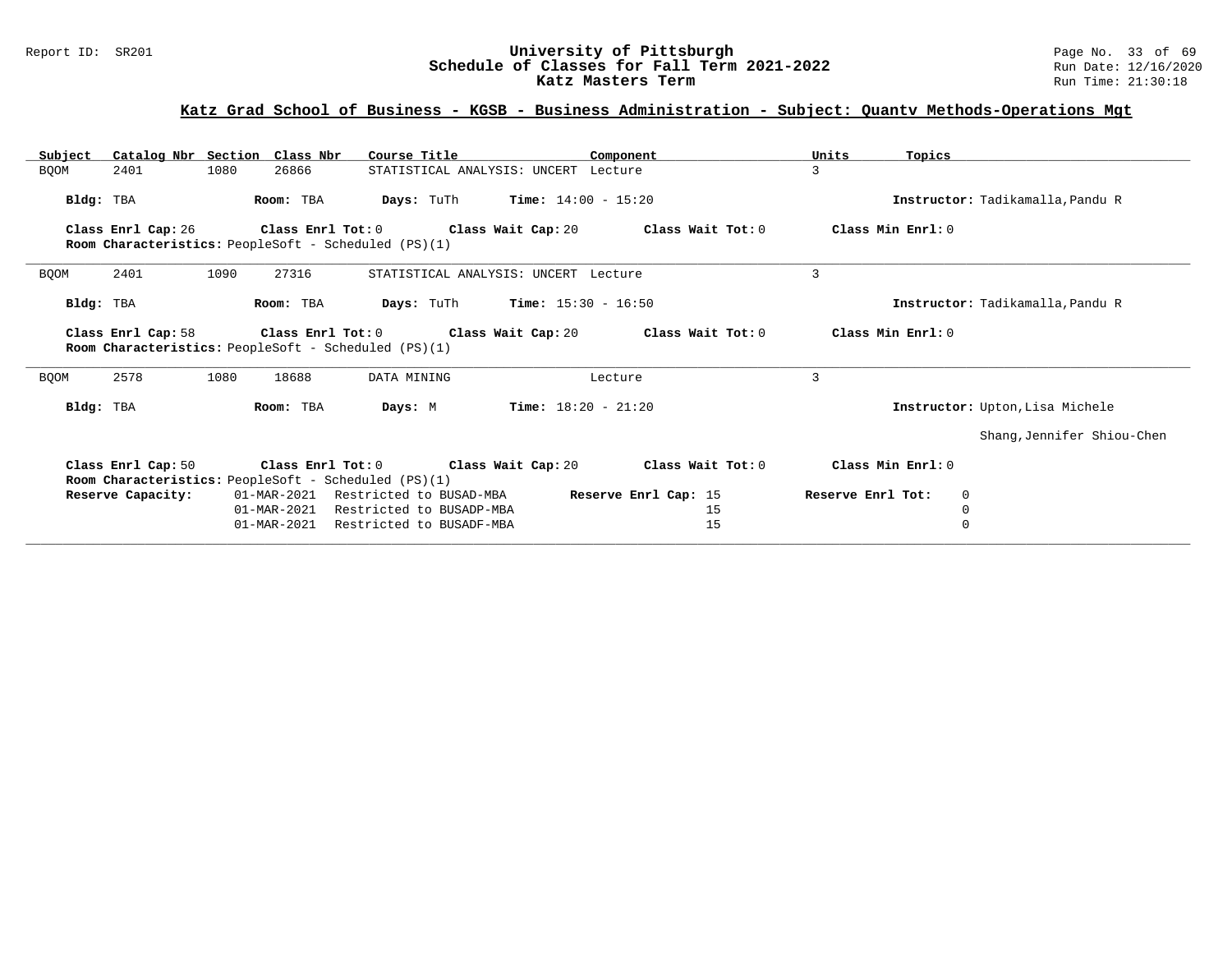#### Report ID: SR201 **1988 Constrained Building Constrained Building Constrained Building Page No. 34 of 69 Report ID: SR201 Page No. 34 of 69 Building Page No. 34 of 69 Building Page No. 34 of 69 Building Page No. 34 of 69 Bu Schedule of Classes for Fall Term 2021-2022** Run Date: 12/16/2021<br>**Katz Masters Term 2021-2022** Run Time: 21:30:18 **Katz Masters Term**

## **Katz Grad School of Business - KGSB - Business Administration - Subject: Strategy Envirnmt & Organiztns**

| Subject   | Catalog Nbr Section Class Nbr                               |      |                         | Course Title |                          |                                      | Component            |    | Units             | Topics             |                         |
|-----------|-------------------------------------------------------------|------|-------------------------|--------------|--------------------------|--------------------------------------|----------------------|----|-------------------|--------------------|-------------------------|
| BSEO      | 2531                                                        | 1120 | 13251                   |              |                          | ENTREP & NEW VENT INITIATION Lecture |                      |    |                   |                    |                         |
| Bldg: TBA |                                                             |      | Room: TBA               | Days: W      |                          | <b>Time:</b> $18:20 - 21:20$         |                      |    |                   |                    | Instructor: Patton, G R |
|           | Class Enrl Cap: 26                                          |      | $Class$ $Enr1$ $Tot: 0$ |              |                          | Class Wait Cap: 20                   | Class Wait Tot: 0    |    |                   | Class Min $Enr1:0$ |                         |
|           | <b>Room Characteristics:</b> PeopleSoft - Scheduled (PS)(1) |      |                         |              |                          |                                      |                      |    |                   |                    |                         |
|           | Reserve Capacity:                                           |      | 01-MAR-2021             |              | Restricted to BUSADP-MBA |                                      | Reserve Enrl Cap: 15 |    | Reserve Enrl Tot: |                    | $\mathbf 0$             |
|           |                                                             |      | 01-MAR-2021             |              | Restricted to BUSAD-MBA  |                                      |                      | 15 |                   |                    | 0                       |
|           |                                                             |      | 01-MAR-2021             |              | Restricted to BUSADF-MBA |                                      |                      | 10 |                   |                    | 0                       |
|           |                                                             |      | $04 - APR - 2021$       |              | Restricted to BUSADP-MBA |                                      |                      | 0  |                   |                    | 0                       |
|           |                                                             |      |                         |              |                          |                                      |                      |    |                   |                    |                         |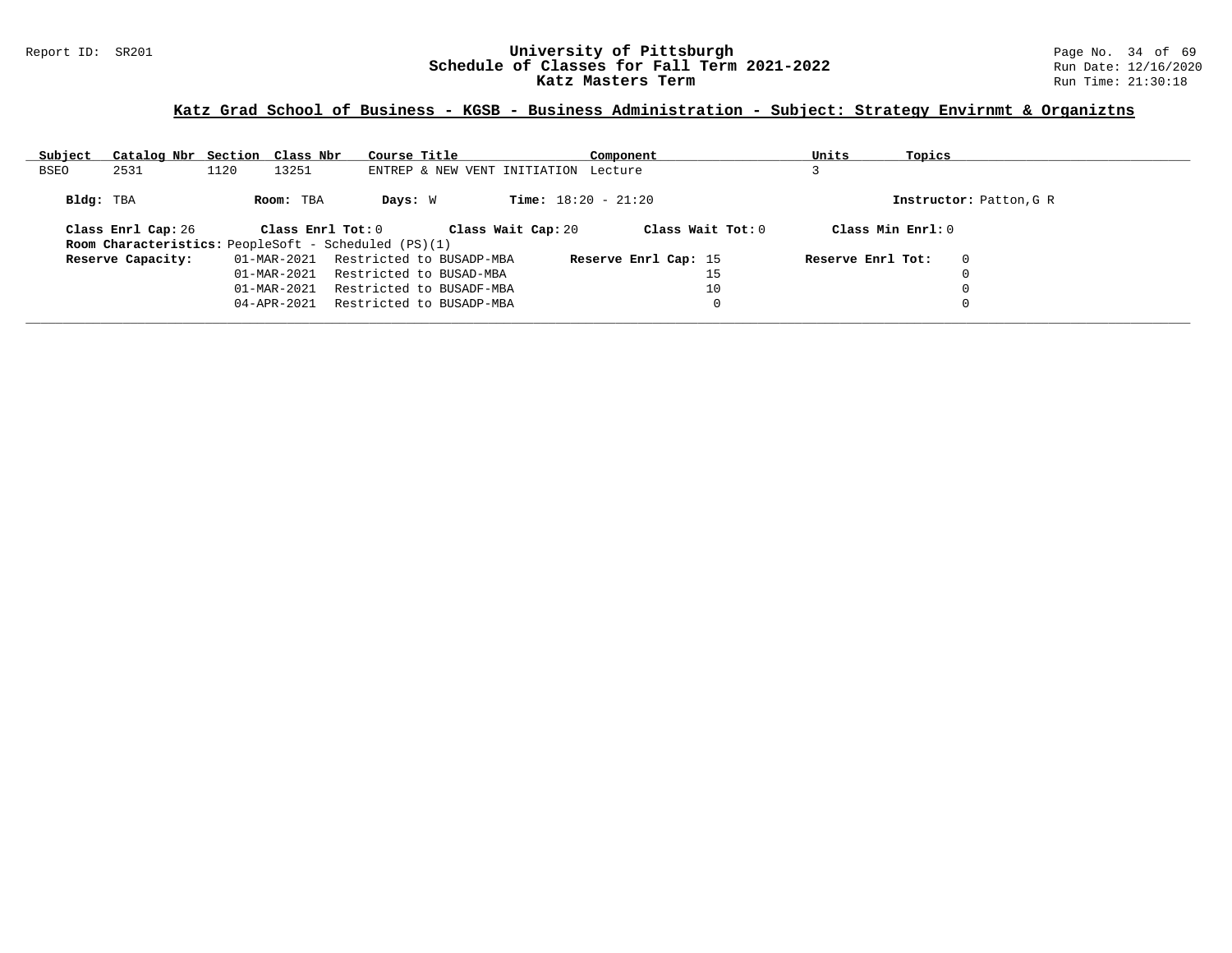#### Report ID: SR201 **University of Pittsburgh University of Pittsburgh** Page No. 35 of 69<br>**Schedule of Classes for Fall Term 2021-2022** Run Date: 12/16/2020 **Schedule of Classes for Fall Term 2021-2022** Run Date: 12/16/2021<br>**Katz Masters Term 2021-2022** Run Time: 21:30:18 **Katz Masters Term**

## **Katz Grad School of Business - KGSB - Business Administration - Subject: Strategic Planning & Policy**

| Catalog Nbr Section Class Nbr<br>Subject         | Course Title                                                                     |                                                 | Component            | Units<br>Topics   |                                 |
|--------------------------------------------------|----------------------------------------------------------------------------------|-------------------------------------------------|----------------------|-------------------|---------------------------------|
| 1020<br><b>BSPP</b><br>2060                      | 24933                                                                            | INDEP STDY STRATGY PLN CONTRL Independent Study |                      | $1 - 6$           |                                 |
| Bldg: TO BE ARRANGED                             | Days: TBA<br>Room: TBA                                                           | <b>Time:</b> $00:00 - 00:00$                    |                      |                   | Instructor: Staff               |
| Class Enrl Cap: 10                               | Class Enrl Tot: 0                                                                | Class Wait Cap: $10$ Class Wait Tot: $0$        |                      | Class Min Enrl: 0 |                                 |
| 1030<br>2111<br><b>BSPP</b>                      | 16740                                                                            | COMMERCIALIZING NEW TECHNLGIESLecture           |                      | 3                 |                                 |
| Bldg: TBA                                        | Room: TBA<br>Days: M                                                             | $Time: 18:20 - 21:20$                           |                      |                   | Instructor: Cohen, Susan Kaczka |
| Class Enrl Cap: 30<br>Attributes: Hybrid         | Class Enrl Tot: 0                                                                | Class Wait Cap: 20                              | Class Wait Tot: 0    | Class Min Enrl: 0 |                                 |
|                                                  | Room Characteristics: PeopleSoft - Scheduled (PS)(1)                             |                                                 |                      |                   |                                 |
| Reserve Capacity:                                | 01-MAR-2021<br>Restricted to BUSAD-MBA                                           |                                                 | Reserve Enrl Cap: 10 | Reserve Enrl Tot: | 0                               |
|                                                  | 01-MAR-2021<br>Restricted to BUSADF-MBA                                          |                                                 | 10                   |                   | $\Omega$                        |
|                                                  | 01-MAR-2021<br>Restricted to BUSADP-MBA                                          |                                                 | 10                   |                   | $\Omega$                        |
|                                                  | 05-APR-2021<br>Restricted to BUSAD-MBA                                           |                                                 | $\mathbf{0}$         |                   | $\Omega$                        |
| 2328<br>1010<br><b>BSPP</b>                      | 24296                                                                            | Seminar<br>THE BUSINESS OF HUMANITY             |                      | 3                 |                                 |
| Bldg: TBA                                        | Room: TBA<br>Days: M                                                             | $Time: 14:00 - 16:50$                           |                      |                   | Instructor: Camillus, John C    |
| Class Enrl Cap: 35<br>Attributes: Global Studies | Class Enrl Tot: 0<br><b>Room Characteristics:</b> PeopleSoft - Scheduled (PS)(1) | Class Wait Cap: 20                              | Class Wait Tot: 0    | Class Min Enrl: 0 |                                 |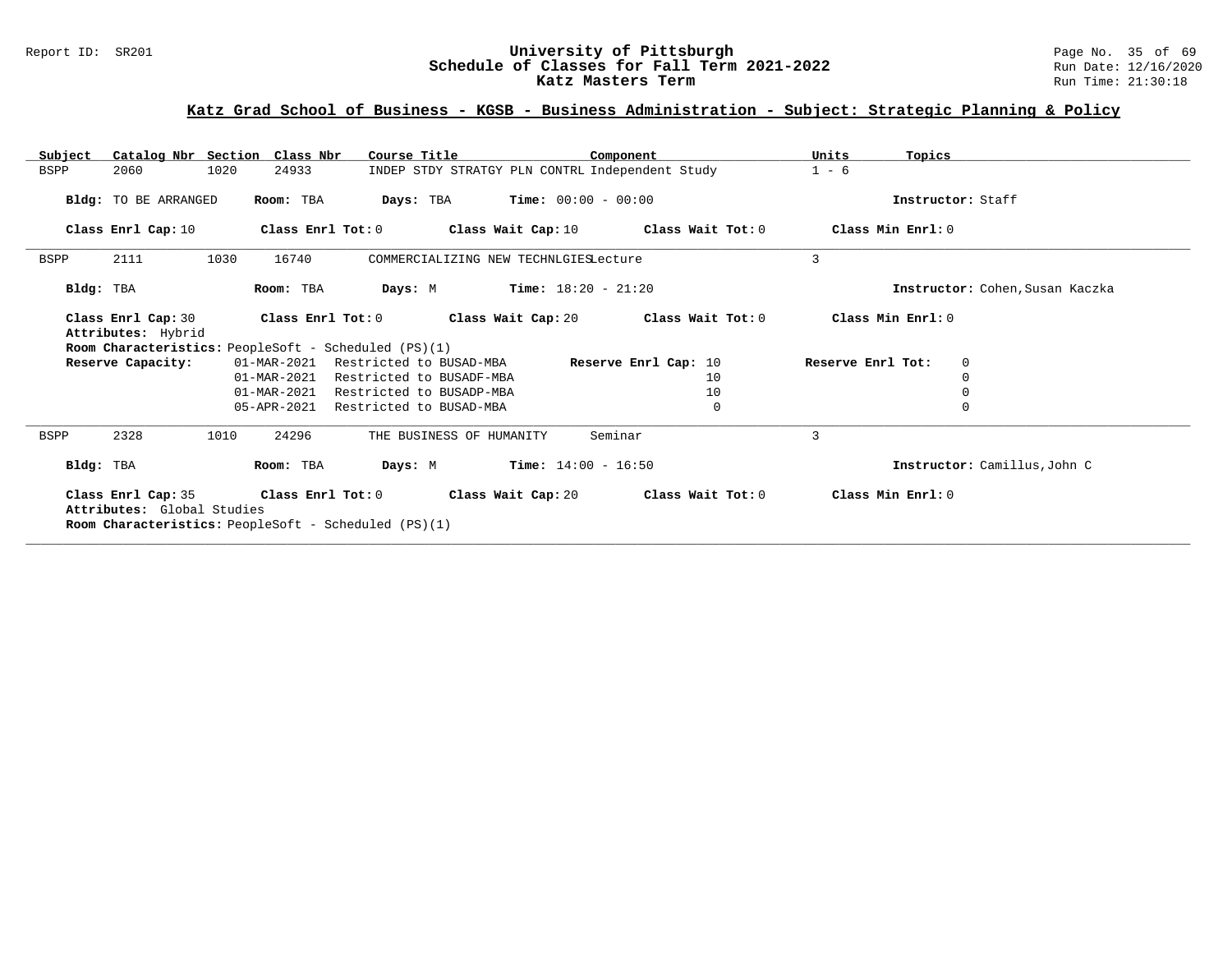#### Report ID: SR201 **1988 Mage 10: SR201 University of Pittsburgh** Page No. 36 of 69<br>**Schedule of Classes for Fall Term 2021-2022** 2011 Page 12/16/2020 **Schedule of Classes for Fall Term 2021-2022** Run Date: 12/16/2020 **Katz PHD Term Run Time: 21:30:18**

| Subject     |                             | Catalog Nbr Section Class Nbr | Course Title                                    |                              | Component         | Units   | Topics                      |
|-------------|-----------------------------|-------------------------------|-------------------------------------------------|------------------------------|-------------------|---------|-----------------------------|
| <b>BACC</b> | 3010                        | 1010<br>13227                 | INDEPENDENT STUDY IN ACCONTINGIndependent Study |                              |                   | $1 - 9$ |                             |
|             | Bldg: TO BE ARRANGED        | Room: TBA                     | Days: TBA                                       | <b>Time:</b> $00:00 - 00:00$ |                   |         | Instructor: Uzyak, Carrie A |
|             | Class Enrl Cap: 10          | Class Enrl Tot: 0             |                                                 | Class Wait Cap: 10           | Class Wait Tot: 0 |         | Class Min Enrl: 0           |
| <b>BACC</b> | 3017                        | 1200<br>24856                 | ACCOUNTING WORKSHOP                             | Seminar                      |                   | 3       |                             |
|             | <b>Bldg:</b> TO BE ARRANGED | Room: TBA                     | Days: TBA                                       | <b>Time:</b> $00:00 - 00:00$ |                   |         | Instructor: Uzyak, Carrie A |
|             | Class Enrl Cap: 35          | Class Enrl Tot: $0$           |                                                 | Class Wait Cap: 20           | Class Wait Tot: 0 |         | Class Min Enrl: 0           |
| <b>BACC</b> | 3099                        | 1030<br>16764                 | READINGS IN ACCOUNTING                          |                              | Directed Studies  | $1 - 9$ |                             |
|             | Bldg: TO BE ARRANGED        | Room: TBA                     | Days: TBA                                       | <b>Time:</b> $00:00 - 00:00$ |                   |         | Instructor: Staff           |
|             | Class Enrl Cap: 35          | Class Enrl Tot: 0             |                                                 | Class Wait Cap: 20           | Class Wait Tot: 0 |         | Class Min Enrl: 0           |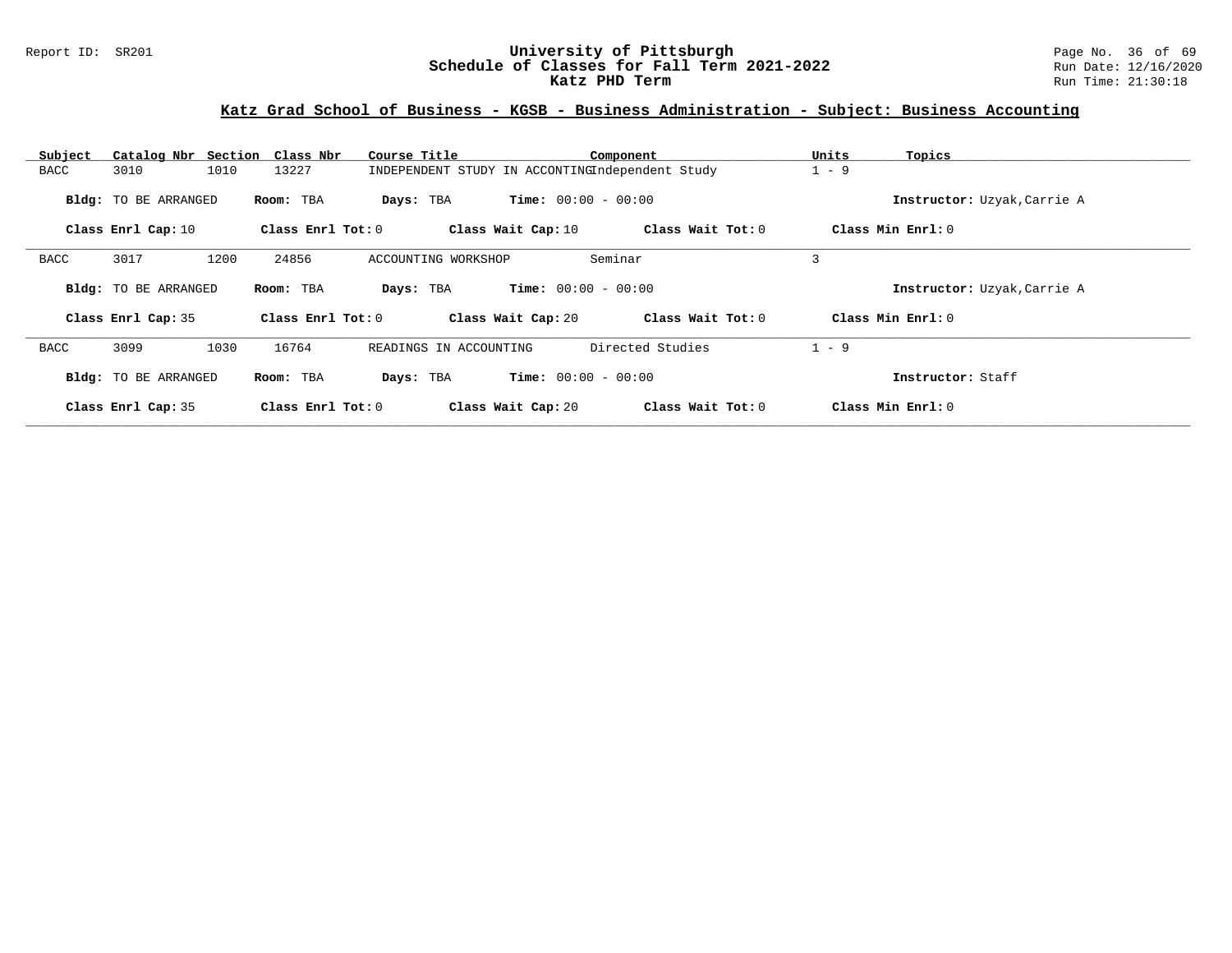#### Report ID: SR201 **1988 Mage 10: SR201 University of Pittsburgh** Page No. 37 of 69<br>**Schedule of Classes for Fall Term 2021-2022** 2011 Page 12/16/2020 **Schedule of Classes for Fall Term 2021-2022** Run Date: 12/16/2020 **Katz PHD Term Run Time: 21:30:18**

| Subject | Catalog Nbr Section Class Nbr |      |                   | Course Title       | Component                                      | Units | Topics                      |
|---------|-------------------------------|------|-------------------|--------------------|------------------------------------------------|-------|-----------------------------|
| BFIN    | 3010                          | 1010 | 13231             |                    | INDEPENDENT STUDY IN FINANCE Independent Study | $-9$  |                             |
|         | <b>Bldg:</b> TO BE ARRANGED   |      | Room: TBA         | Days: TBA          | <b>Time:</b> $00:00 - 00:00$                   |       | Instructor: Uzyak, Carrie A |
|         | Class Enrl Cap: 10            |      | Class Enrl Tot: 0 | Class Wait Cap: 10 | Class Wait Tot: 0                              |       | Class Min Enrl: 0           |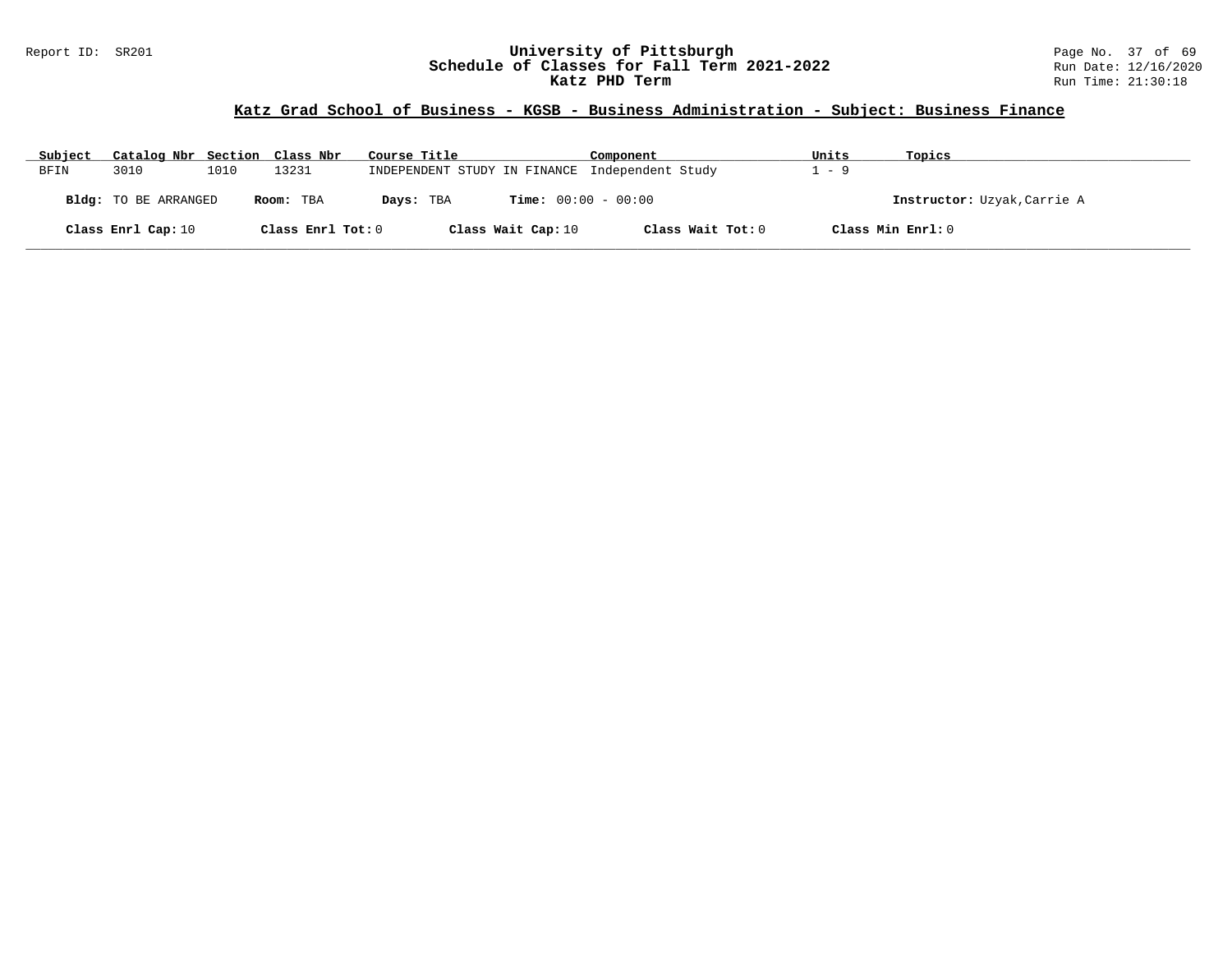#### Report ID: SR201 **University of Pittsburgh** Page No. 38 of 69 **Schedule of Classes for Fall Term 2021-2022** Run Date: 12/16/2020 **Katz PHD Term Run Time: 21:30:18**

# **Katz Grad School of Business - KGSB - Business Administration - Subject: Management Information Systems**

| Subject | Catalog Nbr Section Class Nbr |      |                     | Course Title                                    |                              | Component           | Units   | Topics                      |
|---------|-------------------------------|------|---------------------|-------------------------------------------------|------------------------------|---------------------|---------|-----------------------------|
| BMIS    | 3010                          | 1010 | 13238               | INDEP STUDY MGT INFOR SYSTEMS Independent Study |                              |                     | $-9$    |                             |
|         | <b>Bldg:</b> TO BE ARRANGED   |      | Room: TBA           | Days: TBA                                       | <b>Time:</b> $00:00 - 00:00$ |                     |         | Instructor: Uzyak, Carrie A |
|         | Class Enrl Cap: 10            |      | Class Enrl Tot: $0$ |                                                 | Class Wait Cap: 10           | Class Wait Tot: $0$ |         | Class Min $Enr1:0$          |
| BMIS    | 3099                          | 1020 | 18420               | READINGS IN MIS                                 |                              | Directed Studies    | $1 - 9$ |                             |
|         | <b>Bldg:</b> TO BE ARRANGED   |      | Room: TBA           | Days: TBA                                       | <b>Time:</b> $00:00 - 00:00$ |                     |         | Instructor: Staff           |
|         | Class Enrl Cap: 35            |      | Class Enrl Tot: $0$ |                                                 | Class Wait Cap: 20           | Class Wait Tot: $0$ |         | Class Min Enrl: 0           |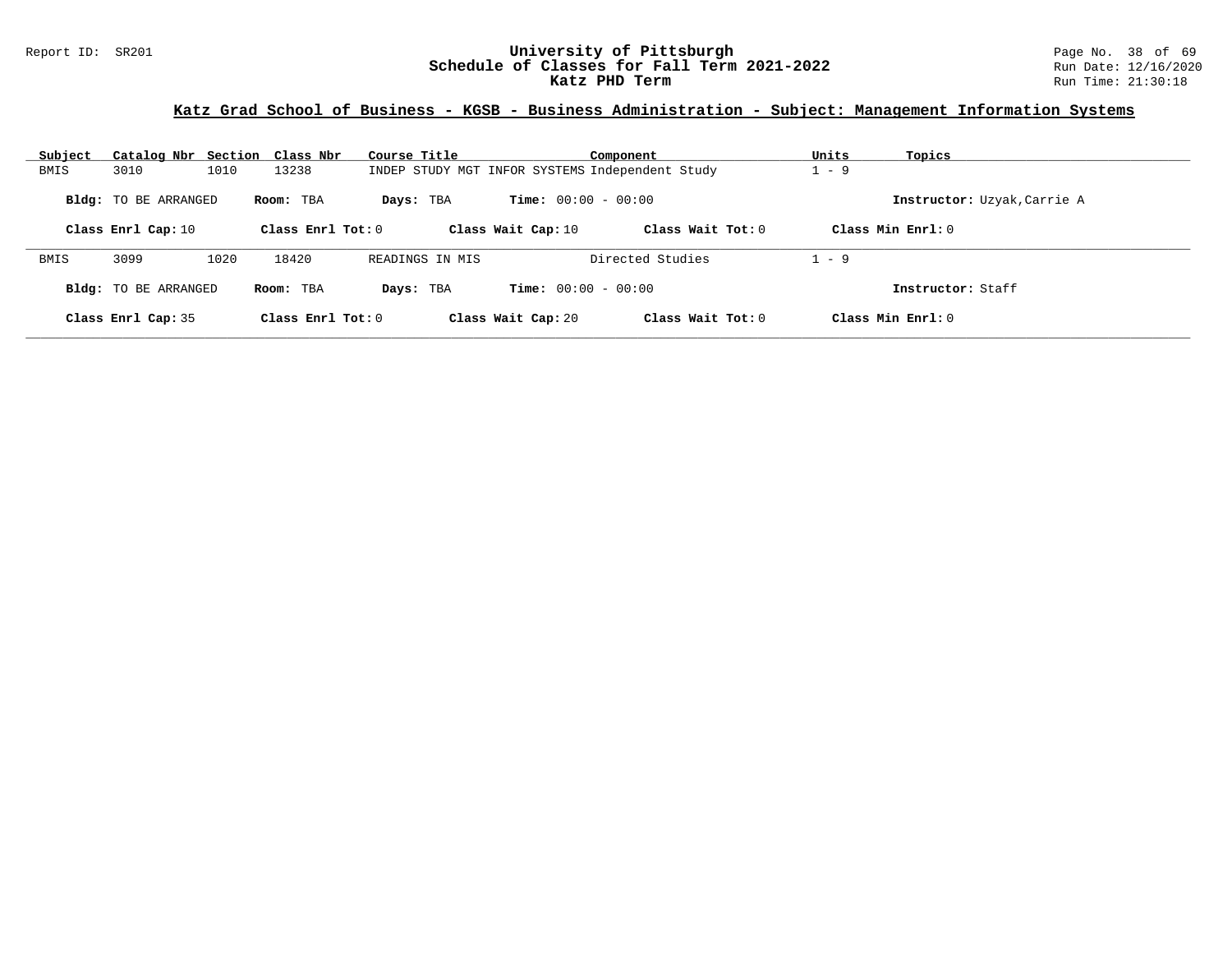#### Report ID: SR201 **University of Pittsburgh University of Pittsburgh** Page No. 39 of 69<br>**Schedule of Classes for Fall Term 2021-2022** Run Date: 12/16/2020 **Schedule of Classes for Fall Term 2021-2022** Run Date: 12/16/2020 **Katz PHD Term Run Time: 21:30:18**

| Subject     | Catalog Nbr Section Class Nbr |      |                     | Course Title                                    |                              | Component           | Units   | Topics                      |
|-------------|-------------------------------|------|---------------------|-------------------------------------------------|------------------------------|---------------------|---------|-----------------------------|
| BMKT        | 3010                          | 1010 | 13234               | INDEPENDENT STUDY IN MARKETINGIndependent Study |                              |                     | $1 - 9$ |                             |
|             | <b>Bldg:</b> TO BE ARRANGED   |      | Room: TBA           | Days: TBA                                       | <b>Time:</b> $00:00 - 00:00$ |                     |         | Instructor: Uzyak, Carrie A |
|             | Class Enrl Cap: 10            |      | Class Enrl Tot: $0$ |                                                 | Class Wait Cap: 10           | Class Wait Tot: $0$ |         | Class Min $Enrl: 0$         |
| <b>BMKT</b> | 3099                          | 1030 | 18258               | READINGS IN MARKETING                           |                              | Directed Studies    | $1 - 9$ |                             |
|             | <b>Bldg:</b> TO BE ARRANGED   |      | Room: TBA           | Days: TBA                                       | <b>Time:</b> $00:00 - 00:00$ |                     |         | Instructor: Staff           |
|             | Class Enrl Cap: 35            |      | Class Enrl Tot: $0$ |                                                 | Class Wait Cap: 20           | Class Wait Tot: $0$ |         | Class Min $Enrl: 0$         |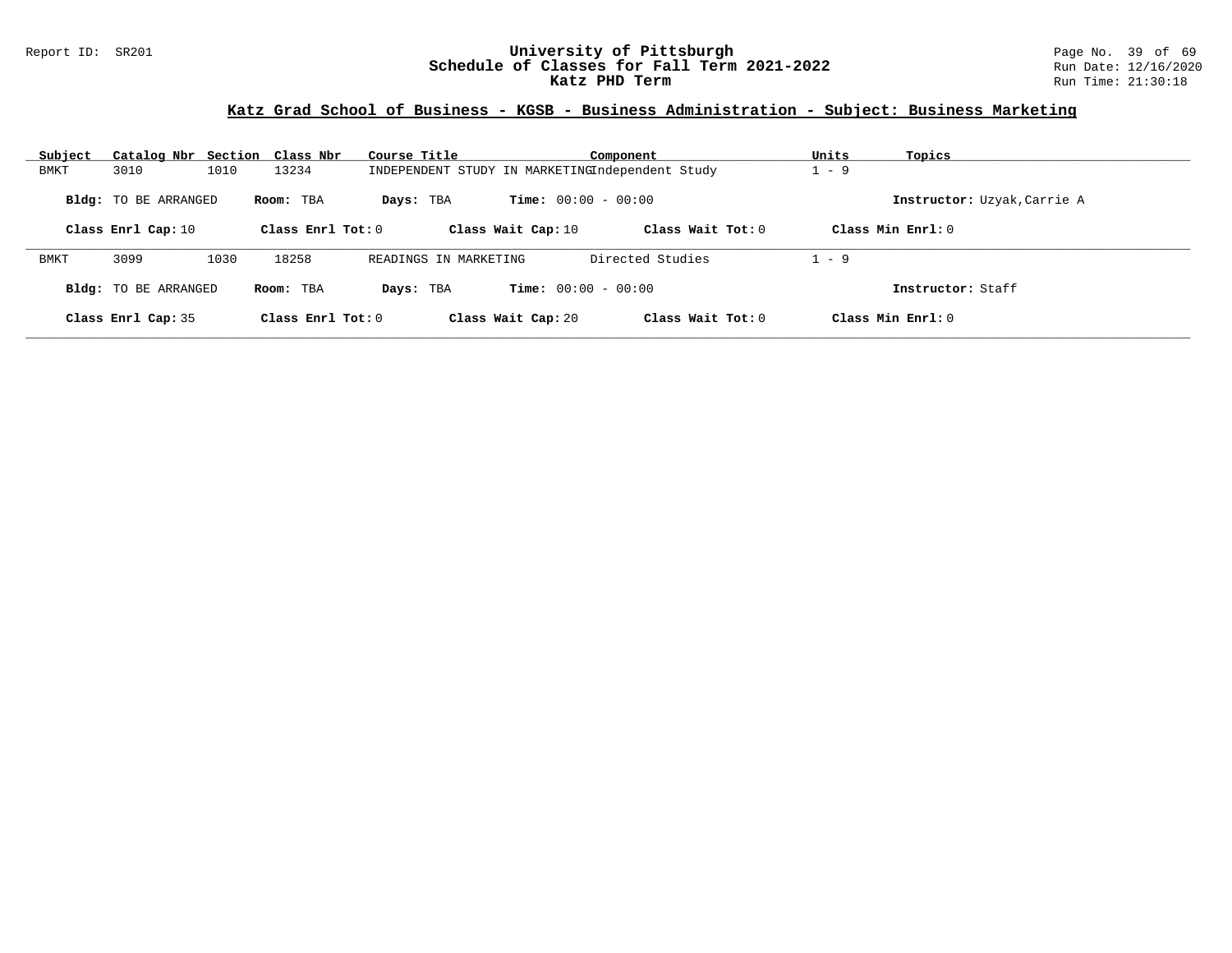#### Report ID: SR201 **1988 Mage 10: SR201 University of Pittsburgh** Page No. 40 of 69<br>**Schedule of Classes for Fall Term 2021-2022** 2011 Page 12/16/2020 **Schedule of Classes for Fall Term 2021-2022** Run Date: 12/16/2020 **Katz PHD Term Run Time: 21:30:18**

# **Katz Grad School of Business - KGSB - Business Administration - Subject: Organization Studies**

| Subject     | Catalog Nbr Section Class Nbr |                   | Course Title                 | Component                                     | Units<br>Topics             |
|-------------|-------------------------------|-------------------|------------------------------|-----------------------------------------------|-----------------------------|
| <b>BORG</b> | 1050<br>3010                  | 16817             | INDEP STUDY ORGNZTNL STUDIES | Independent Study                             | $1 - 9$                     |
|             | Bldg: TO BE ARRANGED          | Room: TBA         | Days: TBA                    | <b>Time:</b> $00:00 - 00:00$                  | Instructor: Uzyak, Carrie A |
|             | Class Enrl Cap: 35            | Class Enrl Tot: 0 | Class Wait Cap: 20           | Class Wait Tot: 0                             | Class Min Enrl: 0           |
| <b>BORG</b> | 3099<br>1010                  | 13236             |                              | READINGS ORGANIZTNAL STUDIES Directed Studies | $1 - 9$                     |
|             | <b>Bldg:</b> TO BE ARRANGED   | Room: TBA         | Days: TBA                    | <b>Time:</b> $00:00 - 00:00$                  | Instructor: Uzyak, Carrie A |
|             |                               |                   |                              |                                               | Alvarez, Sharon A           |
|             | Class Enrl Cap: 10            | Class Enrl Tot: 0 | Class Wait Cap: 10           | Class Wait Tot: 0                             | Class Min Enrl: 0           |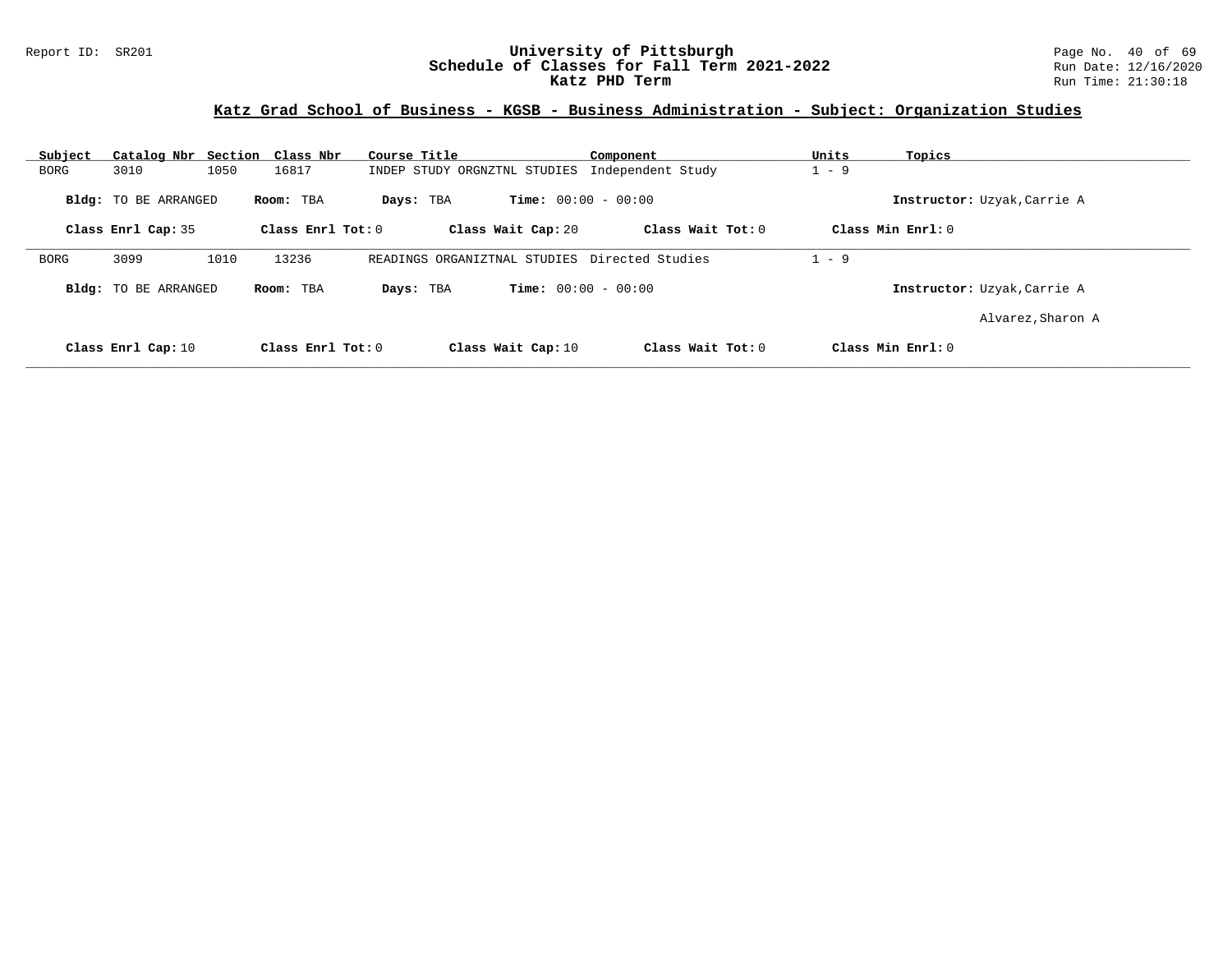#### Report ID: SR201 **University of Pittsburgh** Page No. 41 of 69 **Schedule of Classes for Fall Term 2021-2022** Run Date: 12/16/2020 **Katz PHD Term Run Time: 21:30:18**

## **Katz Grad School of Business - KGSB - Business Administration - Subject: Quantv Methods-Operations Mgt**

| Subject     | Catalog Nbr Section Class Nbr |      |                     | Course Title |                                                 | Component           | Units   | Topics                      |
|-------------|-------------------------------|------|---------------------|--------------|-------------------------------------------------|---------------------|---------|-----------------------------|
| <b>BQOM</b> | 3010                          | 1010 | 13242               |              | INDEP STUDY OPRATIONS RESEARCHIndependent Study |                     | $-9$    |                             |
|             | <b>Bldg:</b> TO BE ARRANGED   |      | Room: TBA           | Days: TBA    | <b>Time:</b> $00:00 - 00:00$                    |                     |         | Instructor: Uzyak, Carrie A |
|             | Class Enrl Cap: 10            |      | Class Enrl Tot: $0$ |              | Class Wait Cap: 10                              | Class Wait Tot: $0$ |         | Class Min $Enrl: 0$         |
| <b>BOOM</b> | 3099                          | 1050 | 16768               |              | READINGS IN OPRATIONS RESEARCHSeminar           |                     | $1 - 9$ |                             |
|             | Bldg: TO BE ARRANGED          |      | Room: TBA           | Days: TBA    | <b>Time:</b> $00:00 - 00:00$                    |                     |         | Instructor: Staff           |
|             | Class Enrl Cap: 35            |      | Class Enrl Tot: $0$ |              | Class Wait Cap: 20                              | Class Wait Tot: 0   |         | Class Min $Enrl: 0$         |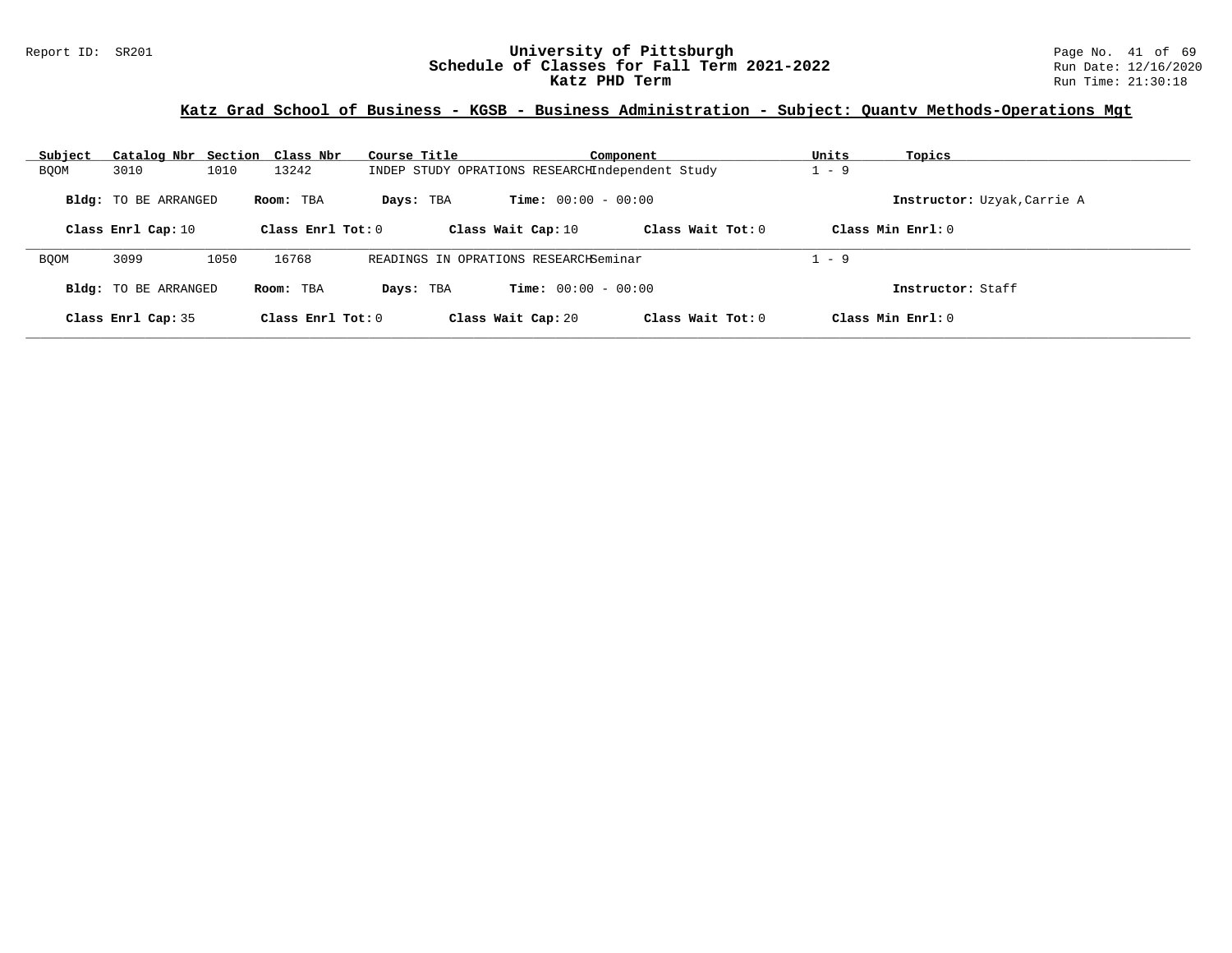## **Katz Grad School of Business - KGSB - Business Administration - Subject: Strategic Planning & Policy**

| Subject                     | Catalog Nbr Section Class Nbr | Course Title                                    | Component           | Units<br>Topics               |  |
|-----------------------------|-------------------------------|-------------------------------------------------|---------------------|-------------------------------|--|
| 3010<br>BSPP                | 1010<br>13243                 | INDEP STDY STRATGC PLNNG POLCYIndependent Study |                     | $1 - 9$                       |  |
| <b>Bldg:</b> TO BE ARRANGED | Room: TBA                     | <b>Time:</b> $00:00 - 00:00$<br>Days: TBA       |                     | Instructor: Uzyak, Carrie A   |  |
| Class Enrl Cap: 10          | Class Enrl Tot: $0$           | Class Wait Cap: 10                              | Class Wait Tot: 0   | Class Min Enrl: 0             |  |
| 3099<br>BSPP                | 1050<br>17866                 | READNGS STRATEGC PLNNG & POLCYDirected Studies  |                     | $1 - 9$                       |  |
| <b>Bldg:</b> TO BE ARRANGED | Room: TBA                     | <b>Time:</b> $00:00 - 00:00$<br>Days: TBA       |                     | Instructor: Alvarez, Sharon A |  |
|                             |                               |                                                 |                     | Prescott, John E              |  |
|                             |                               |                                                 |                     | Uzyak, Carrie A               |  |
| Class Enrl Cap: 35          | Class Enrl Tot: $0$           | Class Wait Cap: 20                              | Class Wait Tot: $0$ | Class Min $Enr1: 0$           |  |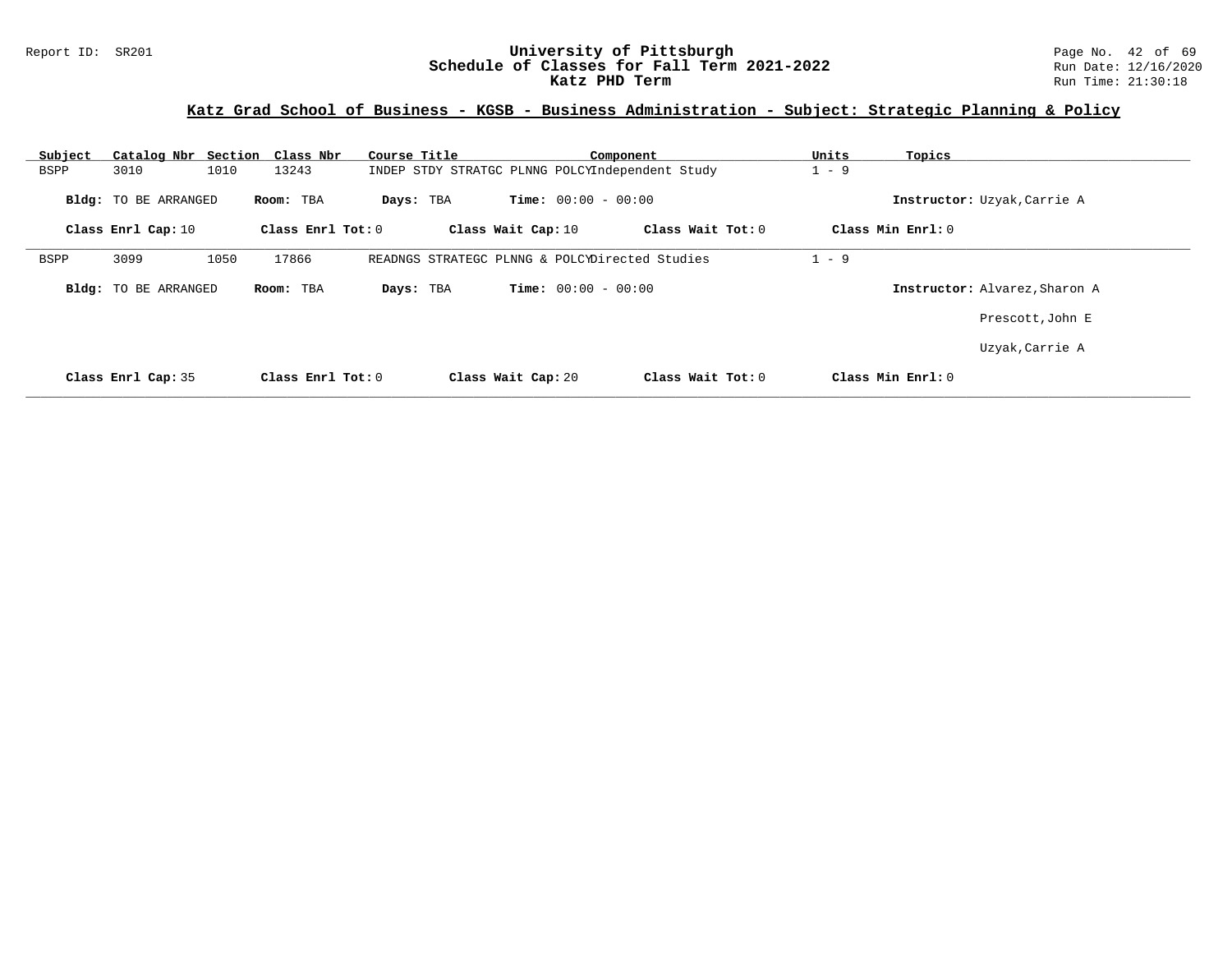#### Report ID: SR201 **University of Pittsburgh University of Pittsburgh** Page No. 43 of 69<br>**Schedule of Classes for Fall Term 2021-2022** Run Date: 12/16/2020 **Schedule of Classes for Fall Term 2021-2022** Run Date: 12/16/2020 **Katz PHD Term Run Time: 21:30:18**

| Subject       | Catalog Nbr Section Class Nbr |      |                   | Course Title |                              | Component                                     | Units | Topics                       |
|---------------|-------------------------------|------|-------------------|--------------|------------------------------|-----------------------------------------------|-------|------------------------------|
| <b>BUSADM</b> | 3199                          | 1010 | 13244             |              |                              | RESEARCH AND DISSERTATION PHD Thesis Research | $-9$  |                              |
|               | Bldg: TO BE ARRANGED          |      | Room: TBA         | Days: TBA    | <b>Time:</b> $00:00 - 00:00$ |                                               |       | Instructor: Galletta, Dennis |
|               |                               |      |                   |              |                              |                                               |       | Uzyak, Carrie A              |
|               | Class Enrl Cap: 100           |      | Class Enrl Tot: 0 |              | Class Wait Cap: 20           | Class Wait Tot: 0                             |       | Class Min Enrl: 0            |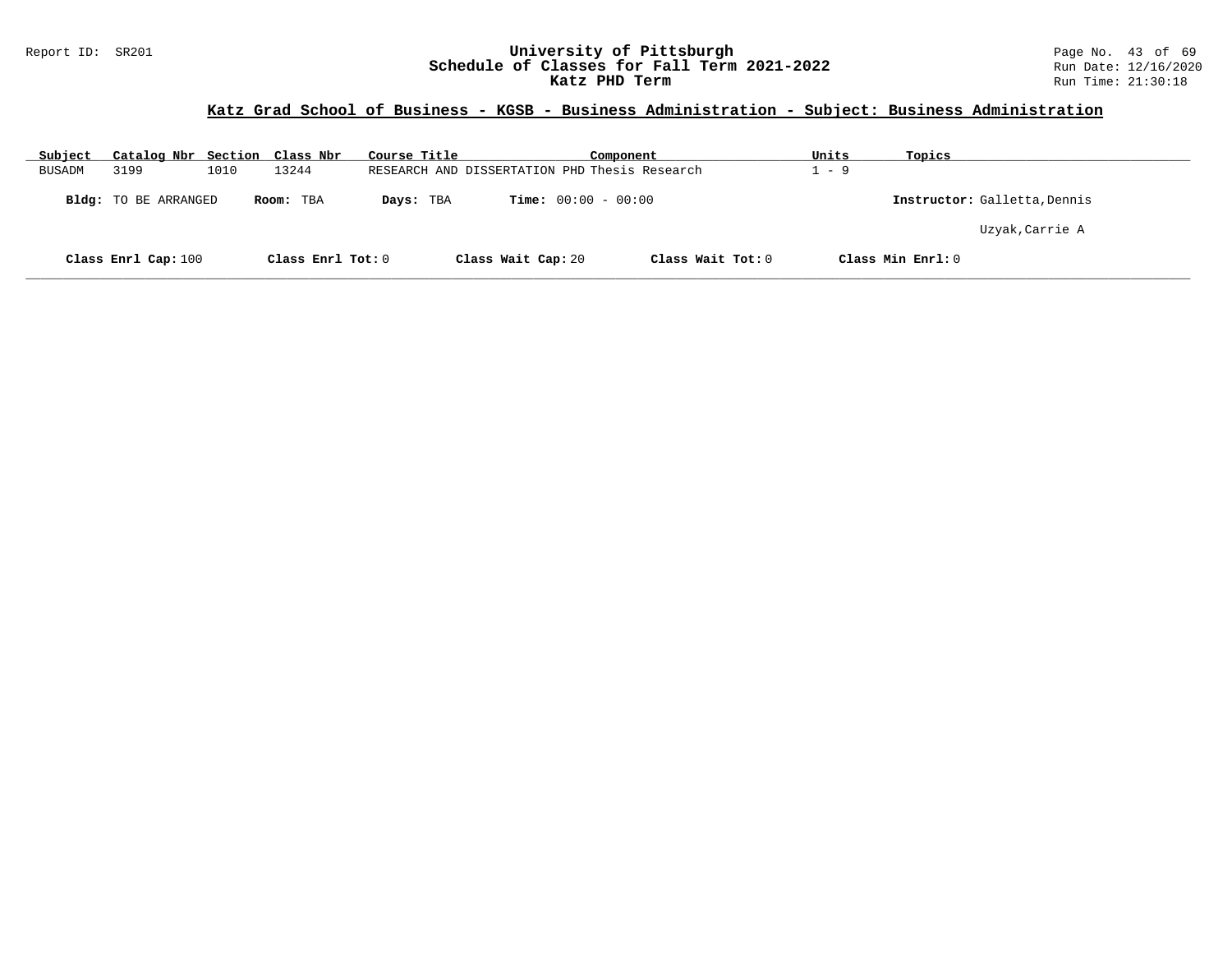# Report ID: SR201 **1988 Mage 10: SR201 University of Pittsburgh** Page No. 44 of 69<br>**Schedule of Classes for Fall Term 2021-2022** 2011 Page No. 44 of 69 and Date: 12/16/2020 Schedule of Classes for Fall Term 2021-2022<br>Katz PHD Term

## **Katz Grad School of Business - Office of the Dean, Katz Grad School of Business - Subject: FT Diss Study KGSB**

| Subject | Catalog Nbr Section Class Nbr |      |                   | Course Title |                              | Component                                                                                                                                      | Units | Topics            |
|---------|-------------------------------|------|-------------------|--------------|------------------------------|------------------------------------------------------------------------------------------------------------------------------------------------|-------|-------------------|
| FTDF    | 0000                          | 1010 | 13245             |              |                              | FULL-TIME DISSERTATION STUDY Full Time Dissertation                                                                                            |       |                   |
|         | Bldg: TO BE ARRANGED          |      | Room: TBA         | Days: TBA    | <b>Time:</b> $00:00 - 00:00$ |                                                                                                                                                |       | Instructor: Staff |
|         | Class Enrl Cap: 999           |      | Class Enrl Tot: 0 |              | Class Wait Cap: 20           | Class Wait Tot: 0                                                                                                                              |       | Class Min Enrl: 0 |
|         |                               |      |                   |              |                              | <b></b> This class has an additional fee. For more information go to <a <="" href="http://www.registrar.pitt.edu" td=""><td></td><td></td></a> |       |                   |

**\_\_\_\_\_\_\_\_\_\_\_\_\_\_\_\_\_\_\_\_\_\_\_\_\_\_\_\_\_\_\_\_\_\_\_\_\_\_\_\_\_\_\_\_\_\_\_\_\_\_\_\_\_\_\_\_\_\_\_\_\_\_\_\_\_\_\_\_\_\_\_\_\_\_\_\_\_\_\_\_\_\_\_\_\_\_\_\_\_\_\_\_\_\_\_\_\_\_\_\_\_\_\_\_\_\_\_\_\_\_\_\_\_\_\_\_\_\_\_\_\_\_\_\_\_\_\_\_\_\_\_\_\_\_\_\_\_\_\_\_\_\_\_\_\_\_\_\_\_\_\_\_\_\_\_\_**

target="\_blank">http://www.registrar.pitt.edu/</a>, and click on Faculty and Staff, then Course and Class.</p>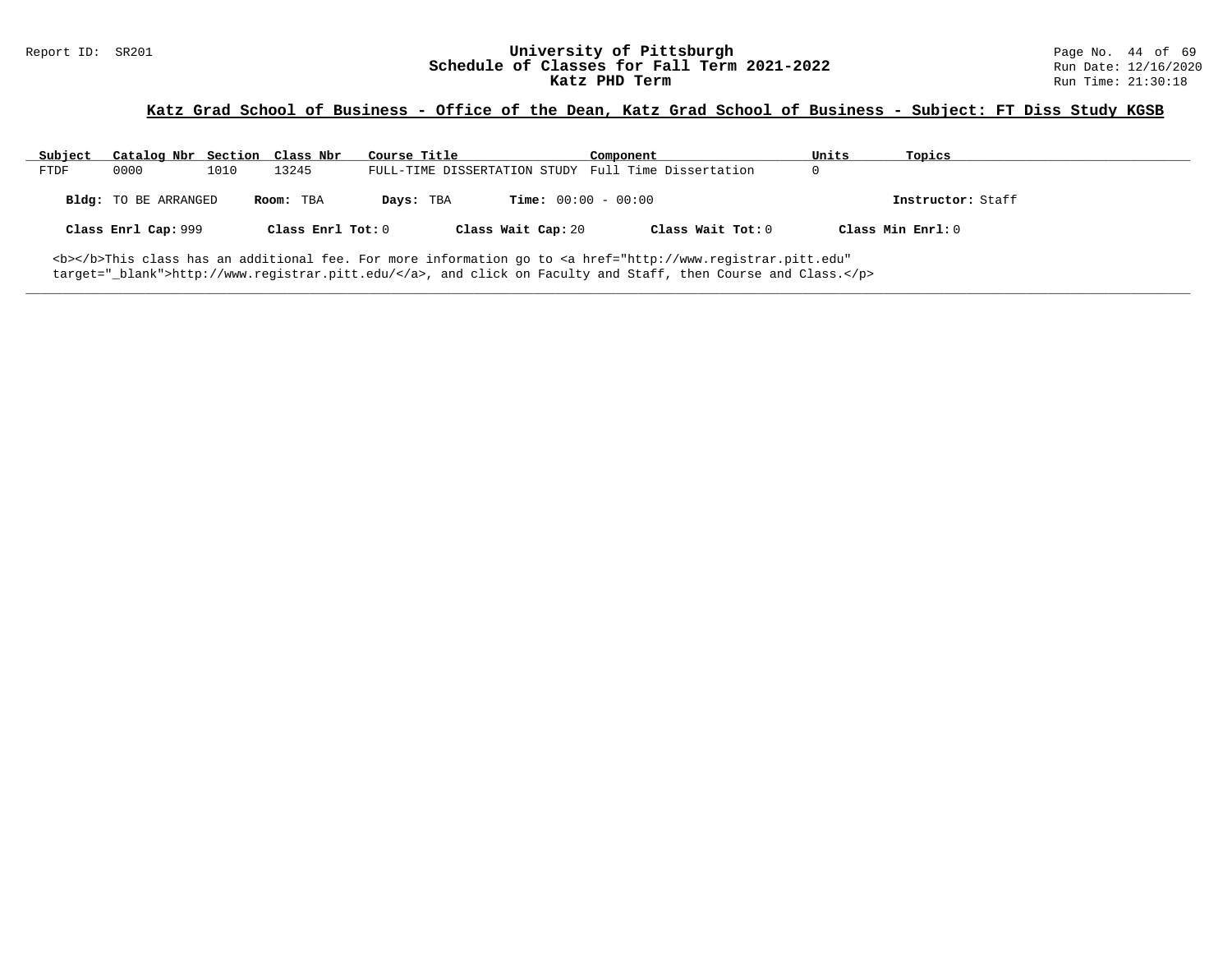#### Report ID: SR201 **University of Pittsburgh** Page No. 45 of 69 **Schedule of Classes for Fall Term 2021-2022** Run Date: 12/16/2020 **Katz Session 1** Run Time: 21:30:18

| Subject     | Catalog Nbr Section Class Nbr |      |                   | Course Title                                                |                                      | Component            | Units             | Topics                       |
|-------------|-------------------------------|------|-------------------|-------------------------------------------------------------|--------------------------------------|----------------------|-------------------|------------------------------|
| <b>BACC</b> | 2466                          | 1040 | 18705             |                                                             | RISK MGMT AND CMPLINC ISSUES Lecture |                      | 1.5               |                              |
| Bldg: TBA   |                               |      | Room: TBA         | Days: M                                                     | <b>Time:</b> $18:20 - 21:20$         |                      |                   | Instructor: Klink, Jeffrey M |
|             | Class Enrl Cap: 26            |      | Class Enrl Tot: 0 |                                                             | Class Wait Cap: 20                   | Class Wait Tot: $0$  |                   | Class Min $Enr1:0$           |
|             |                               |      |                   | <b>Room Characteristics:</b> PeopleSoft - Scheduled (PS)(1) |                                      |                      |                   |                              |
|             | Reserve Capacity:             |      | 01-MAR-2021       | Restricted ACCT-MS                                          |                                      | Reserve Enrl Cap: 26 | Reserve Enrl Tot: | $\Omega$                     |
|             |                               |      |                   |                                                             |                                      |                      |                   |                              |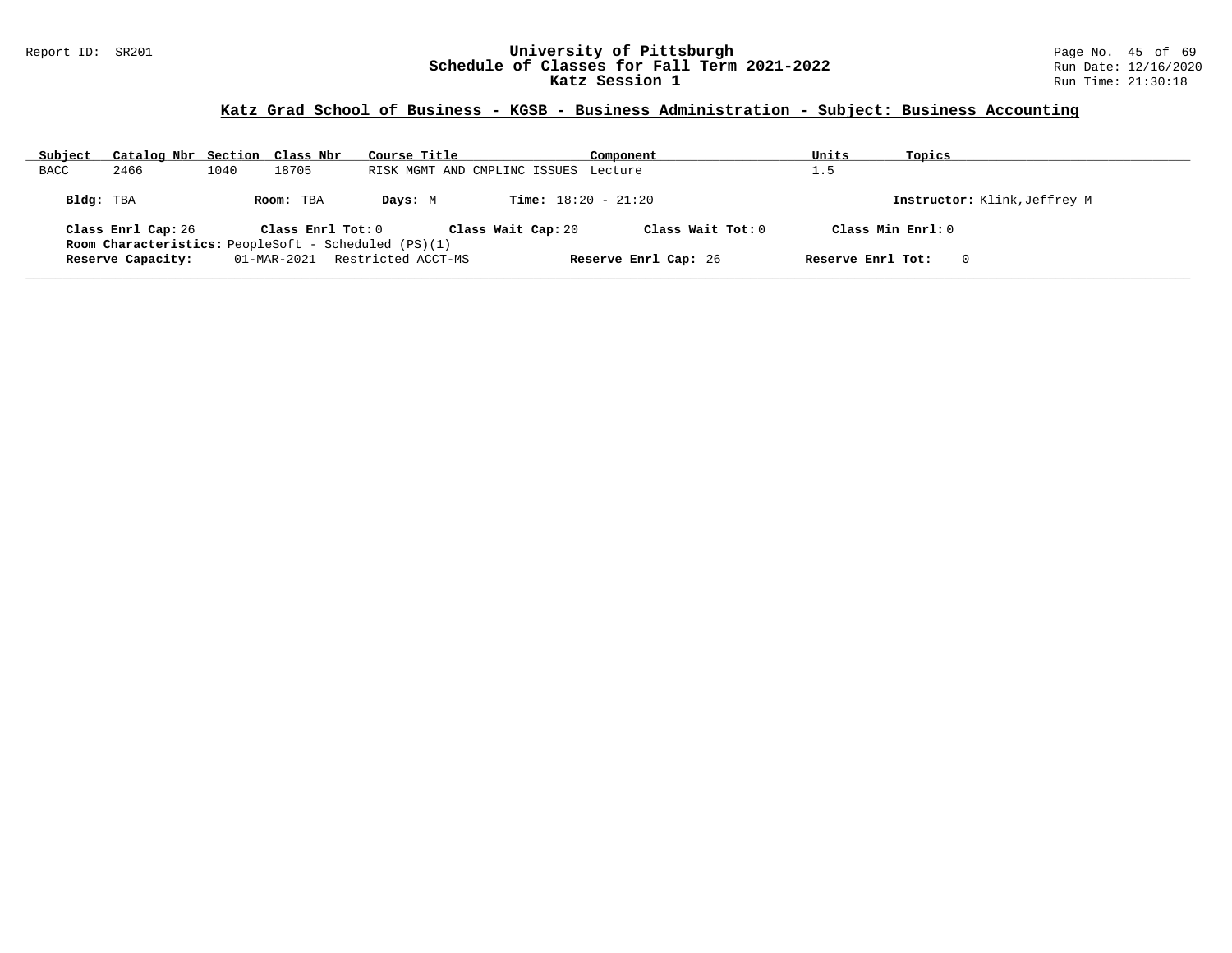#### Report ID: SR201 **University of Pittsburgh** Page No. 46 of 69 **Schedule of Classes for Fall Term 2021-2022** Run Date: 12/16/2020 **Katz Session 1** Run Time: 21:30:18

| Subject     | Catalog Nbr Section Class Nbr                        |      |                   | Course Title                         |                                              | Component                    |                      | Units             | Topics                                  |
|-------------|------------------------------------------------------|------|-------------------|--------------------------------------|----------------------------------------------|------------------------------|----------------------|-------------------|-----------------------------------------|
| <b>BFIN</b> | 2409                                                 | 1020 | 18710             |                                      | FINANCIAL MANAGEMENT 1                       | Lecture                      |                      | 1.5               |                                         |
|             | Bldg: TBA                                            |      | Room: TBA         | Days: MW                             |                                              | <b>Time:</b> $12:30 - 13:50$ |                      |                   | Instructor: Schlingemann, Frederik-Paul |
|             | Class Enrl Cap: 58                                   |      | Class Enrl Tot: 0 |                                      | Class Wait Cap: 20                           |                              | Class Wait Tot: 0    | Class Min Enrl: 0 |                                         |
|             | Room Characteristics: PeopleSoft - Scheduled (PS)(1) |      |                   |                                      |                                              |                              |                      |                   |                                         |
|             | Reserve Capacity:                                    |      |                   | 01-MAR-2021 Restricted to BUSAD-MBA  |                                              |                              | Reserve Enrl Cap: 20 | Reserve Enrl Tot: | 0                                       |
|             |                                                      |      | 01-MAR-2021       |                                      | Reserved for FIN-MS Students                 |                              | 25                   |                   | $\Omega$                                |
|             |                                                      |      | 01-MAR-2021       | Restricted to BUSADF-MBA             |                                              |                              | 10                   |                   | $\Omega$                                |
| <b>BFIN</b> | 2409                                                 | 1040 | 18711             |                                      | FINANCIAL MANAGEMENT 1                       | Lecture                      |                      | 1.5               |                                         |
|             | Bldg: TBA                                            |      | Room: TBA         |                                      | Days: MW                                     | <b>Time:</b> $14:00 - 15:20$ |                      |                   | Instructor: Schlingemann, Frederik-Paul |
|             | Class Enrl Cap: 58                                   |      | Class Enrl Tot: 0 |                                      | Class Wait Cap: 20                           |                              | Class Wait Tot: 0    | Class Min Enrl: 0 |                                         |
|             | Room Characteristics: PeopleSoft - Scheduled (PS)(1) |      |                   |                                      |                                              |                              |                      |                   |                                         |
|             | Reserve Capacity:                                    |      |                   | 01-MAR-2021 Restricted to BUSAD-MBA  |                                              |                              | Reserve Enrl Cap: 20 | Reserve Enrl Tot: | $\mathbf 0$                             |
|             |                                                      |      |                   |                                      | 01-MAR-2021 Reserved for FIN-MS Students     |                              | 25                   |                   | $\mathbf 0$                             |
|             |                                                      |      | 01-MAR-2021       | Restricted to BUSADF-MBA             |                                              |                              | 10                   |                   | $\Omega$                                |
| <b>BFIN</b> | 2409                                                 | 1120 | 21729             |                                      | FINANCIAL MANAGEMENT 1                       | Lecture                      |                      | 1.5               |                                         |
|             |                                                      |      |                   |                                      |                                              |                              |                      |                   |                                         |
|             | Bldg: TBA                                            |      | Room: TBA         |                                      | <b>Days:</b> MW <b>Time:</b> $09:30 - 10:50$ |                              |                      |                   | Instructor: Schlingemann, Frederik-Paul |
|             | Class Enrl Cap: 58                                   |      | Class Enrl Tot: 0 |                                      | Class Wait Cap: 20                           |                              | Class Wait Tot: 0    | Class Min Enrl: 0 |                                         |
|             | Room Characteristics: PeopleSoft - Scheduled (PS)(1) |      |                   |                                      |                                              |                              |                      |                   |                                         |
|             | Reserve Capacity:                                    |      |                   | 01-MAR-2021 Restricted to BUSAD-MBA  |                                              |                              | Reserve Enrl Cap: 20 | Reserve Enrl Tot: | $\mathbf 0$                             |
|             |                                                      |      |                   |                                      | 01-MAR-2021 Reserved for FIN-MS Students     |                              | 25                   |                   | $\mathbf 0$                             |
|             |                                                      |      |                   | 01-MAR-2021 Restricted to BUSADF-MBA |                                              |                              | 10                   |                   | $\Omega$                                |
| BFIN        | 2409                                                 | 1180 | 18703             |                                      | FINANCIAL MANAGEMENT 1                       | Lecture                      |                      | 1.5               |                                         |
|             | Bldg: TBA                                            |      | Room: TBA         | Days: TBA                            |                                              | Time: TBA                    |                      |                   | Instructor: Staff                       |
|             | Class Enrl Cap: 58<br>Attributes: Hybrid             |      | Class Enrl Tot: 0 |                                      | Class Wait Cap: 20                           |                              | Class Wait Tot: 0    | Class Min Enrl: 0 |                                         |
|             | Room Characteristics: PeopleSoft - Scheduled (PS)(1) |      |                   |                                      |                                              |                              |                      |                   |                                         |
|             | Reserve Capacity:                                    |      |                   | 01-MAR-2021 Restricted ACCT-MS       |                                              |                              | Reserve Enrl Cap: 8  | Reserve Enrl Tot: | 0                                       |
|             |                                                      |      |                   | 01-MAR-2021 Restricted to BUSADP-MBA |                                              |                              | 50                   |                   | $\mathbf 0$                             |
|             |                                                      |      |                   |                                      |                                              |                              |                      |                   |                                         |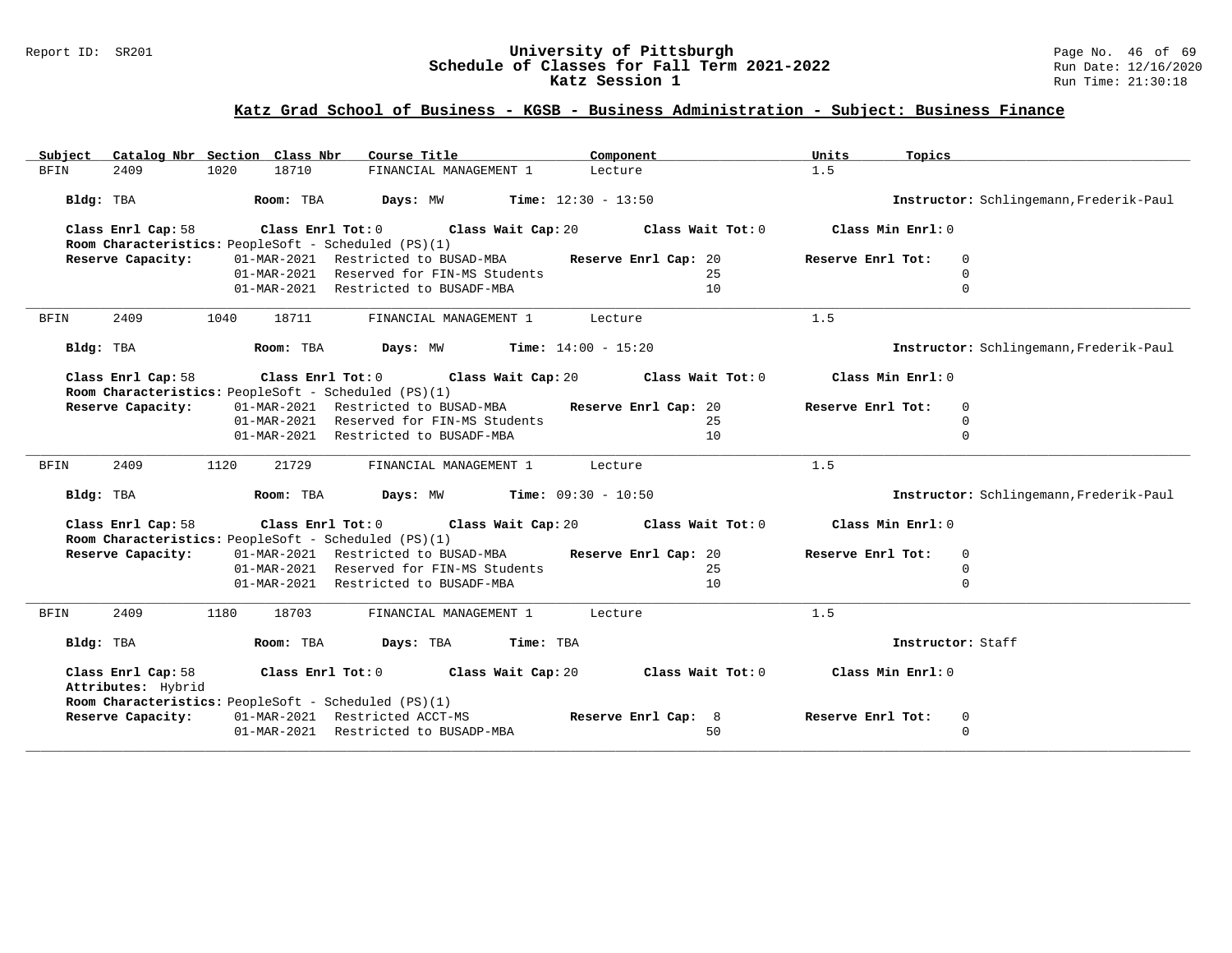# Report ID: SR201 **University of Pittsburgh University of Pittsburgh** Page No. 47 of 69<br>**Schedule of Classes for Fall Term 2021-2022** Run Date: 12/16/2020 Schedule of Classes for Fall Term 2021-2022<br>Katz Session 1

# **Katz Grad School of Business - KGSB - Business Administration - Subject: Management Information Systems**

| Subject   | Catalog Nbr Section Class Nbr                                              |                   | Course Title        |                                                 | Component         | Units             | Topics                           |
|-----------|----------------------------------------------------------------------------|-------------------|---------------------|-------------------------------------------------|-------------------|-------------------|----------------------------------|
| BMIS      | 1005<br>2060                                                               | 22725             |                     | INDEP STUDY MGT INFOR SYSTEMS Independent Study |                   | $1 - 6$           |                                  |
|           | <b>Bldg:</b> TO BE ARRANGED                                                | Room: TBA         | Days: TBA           | <b>Time:</b> $00:00 - 00:00$                    |                   |                   | Instructor: Staff                |
|           | Class Enrl Cap: 5                                                          | Class Enrl Tot: 0 |                     | Class Wait Cap: 5                               | Class Wait Tot: 0 | Class Min Enrl: 0 |                                  |
| BMIS      | 2060<br>1006                                                               | 22726             |                     | INDEP STUDY MGT INFOR SYSTEMS Independent Study |                   | $1 - 6$           |                                  |
|           | <b>Bldg:</b> TO BE ARRANGED                                                | Room: TBA         | Days: TBA           | <b>Time:</b> $00:00 - 00:00$                    |                   |                   | Instructor: Staff                |
|           | Class Enrl Cap: 5                                                          | Class Enrl Tot: 0 |                     | Class Wait Cap: 5                               | Class Wait Tot: 0 | Class Min Enrl: 0 |                                  |
| BMIS      | 2409<br>1020                                                               | 28719             | INFORMATION SYSTEMS |                                                 | Lecture           | 1.5               |                                  |
| Bldg: TBA |                                                                            | Room: TBA         | Days: MW            | <b>Time:</b> $09:30 - 10:50$                    |                   |                   | Instructor: Kimpel, James Farley |
|           | Class Enrl Cap: 58<br>Room Characteristics: PeopleSoft - Scheduled (PS)(1) | Class Enrl Tot: 0 |                     | Class Wait Cap: 20                              | Class Wait Tot: 0 |                   | Class Min Enrl: 0                |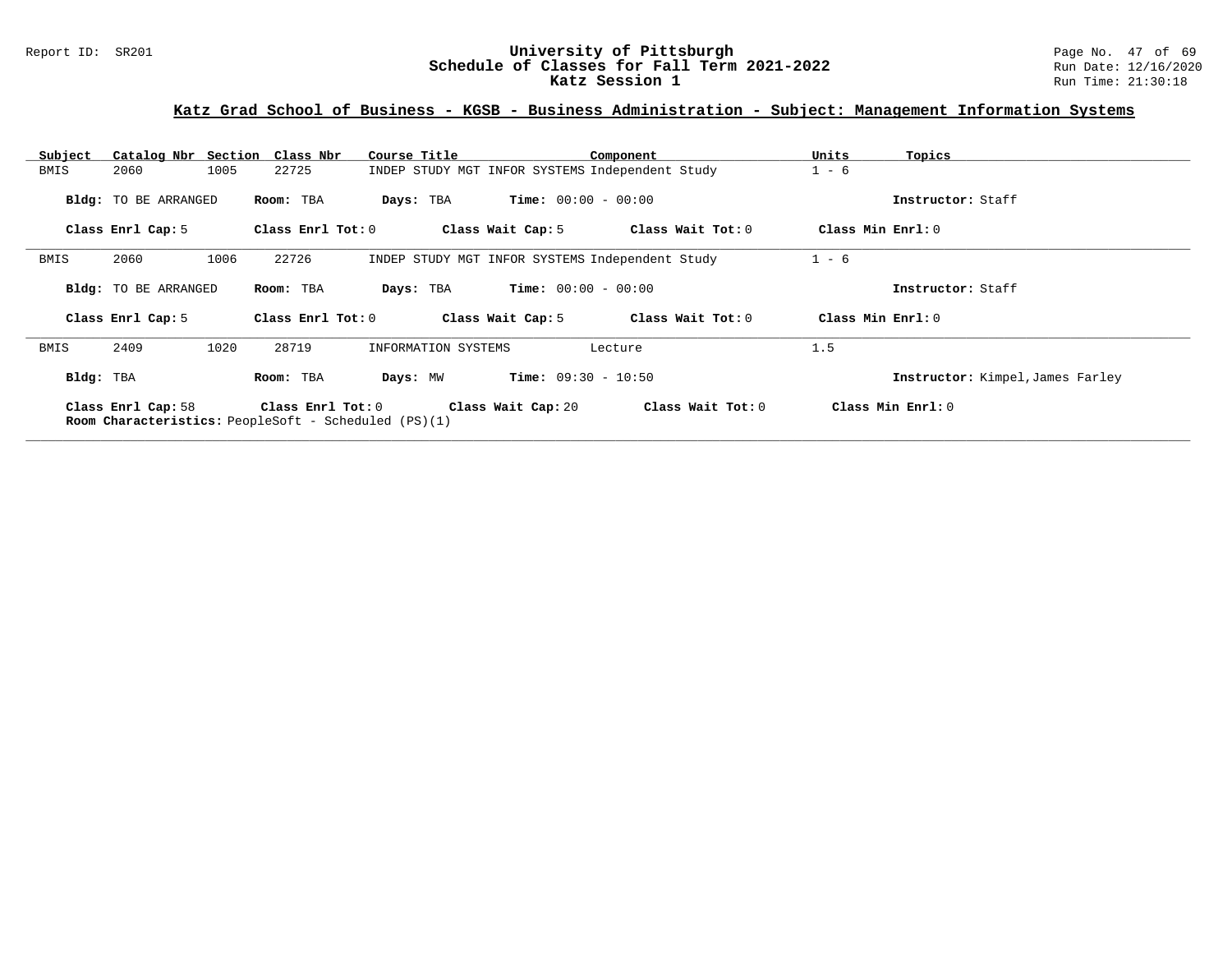#### Report ID: SR201 **University of Pittsburgh** Page No. 48 of 69 **Schedule of Classes for Fall Term 2021-2022** Run Date: 12/16/2020 **Katz Session 1** Run Time: 21:30:18

| Subject             |                      | Catalog Nbr Section Class Nbr | Course Title                                         | Component                                                                                            | Units<br>Topics   |                                  |
|---------------------|----------------------|-------------------------------|------------------------------------------------------|------------------------------------------------------------------------------------------------------|-------------------|----------------------------------|
| <b>BMKT</b><br>2060 | 1100                 | 16854                         |                                                      | INDEPENDENT STUDY IN MARKETINGIndependent Study                                                      | $1 - 6$           |                                  |
|                     |                      |                               |                                                      |                                                                                                      |                   |                                  |
|                     | Bldg: TO BE ARRANGED | Room: TBA                     | <b>Days:</b> TBA <b>Time:</b> $00:00 - 00:00$        |                                                                                                      | Instructor: Staff |                                  |
| Class Enrl Cap: 5   |                      |                               | Class Enrl Tot: 0 Class Wait Cap: 5                  | Class Wait Tot: 0                                                                                    | Class Min Enrl: 0 |                                  |
| 2409<br>BMKT        | 1165                 | 26213                         | MARKETING MANAGEMENT                                 | Lecture                                                                                              | 1.5               |                                  |
| Bldg: TBA           |                      | Room: TBA                     | Days: TBA                                            | Time: TBA                                                                                            | Instructor: Staff |                                  |
|                     |                      |                               |                                                      | Class Enrl Cap: 58 $\qquad$ Class Enrl Tot: 0 $\qquad$ Class Wait Cap: 20 $\qquad$ Class Wait Tot: 0 | Class Min Enrl: 0 |                                  |
| Attributes: Hybrid  |                      |                               |                                                      |                                                                                                      |                   |                                  |
|                     |                      |                               | Room Characteristics: PeopleSoft - Scheduled (PS)(1) |                                                                                                      |                   |                                  |
| 2528<br>BMKT        | 1200                 | 22727                         | ADVERTISING                                          | Lecture                                                                                              | 1.5               |                                  |
| Bldg: TBA           |                      | Room: TBA                     | Days: TBA                                            | Time: TBA                                                                                            | Instructor: Staff |                                  |
|                     |                      |                               |                                                      |                                                                                                      | Class Min Enrl: 0 |                                  |
| Class Enrl Cap: 58  |                      |                               | Room Characteristics: PeopleSoft - Scheduled (PS)(1) | Class Enrl Tot: $0$ Class Wait Cap: $20$ Class Wait Tot: $0$                                         |                   |                                  |
| Reserve Capacity:   |                      |                               |                                                      | 01-MAR-2021 Restricted to BUSADP-MBA Reserve Enrl Cap: 30                                            | Reserve Enrl Tot: | 0                                |
|                     |                      |                               | 01-MAR-2021 Restricted to BUSAD-MBA                  | 13                                                                                                   |                   | 0                                |
|                     |                      |                               | 01-MAR-2021 Restricted to BUSADF-MBA                 | 13                                                                                                   |                   | 0                                |
| <b>BMKT</b><br>2533 | 1010                 | 13258                         | BUSINESS TO BUSINESS                                 | Lecture                                                                                              | 1.5               |                                  |
| Bldg: TBA           |                      | Room: TBA                     | <b>Days:</b> Th <b>Time:</b> $18:20 - 21:20$         |                                                                                                      |                   | Instructor: Coticchia, Gregory M |
| Class Enrl Cap: 58  |                      |                               |                                                      | Class Enrl Tot: $0$ Class Wait Cap: $20$ Class Wait Tot: $0$                                         | Class Min Enrl: 0 |                                  |
|                     |                      |                               | Room Characteristics: PeopleSoft - Scheduled (PS)(1) |                                                                                                      |                   |                                  |
| Reserve Capacity:   |                      |                               |                                                      | 01-MAR-2021 Restricted to BUSAD-MBA Reserve Enrl Cap: 20                                             | Reserve Enrl Tot: | $\overline{0}$                   |
|                     |                      |                               | 01-MAR-2021 Restricted to BUSADF-MBA                 | 18                                                                                                   |                   | 0                                |
|                     |                      |                               | 01-MAR-2021 Restricted to BUSADP-MBA                 | 20                                                                                                   |                   | 0                                |
|                     |                      |                               | 04-APR-2021 Restricted to BUSAD-MBA                  | $\mathbf 0$                                                                                          |                   | $\Omega$                         |
|                     |                      |                               |                                                      |                                                                                                      |                   |                                  |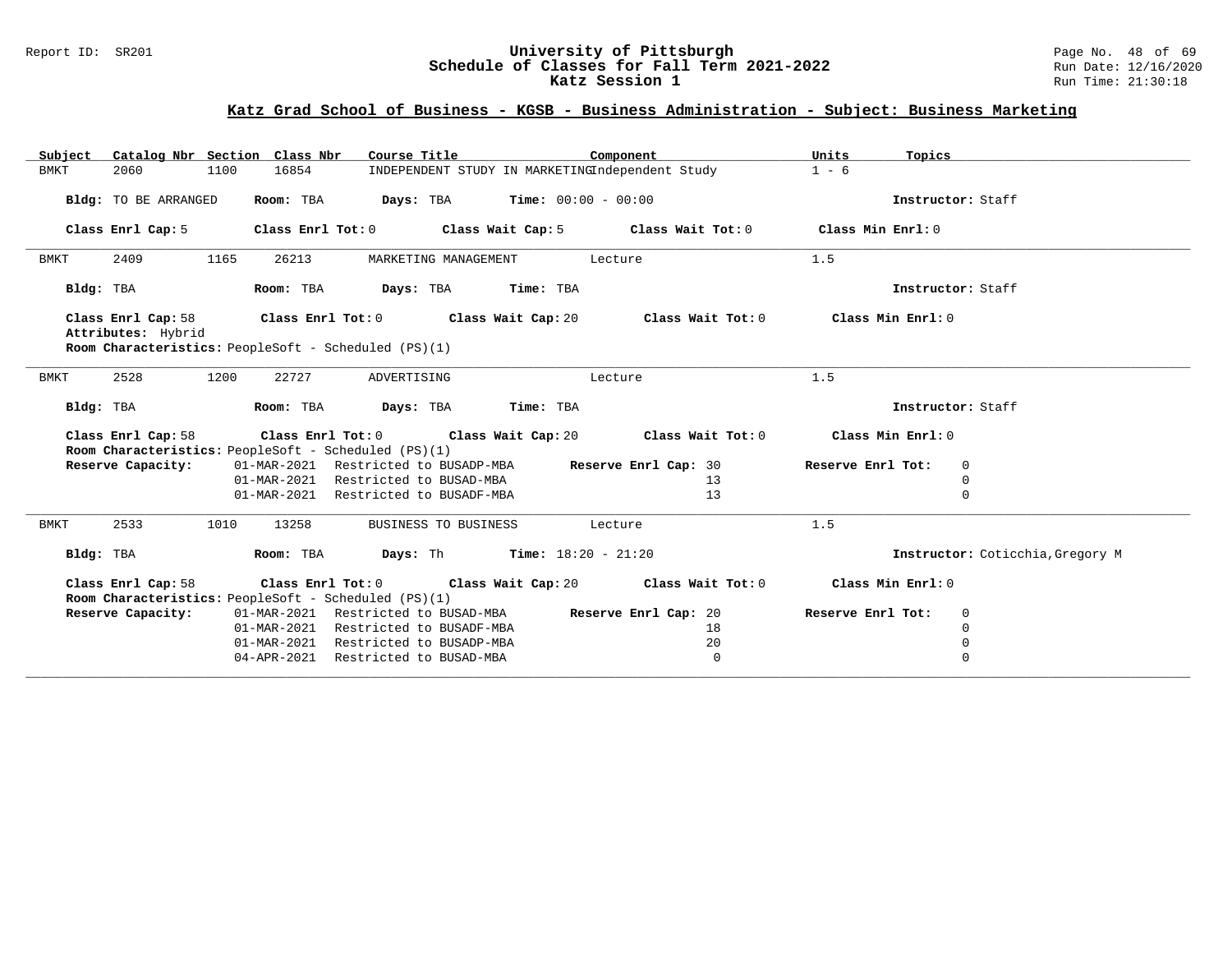# Report ID: SR201 **University of Pittsburgh University of Pittsburgh** Page No. 49 of 69<br>**Schedule of Classes for Fall Term 2021-2022** Run Date: 12/16/2020 Schedule of Classes for Fall Term 2021-2022<br>Katz Session 1

## **Katz Grad School of Business - KGSB - Business Administration - Subject: Organiztnl Beh & Human Resrcs**

| Subject     | Catalog Nbr Section Class Nbr                                              |      |                                                      | Course Title                         |                                       | Component                    |                      | Units             | Topics            |                             |  |
|-------------|----------------------------------------------------------------------------|------|------------------------------------------------------|--------------------------------------|---------------------------------------|------------------------------|----------------------|-------------------|-------------------|-----------------------------|--|
| <b>BOAH</b> | 2409                                                                       | 1050 | 18707                                                |                                      | ORGANIZATIONAL BEHAVIOR               | Lecture                      |                      | 1.5               |                   |                             |  |
| Bldg: TBA   |                                                                            |      | Room: TBA                                            | Days: TuTh                           |                                       | <b>Time:</b> $14:00 - 15:20$ |                      |                   |                   | Instructor: Nair, Nisha     |  |
|             | Class Enrl Cap: 58<br>Room Characteristics: PeopleSoft - Scheduled (PS)(1) |      | $\texttt{Class}$ $\texttt{Enrl}$ $\texttt{Tot:}$ $0$ |                                      | Class Wait Cap: 20                    |                              | Class Wait Tot: 0    |                   | Class Min Enrl: 0 |                             |  |
|             | Reserve Capacity:                                                          |      |                                                      | 01-MAR-2021 Restricted to BUSADF-MBA |                                       |                              | Reserve Enrl Cap: 23 | Reserve Enrl Tot: |                   | $\Omega$                    |  |
|             |                                                                            |      |                                                      | 01-MAR-2021 Restricted to BUSAD-MBA  |                                       |                              | 35                   |                   |                   | $\Omega$                    |  |
| BOAH        | 2409                                                                       | 1060 | 18708                                                |                                      | ORGANIZATIONAL BEHAVIOR               | Lecture                      |                      | 1.5               |                   |                             |  |
| Bldg: TBA   |                                                                            |      | Room: TBA                                            | Days: TuTh                           |                                       | <b>Time:</b> $15:30 - 16:50$ |                      |                   |                   | Instructor: Nair, Nisha     |  |
|             | Class Enrl Cap: 58<br>Room Characteristics: PeopleSoft - Scheduled (PS)(1) |      | Class Enrl Tot: 0                                    |                                      | Class Wait Cap: 20                    |                              | Class Wait Tot: 0    |                   | Class Min Enrl: 0 |                             |  |
|             | Reserve Capacity:                                                          |      |                                                      |                                      | 01-MAR-2021 Restricted to BUSADF-MBA  |                              | Reserve Enrl Cap: 23 | Reserve Enrl Tot: |                   | $\mathbf 0$                 |  |
|             |                                                                            |      |                                                      | 01-MAR-2021 Restricted to BUSAD-MBA  |                                       |                              | 35                   |                   |                   | 0                           |  |
| BOAH        | 2421                                                                       | 1100 | 25292                                                |                                      | HUMN RESORC COMPETITIVE ADVNTGLecture |                              |                      | 1.5               |                   |                             |  |
| Bldg: TBA   |                                                                            |      | Room: TBA                                            | Days: TBA                            |                                       | Time: TBA                    |                      |                   | Instructor: Staff |                             |  |
|             | Class Enrl Cap: 38<br>Attributes: Hybrid                                   |      | Class Enrl Tot: 0                                    |                                      | Class Wait Cap: 20                    |                              | Class Wait Tot: 0    |                   | Class Min Enrl: 0 |                             |  |
|             | Room Characteristics: PeopleSoft - Scheduled (PS)(1)                       |      |                                                      |                                      |                                       |                              |                      |                   |                   |                             |  |
|             | Reserve Capacity:                                                          |      |                                                      | 01-MAR-2021 Restricted to BUSADP-MBA |                                       |                              | Reserve Enrl Cap: 10 | Reserve Enrl Tot: |                   | $\mathbf 0$                 |  |
|             |                                                                            |      |                                                      | 01-MAR-2021 Restricted to BUSAD-MBA  |                                       |                              | 10                   |                   |                   | $\Omega$                    |  |
|             |                                                                            |      |                                                      | 01-MAR-2021 Restricted to BUSADF-MBA |                                       |                              | 5                    |                   |                   | $\mathbf 0$                 |  |
|             |                                                                            |      |                                                      | 31-MAR-2021 Restricted to BUSADP-MBA |                                       |                              | $\Omega$             |                   |                   | $\Omega$                    |  |
| BOAH        | 2517                                                                       | 1510 | 27230                                                |                                      | INTRPERSONAL SKILLS MANAGERS lLecture |                              |                      | 1.5               |                   |                             |  |
|             | Bldg: TO BE ARRANGED                                                       |      | Room: TBA                                            | Days: Tu                             |                                       | <b>Time:</b> $00:00 - 00:00$ |                      |                   |                   | Instructor: Dennis, Tammy L |  |
|             |                                                                            |      |                                                      |                                      |                                       |                              |                      |                   |                   | Good, Deborah C             |  |
|             | Class Enrl Cap: 35                                                         |      | Class Enrl Tot: 0                                    |                                      | Class Wait Cap: 20                    |                              | Class Wait Tot: 0    |                   | Class Min Enrl: 0 |                             |  |
| <b>BOAH</b> | 2528                                                                       | 1210 | 27171                                                |                                      | ORGNZTNL BHVR - COM STRATGC Lecture   |                              |                      | 1.5               |                   |                             |  |
|             | Bldg: TO BE ARRANGED                                                       |      | Room: TBA                                            | Days: TBA                            |                                       | <b>Time:</b> $00:00 - 00:00$ |                      |                   |                   | Instructor: Kerr, Carolyn E |  |
|             |                                                                            |      |                                                      |                                      |                                       |                              |                      |                   |                   | Dennis, Tammy L             |  |
|             | Class Enrl Cap: 25                                                         |      | Class Enrl Tot: 0                                    |                                      | Class Wait Cap: 20                    |                              | Class Wait Tot: 0    |                   | Class Min Enrl: 0 |                             |  |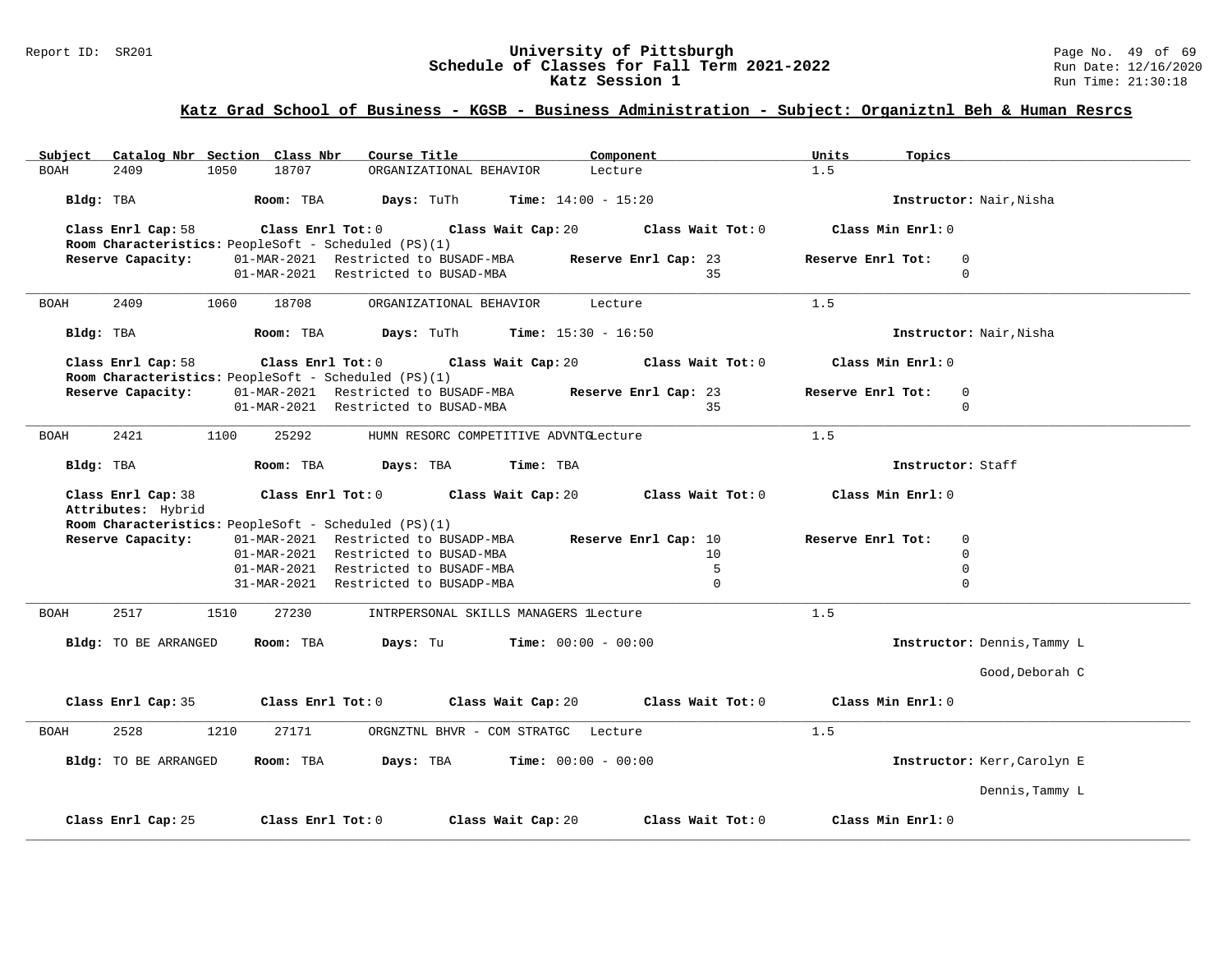# Report ID: SR201 **1988 Construment Superversity of Pittsburgh** Page No. 50 of 69 and Duniversity of Pittsburgh Page No. 50 of 69 and Duniversity of Pittsburgh Page No. 50 of 69 and Duniversity of Classes for Fall Term 2021 Schedule of Classes for Fall Term 2021-2022<br>Katz Session 1

# **Katz Grad School of Business - KGSB - Business Administration - Subject: Organiztnl Beh & Human Resrcs**

| Subject   | Catalog Nbr Section Class Nbr |      |                                                      | Course Title |                                       | Component         | Units | Topics              |
|-----------|-------------------------------|------|------------------------------------------------------|--------------|---------------------------------------|-------------------|-------|---------------------|
| BOAH      | 2532                          | 1100 | 16742                                                |              | NEGOTIATIONS TEAMWORK & CHNG lLecture |                   | 1.5   |                     |
| Bldg: TBA |                               |      | Room: TBA                                            | Days: TBA    | Time: TBA                             |                   |       | Instructor: Staff   |
|           | Class Enrl Cap: 36            |      | Class Enrl Tot: 0                                    |              | Class Wait Cap: 20                    | Class Wait Tot: 0 |       | Class Min $Enr1: 0$ |
|           |                               |      | Room Characteristics: PeopleSoft - Scheduled (PS)(1) |              |                                       |                   |       |                     |
| BOAH      | 2532                          | 1200 | 18807                                                |              | NEGOTIATIONS TEAMWORK & CHNG lLecture |                   | 1.5   |                     |
| Bldg: TBA |                               |      | Room: TBA                                            | Days: TBA    | Time: TBA                             |                   |       | Instructor: Staff   |
|           | Class Enrl Cap: 36            |      | Class Enrl Tot: 0                                    |              | Class Wait Cap: 20                    | Class Wait Tot: 0 |       | Class Min Enrl: 0   |
|           |                               |      | Room Characteristics: PeopleSoft - Scheduled (PS)(1) |              |                                       |                   |       |                     |
|           |                               |      |                                                      |              |                                       |                   |       |                     |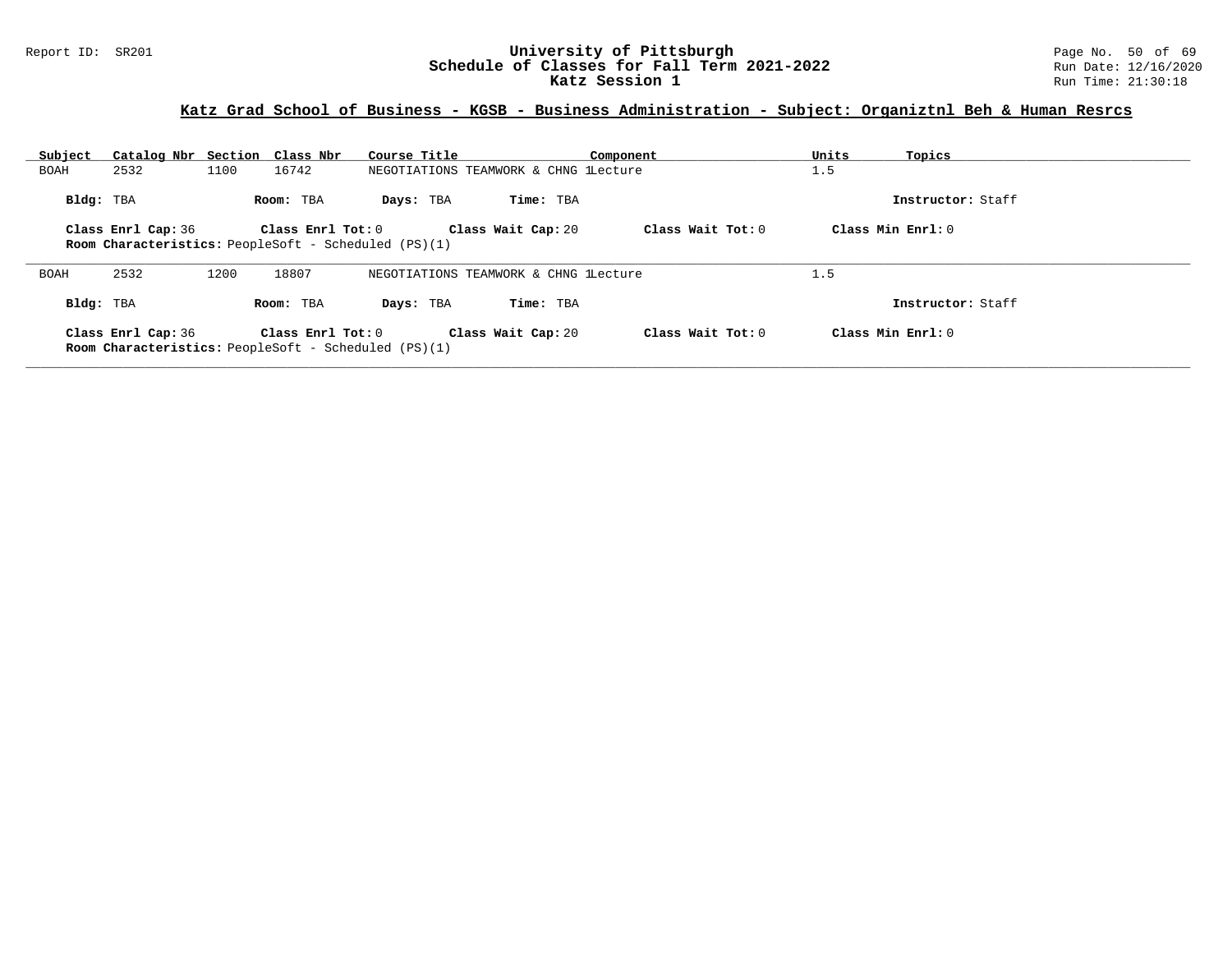# Report ID: SR201 **1988 Mage 10: SR201 University of Pittsburgh** Page No. 51 of 69<br>**Schedule of Classes for Fall Term 2021-2022** 2011 Page 12/16/2020 Schedule of Classes for Fall Term 2021-2022<br>Katz Session 1

## **Katz Grad School of Business - KGSB - Business Administration - Subject: Quantv Methods-Operations Mgt**

| Subject<br>Catalog Nbr Section Class Nbr<br>Course Title<br>Component                    | Units<br>Topics                  |
|------------------------------------------------------------------------------------------|----------------------------------|
| 2060<br>1005<br>22714<br>Independent Study<br><b>BQOM</b><br>INDEP STUDY QUANTIT METHDS  | $1 - 6$                          |
|                                                                                          |                                  |
|                                                                                          |                                  |
| Room: TBA<br><b>Time:</b> $00:00 - 00:00$<br>Bldg: TO BE ARRANGED<br>Days: TBA           | Instructor: Burgess, Camille D   |
|                                                                                          |                                  |
| Class Enrl Cap: 5<br>Class Enrl Tot: 0<br>Class Wait Cap: 5<br>Class Wait Tot: 0         | Class Min Enrl: 0                |
|                                                                                          |                                  |
| 2421<br>1120<br>18706<br><b>BOOM</b><br>DECISN TECHN IN MFG & OPER MGTLecture            | 1.5                              |
|                                                                                          |                                  |
|                                                                                          | Instructor: Staff                |
| Bldg: TBA<br>Days: TBA<br>Room: TBA<br>Time: TBA                                         |                                  |
|                                                                                          |                                  |
| Class Enrl Cap: 26<br>Class Enrl Tot: 0<br>Class Wait Cap: 20<br>Class Wait Tot: 0       | Class Min Enrl: 0                |
| Attributes: Hybrid                                                                       |                                  |
| Room Characteristics: PeopleSoft - Scheduled (PS)(1)                                     |                                  |
| Reserve Capacity:<br>01-MAR-2021 Restricted to BUSADP-MBA Reserve Enrl Cap: 26           | Reserve Enrl Tot: 0              |
|                                                                                          |                                  |
|                                                                                          |                                  |
| 2521<br>13247<br>DECISN MAKING COMPLX ENVRNMNT Lecture<br><b>BQOM</b><br>1010            | 1.5                              |
|                                                                                          |                                  |
| Time: TBA<br>Bldg: TBA<br>Room: TBA<br>Days: TBA                                         | Instructor: Staff                |
|                                                                                          |                                  |
| Class Enrl Cap: 58<br>$Class$ $Enrl$ $Tot: 0$<br>Class Wait Cap: 20<br>Class Wait Tot: 0 | Class Min Enrl: 0                |
| Attributes: Hybrid                                                                       |                                  |
|                                                                                          |                                  |
| Room Characteristics: PeopleSoft - Scheduled (PS)(1)                                     |                                  |
| Reserve Capacity:<br>01-MAR-2021 Restricted to BUSAD-MBA<br>Reserve Enrl Cap: 20         | Reserve Enrl Tot:<br>$\mathbf 0$ |
| 01-MAR-2021 Restricted to BUSADF-MBA<br>18                                               | $\mathbf 0$                      |
| 20 <sup>°</sup><br>01-MAR-2021 Restricted to BUSADP-MBA                                  | $\Omega$                         |
| 04-APR-2021 Restricted to BUSAD-MBA<br>$\Omega$                                          | $\mathbf 0$                      |
|                                                                                          |                                  |
|                                                                                          |                                  |
| This class will be taught by Dr. Elena Rokou.                                            |                                  |
|                                                                                          |                                  |
| 2523<br>1200<br>24292<br>PROCESS ENGINEERING<br><b>BQOM</b><br>Lecture                   | 1.5                              |
|                                                                                          |                                  |
| Days: Th<br>Bldg: TBA<br>Room: TBA<br><b>Time:</b> $18:20 - 21:20$                       | Instructor: Hegde, Gajanan G     |
|                                                                                          |                                  |
|                                                                                          |                                  |
| Class Enrl Cap: 26<br>Class Enrl Tot: $0$<br>Class Wait Cap: 20<br>Class Wait Tot: 0     | Class Min Enrl: 0                |
| Room Characteristics: PeopleSoft - Scheduled (PS)(1)                                     |                                  |
| Reserve Capacity:<br>01-MAR-2021 Restricted to BUSADP-MBA<br>Reserve Enrl Cap: 10        | $\Omega$<br>Reserve Enrl Tot:    |
| Restricted to BUSAD-MBA<br>01-MAR-2021<br>10                                             | $\Omega$                         |
| 5<br>01-MAR-2021<br>Restricted to BUSADF-MBA                                             | 0                                |
| $\mathbf 0$<br>31-MAR-2021 Restricted to BUSADP-MBA                                      | $\mathbf 0$                      |
|                                                                                          |                                  |
|                                                                                          |                                  |
| 2534<br><b>BQOM</b><br>28396<br>STRATEGIC PROCUREMENT<br>Lecture<br>1010                 | 1.5                              |
|                                                                                          |                                  |
| Time: $17:30 - 20:30$<br>Bldg: TO BE ARRANGED<br>Room: OCTBA<br>Days: Th                 | Instructor: McMorrow, Paul A     |
|                                                                                          |                                  |
| Class Enrl Tot: 0<br>Class Wait Cap: 10<br>Class Wait Tot: 0<br>Class Enrl Cap: 19       | Class Min Enrl: 0                |
|                                                                                          |                                  |
|                                                                                          |                                  |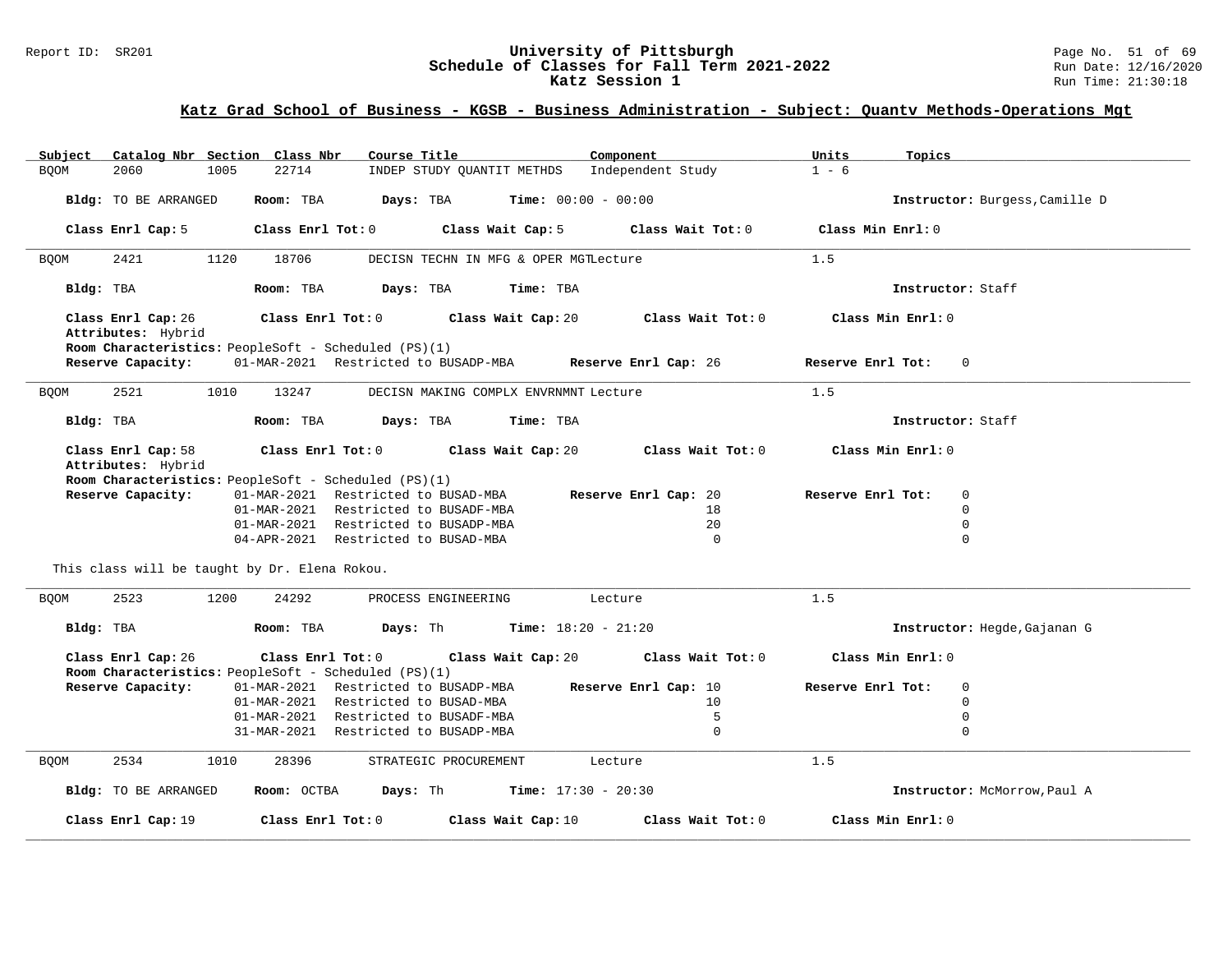# Report ID: SR201 **University of Pittsburgh University of Pittsburgh** Page No. 52 of 69<br>**Schedule of Classes for Fall Term 2021-2022** Run Date: 12/16/2020 Schedule of Classes for Fall Term 2021-2022<br>Katz Session 1

# **Katz Grad School of Business - KGSB - Business Administration - Subject: Quantv Methods-Operations Mgt**

| Subject     |                                                                                   | Catalog Nbr Section Class Nbr |                     | Course Title             |                                      |                              | Component            | Units             | Topics            |                                        |
|-------------|-----------------------------------------------------------------------------------|-------------------------------|---------------------|--------------------------|--------------------------------------|------------------------------|----------------------|-------------------|-------------------|----------------------------------------|
| <b>BQOM</b> | 2537                                                                              | 1010                          | 16280               | FORECASTING              |                                      |                              | Lecture              | 1.5               |                   |                                        |
| Bldg: TBA   |                                                                                   | Room: TBA                     |                     | Days: TBA                | Time: TBA                            |                              |                      |                   |                   | Instructor: Staff                      |
|             | Class Enrl Cap: 48<br>Attributes: Hybrid                                          |                               | Class Enrl Tot: $0$ |                          | Class Wait Cap: 20                   |                              | Class Wait Tot: 0    |                   | Class Min Enrl: 0 |                                        |
|             | <b>Room Characteristics:</b> PeopleSoft - Scheduled (PS)(1)                       |                               |                     |                          |                                      |                              |                      |                   |                   |                                        |
|             | Reserve Capacity:                                                                 | 01-MAR-2021                   |                     | Restricted to BUSAD-MBA  |                                      |                              | Reserve Enrl Cap: 15 | Reserve Enrl Tot: |                   | $\mathbf{0}$                           |
|             |                                                                                   | 01-MAR-2021                   |                     | Restricted to BUSADF-MBA |                                      |                              | 15                   |                   |                   | $\Omega$                               |
|             |                                                                                   | 01-MAR-2021                   |                     | Restricted to BUSADP-MBA |                                      |                              | 15                   |                   |                   |                                        |
|             |                                                                                   | 05-APR-2021                   |                     | Restricted to BUSAD-MBA  |                                      |                              | $\mathbf 0$          |                   |                   | $\Omega$                               |
| <b>BOOM</b> | 2557                                                                              | 1210<br>26498                 |                     |                          | MULTIVARIATE DATA ANALYSIS 1 Lecture |                              |                      | 1.5               |                   |                                        |
| Bldg: TBA   |                                                                                   | Room: TBA                     |                     | Days: M                  |                                      | <b>Time:</b> $18:20 - 21:20$ |                      |                   |                   | Instructor: Shang, Jennifer Shiou-Chen |
|             | Class Enrl Cap: 25<br><b>Room Characteristics:</b> PeopleSoft - Scheduled (PS)(1) |                               | Class Enrl Tot: 0   |                          | Class Wait Cap: 20                   |                              | Class Wait Tot: 0    |                   | Class Min Enrl: 0 |                                        |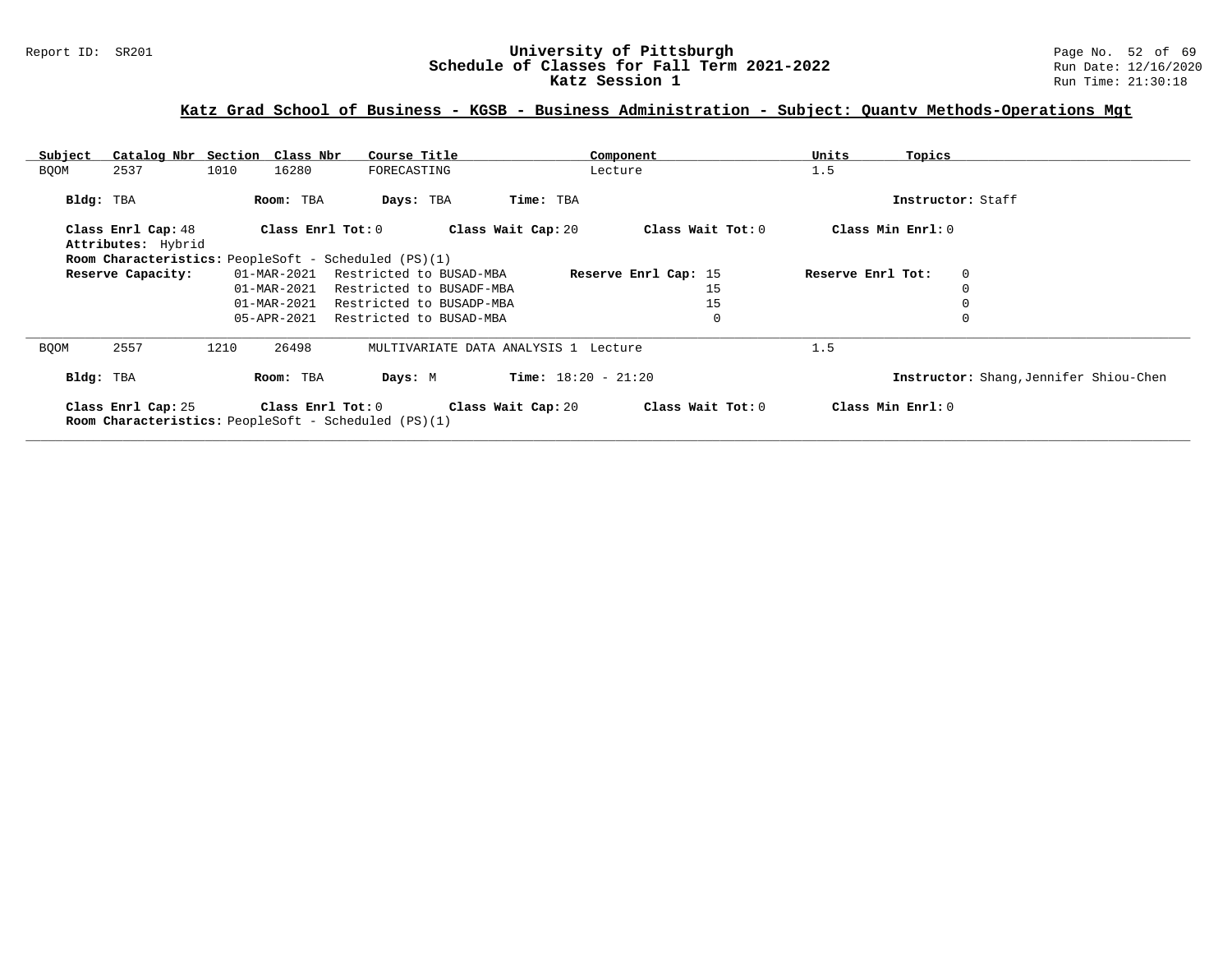# Report ID: SR201 **University of Pittsburgh University of Pittsburgh** Page No. 53 of 69<br>**Schedule of Classes for Fall Term 2021-2022** Run Date: 12/16/2020 Schedule of Classes for Fall Term 2021-2022<br>Katz Session 1

# **Katz Grad School of Business - KGSB - Business Administration - Subject: Strategy Envirnmt & Organiztns**

| Subject     | Catalog Nbr Section Class Nbr      |      |                                                             | Course Title |                                       | Component                                                     | Units             | Topics            |
|-------------|------------------------------------|------|-------------------------------------------------------------|--------------|---------------------------------------|---------------------------------------------------------------|-------------------|-------------------|
| BSEO        | 2401                               | 1010 | 21732                                                       |              | BUSINSS ETHCS & SOCIAL PERFORMLecture |                                                               | 1.5               |                   |
| Bldg: TBA   |                                    |      | Room: TBA                                                   | Days: TBA    | Time: TBA                             |                                                               |                   | Instructor: Staff |
|             | Class Enrl Cap: 40                 |      | Class Enrl Tot: 0                                           |              | Class Wait Cap: 20                    | Class Wait Tot: 0                                             |                   | Class Min Enrl: 0 |
|             | Attributes: Hybrid, Global Studies |      |                                                             |              |                                       |                                                               |                   |                   |
|             |                                    |      | Room Characteristics: PeopleSoft - Scheduled (PS)(1)        |              |                                       |                                                               |                   |                   |
|             | Reserve Capacity:                  |      | 01-MAR-2021 Restricted to BUSADP-MBA                        |              |                                       | <b>Reserve Enrl Cap: 40</b>                                   | Reserve Enrl Tot: | $\mathbf{0}$      |
| <b>BSEO</b> | 2578                               | 1010 | 25745                                                       |              | SUSTAINABLE BUSINESS STRATEGY Lecture |                                                               | 1.5               |                   |
| Bldg: TBA   |                                    |      | Room: TBA                                                   | Days: TBA    | Time: TBA                             |                                                               |                   | Instructor: Staff |
|             | Class Enrl Cap: 36                 |      | Class Enrl Tot: 0                                           |              | Class Wait Cap: 20                    | Class Wait Tot: 0                                             |                   | Class Min Enrl: 0 |
|             | Reserve Capacity:                  |      | <b>Room Characteristics:</b> PeopleSoft - Scheduled (PS)(1) |              |                                       | 01-MAR-2021 Katz Grad School of Business Reserve Enrl Cap: 36 | Reserve Enrl Tot: | $\mathbf{0}$      |
|             |                                    |      |                                                             |              |                                       |                                                               |                   |                   |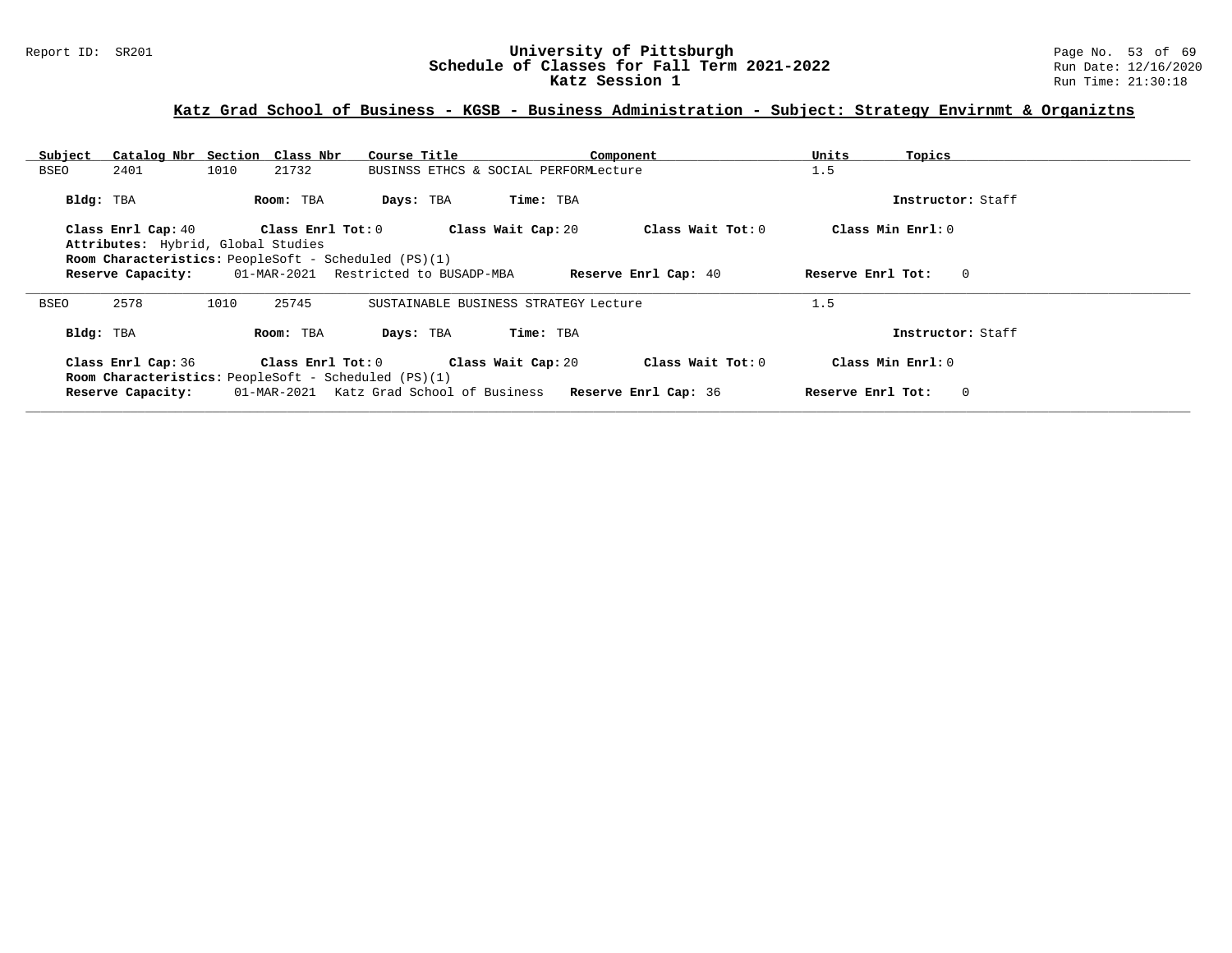#### Report ID: SR201 **University of Pittsburgh** Page No. 54 of 69 **Schedule of Classes for Fall Term 2021-2022** Run Date: 12/16/2020 **Katz Session 2 Run Time: 21:30:18** Run Time: 21:30:18

| Subject     | Catalog Nbr Section Class Nbr |      |                     | Course Title                                                |                              | Component           | Units   | Topics                         |
|-------------|-------------------------------|------|---------------------|-------------------------------------------------------------|------------------------------|---------------------|---------|--------------------------------|
| BACC        | 2060                          | 1010 | 13226               | INDEPENDENT STUDY IN ACCONTINGIndependent Study             |                              |                     | $1 - 9$ |                                |
|             | <b>Bldg:</b> TO BE ARRANGED   |      | Room: TBA           | Days: TBA                                                   | <b>Time:</b> $00:00 - 00:00$ |                     |         | Instructor: Burgess, Camille D |
|             | Class Enrl Cap: 10            |      | Class Enrl Tot: $0$ |                                                             | Class Wait Cap: 10           | Class Wait Tot: $0$ |         | Class Min $Enrl: 0$            |
| <b>BACC</b> | 2255                          | 1010 | 27898               | INTRL CTRL & ACCT DISCLR DERV Lecture                       |                              |                     | 1.5     |                                |
| Bldg: TBA   |                               |      | Room: TBA           | Days: M                                                     | <b>Time:</b> $18:20 - 21:20$ |                     |         | Instructor: Zappia, Joseph     |
|             | Class Enrl Cap: 40            |      | Class Enrl Tot: $0$ | <b>Room Characteristics:</b> PeopleSoft - Scheduled (PS)(1) | Class Wait Cap: 20           | Class Wait Tot: 0   |         | Class Min $Enr1:0$             |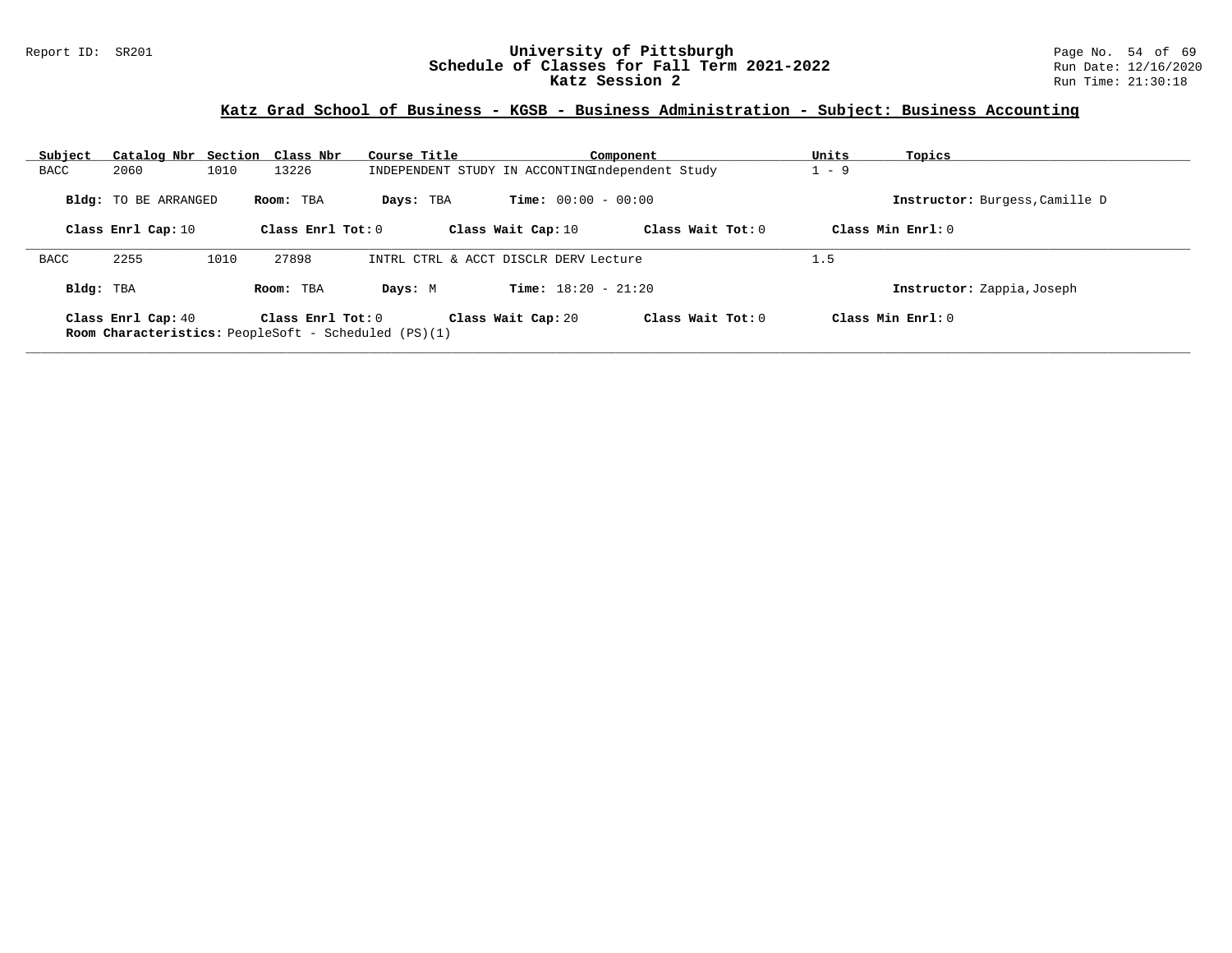#### Report ID: SR201 **University of Pittsburgh** Page No. 55 of 69 **Schedule of Classes for Fall Term 2021-2022** Run Date: 12/16/2020 **Katz Session 2 Run Time: 21:30:18** Run Time: 21:30:18

| Subject     | Catalog Nbr Section Class Nbr |      |                   | Course Title                                    |                              | Component         | Units | Topics            |
|-------------|-------------------------------|------|-------------------|-------------------------------------------------|------------------------------|-------------------|-------|-------------------|
| <b>BECN</b> | 2060                          | 1010 | 13228             | INDEP STUDY MANAGERIAL ECONMCSIndependent Study |                              |                   | - 9   |                   |
|             | <b>Bldg:</b> TO BE ARRANGED   |      | Room: TBA         | Days: TBA                                       | <b>Time:</b> $00:00 - 00:00$ |                   |       | Instructor: Staff |
|             | Class Enrl Cap: 12            |      | Class Enrl Tot: 0 |                                                 | Class Wait Cap: 10           | Class Wait Tot: 0 |       | Class Min Enrl: 0 |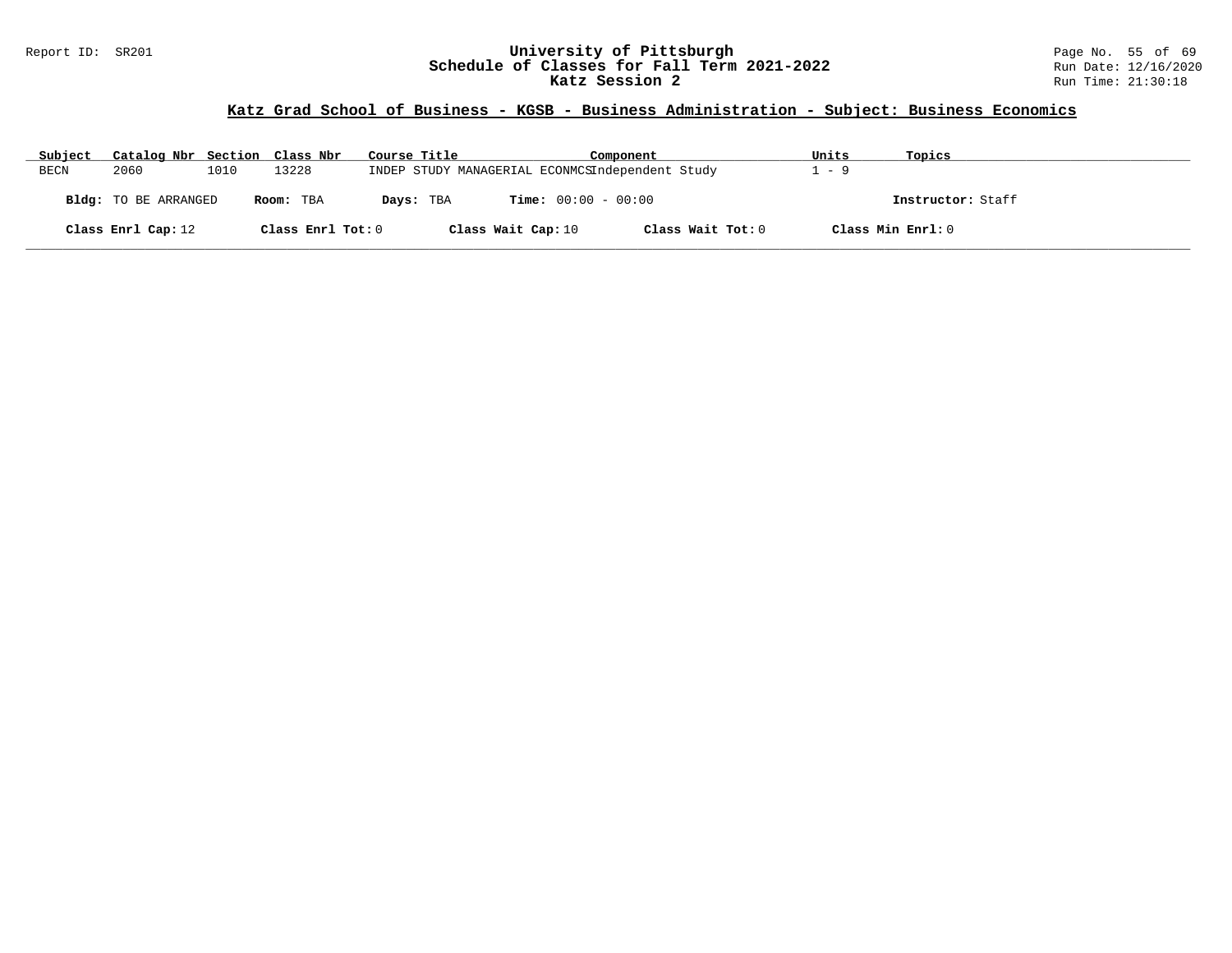# Report ID: SR201 **University of Pittsburgh University of Pittsburgh** Page No. 56 of 69<br>**Schedule of Classes for Fall Term 2021-2022** Run Date: 12/16/2020 Schedule of Classes for Fall Term 2021-2022<br>Katz Session 2

| Subject     |                                         | Catalog Nbr Section Class Nbr | Course Title                                                                                 | Component                                                                                                | Units<br>Topics                        |                                         |
|-------------|-----------------------------------------|-------------------------------|----------------------------------------------------------------------------------------------|----------------------------------------------------------------------------------------------------------|----------------------------------------|-----------------------------------------|
| BFIN        | 2031                                    | 17675<br>1220                 |                                                                                              | CREATNG VALUE THROUGH RESTRUCTLecture                                                                    | 1.5                                    |                                         |
| Bldg: TBA   |                                         | Room: TBA                     | Days: M                                                                                      | <b>Time:</b> $18:20 - 21:20$                                                                             |                                        | Instructor: Washburn, Andrew J          |
|             | Class Enrl Cap: 26                      |                               | Class Enrl Tot: 0 Class Wait Cap: 20<br>Room Characteristics: PeopleSoft - Scheduled (PS)(1) | Class Wait Tot: 0                                                                                        | Class Min Enrl: 0                      |                                         |
|             | Reserve Capacity:                       | 01-MAR-2021                   | Restricted to BUSADF-MBA                                                                     | Reserve Enrl Cap: 6                                                                                      | Reserve Enrl Tot:                      | $\mathbf 0$                             |
|             |                                         | 01-MAR-2021                   | Restricted to BUSAD-MBA                                                                      | 10                                                                                                       |                                        | $\mathbf 0$                             |
|             |                                         | 01-MAR-2021                   | Restricted to BUSADP-MBA                                                                     | 10                                                                                                       |                                        | $\mathbf 0$                             |
|             |                                         |                               | 04-APR-2021 Restricted to BUSADF-MBA                                                         | $\mathbf{0}$                                                                                             |                                        | $\Omega$                                |
|             |                                         |                               |                                                                                              |                                                                                                          |                                        |                                         |
| <b>BFIN</b> | 2060                                    | 1010<br>13230                 |                                                                                              | INDEPENDENT STUDY IN FINANCE Independent Study                                                           | $1 - 9$                                |                                         |
|             | Bldg: TO BE ARRANGED                    | Room: TBA                     |                                                                                              | <b>Days:</b> TBA <b>Time:</b> $00:00 - 00:00$                                                            |                                        | Instructor: Washburn, Andrew J          |
|             |                                         |                               |                                                                                              |                                                                                                          |                                        | Burgess, Camille D                      |
|             | Class Enrl Cap: 13                      |                               | Class Enrl Tot: 0                                                                            | Class Wait Tot: 0<br>Class Wait Cap: $10$                                                                | Class Min Enrl: 0                      |                                         |
| BFIN        | 2060                                    | 1020<br>25396                 |                                                                                              | INDEPENDENT STUDY IN FINANCE Independent Study                                                           | $1 - 9$                                |                                         |
|             | Bldg: TO BE ARRANGED                    | Room: TBA                     | Days: TBA                                                                                    | $Time: 00:00 - 00:00$                                                                                    |                                        | Instructor: Burgess, Camille D          |
|             | Class Enrl Cap: 10<br>Reserve Capacity: |                               | Class Enrl Tot: 0                                                                            | Class Wait Cap: 10<br>Class Wait Tot: 0<br>01-MAR-2021 Reserved for FIN-MS Students Reserve Enrl Cap: 10 | Class Min Enrl: 0<br>Reserve Enrl Tot: | $\overline{0}$                          |
| BFIN        | 2061                                    | 1050<br>16767                 |                                                                                              | INDEPENDENT STUDY IN FINANCE 2Independent Study                                                          | $1 - 9$                                |                                         |
|             | Bldg: TO BE ARRANGED                    | Room: TBA                     |                                                                                              | <b>Days:</b> TBA <b>Time:</b> $00:00 - 00:00$                                                            |                                        | Instructor: Bolden, Beverly             |
|             | Class Enrl Cap: 5                       |                               | Class Enrl Tot: 0 Class Wait Cap: 5                                                          | Class Wait Tot: 0                                                                                        | Class Min Enrl: 0                      |                                         |
| BFIN        | 2410                                    | 1260<br>18717                 | FINANCIAL MANAGEMENT 2                                                                       | Lecture                                                                                                  | 1.5                                    |                                         |
| Bldg: TBA   |                                         | Room: TBA                     |                                                                                              | <b>Days:</b> W <b>Time:</b> $18:20 - 21:20$                                                              |                                        | Instructor: Schlingemann, Frederik-Paul |
|             | Class Enrl Cap: 58                      |                               | Room Characteristics: PeopleSoft - Scheduled (PS)(1)                                         | Class Enrl Tot: $0$ Class Wait Cap: $20$ Class Wait Tot: $0$                                             | Class Min Enrl: 0                      |                                         |
|             | Reserve Capacity:                       |                               | 01-MAR-2021 Restricted to BUSADP-MBA                                                         | Reserve Enrl Cap: 20                                                                                     | Reserve Enrl Tot:                      | $\mathbf 0$                             |
|             |                                         |                               | 01-MAR-2021 Restricted to BUSAD-MBA                                                          | 19                                                                                                       |                                        | $\Omega$                                |
|             |                                         | 01-MAR-2021                   | Restricted to BUSADF-MBA                                                                     | 19                                                                                                       |                                        | $\mathbf 0$                             |
|             |                                         |                               | 04-APR-2021 Restricted to BUSADP-MBA                                                         | $\mathbf 0$                                                                                              |                                        | $\mathbf 0$                             |
|             |                                         |                               |                                                                                              |                                                                                                          |                                        |                                         |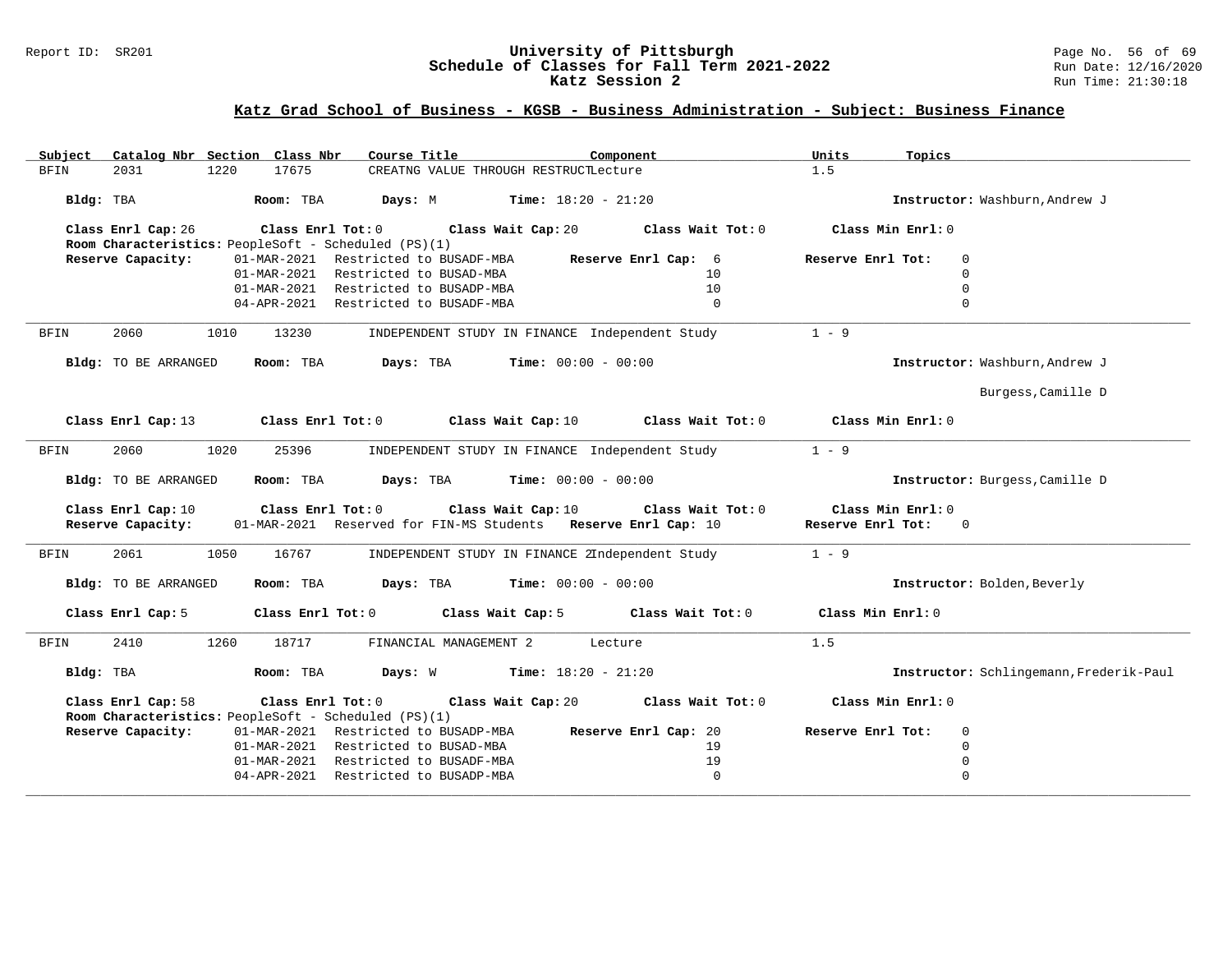#### Report ID: SR201 **University of Pittsburgh** Page No. 57 of 69 **Schedule of Classes for Fall Term 2021-2022** Run Date: 12/16/2020 **Katz Session 2 Run Time: 21:30:18** Run Time: 21:30:18

| Subject   | Catalog Nbr Section Class Nbr                                                     |      |                       | Course Title                                         |                              | Component         | Units | Topics                                  |
|-----------|-----------------------------------------------------------------------------------|------|-----------------------|------------------------------------------------------|------------------------------|-------------------|-------|-----------------------------------------|
| BFIN      | 2410                                                                              | 1280 | 24295                 | FINANCIAL MANAGEMENT 2                               |                              | Lecture           | 1.5   |                                         |
| Bldg: TBA |                                                                                   |      | Room: TBA             | Days: MW                                             | <b>Time:</b> $14:00 - 15:20$ |                   |       | Instructor: Schlingemann, Frederik-Paul |
|           | Class Enrl Cap: 58<br><b>Room Characteristics:</b> PeopleSoft - Scheduled (PS)(1) |      | Class $Enrl$ Tot: $0$ |                                                      | Class Wait Cap: 20           | Class Wait Tot: 0 |       | Class Min $Enrl: 0$                     |
|           |                                                                                   |      |                       |                                                      |                              |                   |       |                                         |
| BFIN      | 2410                                                                              | 1300 | 27283                 | FINANCIAL MANAGEMENT 2                               |                              | Lecture           | 1.5   |                                         |
| Bldg: TBA |                                                                                   |      | Room: TBA             | Days: MW                                             | <b>Time:</b> $12:30 - 13:50$ |                   |       | Instructor: Schlingemann, Frederik-Paul |
|           | Class Enrl Cap: 58                                                                |      | Class $Enrl$ Tot: $0$ |                                                      | Class Wait Cap: 20           | Class Wait Tot: 0 |       | Class Min Enrl: 0                       |
|           |                                                                                   |      |                       | Room Characteristics: PeopleSoft - Scheduled (PS)(1) |                              |                   |       |                                         |
|           |                                                                                   |      |                       |                                                      |                              |                   |       |                                         |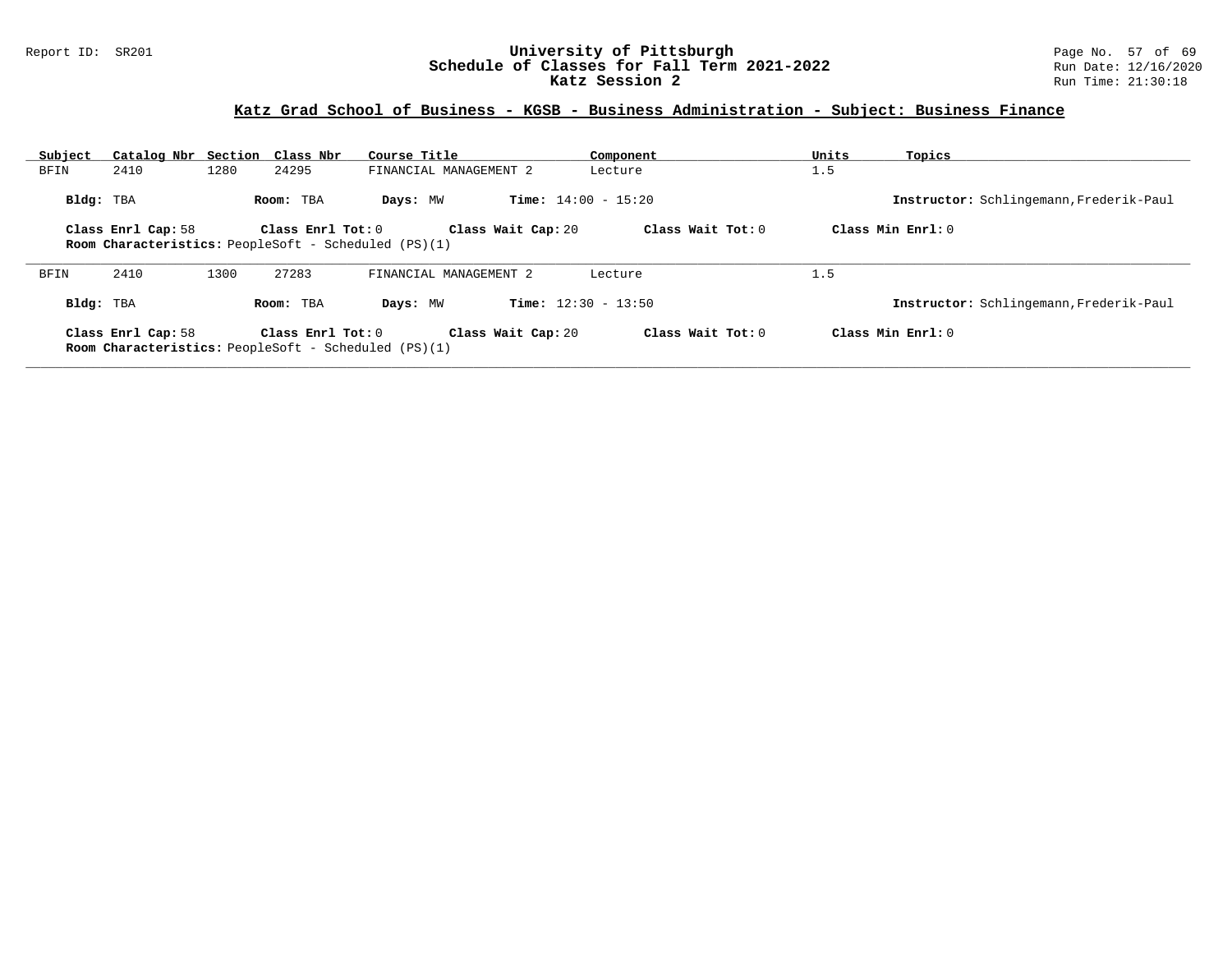# Report ID: SR201 **1988 Mage 10: SR201 University of Pittsburgh** Page No. 58 of 69<br>**Schedule of Classes for Fall Term 2021-2022** 2011 Page 12/16/2020 Schedule of Classes for Fall Term 2021-2022<br>Katz Session 2

## **Katz Grad School of Business - KGSB - Business Administration - Subject: Business Human Resources Mgt**

| Subject | Catalog Nbr Section Class Nbr |      |                   | Course Title | Component                                       |                   | Units | Topics                         |
|---------|-------------------------------|------|-------------------|--------------|-------------------------------------------------|-------------------|-------|--------------------------------|
| BHRM    | 2060                          | 1010 | 13229             |              | INDEP STUDY HUMN RESOURCES MGTIndependent Study |                   | $-9$  |                                |
|         | <b>Bldg:</b> TO BE ARRANGED   |      | Room: TBA         | Days: TBA    | <b>Time:</b> $00:00 - 00:00$                    |                   |       | Instructor: Burgess, Camille D |
|         | Class Enrl Cap: 12            |      | Class Enrl Tot: 0 |              | Class Wait Cap: 10                              | Class Wait Tot: 0 |       | Class Min Enrl: 0              |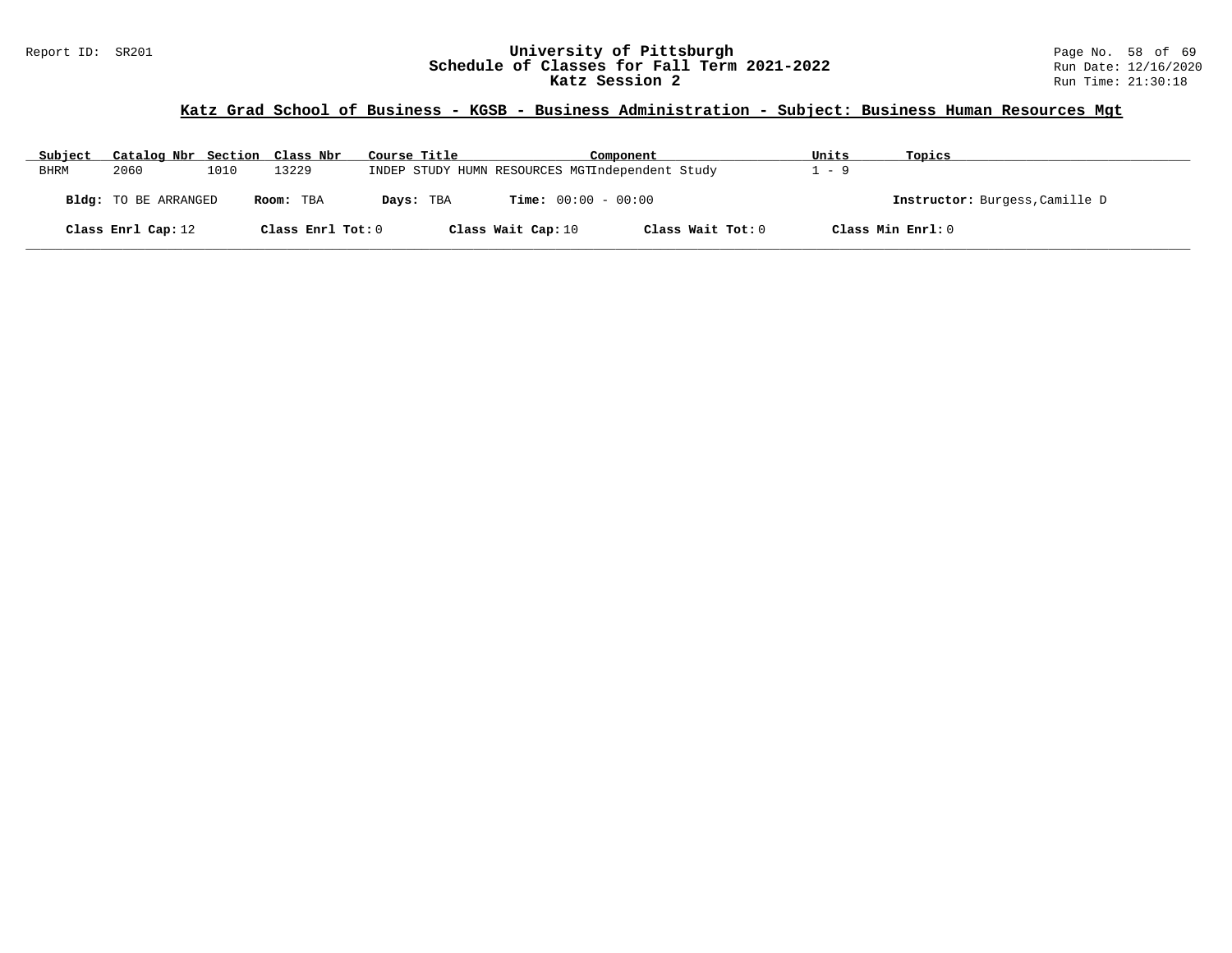#### Report ID: SR201 **University of Pittsburgh** Page No. 59 of 69 **Schedule of Classes for Fall Term 2021-2022** Run Date: 12/16/2020 **Katz Session 2 Run Time: 21:30:18** Run Time: 21:30:18

| Catalog Nbr Section Class Nbr<br>Subject | Course Title                           | Component                                       | Units<br>Topics                |
|------------------------------------------|----------------------------------------|-------------------------------------------------|--------------------------------|
| 1010<br>2063<br><b>BIND</b>              | 13261                                  | INDEP STUDY INTERNATIONAL BUS Independent Study | $1 - 9$                        |
| Bldg: TO BE ARRANGED                     | Room: TBA<br>Days: TBA                 | $Time: 00:00 - 00:00$                           | Instructor: Staff              |
| Class Enrl Cap: 10                       | Class Enrl Tot: 0                      | Class Wait Cap: 10 Class Wait Tot: 0            | Class Min Enrl: 0              |
| 1010<br>2064<br><b>BIND</b>              | 13260                                  | INDEP STUDY ENTREPRENUERSHIP Independent Study  | $1 - 9$                        |
| Bldg: TO BE ARRANGED                     | Room: TBA                              | <b>Days:</b> TBA <b>Time:</b> $00:00 - 00:00$   | Instructor: Burgess, Camille D |
| Class Enrl Cap: 5                        | Class Enrl Tot: 0                      | Class Wait Cap: 5<br>Class Wait Tot: 0          | Class Min $Enrl: 0$            |
| <b>BIND</b><br>2065<br>1050              | 16884<br>INDP STUDY BUSINESS ADMIN 2   | Independent Study                               | $1 - 9$                        |
| Bldg: TO BE ARRANGED                     | Room: TBA                              | <b>Days:</b> TBA <b>Time:</b> $00:00 - 00:00$   | Instructor: Staff              |
| Class Enrl Cap: 5                        | Class Enrl Tot: 0<br>Class Wait Cap: 5 | Class Wait Tot: 0                               | Class Min Enrl: 0              |
| 2777<br><b>BIND</b><br>1050              | 16766                                  | INDEP STUDY IN FORGN LANGUAGESIndependent Study | $1 - 3$                        |
| Bldg: TO BE ARRANGED                     | Room: TBA<br>Days: TBA                 | $Time: 00:00 - 00:00$                           | Instructor: Staff              |
| Class Enrl Cap: 2                        | Class Enrl Tot: 0<br>Class Wait Cap: 2 | Class Wait Tot: 0                               | Class Min Enrl: 0              |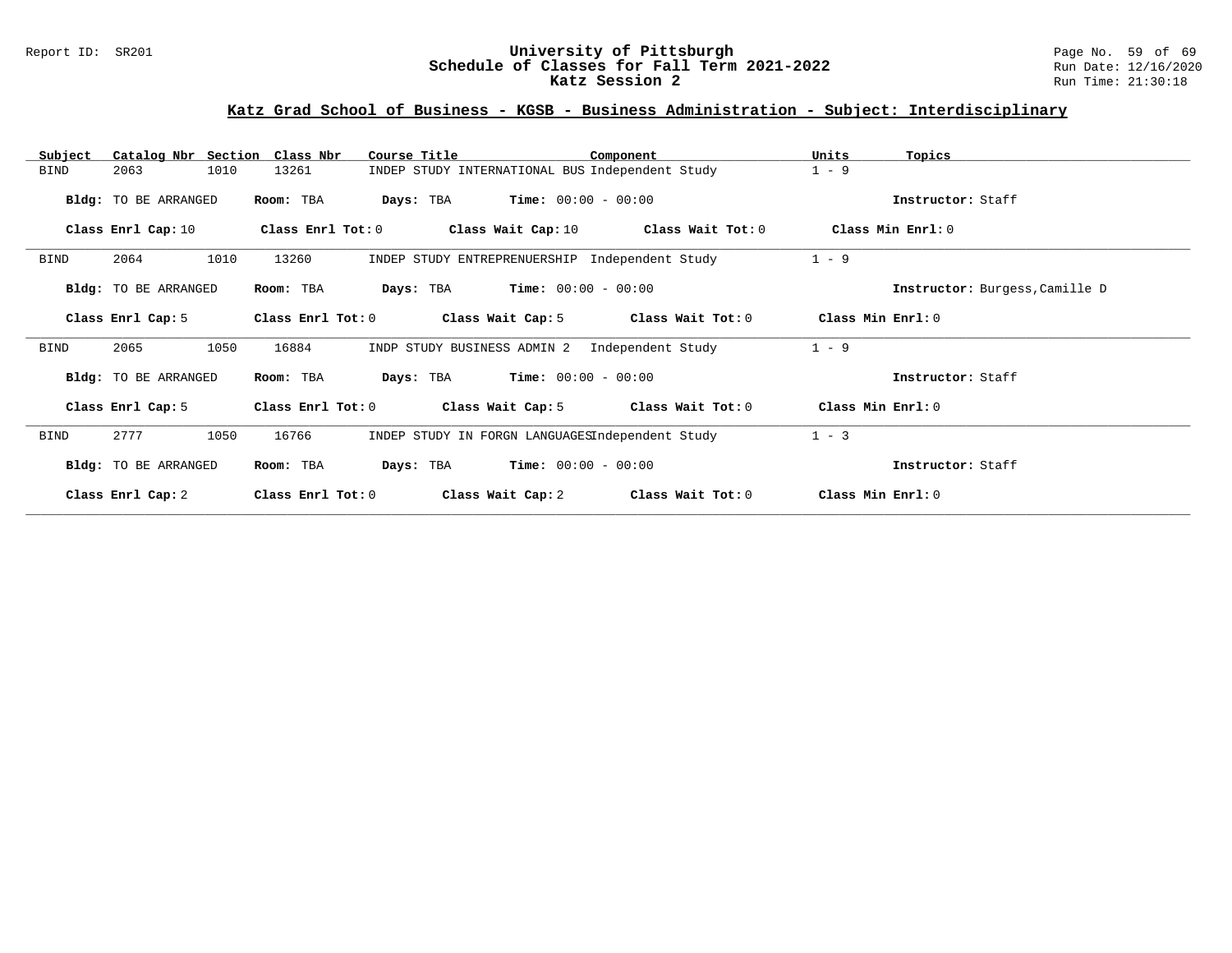# Report ID: SR201 **1988 Construment Superversity of Pittsburgh** Page No. 60 of 69 and Duniversity of Pittsburgh Page No. 60 of 69 and Duniversity of Pittsburgh Page No. 60 of 69 and Duniversity of Classes for Fall Term 2021 Schedule of Classes for Fall Term 2021-2022<br>Katz Session 2

# **Katz Grad School of Business - KGSB - Business Administration - Subject: Management Information Systems**

| Subject                                              | Catalog Nbr Section Class Nbr | Course Title <b>Source Search</b>             | Component                                                                         | Units<br>Topics                     |  |
|------------------------------------------------------|-------------------------------|-----------------------------------------------|-----------------------------------------------------------------------------------|-------------------------------------|--|
| <b>BMIS</b><br>2060                                  | 1010<br>13237                 |                                               | INDEP STUDY MGT INFOR SYSTEMS Independent Study                                   | $1 - 6$                             |  |
|                                                      |                               |                                               |                                                                                   |                                     |  |
| Bldg: TO BE ARRANGED                                 |                               | Room: TBA $Days: TBA$ Time: $00:00 - 00:00$   |                                                                                   | Instructor: Staff                   |  |
| Class Enrl Cap: 12                                   |                               |                                               | Class Enrl Tot: $0$ Class Wait Cap: $10$ Class Wait Tot: $0$ Class Min Enrl: $0$  |                                     |  |
|                                                      |                               |                                               |                                                                                   |                                     |  |
| 2060<br>BMIS                                         | 1030<br>25394                 |                                               | INDEP STUDY MGT INFOR SYSTEMS Independent Study                                   | $1 - 6$                             |  |
| Bldg: TO BE ARRANGED                                 | Room: TBA                     | <b>Days:</b> TBA <b>Time:</b> $00:00 - 00:00$ |                                                                                   | Instructor: Staff                   |  |
| Class Enrl Cap: 10                                   |                               |                                               | Class Enrl Tot: $0$ Class Wait Cap: $10$ Class Wait Tot: $0$                      | Class Min Enrl: $0$                 |  |
|                                                      |                               |                                               | Reserve Capacity: 01-MAR-2021 Restricted to MOIS-MS Students Reserve Enrl Cap: 10 | Reserve Enrl Tot: 0                 |  |
|                                                      |                               |                                               |                                                                                   |                                     |  |
| 2074<br>BMIS                                         | 1240<br>17674                 | STRATGC IT IN GLBL SUPLY CHAINLecture         |                                                                                   | 1.5                                 |  |
|                                                      |                               |                                               |                                                                                   |                                     |  |
| Bldg: TBA                                            | Room: TBA                     | <b>Days:</b> M <b>Time:</b> $18:20 - 21:20$   |                                                                                   | Instructor: Kimpel, James Farley    |  |
|                                                      |                               |                                               |                                                                                   |                                     |  |
| Class Enrl Cap: 48                                   |                               |                                               | Class Enrl Tot: $0$ Class Wait Cap: $20$ Class Wait Tot: $0$                      | Class Min Enrl: 0                   |  |
| Attributes: Hybrid, Global Studies                   |                               |                                               |                                                                                   |                                     |  |
| Room Characteristics: PeopleSoft - Scheduled (PS)(1) |                               |                                               |                                                                                   |                                     |  |
| Reserve Capacity:                                    |                               | 01-MAR-2021 Restricted to BUSADP-MBA          | Reserve Enrl Cap: 20                                                              | Reserve Enrl Tot:<br>$\overline{0}$ |  |
|                                                      |                               | 01-MAR-2021 Restricted to BUSAD-MBA           | 20                                                                                | $\mathbf 0$                         |  |
|                                                      |                               | 01-MAR-2021 Restricted to BUSADF-MBA          | 18                                                                                | 0                                   |  |
|                                                      |                               | 04-APR-2021 Restricted to BUSADP-MBA          | $\mathbf{0}$                                                                      | 0                                   |  |
| 2409<br>BMIS                                         | 18704<br>1110                 | INFORMATION SYSTEMS                           | Lecture                                                                           | 1.5                                 |  |
| Bldg: TBA                                            | Room: TBA                     | <b>Days:</b> W <b>Time:</b> $18:20 - 21:20$   |                                                                                   | Instructor: Pavone, Anna Marie M    |  |
| Class Enrl Cap: 40                                   |                               |                                               | Class Enrl Tot: $0$ Class Wait Cap: $20$ Class Wait Tot: $0$                      | Class Min Enrl: 0                   |  |
| Attributes: Hybrid                                   |                               |                                               |                                                                                   |                                     |  |
| Room Characteristics: PeopleSoft - Scheduled (PS)(1) |                               |                                               |                                                                                   |                                     |  |
| Reserve Capacity:                                    |                               | 01-MAR-2021 Restricted to BUSADP-MBA          | Reserve Enrl Cap: 58                                                              | Reserve Enrl Tot:<br>$\overline{0}$ |  |
|                                                      |                               | 27-APR-2021 Restricted to BUSADP-MBA          | 40                                                                                | 0                                   |  |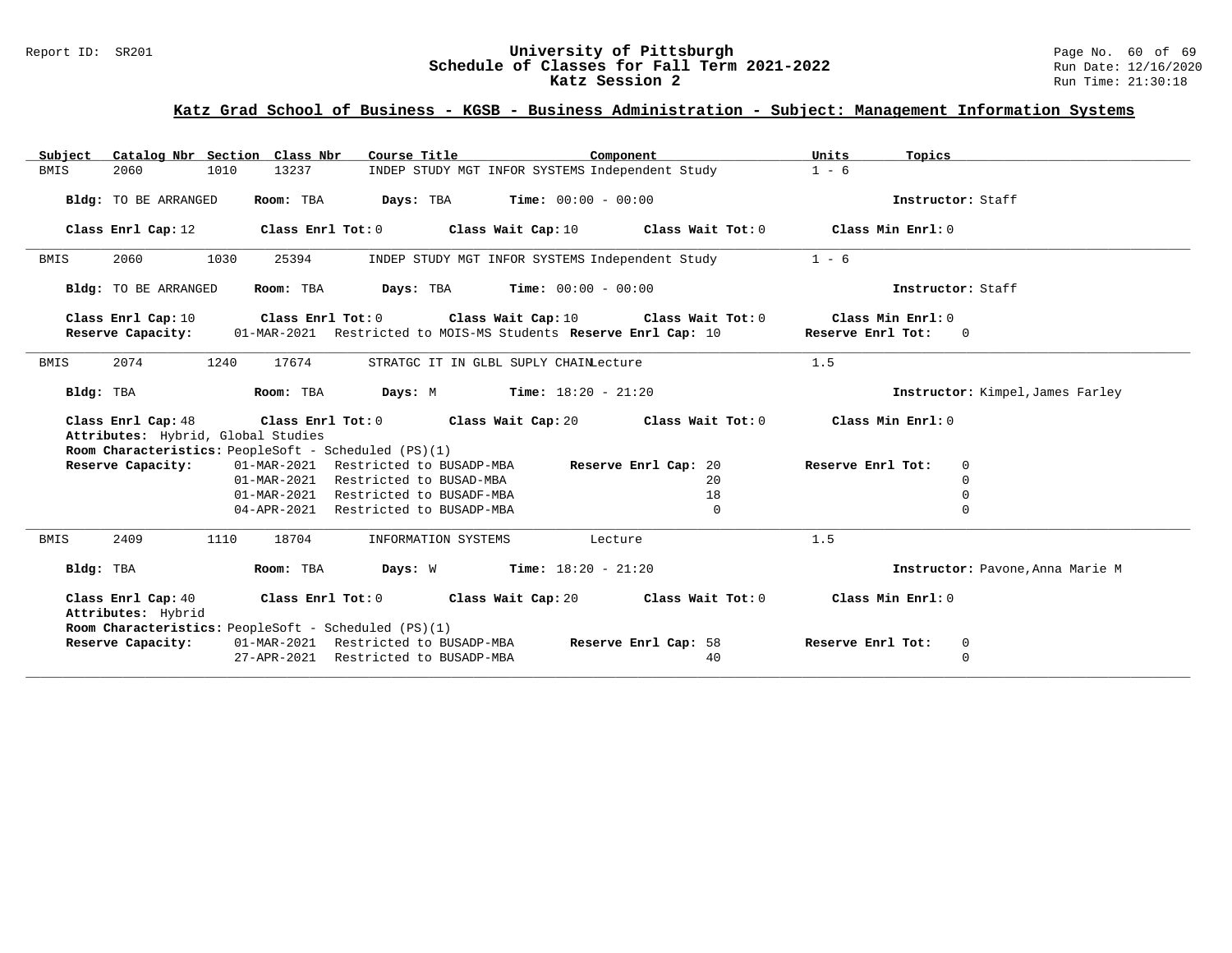#### Report ID: SR201 **University of Pittsburgh** Page No. 61 of 69 **Schedule of Classes for Fall Term 2021-2022** Run Date: 12/16/2020 **Katz Session 2 Run Time: 21:30:18** Run Time: 21:30:18

| Catalog Nbr Section Class Nbr<br>Subject                                   | Course Title<br>Component                                                                                                       | Units<br>Topics                                 |
|----------------------------------------------------------------------------|---------------------------------------------------------------------------------------------------------------------------------|-------------------------------------------------|
| 2060<br>1010<br>13233<br><b>BMKT</b>                                       | INDEPENDENT STUDY IN MARKETINGIndependent Study                                                                                 | $1 - 6$                                         |
| Bldg: TO BE ARRANGED                                                       | Room: TBA Days: TBA<br><b>Time:</b> $00:00 - 00:00$                                                                             | Instructor: Burgess, Camille D                  |
|                                                                            | Class Enrl Cap: 13 Class Enrl Tot: 0 Class Wait Cap: 10 Class Wait Tot: 0 Class Min Enrl: 0                                     |                                                 |
| 1040<br>2060<br>25395<br>BMKT                                              | INDEPENDENT STUDY IN MARKETINGIndependent Study                                                                                 | $1 - 6$                                         |
| Bldg: TO BE ARRANGED                                                       | Room: TBA Days: TBA<br><b>Time:</b> $00:00 - 00:00$                                                                             | Instructor: Staff                               |
| Class Enrl Cap: 10<br>Reserve Capacity:<br>01-MAR-2021 Restricted to CI-MS | Class Enrl Tot: 0 Class Wait Cap: 10<br>Class Wait Tot: 0<br>Reserve Enrl Cap: 10                                               | Class Min Enrl: 0<br>Reserve Enrl Tot: 0        |
| 2061<br>1010<br>16333<br>BMKT                                              | IND STUDY IN MARKTNG MGMT 2 Independent Study                                                                                   | $1 - 9$                                         |
| Bldg: TO BE ARRANGED                                                       | Room: TBA $Days:$ TBA $Time: 00:00 - 00:00$                                                                                     | Instructor: Staff                               |
|                                                                            | Class Enrl Cap: 10 $\qquad$ Class Enrl Tot: 0 $\qquad$ Class Wait Cap: 10 $\qquad$ Class Wait Tot: 0 $\qquad$ Class Min Enrl: 0 |                                                 |
| 1140 18712<br>2409<br>BMKT                                                 | MARKETING MANAGEMENT<br>Lecture                                                                                                 | 1.5                                             |
| Bldg: TBA                                                                  | <b>Room:</b> TBA <b>Days:</b> MW <b>Time:</b> $14:00 - 15:20$                                                                   | Instructor: Swaminathan, Vanitha                |
| Class Enrl Cap: 58<br>Room Characteristics: PeopleSoft - Scheduled (PS)(1) | Class Enrl Tot: $0$ Class Wait Cap: $20$ Class Wait Tot: $0$                                                                    | Class Min Enrl: 0                               |
|                                                                            | Reserve Capacity: 01-MAR-2021 Restricted to BUSADF-MBA Reserve Enrl Cap: 20<br>01-MAR-2021 Restricted to BUSAD-MBA<br>38        | Reserve Enrl Tot:<br>$\Omega$<br>$\Omega$       |
| 2409 1160 18713<br>BMKT                                                    | MARKETING MANAGEMENT Lecture                                                                                                    | 1.5                                             |
| Bldg: TBA                                                                  | <b>Room:</b> TBA <b>Days:</b> MW <b>Time:</b> $12:30 - 13:50$                                                                   | Instructor: Swaminathan, Vanitha                |
| Class Enrl Cap: 58                                                         | Class Enrl Tot: $0$ Class Wait Cap: $20$ Class Wait Tot: $0$                                                                    | Class Min Enrl: 0                               |
| <b>Room Characteristics:</b> PeopleSoft - Scheduled (PS)(1)                | Reserve Capacity: 01-MAR-2021 Restricted to BUSADF-MBA Reserve Enrl Cap: 20<br>01-MAR-2021 Restricted to BUSAD-MBA<br>38        | Reserve Enrl Tot:<br>$\mathbf 0$<br>$\mathbf 0$ |
| 2530<br>1075<br>21768<br><b>BMKT</b>                                       | SERVCS MKTG: STRATEGIES/TACTICSLecture                                                                                          | 1.5                                             |
|                                                                            | Time: TBA                                                                                                                       | Instructor: Staff                               |
| Class Enrl Cap: 58                                                         | Class Wait Tot: 0<br>Class Enrl Tot: 0 Class Wait Cap: 20                                                                       | Class Min Enrl: 0                               |
| Room Characteristics: PeopleSoft - Scheduled (PS)(1)                       |                                                                                                                                 | $\Omega$                                        |
| Reserve Capacity:                                                          | 01-MAR-2021 Restricted to BUSADP-MBA Reserve Enrl Cap: 20<br>01-MAR-2021 Restricted to BUSAD-MBA<br>23                          | Reserve Enrl Tot:<br>$\Omega$                   |
|                                                                            | 01-MAR-2021 Restricted to BUSADF-MBA<br>15                                                                                      | 0                                               |
|                                                                            | $\Omega$<br>04-APR-2021 Restricted to BUSADP-MBA                                                                                | $\Omega$                                        |
|                                                                            |                                                                                                                                 |                                                 |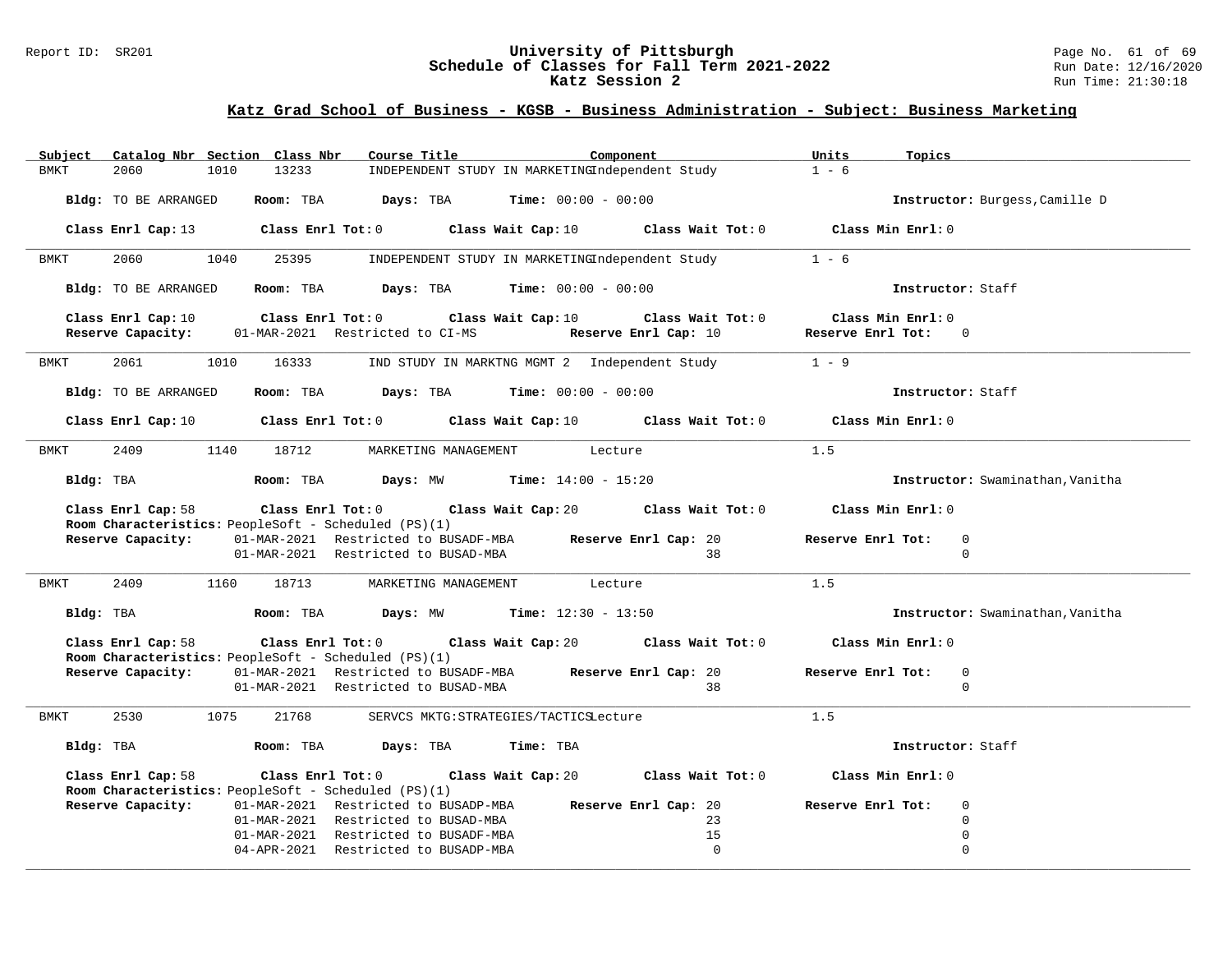| BMKT        | 2532               | 1210 | 26589             |                                                             |                    | PRICING STRATEGIES AND TACTICSLecture |                      | 1.5               |                             |                                  |
|-------------|--------------------|------|-------------------|-------------------------------------------------------------|--------------------|---------------------------------------|----------------------|-------------------|-----------------------------|----------------------------------|
|             | Bldg: TBA          |      | Room: TBA         | Days: Tu                                                    |                    | <b>Time:</b> $18:20 - 21:20$          |                      |                   | Instructor: Geylani, Tansev |                                  |
|             | Class Enrl Cap: 26 |      | Class Enrl Tot: 0 | <b>Room Characteristics:</b> PeopleSoft - Scheduled (PS)(1) | Class Wait Cap: 20 |                                       | Class Wait Tot: 0    | Class Min Enrl: 0 |                             |                                  |
| <b>BMKT</b> | 2569               | 1060 | 17681             | BRAND MANAGEMENT                                            |                    |                                       | Lecture              | 1.5               |                             |                                  |
|             | Bldg: TBA          |      | Room: TBA         | Days: Th                                                    |                    | <b>Time:</b> $18:20 - 21:20$          |                      |                   |                             | Instructor: Swaminathan, Vanitha |
|             | Class Enrl Cap: 40 |      | Class Enrl Tot: 0 |                                                             | Class Wait Cap: 20 |                                       | Class Wait Tot: 0    | Class Min Enrl: 0 |                             |                                  |
|             |                    |      |                   | <b>Room Characteristics:</b> PeopleSoft - Scheduled (PS)(1) |                    |                                       |                      |                   |                             |                                  |
|             | Reserve Capacity:  |      | 01-MAR-2021       | Restricted to BUSADP-MBA                                    |                    |                                       | Reserve Enrl Cap: 16 | Reserve Enrl Tot: | $\mathbf{0}$                |                                  |
|             |                    |      | 01-MAR-2021       | Restricted to BUSAD-MBA                                     |                    |                                       | 16                   |                   | $\Omega$                    |                                  |
|             |                    |      | 01-MAR-2021       | Restricted to BUSADF-MBA                                    |                    |                                       | 8                    |                   | $\Omega$                    |                                  |
|             |                    |      | 04-APR-2021       | Restricted to BUSADP-MBA                                    |                    |                                       | $\mathbf 0$          |                   | 0                           |                                  |
|             |                    |      |                   |                                                             |                    |                                       |                      |                   |                             |                                  |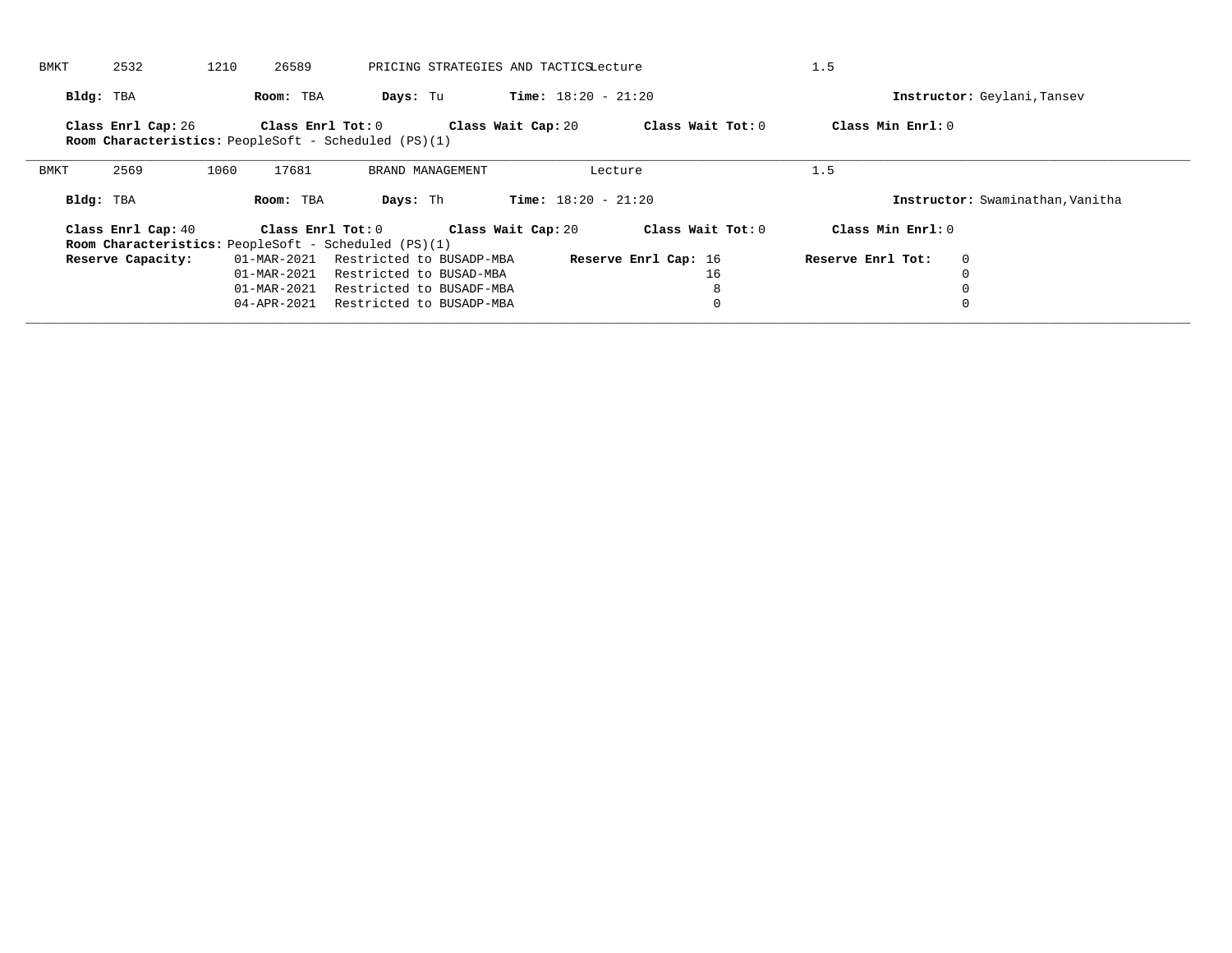# Report ID: SR201 **University of Pittsburgh University of Pittsburgh** Page No. 63 of 69<br>**Schedule of Classes for Fall Term 2021-2022** Run Date: 12/16/2020 Schedule of Classes for Fall Term 2021-2022<br>Katz Session 2

# **Katz Grad School of Business - KGSB - Business Administration - Subject: Organiztnl Beh & Human Resrcs**

| Subject Catalog Nbr Section Class Nbr<br>Course Title <b>Sours</b>                                                                                                       | Component                             | Units<br>Topics             |  |  |  |  |  |  |  |
|--------------------------------------------------------------------------------------------------------------------------------------------------------------------------|---------------------------------------|-----------------------------|--|--|--|--|--|--|--|
| 2409<br>18709<br><b>BOAH</b><br>1090<br>ORGANIZATIONAL BEHAVIOR                                                                                                          | Lecture                               | 1.5                         |  |  |  |  |  |  |  |
| <b>Days:</b> Th <b>Time:</b> $18:20 - 21:20$<br>Room: TBA<br>Instructor: Nair.Nisha<br>Bldg: TBA                                                                         |                                       |                             |  |  |  |  |  |  |  |
| Class Enrl Cap: $40$ Class Enrl Tot: 0 Class Wait Cap: 20 Class Wait Tot: 0<br>Class Min Enrl: 0<br>Attributes: Hybrid                                                   |                                       |                             |  |  |  |  |  |  |  |
| Room Characteristics: PeopleSoft - Scheduled (PS)(1)<br><b>Reserve Capacity:</b> 01-MAR-2021 Restricted to BUSADP-MBA <b>Reserve Enrl Cap:</b> 40<br>Reserve Enrl Tot: 0 |                                       |                             |  |  |  |  |  |  |  |
| 2517<br>1020<br>28405<br><b>BOAH</b>                                                                                                                                     | INTRPERSONAL SKILLS MANAGERS lLecture | 1.5                         |  |  |  |  |  |  |  |
| Room: TBA $Days: Th$ Time: $18:20 - 21:20$<br>Bldg: TBA                                                                                                                  |                                       | Instructor: Good, Deborah C |  |  |  |  |  |  |  |
| Class Enrl Cap: 58 $\qquad$ Class Enrl Tot: 0 $\qquad$ Class Wait Cap: 20 $\qquad$ Class Wait Tot: 0<br>Room Characteristics: PeopleSoft - Scheduled (PS)(1)             |                                       | Class Min Enrl: 0           |  |  |  |  |  |  |  |
| 2537<br>1010<br>25498<br><b>BOAH</b>                                                                                                                                     | CONFL RESOL IN THE WORKPLACE LLecture | 1.5                         |  |  |  |  |  |  |  |
| Room: TBA Days: TBA Time: TBA<br>Bldg: TBA                                                                                                                               |                                       | Instructor: Staff           |  |  |  |  |  |  |  |
| Class Enrl Cap: 36 $\qquad$ Class Enrl Tot: 0 $\qquad$ Class Wait Cap: 20 $\qquad$ Class Wait Tot: 0<br>Room Characteristics: PeopleSoft - Scheduled (PS)(1)             |                                       | Class Min Enrl: 0           |  |  |  |  |  |  |  |
| Reserve Capacity: 01-MAR-2021 Katz Grad School of Business Reserve Enrl Cap: 36                                                                                          |                                       | Reserve Enrl Tot: 0         |  |  |  |  |  |  |  |
| 2537<br>1020<br>28394<br>BOAH                                                                                                                                            | CONFL RESOL IN THE WORKPLACE lLecture | 1.5                         |  |  |  |  |  |  |  |
| Room: TBA<br>Bldg: TBA<br>Days: TBA                                                                                                                                      | Time: TBA                             | Instructor: Staff           |  |  |  |  |  |  |  |
| Class Enrl Tot: 0 Class Wait Cap: 20<br>Class Enrl Cap: 35<br>Class Wait Tot: 0<br>Class Min Enrl: 0<br><b>Room Characteristics:</b> PeopleSoft - Scheduled (PS)(1)      |                                       |                             |  |  |  |  |  |  |  |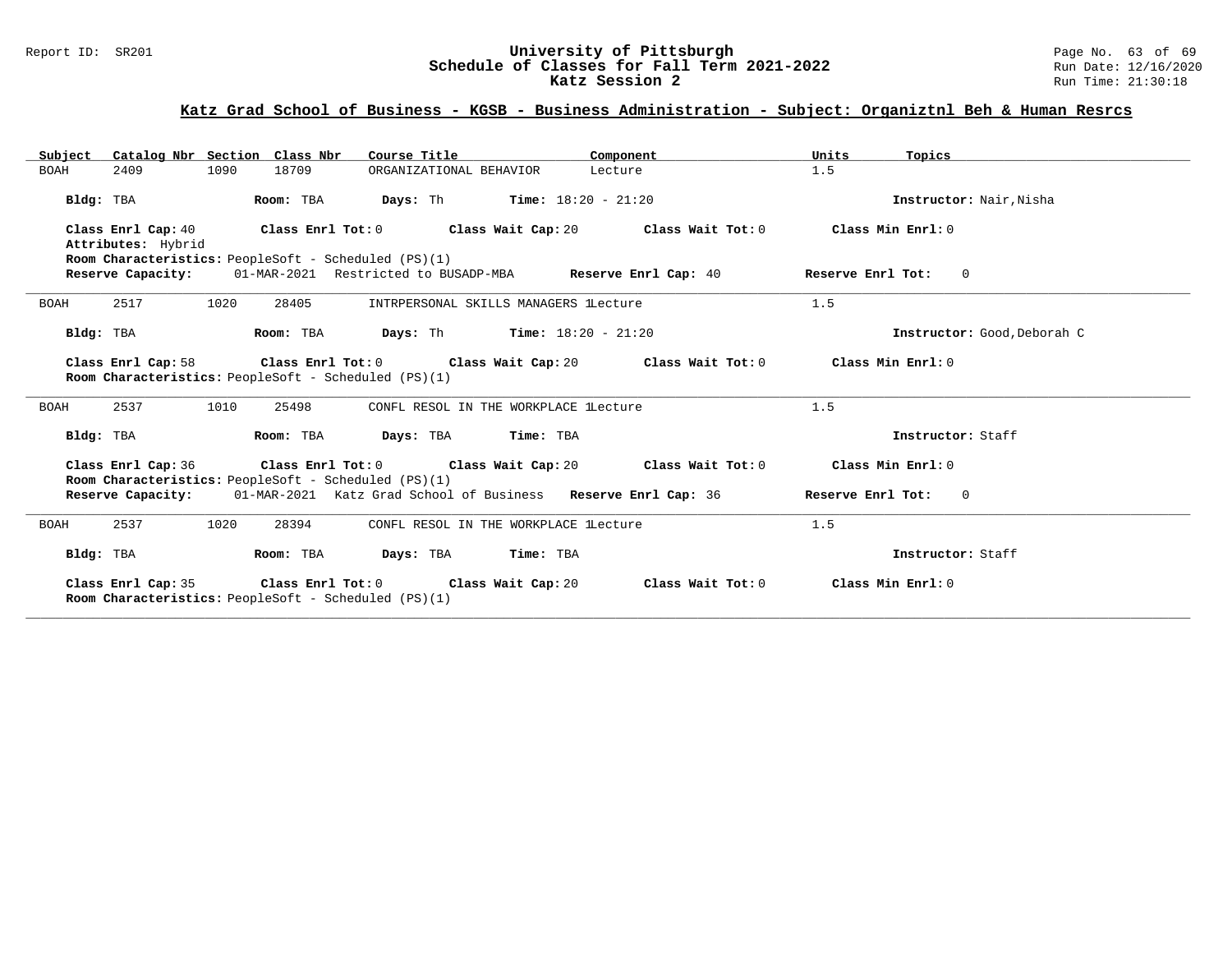#### Report ID: SR201 **University of Pittsburgh** Page No. 64 of 69 **Schedule of Classes for Fall Term 2021-2022** Run Date: 12/16/2020 **Katz Session 2 Run Time: 21:30:18** Run Time: 21:30:18

# **Katz Grad School of Business - KGSB - Business Administration - Subject: Organization Studies**

| Subject     | Catalog Nbr Section Class Nbr |      |                   | Course Title | Component                                       |                   | Units | Topics            |
|-------------|-------------------------------|------|-------------------|--------------|-------------------------------------------------|-------------------|-------|-------------------|
| <b>BORG</b> | 2060                          | 1010 | 13235             |              | INDEP STUDY IN ORGNIZTN BEHAVRIndependent Study |                   | $-6$  |                   |
|             | Bldg: TO BE ARRANGED          |      | Room: TBA         | Days: TBA    | <b>Time:</b> $00:00 - 00:00$                    |                   |       | Instructor: Staff |
|             | Class Enrl Cap: 12            |      | Class Enrl Tot: 0 |              | Class Wait Cap: 10                              | Class Wait Tot: 0 |       | Class Min Enrl: 0 |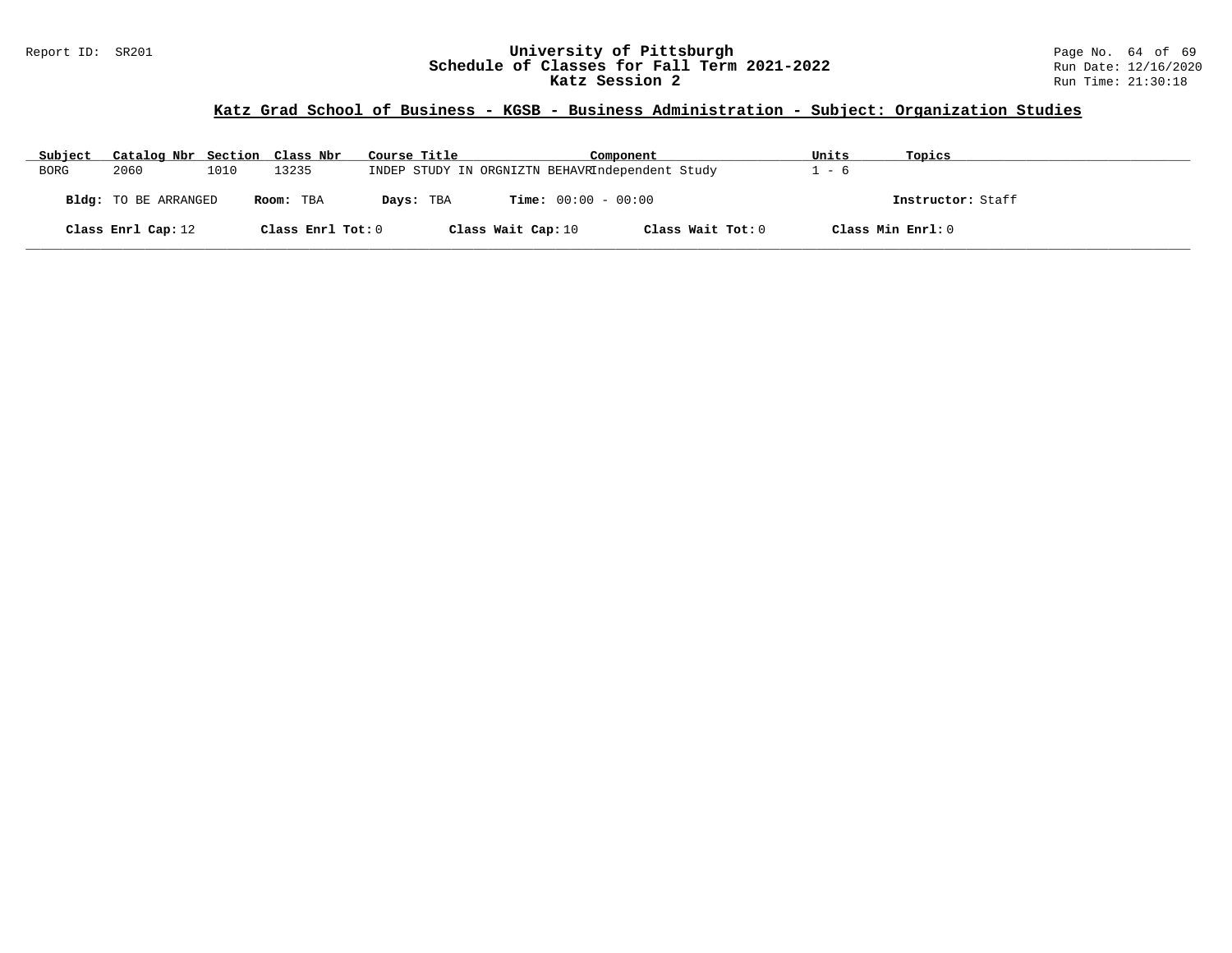# Report ID: SR201 **University of Pittsburgh University of Pittsburgh** Page No. 65 of 69<br>**Schedule of Classes for Fall Term 2021-2022** Run Date: 12/16/2020 Schedule of Classes for Fall Term 2021-2022<br>Katz Session 2

## **Katz Grad School of Business - KGSB - Business Administration - Subject: Quantv Methods-Operations Mgt**

| Catalog Nbr Section Class Nbr<br>Subject                                                             | Course Title                                                                     | Component         | Units<br>Topics                  |                                |
|------------------------------------------------------------------------------------------------------|----------------------------------------------------------------------------------|-------------------|----------------------------------|--------------------------------|
| 2060<br>1010<br>13239<br><b>BQOM</b>                                                                 | INDEP STUDY QUANTIT METHDS                                                       | Independent Study | $1 - 6$                          |                                |
| Bldg: TO BE ARRANGED<br>Room: TBA                                                                    | <b>Days:</b> TBA <b>Time:</b> $00:00 - 00:00$                                    |                   | Instructor: Staff                |                                |
|                                                                                                      |                                                                                  |                   |                                  |                                |
| Class Enrl Cap: 12                                                                                   | Class Enrl Tot: $0$ Class Wait Cap: $10$ Class Wait Tot: $0$                     |                   | Class Min Enrl: 0                |                                |
| 2060<br>1030<br>25397<br><b>BQOM</b>                                                                 | INDEP STUDY QUANTIT METHDS Independent Study                                     |                   | $1 - 6$                          |                                |
| Bldg: TO BE ARRANGED<br>Room: TBA                                                                    | <b>Days:</b> TBA <b>Time:</b> $00:00 - 00:00$                                    |                   |                                  | Instructor: Burgess, Camille D |
| Class Enrl Cap: 10                                                                                   | Class Enrl Tot: $0$ Class Wait Cap: $10$ Class Wait Tot: $0$                     |                   | Class Min Enrl: 0                |                                |
| Reserve Capacity:                                                                                    | 01-MAR-2021 Reserved for SCM-MS Students Reserve Enrl Cap: 10                    |                   | Reserve Enrl Tot: 0              |                                |
|                                                                                                      |                                                                                  |                   |                                  |                                |
| 2061<br>1010<br>13240<br><b>BQOM</b>                                                                 | INDEP STUDY OPERATIONS MGMNT Independent Study                                   |                   | $1 - 6$                          |                                |
| Bldg: TO BE ARRANGED<br>Room: TBA                                                                    | <b>Days:</b> TBA <b>Time:</b> $00:00 - 00:00$                                    |                   | Instructor:                      |                                |
| Class Enrl Cap: 12                                                                                   | Class Enrl Tot: $0$ Class Wait Cap: $10$ Class Wait Tot: $0$ Class Min Enrl: $0$ |                   |                                  |                                |
|                                                                                                      |                                                                                  |                   |                                  |                                |
| 2524<br>1200<br>24293<br><b>BQOM</b>                                                                 | PROD MGT & PROCESS IMPROVEMENTLecture                                            |                   | 1.5                              |                                |
| Bldg: TBA<br>Room: TBA                                                                               | Days: TBA<br>Time: TBA                                                           |                   | Instructor: Staff                |                                |
| Class Enrl Cap: 25 $\qquad$ Class Enrl Tot: 0 $\qquad$ Class Wait Cap: 20 $\qquad$ Class Wait Tot: 0 |                                                                                  |                   | Class Min Enrl: 0                |                                |
| Room Characteristics: PeopleSoft - Scheduled (PS)(1)                                                 |                                                                                  |                   |                                  |                                |
| Reserve Capacity:                                                                                    | 01-MAR-2021 Restricted to BUSADP-MBA Reserve Enrl Cap: 8                         |                   | Reserve Enrl Tot:<br>$\mathbf 0$ |                                |
|                                                                                                      | 01-MAR-2021 Restricted to BUSAD-MBA                                              | 8                 | $\mathbf 0$                      |                                |
|                                                                                                      | 01-MAR-2021 Restricted to BUSADF-MBA                                             | 4                 | $\mathbf 0$                      |                                |
|                                                                                                      | 01-APR-2021 Restricted to BUSADP-MBA                                             | $\mathbf{0}$      | $\mathbf 0$                      |                                |
| 2546<br>1100<br>24437<br><b>BQOM</b>                                                                 | PROJECT MANAGEMNT FUNDAMENTALSLecture                                            |                   | 1.5                              |                                |
| Bldg: TBA<br>Room: TBA                                                                               | <b>Days:</b> Tu <b>Time:</b> $18:20 - 21:20$                                     |                   |                                  | Instructor: Burgess, Camille D |
| Class Enrl Cap: 58<br>Room Characteristics: PeopleSoft - Scheduled (PS)(1)                           | Class Enrl Tot: 0 Class Wait Cap: 20                                             | Class Wait Tot: 0 | Class Min Enrl: 0                |                                |

**\_\_\_\_\_\_\_\_\_\_\_\_\_\_\_\_\_\_\_\_\_\_\_\_\_\_\_\_\_\_\_\_\_\_\_\_\_\_\_\_\_\_\_\_\_\_\_\_\_\_\_\_\_\_\_\_\_\_\_\_\_\_\_\_\_\_\_\_\_\_\_\_\_\_\_\_\_\_\_\_\_\_\_\_\_\_\_\_\_\_\_\_\_\_\_\_\_\_\_\_\_\_\_\_\_\_\_\_\_\_\_\_\_\_\_\_\_\_\_\_\_\_\_\_\_\_\_\_\_\_\_\_\_\_\_\_\_\_\_\_\_\_\_\_\_\_\_\_\_\_\_\_\_\_\_\_**

This class is taught by Dr. Elena Roku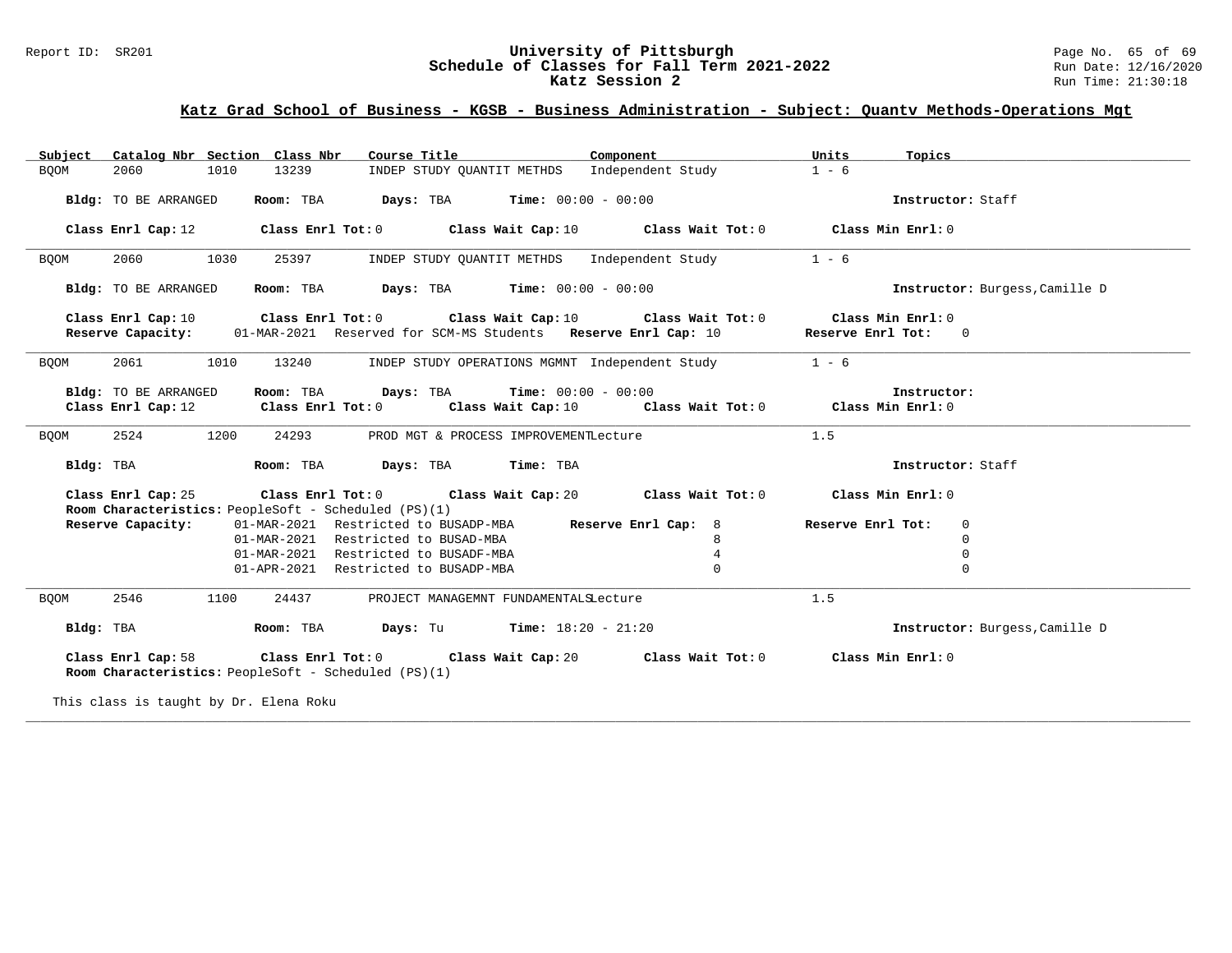# Report ID: SR201 **1988 Mage 10: SR201 University of Pittsburgh** Page No. 66 of 69<br>**Schedule of Classes for Fall Term 2021-2022** 2011 Page 12/16/2020 Schedule of Classes for Fall Term 2021-2022<br>Katz Session 2

# **Katz Grad School of Business - KGSB - Business Administration - Subject: Strategy Envirnmt & Organiztns**

| Subject     | Catalog Nbr Section Class Nbr                                              |      |             | Course Title                         |                                      |           | Component            | Units             | Topics            |  |
|-------------|----------------------------------------------------------------------------|------|-------------|--------------------------------------|--------------------------------------|-----------|----------------------|-------------------|-------------------|--|
| BSEO        | 2506                                                                       | 1010 | 25379       |                                      | COMPETING EMERGING ECONOMIES Lecture |           |                      | 1.5               |                   |  |
| Bldg: TBA   |                                                                            |      | Room: TBA   | Days: TBA                            |                                      | Time: TBA |                      |                   | Instructor: Staff |  |
|             | Class Enrl Cap: 58<br>Room Characteristics: PeopleSoft - Scheduled (PS)(1) |      |             | Class Enrl Tot: 0 Class Wait Cap: 20 |                                      |           | Class Wait Tot: 0    | Class Min Enrl: 0 |                   |  |
|             | Reserve Capacity:                                                          |      | 01-MAR-2021 | Restricted to BUSADF-MBA             |                                      |           | Reserve Enrl Cap: 10 | Reserve Enrl Tot: | $\mathbf{0}$      |  |
|             |                                                                            |      | 01-MAR-2021 | Restricted to BUSAD-MBA              |                                      |           | 20                   |                   | $\mathbf 0$       |  |
|             |                                                                            |      | 01-MAR-2021 | Restricted to BUSADP-MBA             |                                      |           | 20                   |                   | 0                 |  |
|             |                                                                            |      | 10-APR-2021 | Restricted to BUSADF-MBA             |                                      |           | $\mathbf 0$          |                   | $\Omega$          |  |
|             |                                                                            |      |             |                                      |                                      |           |                      |                   |                   |  |
| <b>BSEO</b> | 2509                                                                       | 1100 | 18822       |                                      | BUSINESS AND POLITICS                |           | Lecture              | 1.5               |                   |  |
| Bldg: TBA   |                                                                            |      | Room: TBA   | Days: TBA                            |                                      | Time: TBA |                      |                   | Instructor: Staff |  |
|             | Class Enrl Cap: 58                                                         |      |             | Class Enrl Tot: 0 Class Wait Cap: 20 |                                      |           | Class Wait Tot: $0$  | Class Min Enrl: 0 |                   |  |
|             | Room Characteristics: PeopleSoft - Scheduled (PS)(1)                       |      |             |                                      |                                      |           |                      |                   |                   |  |
|             | Reserve Capacity:                                                          |      | 01-MAR-2021 | Restricted to BUSAD-MBA              |                                      |           | Reserve Enrl Cap: 20 | Reserve Enrl Tot: | $\overline{0}$    |  |
|             |                                                                            |      | 01-MAR-2021 | Restricted to BUSADP-MBA             |                                      |           | 20                   |                   | $\mathbf 0$       |  |
|             |                                                                            |      | 01-MAR-2021 | Restricted to BUSADF-MBA             |                                      |           | 18                   |                   | $\mathbf 0$       |  |
|             |                                                                            |      |             |                                      |                                      |           |                      |                   |                   |  |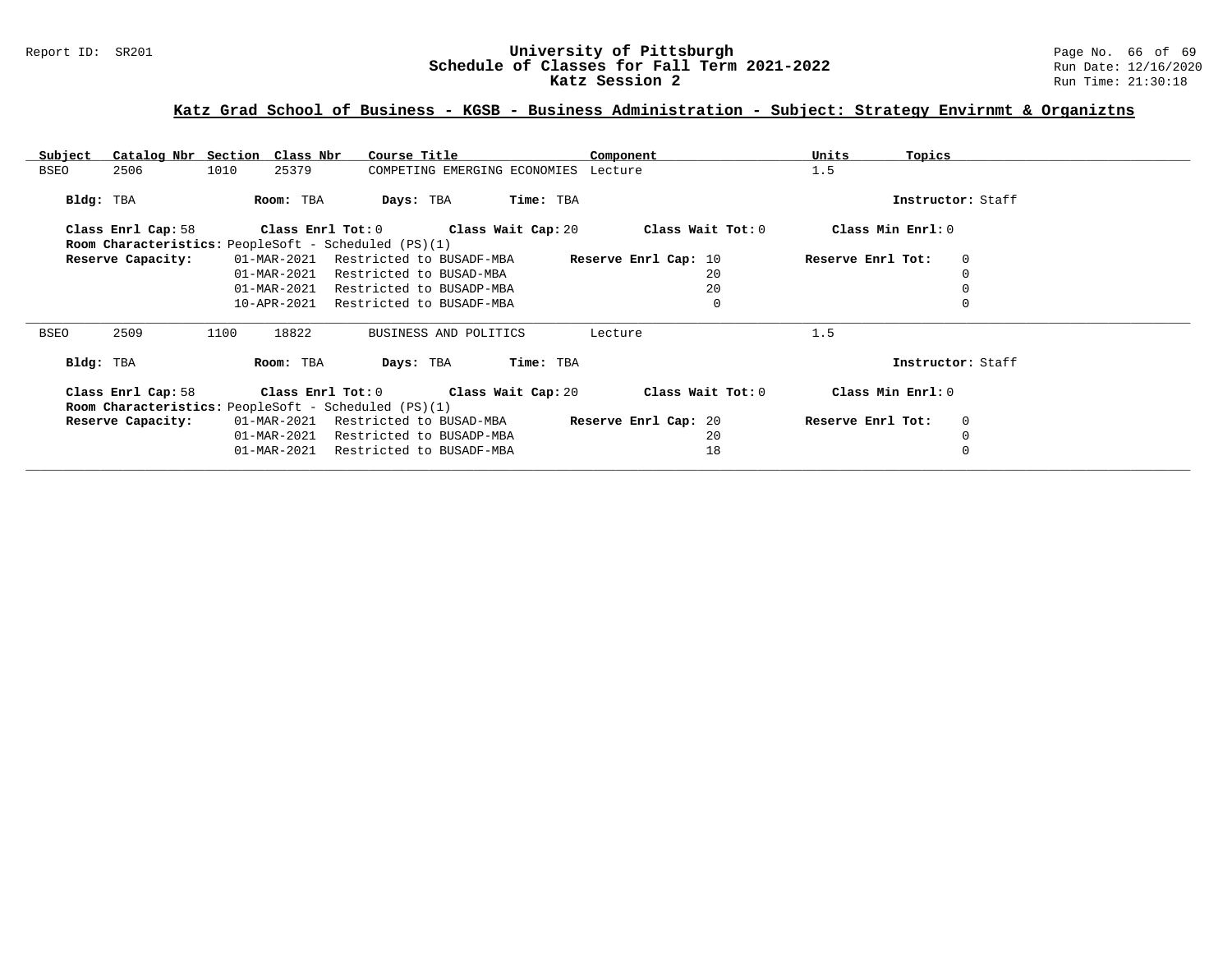#### Report ID: SR201 **University of Pittsburgh** Page No. 67 of 69 **Schedule of Classes for Fall Term 2021-2022** Run Date: 12/16/2020 **Katz Session 2 Run Time: 21:30:18** Run Time: 21:30:18

# **Katz Grad School of Business - KGSB - Business Administration - Subject: Strategic Planning & Policy**

| Catalog Nbr Section Class Nbr<br>Subject | Course Title                                                                                                                             | Component                                       | Units<br>Topics                   |
|------------------------------------------|------------------------------------------------------------------------------------------------------------------------------------------|-------------------------------------------------|-----------------------------------|
| <b>BSPP</b><br>2060<br>1010              | INDEP STDY STRATGY PLN CONTRL Independent Study<br>13241                                                                                 | $1 - 6$                                         |                                   |
| Bldg: TO BE ARRANGED                     | Room: TBA<br>$\texttt{Davis:}$ TBA $\texttt{Time:}$ 00:00 - 00:00                                                                        |                                                 | Instructor: Staff                 |
| Class Enrl Cap: 12                       | Class Enrl Tot: 0 $\qquad$ Class Wait Cap: 10 $\qquad$ Class Wait Tot: 0 $\qquad$ Class Min Enrl: 0                                      |                                                 |                                   |
| 2061<br>1040<br>BSPP                     | 16332                                                                                                                                    | IND STDY IN STRATGC PLANNING 2Independent Study | $1 - 9$                           |
| Bldg: TO BE ARRANGED                     | <b>Days:</b> TBA <b>Time:</b> $00:00 - 00:00$<br>Room: TBA                                                                               |                                                 | Instructor: Staff                 |
| Class Enrl Cap: 10                       | Class Enrl Tot: $0$ Class Wait Cap: $10$ Class Wait Tot: $0$ Class Min Enrl: $0$                                                         |                                                 |                                   |
| 2112<br>1010<br><b>BSPP</b>              | 25378<br>LEADING ORGS TO INNOVATE SMRTRLecture                                                                                           |                                                 | 1.5                               |
| Bldg: TBA                                | Room: TBA<br><b>Days:</b> Th <b>Time:</b> $18:20 - 21:20$                                                                                |                                                 | Instructor: Cohen, Susan Kaczka   |
| Class Enrl Cap: 58                       | Class Enrl Tot: $0$ Class Wait Cap: $20$ Class Wait Tot: $0$ Class Min Enrl: $0$<br>Room Characteristics: PeopleSoft - Scheduled (PS)(1) |                                                 |                                   |
| Reserve Capacity:                        | 01-MAR-2021<br>Restricted to BUSADF-MBA                                                                                                  | Reserve Enrl Cap: 10                            | Reserve Enrl Tot:<br>$\mathbf{0}$ |
|                                          | 01-MAR-2021 Restricted to BUSAD-MBA                                                                                                      | 20                                              | 0                                 |
|                                          | 01-MAR-2021 Restricted to BUSADP-MBA                                                                                                     | 20                                              | 0                                 |
|                                          | 10-APR-2021 Restricted to BUSADF-MBA                                                                                                     | $\mathbf{0}$                                    | 0                                 |
| 2409<br>BSPP<br>1040                     | 18714<br>STRATEGIC MANAGEMENT                                                                                                            | Lecture                                         | 1.5                               |
| Bldg: TBA                                | <b>Days:</b> M <b>Time:</b> $18:20 - 21:20$<br>Room: TBA                                                                                 |                                                 | Instructor: Harper, Paul T        |
| Attributes: Hybrid                       | Class Enrl Cap: 58 Class Enrl Tot: 0 Class Wait Cap: 20 Class Wait Tot: 0 Class Min Enrl: 0                                              |                                                 |                                   |
| Reserve Capacity:                        | Room Characteristics: PeopleSoft - Scheduled (PS)(1)<br>01-MAR-2021 Restricted to BUSADP-MBA Reserve Enrl Cap: 58                        |                                                 | Reserve Enrl Tot:<br>$\circ$      |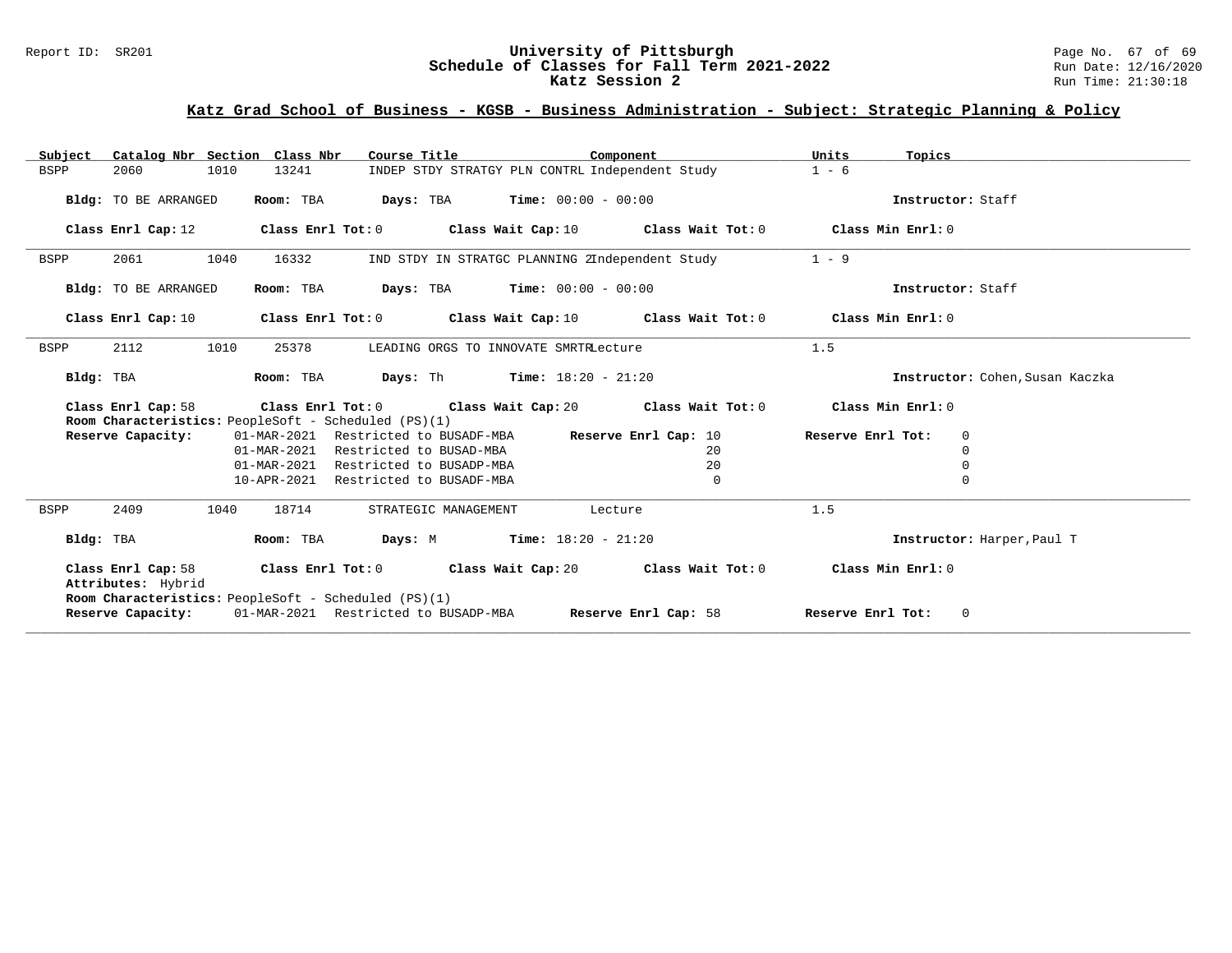#### Report ID: SR201 **University of Pittsburgh** Page No. 68 of 69 **Schedule of Classes for Fall Term 2021-2022** Run Date: 12/16/2020 **Full Term Session Rundall Term Session Rundall Term Session**

| Subject     |                    | Catalog Nbr Section Class Nbr                                             | Course Title                   | Component                                                                                                                              | Units<br>Topics                   |
|-------------|--------------------|---------------------------------------------------------------------------|--------------------------------|----------------------------------------------------------------------------------------------------------------------------------------|-----------------------------------|
| <b>BACC</b> | 2252               | 1040<br>21731                                                             |                                | CORPORT TAX ACCTNG & PLANNING Lecture                                                                                                  | 3                                 |
| Bldg: TBA   |                    | Room: TBA                                                                 | Days: W                        | <b>Time:</b> $15:30 - 18:15$                                                                                                           | Instructor: Yurko, Amy Jo Naponic |
|             | Class Enrl Cap: 26 | Class Enrl Tot: 0                                                         |                                | Class Wait Cap: 20<br>Class Wait Tot: 0                                                                                                | Class Min $Enrl: 0$               |
|             |                    | <b>Room Characteristics:</b> PeopleSoft - Scheduled (PS)(1)               |                                |                                                                                                                                        |                                   |
|             | Reserve Capacity:  |                                                                           | 01-MAR-2021 Restricted ACCT-MS | Reserve Enrl Cap: 26                                                                                                                   | Reserve Enrl Tot:<br>$\circ$      |
| <b>BACC</b> | 2559               | 1060<br>24581                                                             |                                | INDIV TAX ACCOUNTING & PLNNG Lecture                                                                                                   |                                   |
|             |                    |                                                                           |                                |                                                                                                                                        |                                   |
| Bldg: TBA   |                    | Room: TBA                                                                 | Days: Th                       | <b>Time:</b> $18:30 - 21:00$                                                                                                           | Instructor: Burchell, Ralph R     |
|             | Class Enrl Cap: 16 | Class Enrl Tot: 0<br>Room Characteristics: PeopleSoft - Scheduled (PS)(1) |                                | Class Wait Tot: 0<br>Class Wait Cap: 10<br>Combined Section ID: 0196(BACC/2559/BUSACC/1242) - BUSACC 1242(#24558), CDACCT 6242(#25607) | Class Min $Enrl: 0$               |
|             | Reserve Capacity:  |                                                                           | 01-MAR-2021 Restricted ACCT-MS | Reserve Enrl Cap: 8                                                                                                                    | $\circ$<br>Reserve Enrl Tot:      |